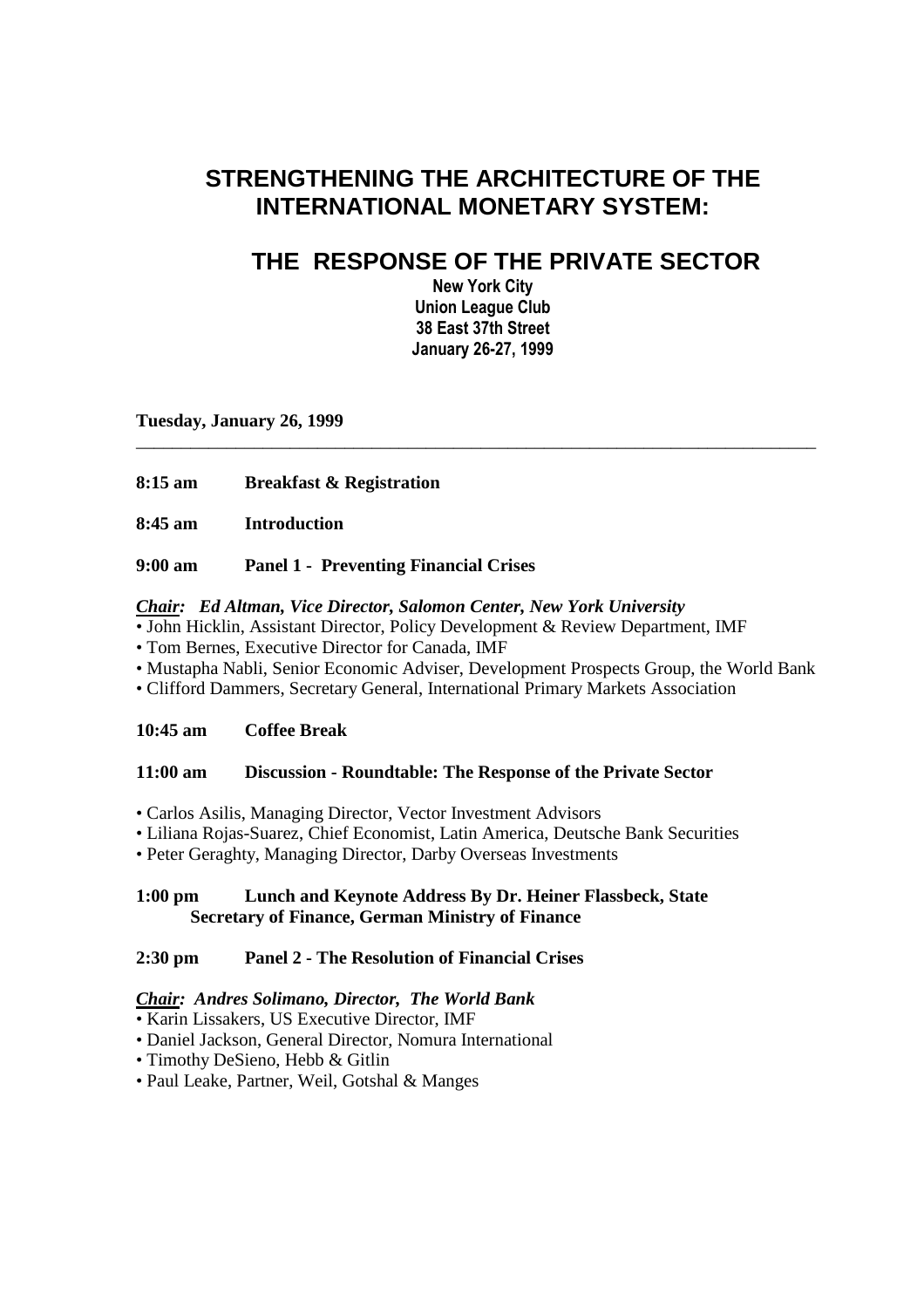# **3:30 pm Coffee Break**

## **3:45 pm Discussion - The Response of the Private Sector**

### *Chair: Andres Solimano, Director, The World Bank*

- George Vojta, Vice-Chairman of the Board, Bankers Trust
- Mary Podesta, Senior Counsel, Investment Company Institute
- Ernest Patrikis, Special Advisor to the Chairman, AIG
- Jeffrey Shafer, Vice Chairman, Salomon Smith Barney

### **5:30 pm End of the First Day**

### **Wednesday, January 27, 1999**

### **8:30 am Breakfast**

# **9:15 am Panel 3 - Strengthening International Monetary Cooperation: The Euro in the International Monetary System**

### *Chair: Marc Uzan, Executive Director, The Reinventing Bretton Woods Committee*

• Hervé Carré, Director for Economy of the euro zone and of the European Union, European Commission

\_\_\_\_\_\_\_\_\_\_\_\_\_\_\_\_\_\_\_\_\_\_\_\_\_\_\_\_\_\_\_\_\_\_\_\_\_\_\_\_\_\_\_\_\_\_\_\_\_\_\_\_\_\_\_\_\_\_\_\_\_\_\_\_\_\_\_\_\_\_\_\_\_\_\_\_

- Paul Kimball, Global Head, Foreign Exchange, Morgan Stanley
- Yukio Yoshimura, Executive Director for Japan, IMF
- Heins Juergen Scheid, Senior Officer, International Relations Department, European Central Bank
- Dick Ware, Manager, Regulatory Affairs, The World Gold Council
- **11:00 am Coffee Break**
- **11:15 am Discussion**
- **12:30 pm Lunch**

### **2.00 pm Panel 4 - Exchange Rate Regimes For Emerging Economies: What's left?**

### *Chair: Nicolás Eyzaguirre, Executive Director for Chile, IMF*

- Rogelio Ramirez de la O, President, Ecanal SA.
- Carlos Asilis, Managing Director, Vector Investment Advisors
- Joyce Chang, Managing Director, Merrill Lynch
- Bernard Delbecque, Adviser to the Minister of Finance of Belgium

### **3:30 pm Discussion**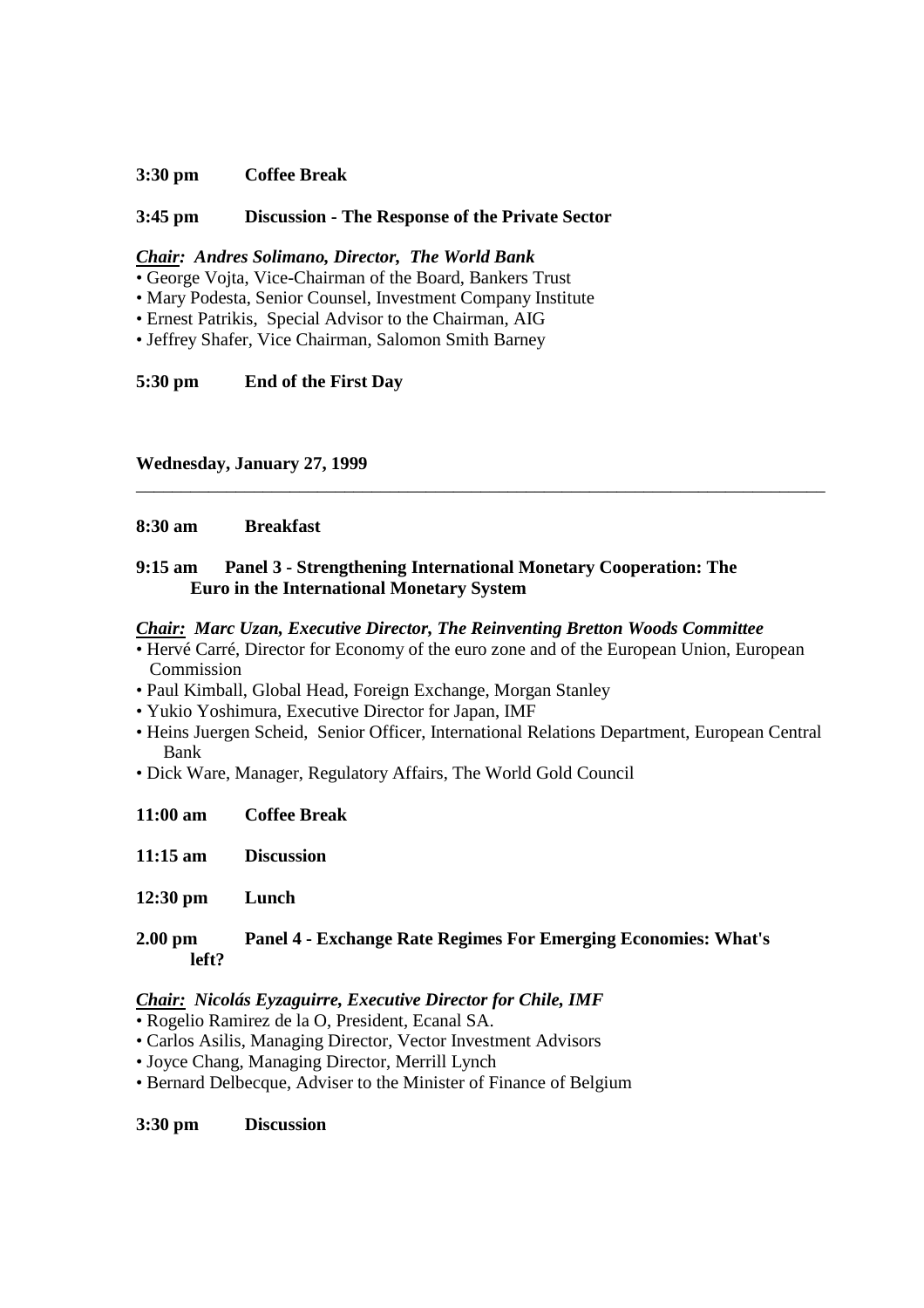**4:15 pm Conclusion**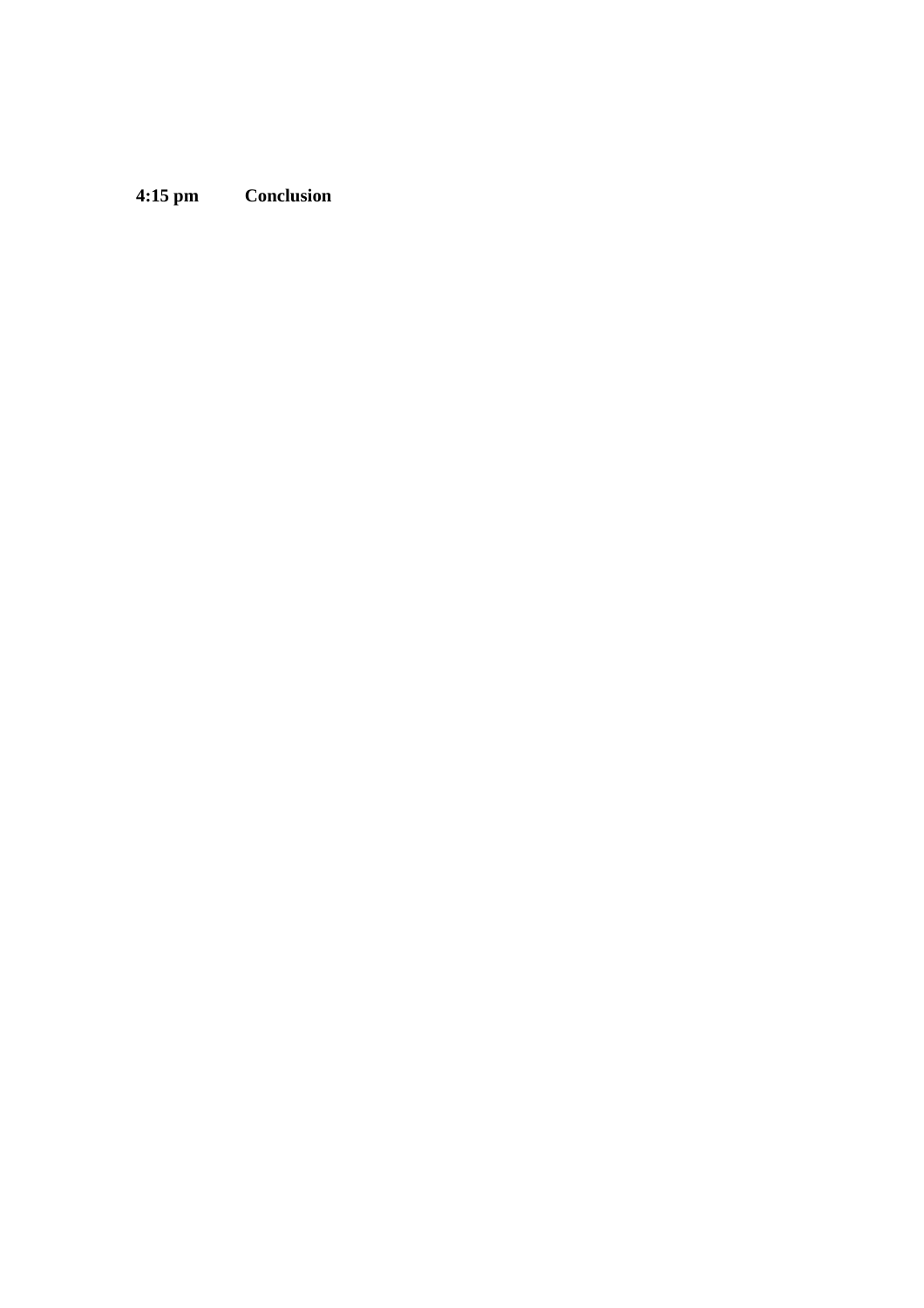# **TRANSCRIPT**

## INTRODUCTION

### Marc Uzan, Executive Director, The Reinventing Bretton Woods Committee

Marc Uzan: As some of you might know, we met a year ago in New York, in fact last year at the same date, to discuss the Asian financial crisis. One year later, the world economy is facing two other crises. We have the Russian default, the Brazilian currency crisis. There have been a lot of discussions on the new international financial architecture for maybe a new Bretton Woods. So, what we wanted to do today is really to try to engage a dialogue between the private sector and the international institutions. And I was very pleased by the response that we had from the International Monetary Fund, and specifically from the Executive Board of the IMF. Most of the constituencies from the Executive Board are attending the conference and we are very pleased to welcome you today at this meeting. We will discuss the best way to prevent and resolve financial crises today, asking what should be the role of the private sector, how the private sector should be involved, and as well, how the euro will fit in that new architecture.

 The first panel will deal with preventing financial crises. We'll have the views of public officials and then ask what should be the response of the private sector. So without delay, I would like to ask Professor Ed Altman to chair the first panel.

# PANEL 1 Preventing Financial Crises

### Chair: Edward Altman, Vice-Director, NYU Salomon Center

Ed Altman: Good morning. Marc, your comments were a little to brief because I was still finishing my breakfast, and I hadn't anticipated being on so quickly. I am going to stand for just a moment. It is a lot easier when you are my height to stand than to sit next to a lot of tall people and important people. I am a bit of an outsider with respect to this first panel. Actually I was asked by Marc to talk a little bit about the euro and its relevance to world economic progress and crises, etc., which is on Day 2 as it turns out. But unfortunately, I have teaching engagements tomorrow all day, and so I wont be able to talk about the subject which I think is quite important, and that is the impact of the euro. However, I was looking for some reason to participate today on subjects that are obviously quite critical and important. The first session at first didn't look like the right spot, preventing financial crises, when I would guess that the emphasis is on financial crises at the macro aggregate level when most of my work in the area of crisis analysis and management has been at the micro level dealing with the corporations for the most part rather than the countries. And then I realized that there was some recent work done by the World Bank, is Michael Pomerleano here?, well good, he's not here! So I can say a little bit about what he said and he can't correct me if I am wrong.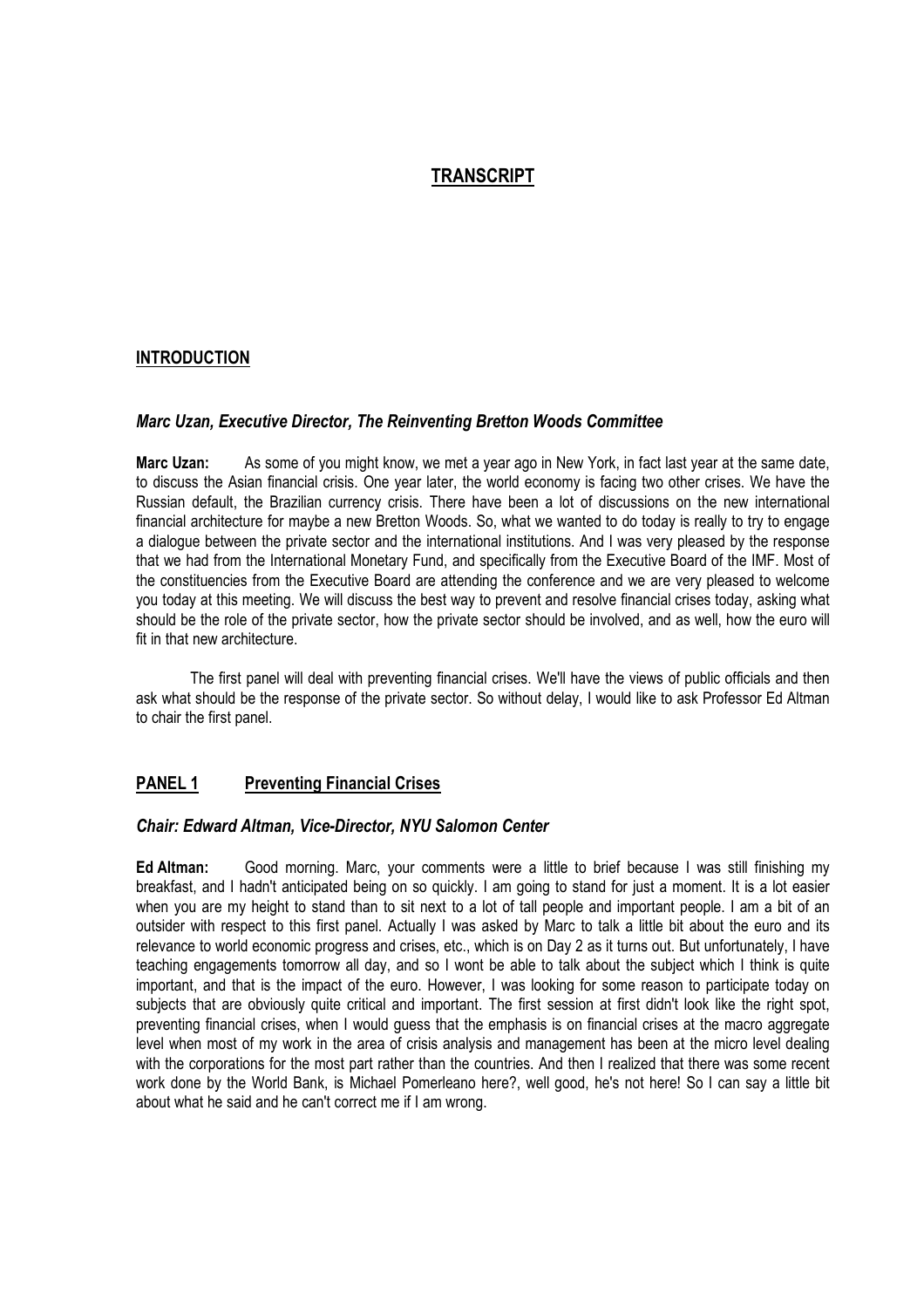In my introductory remarks then, before I introduce the panel, let me just say very quickly that although I think we are going to hear primarily about macroeconomic crises and, hopefully, ways to prevent them, it is very hard to prevent something that you don't predict in some fashion before hand to marshal your resources in the areas that need the most attention. What Michael did at the World Bank, and he showed me this just a few months ago, was to look at some very basic indicators: financial performance, not of the economy in, but of the entities that comprise the economy, at least the corporate entities. And I refer you to a study in case you have not seen it published by the World Bank, I know we are going to have a number of talks today from people from the IMF and related institutions, I believe the World Bank will be here as well. He published a study called "Corporate Finance Lessons from East Asian Crises". This was published in 1998. Note Number 155, if anyone would like to get a copy from the World Bank. Basically what he did is look at some basic financial indicators: debt/equity ratios, profitability ratios, and the like, and in addition, he looked at a ratio or a model that I built more than 30 years ago, believe it or not, I was seven at the time when we built this model, called the z-scores\*\* model which some of you may be familiar with, which is a model to predict financial distress of companies. And what he did is he aggregated the z-scores, in some meaningful way I believe, of countries in East Asia as of the end of 1996. Then he looked at which countries aggregated appeared to be in the most financial distress. The z-score ratio is a conglomerate of five financial indicators with perimeters that are determined to predict financial distress for companies. And right at the bottom, was South Korea, Thailand and Indonesia I believe. This was prior to the crisis that we all know very much about today. Now, I am not saying that somebody should have used this model and say immediately, let's go to those areas and these are the areas that need the most assistance. But here was an objective model that was built for a different purpose that showed without any question that South Korean corporates were vulnerable to distress in a big way, as well as Thailand, Indonesia, and a few developed countries by the way which also seemed to have low aggregate z-scores. So, perhaps one reason for me being involved in this first session is to talk about preventing financial crises by predicting those areas that perhaps would have the most vulnerability.

 Having said that, let me move now to our panel. We'll take about fifteen-twenty minutes for each and then open up for questions, hopefully there will be a good deal of time for that. You have the outline and the agenda in front of you. I am very pleased and privileged to introduce these gentlemen to you: John Hicklin is our first speaker. He is the Assistant Director in the Policy Development and Review Department of the IMF. Without further adieu, John Hicklin.

### John Hicklin, Assistant Director, Policy Development & Review Department, IMF

John Hicklin: Thank you very much indeed, and thank you very much for being invited to this panel today. I am very happy to try to give some perspectives from the Fund's staff. I would say at the beginning that these are my personal views. I have to say that particularly today since I noticed that half the Executive Board of the IMF is here. And I have to be particularly careful of what I say. With that, I have three introductory remarks. I will try then in the course of the presentation to explain some of the scope for this world architecture. It is a misuse of the world but it still has become useful because it is a short term now for a wide variety of topics. I would like to begin with three introductory remarks.

 The first is the nature of the challenges that are being addressed. It is clear as everyone knows that part of the challenge now being faced is a result of increased globalization which is in itself a desirable and indeed inevitable event. Not all of the problems that we see are the result of contagion. In almost every country there are elements of problems or policies that need to be changed to some extent, even if not dramatically. And there are different sorts of economic problems that are now being addressed, usually to deal with stock imbalances in the financial sector, so not the usual flow imbalances which were the stuff of earlier sets of crises. This is all well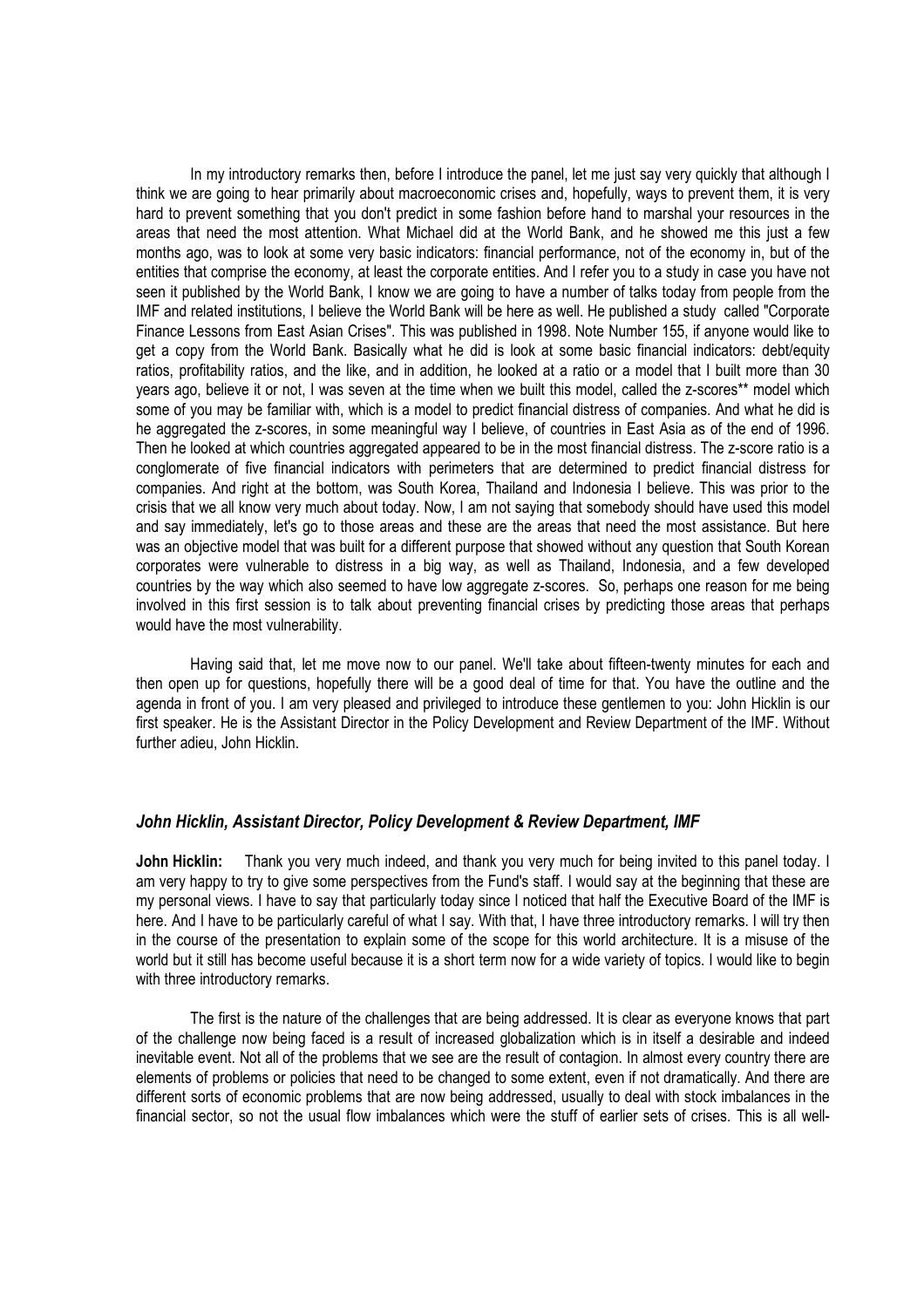known and documented. I would just like to add one other aspect of the challenges which I think is more important or more interesting to address at the same time. And that is that in many of the countries that are now facing difficulties or have done in the last round, there is a juxtaposition between two relatively happy events: one is the increasing move towards globalization, and the other is an opening up of those countries and a move towards democracy. The juxtaposition of two happy events, nonetheless, leads to many challenges. One of them is that it is much slower for an open and more democratic government and policy makers, including parliaments, to respond to crisis, to build consensus to get the policies in place than it is for financial markets to give their signals and to implement those signals. So we are faced with a set of issues, a set of challenges which have a much broader base than the traditional macroeconomic, and indeed microeconomic, issues just noted. That is my first introductory remark.

 And secondly, I cant help but comment in a group which is discussing the Bretton Woods institutions to say well, I won't touch upon many of the discussions or many of the debates that are going on at the moment about the appropriate fora for advancing the agenda, only to say that there have, of course, been many, many groups in the last year, just about every G you could imagine, the G-7, the G-10, the G-22, which is now either G-26 or G-32 or the G-24, and a wide number of private groups and so on that have been contributing to the debate. I would just make two observations on this. The first one is I did participate in part of the G-22 process which as you know is a group of countries initially started by the US, as the G-7 plus 15 crucial emerging market countries. That G-22 process had a couple of characteristics which I think are important. One is that it did involve policy makers who had been through the various crises and could speak from personal experience. So, it brought to the discussions a building consensus, adding to the depth of discussions, an analysis and a framework of perspectives that were very useful. So, that I think was a very positive aspect and I think we should see some elements of that spreading of the discussions in different ways in the future. I am not exactly sure how that would evolve. But the other comment I would make on that sort of process of widening the discussions is that there is a problem of how to bring back the recommendations that come from those groups into the policy making decision structures which exist, and that is another set of issues which will have to be addressed and which is being considered. But I don't want to talk about those today.

 The third introductory remark is simply that there have been many, many proposals now that have been put out in public. Some of them grand schemes which can change the world, others small adjustments. And although there is great consensus on the analysis on what the problems are and what the issues are, it is really time now to move to how to implement specific reforms, specific issues and move them forward. And that is the big challenge. It is much more difficult to do that than to have another group or another forum which essentially restates the same issues. Getting to the next step is the crucial challenge.

 So, with that, I would like to touch briefly on five areas which come under the broad heading of architecture: transparency and accountability, strengthening financial systems, improving the sequencing of capital account liberalization, involving the private sector in crisis prevention -- I think this afternoon the discussions will move more on to crisis resolution, although they are intimately connected -- and fifth, I would mention though it is not usually included within architecture of the international financial system, an important element which is the social dimension to all the changes. So, on these five broad areas, were are we? I would say that I only intend to give a few examples. There are many issues that are included within these five broad topics, which I cannot possibly discuss or even mention this morning. One example is the exchange regimes, which is obviously an important issue that is going to receive a lot of attention. But I don't intent to touch on that or a number of other topics.

 The first area, transparency and accountability. There have been many proposals at the Fund, G-22 and a lot of the other groups on how to make progress in this area. The first aspect is the development of standards. And when one should develop standards in a number of areas, how to develop them, disseminate them and monitor them? Those three elements of the standards issue are distinct and quite complex. There are three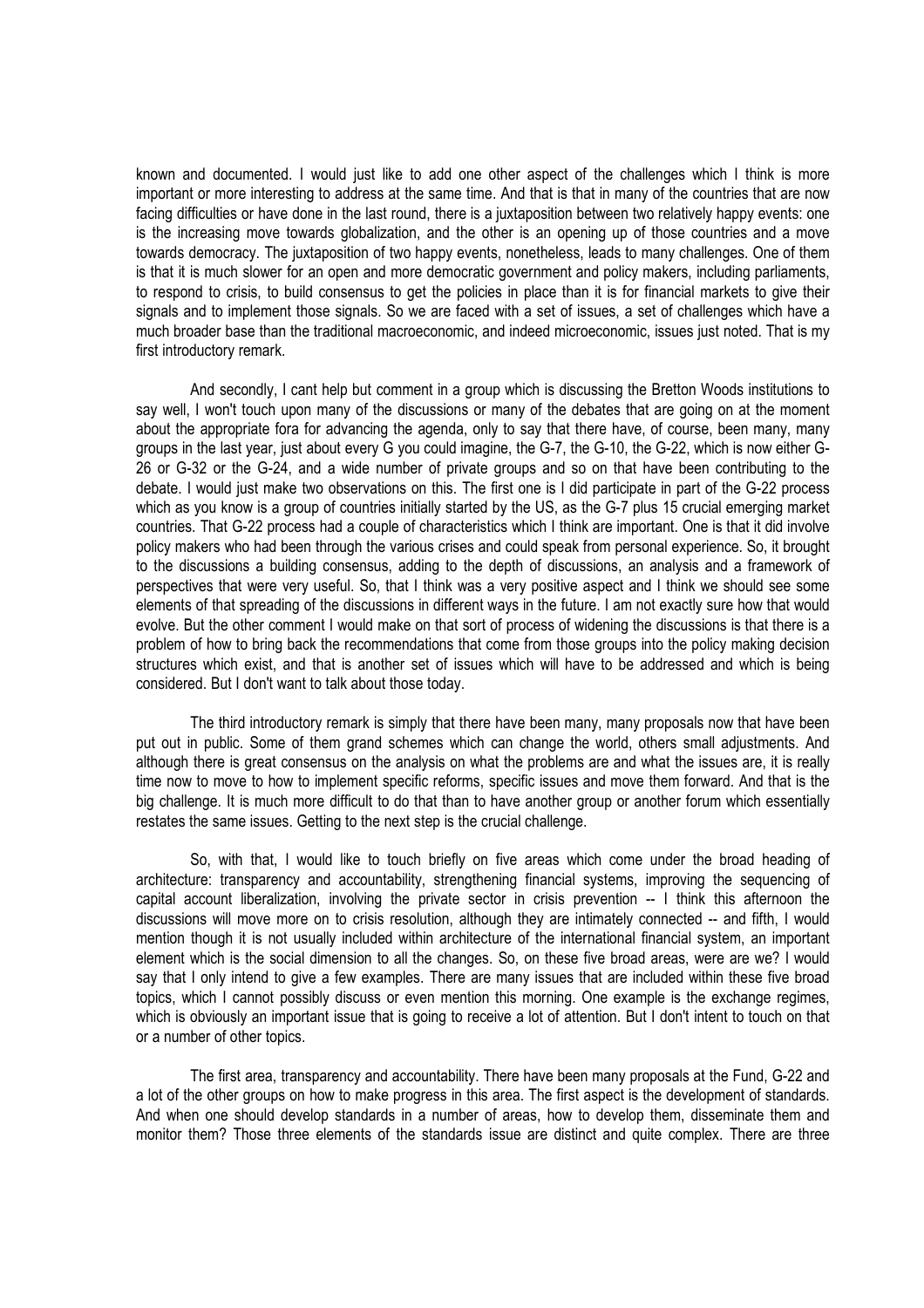particular standards which the Fund has taken a lead in developing, and therefore, will also be considering how to disseminate and monitor them. There is the Special Data Dissemination Standard, there is the code of conduct for transparency of fiscal policies, and a code of conduct that is being developed at the moment on monetary and financial policies. These three issues are close to the heart of the Fund's mandate, and therefore, it is not difficult to see the work proceed within the context of the Fund. The SDDS, as you know, was set up post Mexico. And there is one very important aspect of that, and quite apart from many of the technical details, and that was the recognition, getting back to the theme I mentioned at the beginning, that if you are tackling much more complex problems, you can less easily rely on traditional channels of public institutions, international and financial institutions, coming to a country, advising and saying: your policy is off track, this is what you should do. There was a clear desire to broaden the debate and to get private markets and other private commentators to bring to bear their influence, their views on the national authorities. One way of doing that is to make data available to the markets in such a way that they could channel them and comment back to national authorities. That is a crucial aspect of the thinking behind the SDDS as it developed after Mexico. If such a standard for data dissemination was being developed, why didn't it fully succeed? Of course, it is only one part of the story, and indeed, one of the aspects that we are trying to do at the moment is to strengthen the initial specification of the SDDS to enhance the provision of data for reserves and external debt. Both the definition of reserves and debt, which is extremely complex when you come to look at it, but also the availability of the actual data as opposed to the definition of the data which the subscribing countries should use. So that is one clear area. It seems to be a very straightforward aspect, but almost everyone could agree to. When you actually come to implement these things, it is much more complicated to define the issue and to get international consensus to do it. But that still is high on the agenda. On the second standard I mentioned on fiscal policy, that is being made public the first draft, and there are important principles of transparency of fiscal management which are being promoted. I would be interested in views of the private markets, the extent to which they have been aware that this is made public and the ability to comment on the draft manual which is being developed now. So, we have these standards. As you move away from the Fund's core standards to accounting , to bankruptcy, to corporate governance, obviously the World Bank, the OECD, the BIS, all of these other institutions involved as well as national authorities, it becomes a much more difficult issue to develop the standards, never mind to disseminate and to monitor them. There is one specific proposal incorporated in the G-22 Report on transparency reports, that is the IMF in the context of its Article IV consultation should each year produce a report that indicated the extent to which national authorities do monitor particular financial standards. This is an issue which we are now examining, and we'll come with proposals to the IMF's Executive Board, but it gives some indication of the desire of the international community to present more data on the extent to which countries are adhering to various standards and trying to find a channel where this information could be made available to the markets. Aside from the standards, tether is also the strong pressure for the international community to be more transparent itself. The IMF is trying hard to move on this. We have introduced these public information notices, which come after Board meeting on Article IV consultations, putting pressure on countries to release their letters of intent and policy framework papers after a program has been agreed, trying to get more of the policy documents out, that are being discussed at the IMF's Board. This is a process which is continuing and we can certainly hope, gathers momentum. But again, the reaction from the private markets, their response to this kind of initiative would be certainly appreciated. We would like to get feedback on that.

 The second item on strengthening financial systems: there is obviously a lot of work that is being done within the context of the Basle Committee and all the other groups that meet in Basle. There is also developments following what is crudely called hedge funds, but is actually a much broader range of institutional investors, both in the national authorities of the US, the UK and others, as well as the Basle Group, to come up with improved prudential and supervisory frameworks. So, that is an area which obviously is continuing, and again, it is not difficult to agree in general to that principle, that it should be developed. It is very much more difficult to come up with specific proposals on how improvement should be made. On our own part, we have tried to respond to proposals last year on collaborating with the banks and financial sector's work to make sure there is no overlap, and to make sure the existing work is well coordinated. So, I won't discuss that area anymore now.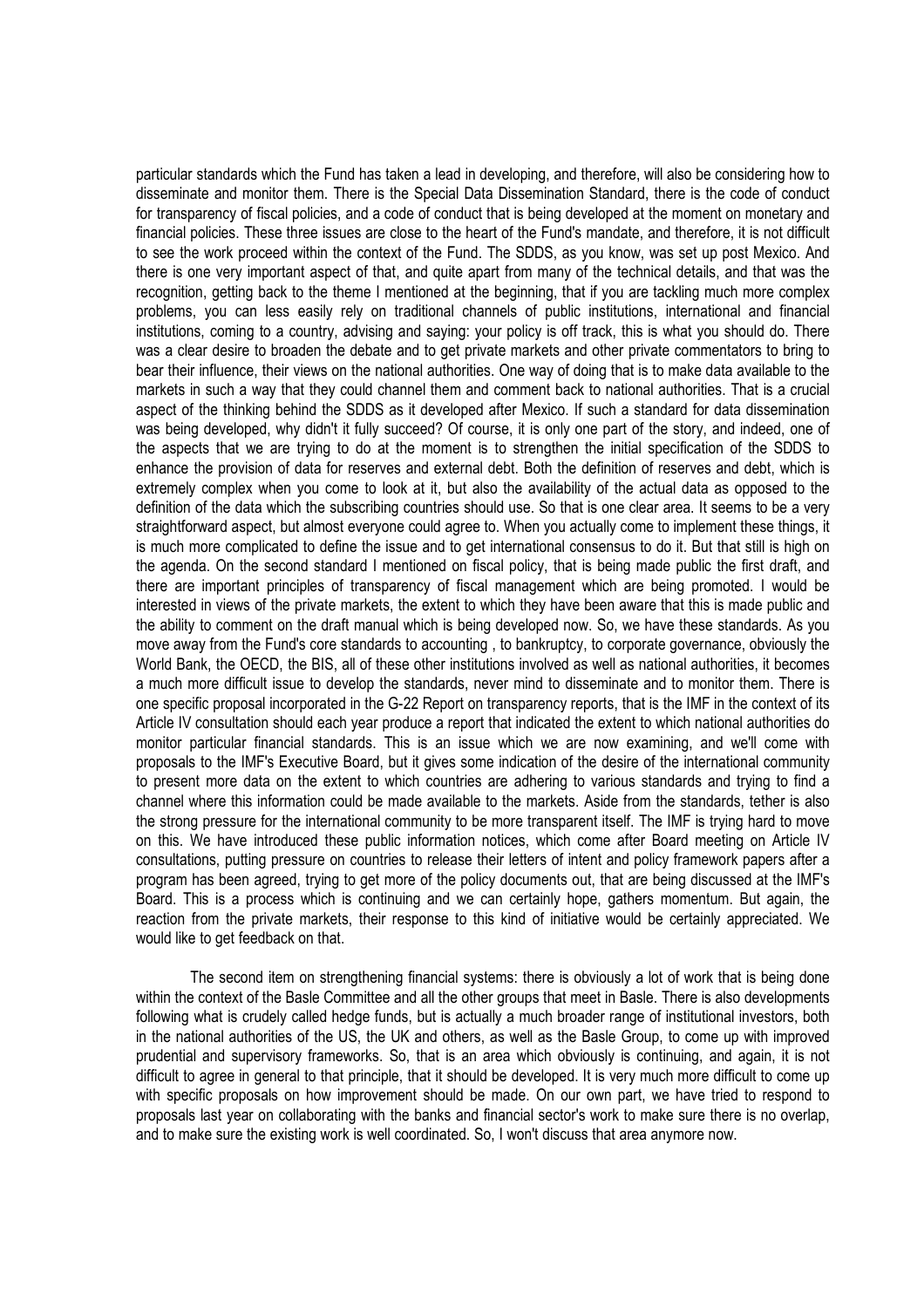The third is capital account liberalization and here I will just make one or two comments. A lot of the criticisms which have come on capital account liberalization really criticized the whole process rather than trying to criticize the individual things that have gone wrong. In some countries, it was clear it wasn't just the fact that there were open capital markets. It was crucially important, in the case of Russia for example, the fiscal policy was way off track. SO, which do you blame: the fiscal policy or the fact that markets are open and allowed people to hold of government debt? In a number of countries of course, Korea would be one, there are all sorts of aspects that promoted short-term debt instead of long-term debt, that made it difficult for it to be foreign equity participation, and all of this contributed to difficulties. And the response to that has sometimes been a broad criticism of liberalization rather than attacking the specific problems. So, in developing any new proposals of a more appropriate sequencing of capital account liberalization, we have to look at what the particular problems were, not be too sweeping.

 Fourth area: the role of the private sector. There have been many, many bold ideas that have been put forward, but it is indeed a very complex area. I think it is fair to say that although many of the issues have been laid out, a road map to involve the private sector more in crisis prevention, never mind about resolution, is not agreed to yet. This is perhaps the most difficult, the most challenging area to get agreement. But there have been lots of proposals. Most obvious, improving macro policies should go without saying and implications for fixed rates for promoting short-term flows, implicit guarantees, that is one area. And also the many proposals that are being put to strengthen prudential supervision, and Mr. Greenspan's idea on how you are trying to change the rules for inter-bank lending, and so on. There is also the Mexico/Argentina proposals for credit or swap facilities which can be triggered in the event of problems developing. Proposals for contingent credit lines from the official sector backed up by the private sector, modification of sovereign bond contracts to introduce sharing clauses and so forth, and creditor councils to involve the private sector with the national authorities in advance of crises to exchange information. In this area, I would just like to add one point to something that is often raised: clearly problems raised in this context of the problems of selectivity, how do you select the private sector members that would be participating in meetings between them and national authorities, and how do you deal with the problem of privileged access to information that can take place in those meetings? I would be interested in people's views on the extent to which the provision of more information from the Fund on the discussions on macro policies could assist that process. But there are many other proposals which are going on at the moment, you have the monetary haircuts, and then you move on towards the issues of moratorium and mandatory stays, which I think will be discussed more later on today. But the implications for any changes in the regime on private sector's behavior in the period before a crisis as established is one of the very important aspects that needs to be discussed as those items move on. I will not get into the issue that will be discussed this afternoon on the many controversies over some of those issues.

Let me finally come back to the fifth area, on the social aspects, there is clearly the need for more forward-looking work on the implications of potential difficulties for social structure, for social safety nets. This work cannot be done in the midst of a crisis. It was obvious in the case of Korea and Indonesia, to name just two, that the very difficult social problems that developed involve trying to create institutions and modalities after the event. More forward-planning is clearly important, and obviously the World Bank would be taking a lead role in this area, but the Fund would obviously be involved.

 So, in general, these are the five areas. I think there is an awful lot of work going on, and who is going to do this work? The IMF's staff and Board will be pursuing a lot of these issues and can do a lot, and indeed will be doing a lot over the period ahead. But a lot of these other issues cannot be done by the Fund. They have to be done by other parts of the international community, and that is the challenge for the period ahead. Thank you.

Ed Altman: Thank you very much, John. Our next speaker is Tom Bernes, who is Executive Director for Canada at the IMF. He will be talking next about his views on preventing crises.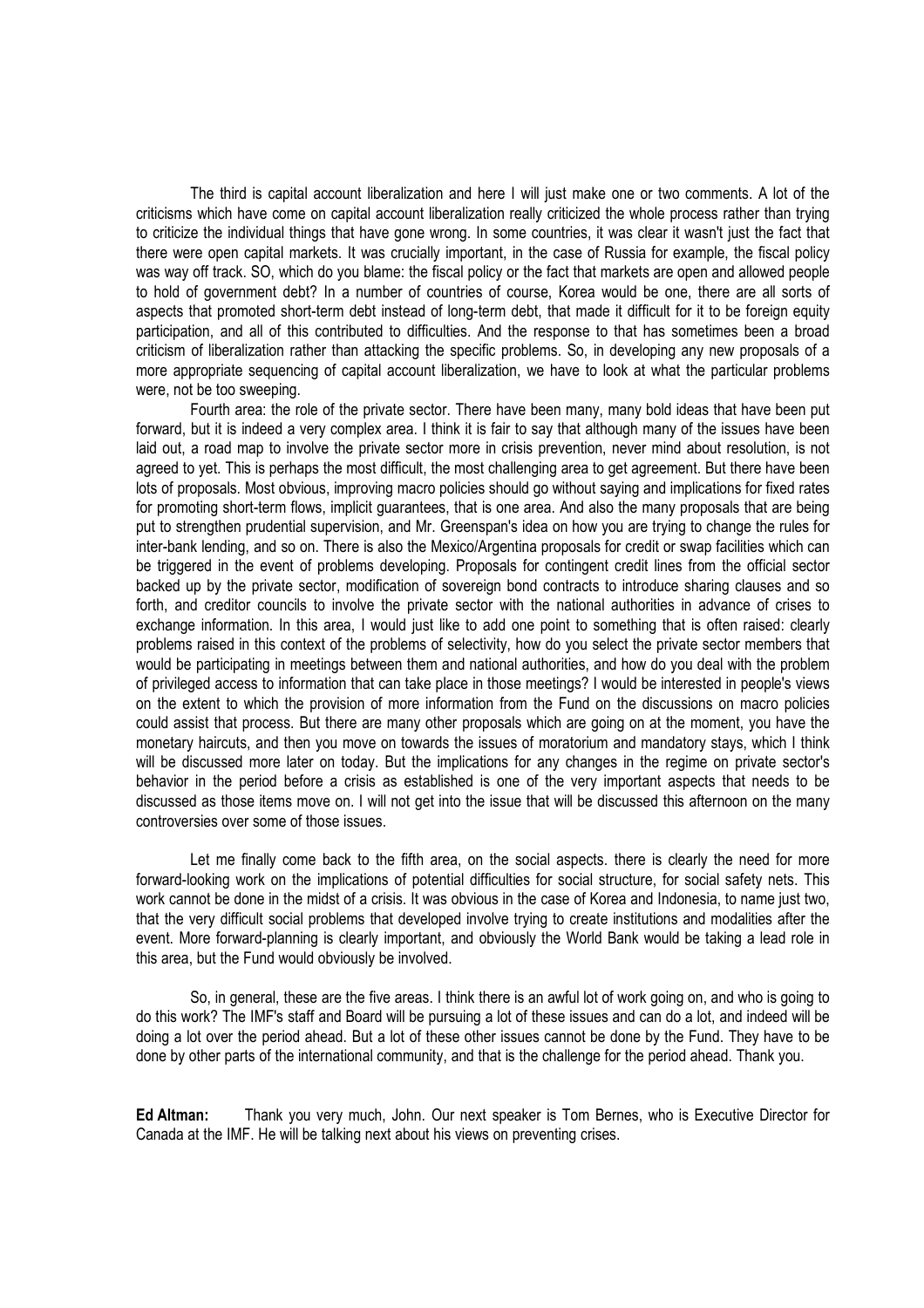### Thomas Bernes, Executive Director for Canada, International Monetary Fund

Tom Bernes: Thank you. It was just a year ago that Marc had invited me to participate in this conference on preventing financial crises. I think this year I will have even more questions and less answers than I had a year ago. I would also say that I also represent some Caribbean countries at the Fund. I was in Jamaica last week, but as I pointed out to some of my Board colleagues who sometimes are envious, that the week before I was in Ottawa and the temperature in one place was minus 30 and the other was plus 30 Celsius. So, on average, during my two trips, the average temperature was zero. To my Board colleagues who have heard my views on these questions, I apologize, but I think the fact that there is such a large representation here demonstrates that there is a great deal of searching going on to try to answer some questions.

 The 1990's will be remembered as the decade of currency and financial crises. The list begins more or less in September 1992 when the exchange rate mechanism of the European Monetary System came under attack and a number of countries were forced either to abandon the mechanism or to devalue. This was followed by the Mexican crisis of December 94. The Asian crisis began in the second half of 1997, intensified in 1998 for some countries in the region. Then in August 98, Russia's defense of the ruble collapsed and the debt default that was declared shortly thereafter created severe and unprecedented turmoil in global financial markets, including in some of the deepest and most liquid markets. More recently, of course, we have witnessed Brazil's battle on the financial markets over the value of its currency, the real. The enormity of the direct economic and social costs that will be borne by many of those emerging market countries hit by a financial crisis cannot be overstated. However, financial crisis in individual countries also imposed costs, both directly and indirectly, on the global economy. In my view, the primary responsibility for crisis prevention has to begin with individual countries. The policy makers in the international community also have a role to play through surveillance and appropriate advice to countries and through improvements in the working of international financial system designed to avoid financial crises, or at least reduce their severity and frequency of occurrence. Unfortunately, the increase in the frequency with which crises have occurred over the 1990's clearly requires that we have to intensify our efforts in developing effective preventive mechanisms. Following the Mexican crisis, discussions at the Halifax Summit in 1995 resulted in a number of proposals, including a call for reform of the IFIs. Experience since then obviously shows that the list of solutions was incomplete. Indeed, from our perspective up today, more questions than answers remain. For instance, do we need to fundamentally rethink the structure of the international financial system, given the effects on international capital markets of the development of new financial instruments and advances in technology? Questions are also being asked about the governance of and coordination between the international financial institutions. Are they sufficiently transparent and accountable? Do we require new forms of strengthened coordination between the IMF, the World Bank, the BIS and regulators? The informal clue which the G-7 and G-10 have provided in the past in terms of identifying gaps between institutions and their workings and identifying priorities has had to be expanded to bring in new countries, the G-22, which John just mentioned. Do we need to go further in this area? To begin to address such questions, discussions are once again under way in various fora to improve our understanding of the causes of financial crises and the architecture of the international financial system, and to offer new preventive solutions. In addition, we are undertaking a hard and critical review both from within and outside the IMF of the appropriate macroeconomic and regulatory policies that are required for individual countries to avoid crises.

 I would like to begin with some comments on the issue of international capital flows. The prominent role played in the financial crises of the 1990's by massive and fast-moving international flows of capital has naturally raised concerns over their net economic value. Surges in short-term capital flows and their sudden reversal have played similar roles in triggering all of the major financial crises in the 1990's. Calls have thus risen for the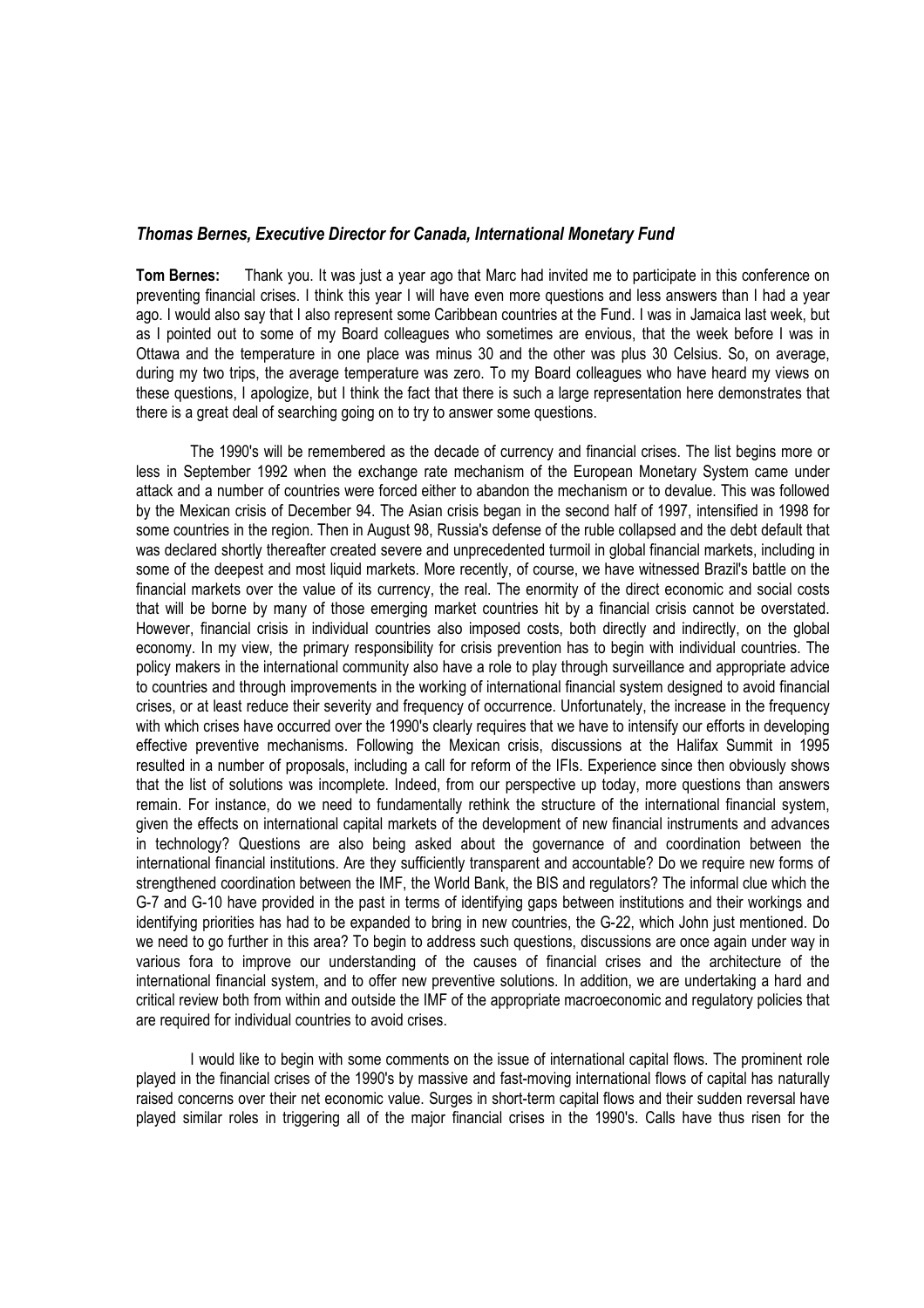imposition of capital controls, with the most benign calling for tighter regulation of short-term flows but allowing for the encouragement of long-term capital flows. In my opinion, countries, especially emerging market countries, should focus on implementing policies that attract and maintain long-term capital. We cannot and should not try to turn back the clock on capital mobility. The imposition of capital controls, such as those adopted by Malaysia last year, are counter-productive and create more pitfalls than possibilities for growth and employment. However, a broad view of capital mobility has to be taken. Clearly, the integration and liberalization of international capital markets has ushered in an era where international savings are allocated more efficiently to global investment opportunities than never before. Both emerging market and developed countries have benefited from this. At the same time, it needs to be recognized that enhanced capital mobility has also increasingly subjected countries to the scrutiny, discipline, and sometimes the fickleness, of global financial markets. It has also increased the incidence of cross-border contagion through the propagation of shocks from one country to another. Because surges in capital flows are likely to remain a permanent feature of capital markets, countries have to insure that capital account liberalization is sequenced appropriately. Preconditions such as resilient financial systems, strong regulatory regimes, and sound macroeconomic policies, have to be in place before hand. Issues also need to be addressed from the creditor side. For example, are the current capital adequacy ratios sufficient? Is enough reliable information available to creditors, and to creditors regulators about their activities? Is risk management adequate? Has technology made the amount of leverage in the international financial system too large? Such issues speak directly to the heart of the discussions on improving the set of principles and institutional arrangements that promote the stability of the international economy.

 In an environment where mobile and sometimes volatile capital flows carry the potential for contagion, an obvious starting point for the prevention of financial and currency crises is to design and implement policies to strengthen national and international financial systems to make them more resilient to shocks and to promote transparency with respect to data provision and national policy making. While herding behavior can occur in financial markets, markets can and do differentiate among countries. And the impact of contagion can be mitigated if transparent and credible policies are pursued, and if sufficient and reliable information is provided to allow both borrowers and lenders to improve their management of risk. As I noted earlier, recommendations in these areas are already been formulated under the banner of improving the architecture. John has reviewed a number of these specific proposals, and I won't repeat them. While such proposals should not encounter serious opposition in principle, they will require effort and time to implement. Among other things, international agreements will have to be arranged with respects to definition of standards, the roles of the IFIs will have to be delineated and coordinated and input from the private sector will have to be secured, especially with respect to their involvement in crisis prevention, point which I will return in a moment. More controversial proposals have been advanced. Nowhere is the controversy more apparent than with respect to the appropriate role for the IMF in encouraging orderly and sustainable capital account liberalization. While there is general agreement that the IMF has a mandate to encourage orderly capital account liberalization, there are range of views on how this should be done. IMF management and the governments of some countries believe that this can best be done by extending the Fund's jurisdiction to include both the payments and transfers associated with capital account transactions, as well as the transactions themselves. they argue this would be the most effective way of insuring that countries liberalize their capital accounts, in such a way that minimizes risk to the international financial system. The other school of thought, with which I associate myself, is fully supportive of the IMF encouraging liberalization efforts through its advice, technical assistance and efforts to help establish the conditions necessary for a successful capital account liberalization. However, it sees no need for the extension of formal jurisdiction to capital transactions. We need to walk before we can run. Our understanding in this area is still far from perfect, even in hindsight, as much as it would seem imprudent to give even a highly respected institution such as the IMF the unilateral authority for setting liberalization obligations for individual countries. This is particularly true given that the costs of mistakes are potentially high and are borne heavily by the citizens of the country in question.

 Ultimately, proposals such as those I have just mentioned are unlikely to prevent financial crises unless individual countries implement appropriate macroeconomic policies to insure domestic stability and structural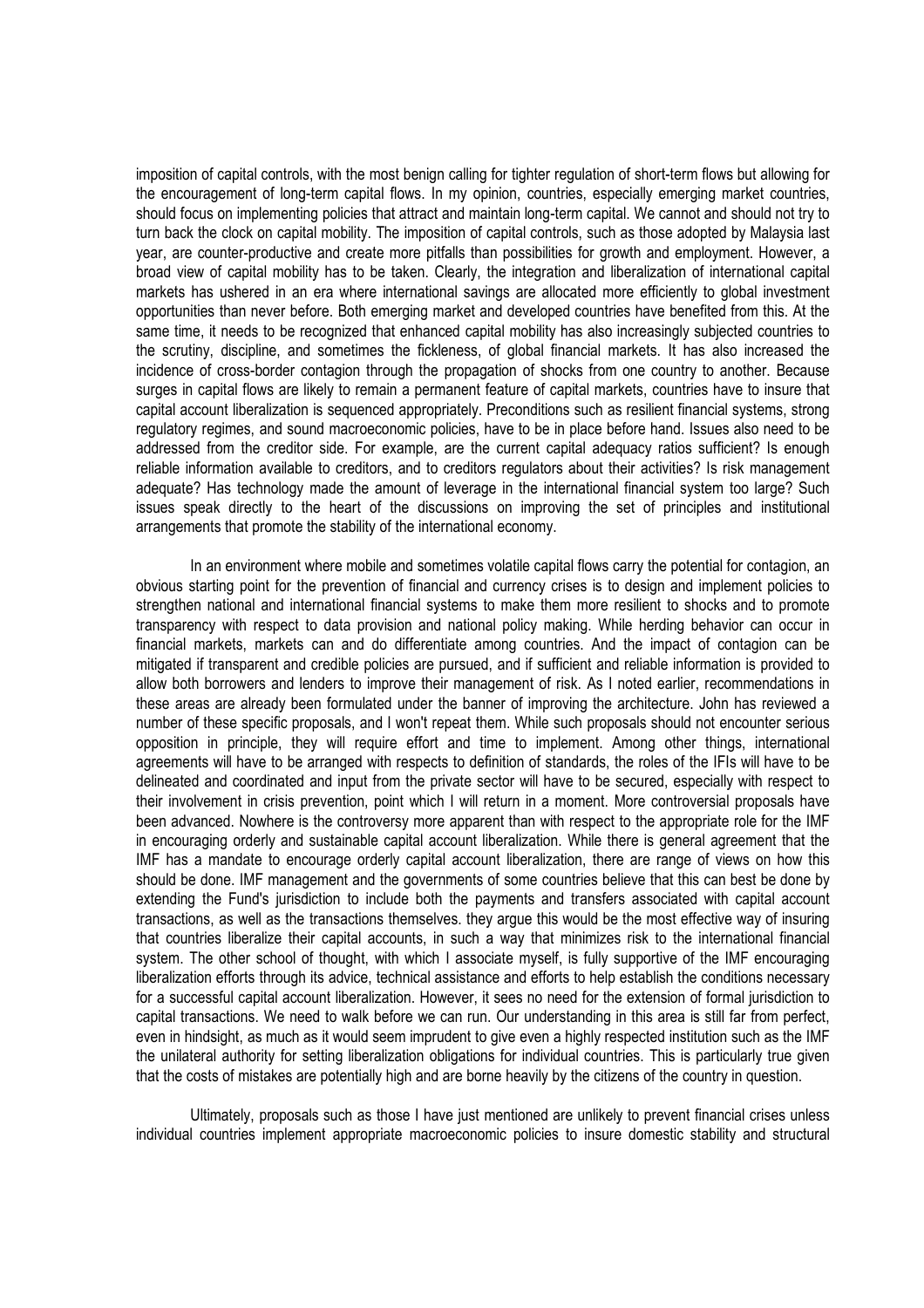soundness at home. In most instances, this means following policies that permit continuous responses to economic and financial pressures so that the economy can adapt more smoothly and quickly to shocks. Key in this respect is the adoption of more flexible exchange rate regimes. Indeed, pegged exchange rates have been closely linked to the source of many of the crises that have occurred over the course of the 1990's because they often come to be seen as an implicit guarantee, thereby distorting the incentives of borrowers and lenders. Unfortunately, when the credibility of an exchange rate peg comes into question, owing for example to an unforeseen shock, a rush for exits can ensue, including by residents trying to protect the value of their savings. This is precisely what happened in Asia. In Brazil's case, despite securing a sizable international financial aid package, doubts about the authorities' ability to maintain the exchange rate peg began to intensify as concerns mounted over the capacity of the government to implement its fiscal austerity program. Moreover, it became increasingly apparent that the authorities were unwilling to increase interest rates to defend the exchange rate peg. The decline in credibility of the peg accelerated outflows of foreign capital. Eventually, and I believe correctly, the authorities have decided to allow the real to float. Similar and even more striking episodes have been played out in Russia and Asia where massive capital outflows and lower levels of international reserves resulted in significantly more dramatic currency collapses. In light of these experiences, it has been increasingly recognized that pegged exchange rate regimes are not the best choice for most economies over the longer term. I am not claiming that flexible exchange rates are a substitute for sound fiscal and structural policies. There are not a panacea. Indeed, very strict regimes such as currency boards work extremely well for some countries. However, for less strict regimes, such as simple pegging regimes, too often crises have developed because of an unwillingness on behalf of the authorities to recognize that the peg was no longer untenable, and the opportunity for smooth exit had passed. If market participants have difficulty in identifying an equilibrium exchange rate, then so do policy makers. And the evidence of financial crises in the 1990's clearly shows that policy makers wait too long to be convinced that their choice of exchange rate peg is untenable, the ensuing adjustment can be abrupt and extremely disruptive.

 This leads me to some final thoughts by recent suggestions to have the IMF evolve in the role of lender of last resort to the international financial system, and about ideas to more effectively involve the private sector in crisis prevention. An international lender of last resort can help to minimize the impact of contagion on countries that are affected by financial crises elsewhere, but that otherwise have adopted and implemented appropriate macroeconomic policies, that is to say, countries with liquidity but not solvency problems. However, aside from the difficulties associated with the feasibility of such an effort, I think more has to be done to examine such proposal. We cannot ignore the argument that the mere existence of such a lender may bias the actions of investors towards more risky investments. Such a development would clearly move in the wrong direction. Problems have to be solved, not continually financed. Perhaps more promising are some novel ideas that have been put forward with respect to private sector's involvement in crisis prevention and management. Many of the ideas are still very much in their infancy and in order to be accepted and effective, private sector participants will have to be actively and responsively involved in the debate over their desired implementation. Proposals such as the use of collective action clauses in sovereign bond contracts, the introduction of options into inter-bank lending to oversee debt standstills in the event of a financial crisis may hold some of the answers.

 In conclusion, I would submit that while more clearly needs to be done, progress is nevertheless being made in understanding what is required to prevent or at least minimize the frequency and severity of financial crises. Agreement is being reached on certain issues with respect to strengthening the architecture of the international financial system, and both the benefits and limitations of the massive financial assistance packages are being revealed. Most importantly, individual countries appreciate more profoundly now than never before the importance of fostering strong financial systems and pursuing appropriate macro and exchange rate policies.

Ed Altman: Thank you very much, Tom. Our next speaker, I am very pleased to introduce, is Mustapha Nabli, who is the Senior Economic Adviser at the Development Prospects Group at the World Bank, and prior to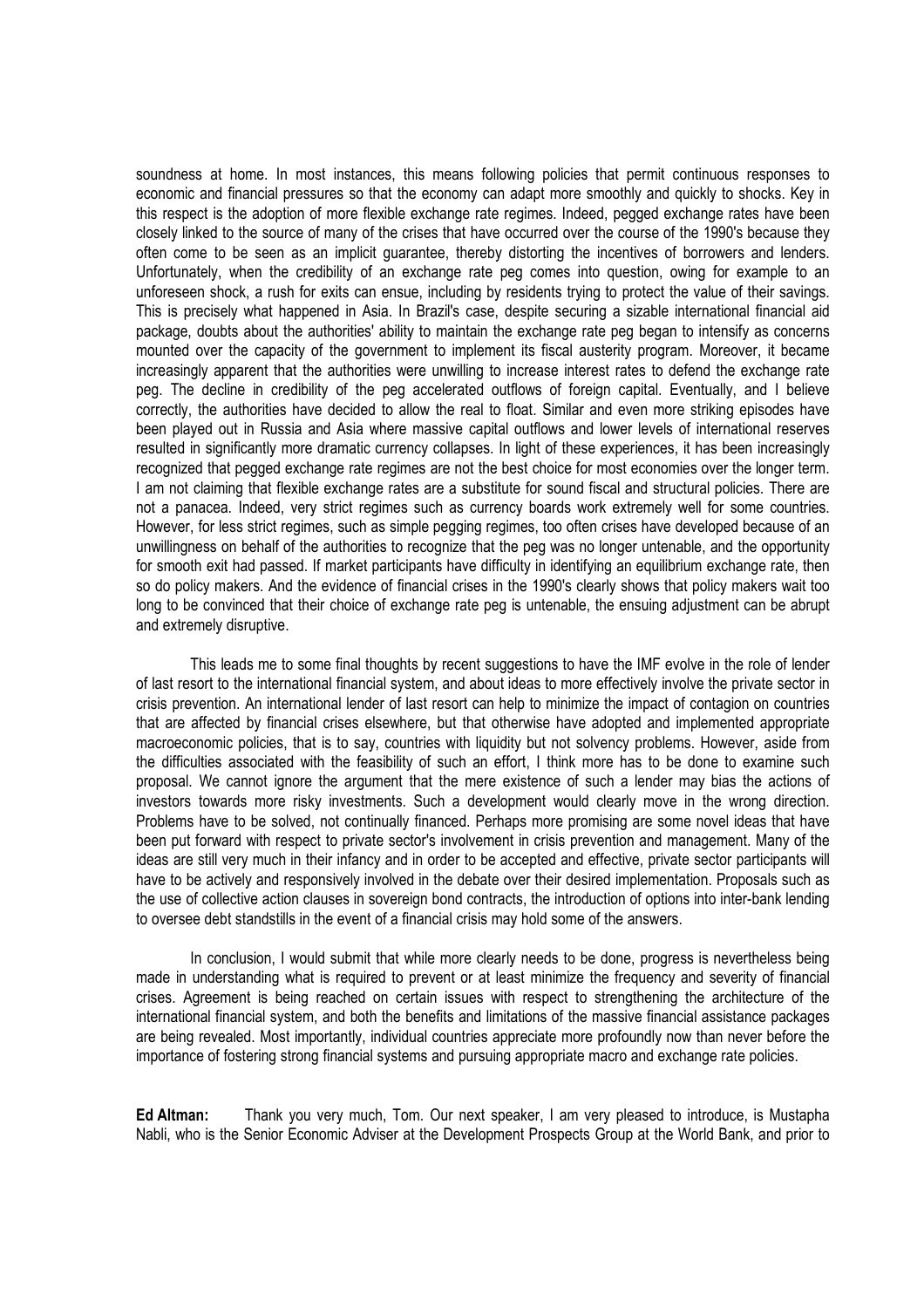coming to the World Bank, Dr. Nabli had a distinguished career, both in the private sector so to speak in the Tunisian Stock Exchange, and as an Adviser and a Minister for the Tunisian government in Economic Development. Finally, we have something in common, we both did our graduate work at UCLA.

#### Mustapha Nabli, Senior Economic Adviser, Development Prospects Group, The World Bank

Mustapha Nabli: Thank you. Like a true professor, I cannot speak well sitting, so I have to stand up. I would like to talk about preventing crises but from the domestic point of view. I think the discussion has been about the international architecture, and I did not realize that the main theme is the international architecture preventing crisis aspect. But I think my discussion is highly relevant, and I'll try to explain why the domestic issues that I am going to discuss are highly relevant for the international architecture and their many implications. The main issue I would like to discuss is that preventing crises from the domestic point of view is really an issue of the art of the possible, and I will try to explain what this means. What I am trying to say is that preventing crises is not a matter of really knowing what is needed to do, but it is a matter of making what is needed feasible and doable. And making what is needed doable and feasible lies essentially in the domain of the public policies and institutions. But the domain of public policies and institutions is determined in the domain of politics. I would like to develop the central idea of the role of the political institutions in preventing crises and I would like to do that by developing essentially four points. Those points can be to a large extent found in the last World Bank Report, the GEP Report published in December.

 The first point is to argue that crisis prevention, and it has been argued by the previous speakers, is now key in developing countries, but then, it is difficult because there are many, many types of crises and then what to do about them is not a simple matter. I would like to go and really argue that the root cause of a crisis lies in the management of the trade-offs that are implicit in public policies and institutions and the conflict of interests that are inherent to them. Then I would like to illustrate this by a few examples from the various issues that are discussed in financial crises.

 The first simple idea is that crisis prevention is now key in developing countries, which follows from the increased frequency in financial crises. It has been referred to by Mr. Bernes earlier in the 1990's, but in fact when you look at the numbers, financial crises and their frequency have increased significantly since the 1980's. When you see that in the 1970's, the frequency was very low and then there was an upsurge of crises obviously with the debt crises of the 80's, and then the early 90's with the European exchange rate system crisis, and then by the end of the 90's. So, financial crises have become very frequent in developing countries, and developed countries also, but the largest numbers are in developing countries. I don't have time to talk about the costs of these financial crises, but the costs are horrendous. The East Asian crisis has shown that very clearly. So, this means that the development process is not a smooth process. It is not what we thought about in the 60's. When we thought about development in the 60's, we thought it was smooth, you were looking at 20 years ahead, 15 years ahead, it is not so smooth. It is a very discontinuous process. And you have crises happening all the time. This means that crisis prevention has to become a central concern by policy makers in developing countries. It is not something that you have to deal with when it happens and then wait for it to happen.

 Having said that, where do you go from there? The first difficulty, the first problem you have is that there is not one single type of crisis. There are a variety of crises. I don't have time to discuss all of them, but when you talk about it, you talk about the old type of crisis where public sector management, excessive borrowing and so on are the major problems, and then we call new type of crisis where we have private sector exposure, private capital flows central to the process, we talk about currency crises, banking crises, crises due to fundamentals weaknesses in the country, and crises that are triggered by contagion from other countries. We talk about vulnerabilities and unpredictability of crises and so on. So, the problem is that we don't have one type of crisis we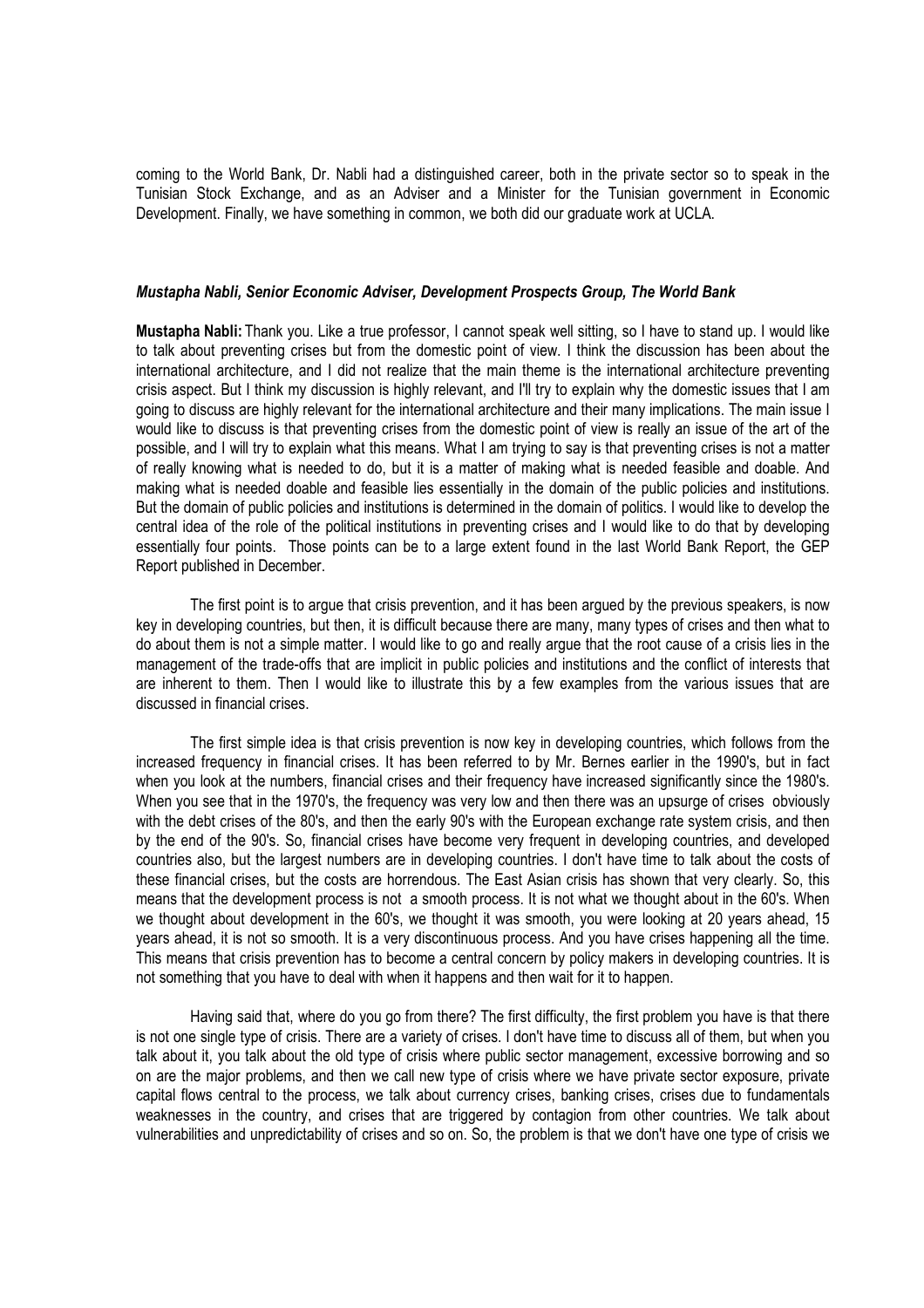are dealing with, and what is even worse is that future crises will probably be different from what we have seen, and will have at their source other phenomena that we really don't know today. This makes it very difficult, and it makes crises essentially unpredictable. Despite what the chairman said about developing indicators of distress at the micro level, I don't think we'll ever have really good techniques to be able to predict crises in any meaningful way.

 The unpredictability and variety of crises I think, and that is my main point, reflect the centrality of the political process to initiate and implement appropriate public policies and institutions: public policies and institutions that are required, one on hand, to produce prudent risk management by the private sector and also by the public sector, and on the other hand, produce inconsistent policies, which are often the cause of the crisis. So, how and why does the political process produce these inconsistent policies and induce prudent risk management? And that really is the issue. In fact, what I would like to say is that the capability of the political process to deliver such policies and institutions which have inconsistent policies and induce prudent risk management are hampered by the presence of trade-offs in policies, and are hampered by the existence of conflicts of interests in the public policy domain. When you think about it, you could see that Brazil had been in trouble for a very long time, since the end of 1997 or mid-97, but then Brazil was not able to take the decision that were required to prevent the crisis from happening. Essentially it is because of these conflicts of interests, the political system was unable to deliver the appropriate policies. The trade-offs and the conflicts of interests are many. I know that the answer to saying there are trade-offs and conflicts of interests is: so what? what are the implications? That is the major point. What I would like to emphasize is that designing policies and institutions to and taking into account these failures in governments and political failures has to be part of the design of the policies and reforms itself. We cannot say that we know what is the best policy, and what is the best institutions for a country. If you don't take into account the inherent limitations of the political process in designing the policies and institutions, you may run into trouble. This is the link, I would say, with the international financial architecture. Designing the international financial architecture as if political institutions inside the countries are perfect and are going to deliver as we think they should deliver is not going to be enough. In fact, in my assessment, the international financial architecture should be thought of and designed as an institutional mechanism to give incentives for better performance of the domestic political institutions. And when we talk about transparency, about reforming the financial system, etc., the real way is to induce the domestic political institutions to better manage the trade-offs and conflicts of interests.

 That is what it is by the end of the day. Let me illustrate this very quickly by a couple of examples. I think that the increased risks of financial crises are due to the interaction of many factors. We cannot say there is one factor of financial crisis. When we go back to look at any one of the crises, especially the recent ones, it is really coming from the interaction of many factors, from the interaction between the macro management and the domestic financial system, the regulation and supervision of the domestic system, capital flows, capital account liberalization, and so on. So, the fact that there are these interactions makes the trade-offs and the conflicts even more intricate and more complex for the policy makers and the political system to deal with. The discussion about the capital account liberalization is not simple because it is not the capital account liberalization itself, or capital flows themselves, which are the cause of any crisis. I don't think anybody can argue that capital flows themselves, or capital account liberalization itself, is the cause of a crisis. It is really how capital account liberalization and capital flows interact with macroeconomic management, interact with domestic financial systems to make the situation unsustainable and then create a crisis. So, the presence of these interactions is really crucial. And when they are there, and for some policy makers, they are new, they have not been dealt with before, it makes the trade-offs and the management much more difficult.

 Let me take one example or two on the macro policies. The trade-offs in macro policies are known. You can take any of the issues, exchange rate regime, fiscal policy or monetary policy, and they are all trade-offs. Choose any policy, you will find out it is a trade-off. Exchange rate regimes: if you choose a fixed-exchange rate regime, we know the benefits. You will have a nominal anchor, you will reduce volatility of the nominal exchange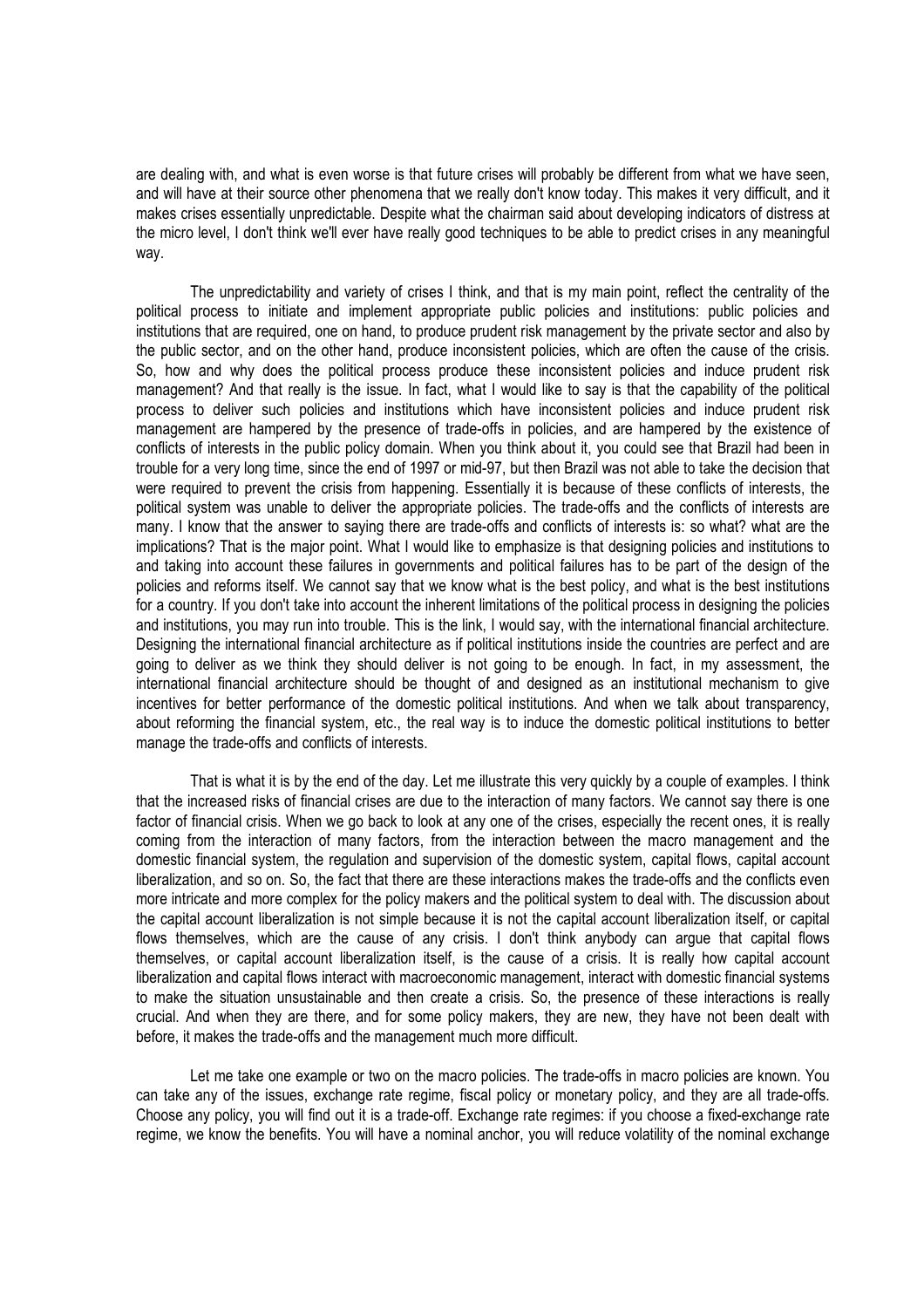rate, which is supposed to be good for predictability of the exchange rate for trade. So, we know its benefits, but we also know that there are costs and risks: expansion of domestic money supply if your reserves increase very quickly with surges of capital inflows, cost of reserve accumulation that you have to bear, you might create domestic booms, which might weaken the domestic financial system, you might lose competitiveness if your real exchange rate appreciates, you'll have reduced perception of risk on the exchange rate, and then excessive borrowing, and so on. So you have to deal with these trade-offs, and then decide what is most important. And each one of these trade-offs has behind it some conflict of interests with groups of people: exporters versus domestic producers, rural versus urban... All these interest groups are behind those effects which are really competing for the favors of the policy makers to choose the policy that they prefer. I just want to show you this graph which shows the frequency of financial crises under different exchange rate regimes during the period 75- 81, or 82-99. It is just a simple ratio of the number of financial crises divided by the number of countries which had such an exchange rate regime. Then what you might see is that there is no regime that is really superior to the other. What it means is that crises happen as often under a fixed-exchange rate regime as under a flexible exchange rate regime. So, there is no one regime that is going to solve the problem for you, because it is not the exchange rate regime itself that is the problem. It is really how you manage the conflicts and the trade-offs behind this regime. So, there is no one exchange rate regime that is generally superior, even though we think that flexible exchange rate regimes, as was discussed a little bit earlier, have less chance, other things being equal, to produce crises. I can go on and discuss the trade-offs for fiscal policy, for monetary policy. The important thing is that all the decision making has to deal with these trade-offs, and these trade-offs have behind them major political interests, and that what makes the political system really unable to deal with them very often, and why inconsistency prevails for a long time, which produces crisis.

 Let me illustrate this with another example and then I will stop. Domestic financial liberalization. We know that it is desirable. And we know that it has significant long-term benefits. Some work at the World Bank shows that going from financial repression system from financial liberalization can give you as much as 1% of growth gained in terms of GDP growth in the long run. So, these are major benefits. Yet, on the other hand, we know that domestic financial system has often led to crisis just after the liberalization. This is some work at the World Bank which shows the increase in the probability of a crisis after financial liberalization, this interest rate liberalization. And the fact that this probability goes up, and in many of these cases there were actually crises after the interest rate liberalization, and the threshold point is this green line 5%. What this means is that when you liberalize interest rates, or you liberalize the domestic financial system, there are many things that start going on which make the domestic financial system vulnerable, whether it is excessive competition, higher interest rates or more risktaking by the banks, more borrowing abroad and more exposure... The fact of the matter is that often financial liberalization has led to financial crises.

 So, how do you deal with these trade-offs? We know that you need adequate regulations, that you need good supervision on the domestic financial system, but the problem is that domestic regulations and good supervision take time to develop. You can't just create them right away. They take time. And in addition to that, regulation itself has implicitly its own trade-offs and conflicts of interests. Some groups don't like it, some powerful groups may not like it because it constraints their ability to use the domestic financial system for their own interest. If you have a strong and large public sector, large state-owned enterprise sector, for instance, any regulation to limit the exposure of the banks to some sectors or some groups you will have to confront their limitation and the way you can use domestic financial systems to finance public enterprises. And the government has to deal with that. And so on. The point is not to say that you should not liberalize. Liberalization is beneficial and we have to do it. But the crucial issue of how to do it in terms of process, in terms of timing, where do you start, when do you have the regulation and supervision, how do you develop it, when do you think it is enough to allow you to liberalize? And this is much more complicated if you add the capital account liberalization issue. That is where the international financial architecture comes in because I think it is all about creating incentives for domestic political systems to deliver the good policies and institutions that we think are needed and required to prevent financial crises.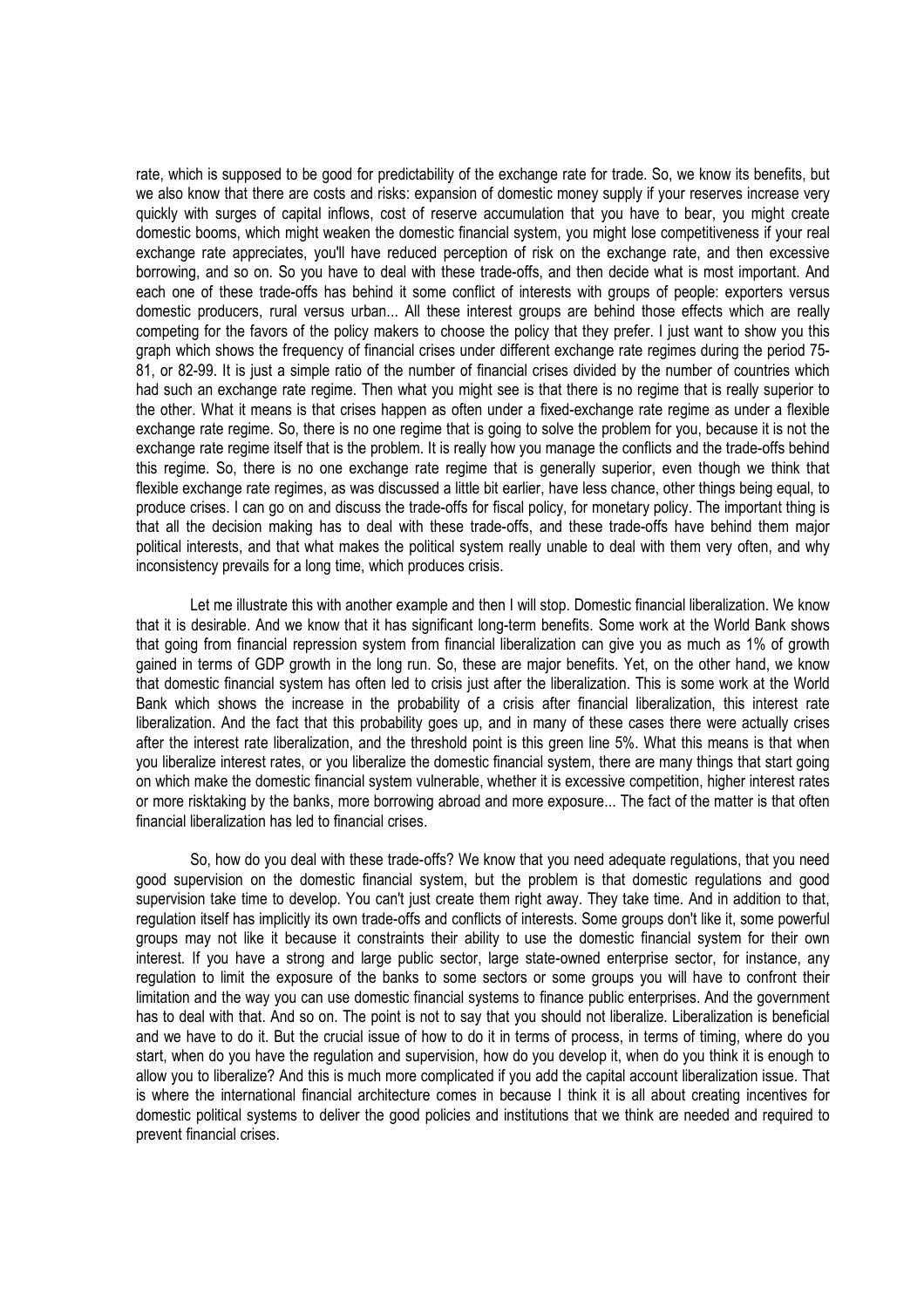Ed Altman: Thank you very much, Mustapha. Our final panelist this morning in the first session is Clifford Dammers. You can see in his biography that Cliff Dammers is the Secretary General of the International Primary Markets Association. This Association represents 80 primary markets underwriters and international banks. I have always been intrigued by the title Secretary General. It sounds that it is either someone who does all the work or someone who directs all the work, or maybe both. Maybe, Cliff, you are going to tell me exactly what you do for that organization and, indeed, how that organization relates to this question of preventing financial crises.

### Clifford Dammers, Secretary General, International Primary Markets Association

Clifford Dammers: When I got off the plane last night at 10 pm, it felt like I was doing all the work myself. We are based in London, although our members come from all over the world. We are a trade association, we are not a regulatory organization. We are a trade association that represents the interests of our members who are the underwriters, managers of international debt equity issues. We are obviously concerned to protect the interest of our members, but in the long run, the best interests of our members is to have a flourishing capital market which provides good investment opportunities for investors and attractive financing for issuers. Obviously, one of the things that we have seen in the last ten years has been a rise of emerging markets issuers in the capital markets, as opposed to the credit markets. Most of our members are also lenders or were until they got out of the lending business. But my focus, my association's focus is on the capital markets side.

 I agree with most of what the previous three speakers said, and I am very honored and pleased to be here, especially to be the first spokesman for the private sector. I was struck how some things don't change. The first instance we have of restructuring sovereign debt was the Greek City States had a default and a restructuring of some of the states in the 4th or 5th century BC. So, there are some things that never change. And all down through the Middle Ages, the 19th century with Latin American debt crises, down through as recently as the Brazilian crisis, we keep seeing this. Today, we have a big change in that most of the money on the private sector side is coming from the bond market, most of the new money from the bond market and to a lesser extent, the equity market. But this is not all that new. In the 19th century, all of the foreign investment that came in, whether it was to the United States which was an emerging market or to Latin America, or later in the century into Turkey and Russia, that was in the form of bonds, bonds arranged by merchant banks in France and Germany and London. It was not in the form of loans. Banks did not get into the business of lending their own money to emerging markets in the big way until they were overwhelmed with the flood of petrodollars in the 1970's. One of the major reasons that the banks are so active in emerging markets is that plain old lending is not very attractive any more. When you are lending to general Motors at 10 basis points over libor, or below prime, nobody is going to get rich. Banks are looking for other ways of making money and this drives them to go further out along the credit risk.

 But some things have changed. I was very struck listening to the previous speaker about some of those things. In 1973-74, I was practicing law and I was part of a team that was advising an Indonesian oil company. AT that time, the amount of borrowing by the oil company, a state-owned oil company, by the Indonesian government, or by other agencies guaranteed, was a state secret. Every bank had its own list of what it thought was the outstanding borrowing. None of those lists, we learnt afterwards, was accurate. The numbers were much, much bigger. And if a bank had ever publicly disclose how much it thought the country had borrowed, it would have been immediately struck off the list of relationship banks. In 1980-81, I acted for the Sudan in the first round of its restructuring. We were told by the Paris Club that the London Club negotiations could not result in terms more favorable for Sudan than had been agreed six months earlier by the Paris Club. But the IMF, the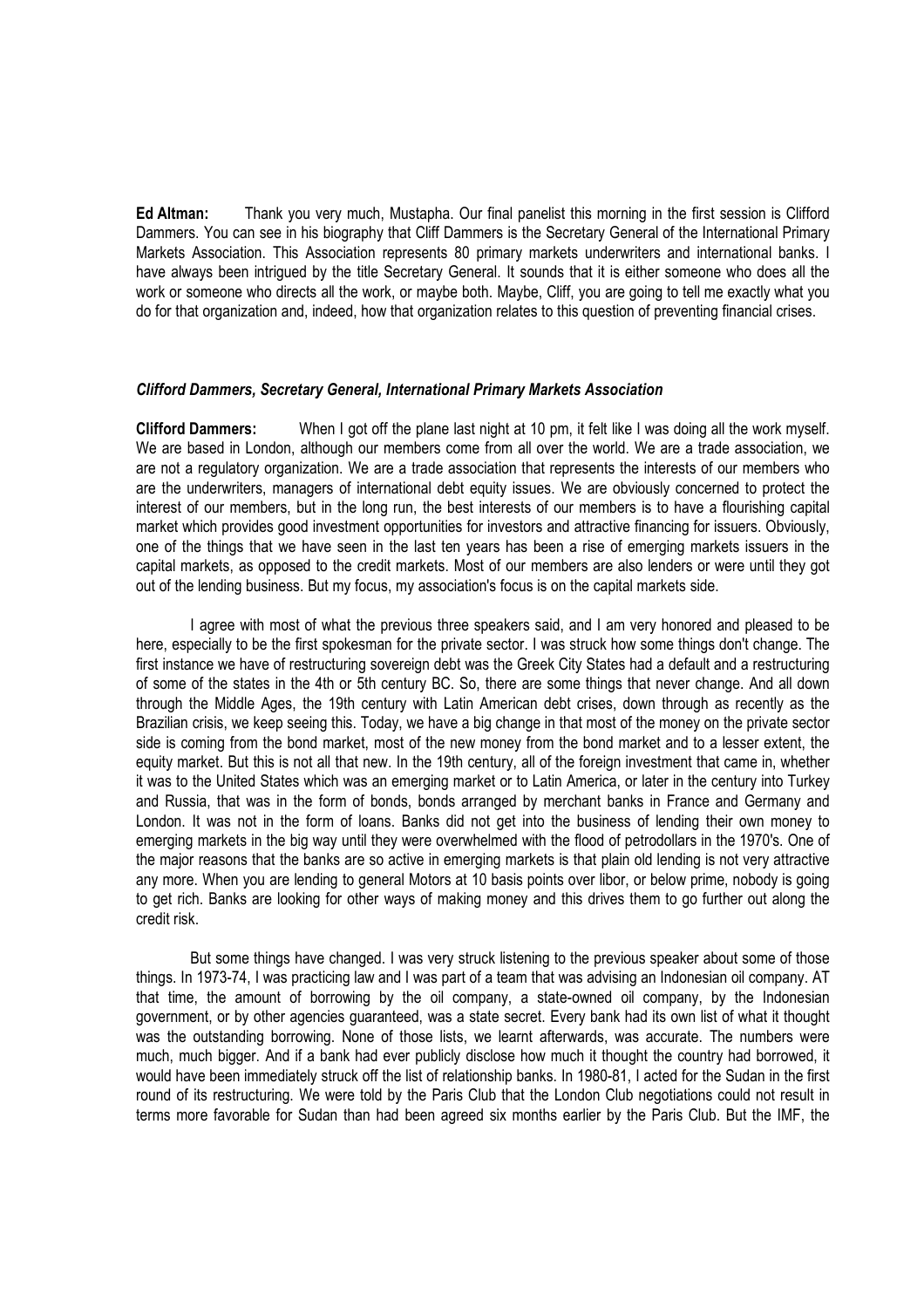World Bank and the government would not tell us what those terms were. And we come a long way since then. But I think we still have more to go, particularly in terms of transparency.

 I want to talk about some very concrete proposals that have been made for the changing terms documentation for bond markets. I do this partly because it is of enormous concern for my members, and I think important for the access emerging market borrowers, both sovereign and private sector, want to have. I also do it because while we all know what the problems are, I for one don't have very many ideas about how we want to get from where we are today to where we want to be trying to moderate or prevent international economic crises. I am going to speak frankly about some subjects that aren't usually discussed in public, and I do that on my own account. What I am saying, except with regard to qualified majority clauses, are my own views and not the views of my Board of Directors or my market practices and legal committees.

 Some of our problems are that private capital today is providing, at least until the Asian crisis, much more money to emerging market countries than the official agencies or the bilateral aid. And whatever solutions we come up with should structured so as not to dry up that flow of capital. As I mentioned, bonds have replaced bank debt. The lessons that we learned form the 1980's in the bank credit market are not all appropriate for what we have today. A large part of what we were doing in the 1980's, part of the reasons why it took so long to work out the problem, is that the problem was perceived, rightly or wrongly, as how to save the major money center banks, and not how to improve the financial system or protect the borrowers. We could not have seen American and European banks', but particularly American banks, who had lent more than their entire capital to one country, seen those bank loans be written off a hundred percent because it would have brought down the banks, and the financial system would be at risk. So, much of what we were doing was trying to find ways to disguise the problem and come up with solutions to allow the banks and the countries to work their way out of the problem, not too dissimilar from what is going in Japan right now in a purely domestic area.

 Domestic bond and money markets have risen in these countries and are terribly important. This is new. in 1973, there was no domestic money market in Indonesia and interest rates were extortionist. If you were a small business and you wanted to borrow, you were borrowing at incredibly high real interest rates. So, it has been a good thing to create competitive deregulated domestic money markets, but it exposes us to the possibility of enormous short-term flows. I think, and I am sure not all of my members agree with me, that we have to do something about controlling short-term capital flows. I hesitate to use the word capital as much as this money speculative and slashes about like water in a bathtub, and it causes enormous problems including problems of contagion. I am very much opposed to long-term capital flows because of the risk of discouraging this vast flood of private sector investment. Prior to the Asian crisis, a year and a half ago, we saw an enormous amount of money going into the Asia, high local savings rates, but it wasn't being very well invested. We know a lot of the reasons: crony capitalism, banks that were being directed by governments as to where they should lend, and just some very silly mistakes, everybody wanted to have a national automobile company, everybody anted to have microchip factories even though there is a worldwide blot in microchips, etc. And one of the problems, speaking frankly, is wide scale corruption. Corruption that is ignored or colluded in by the private sector lenders and investors, and corruption which, until recently, has been tolerated by the international and supranational lending and development agencies. Efforts are being made to address that but it is a fundamental problem that is not going to go away, and it takes a long time. I don't know what to do about it. We don't want to increase the moral hazard that comes from a lender of last resort, whether it is formalized as is sometimes proposed for the IMF, or whether it is assumed by the private sector, recently, many of the investors of the private sector were highly leveraged. We all know about hedge funds and their exposure in Russia and elsewhere. But many of the investment banks, the most reputable investment banks, are just as highly leveraged, and in some ways, are nearly hedge funds with a stock market listing. There has been enormous deleveraging and a flight to liquid investments and a flight to quality. Whether that deleveraging will be a permanent change, or whether as the markets slow down and volatility decreases, investors will be prepare to releverage themselves and will go to another cycle again is very hard to tell.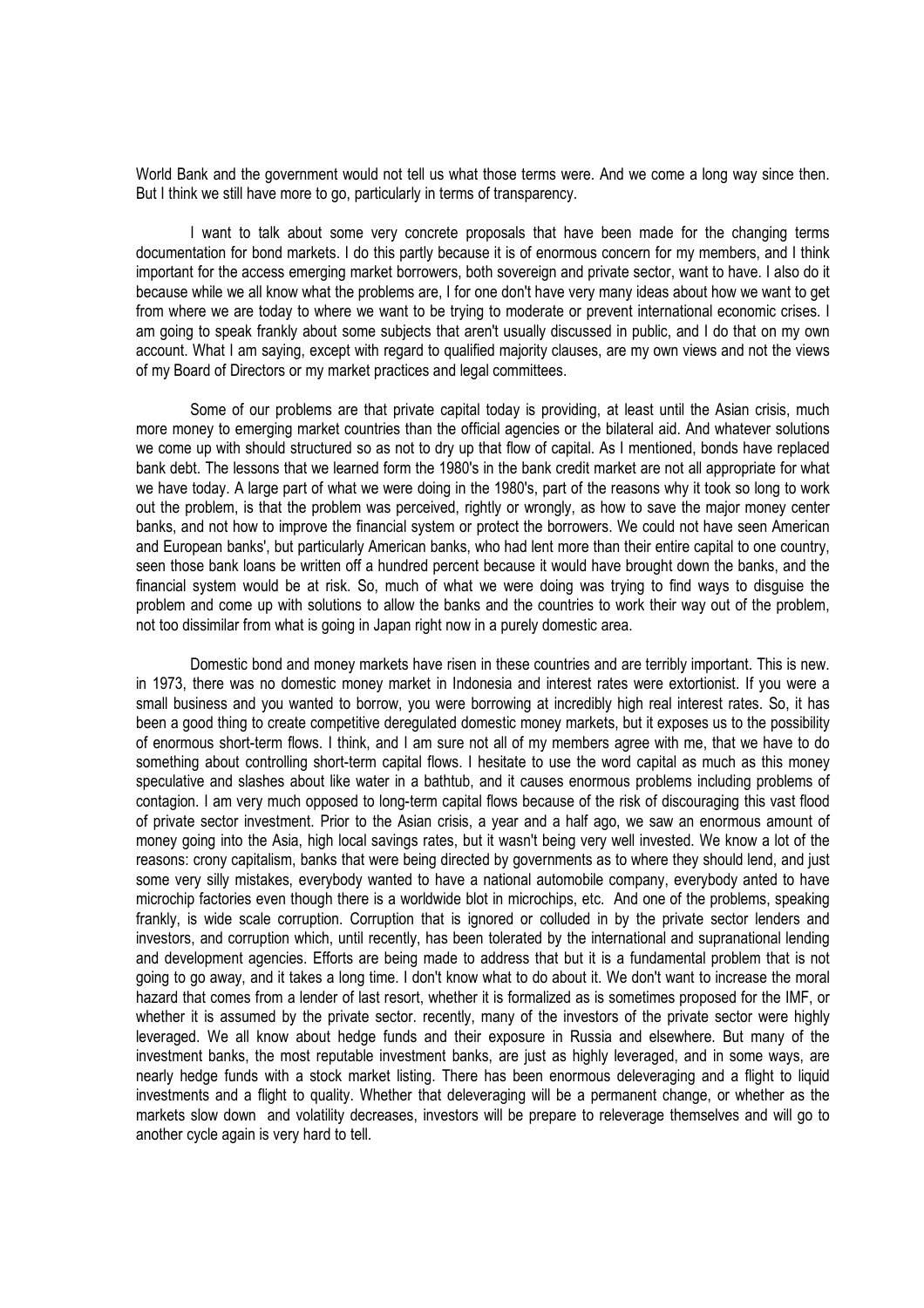The G-10 issued a report on the "Resolution of Sovereign Liquidity Crises" in May 1996 after the Mexican crisis. It made numerous proposals. The specific ones that I want to talk about address the question of the bond market. The Report clearly identified the fact that bond markets are now replacing bank credit markets, but that bond markets in the past, in the 1980's, had not shared in the pain that the banks had suffered, and obviously, had not been required to put up additional money. Ideas were flooded to insure, or make it easier, that next time the bond markets would be in the same position as the banks had been in the 1980's. In the 1980's, I think the bond markets were pretty much ignored although Costa Rica did default on its Swiss Franc Bonds, and there was some litigation over that. Bond markets were spared because the numbers were not large enough to justify the hassle that Mexico or Brazil or Argentina would have had to go through if they were trying to restructure bonds. Mexico had almost 100 billion dollars in debt, 5 billion of that was bonds. It was more important to focus on the 95 billion and all the problems they had negotiating with the bank Steering Committee than it was to worry about 5 billion dollars. Today, the ratios are almost reversed and there would be enormous pressure on bond holders next time around, and of course, we saw that in Russia. We have had some bond defaults in South-East Asia, and we will see increased litigation.

 The G-10 Report proposed three changes. One that there should be provisions for collective representation. There should be some way that the bondholders could be represented so that there would be someone the issuers could negotiate or restructure with. One of the suggestions is that bondholders should be represented by a trustee who would have authority to speak forward and represent the bondholders. Secondly, it was proposed that new bond issues should provide for qualified majority voting clause so that if issuers faced a liquidity crisis, and I emphasize that the G-10 proposal was in the context of the Mexican liquidity crisis, it wasn't thought to be a problem that issuers just could not pay but merely would be under a temporary liquidity crisis, so a standstill and affirmative interest restructuring of maturities were the proposals that people were talking about. And in many bond issues of course that is practically impossible. It requires a consent, under German law for instance, of every single bondholder, very high majorities in the United States. You cant change the payment terms without the consent of the individual bondholder. And thirdly, it was suggested that the sharing clauses that we see in bank syndicated credit agreements be included in bond issues, so the sharing clause says that if any one bank in the syndicate recovers more than its pro rata share, it has to share that with the other members of the syndicate. This is to insure that all the banks are treated equally and that the issuer, the borrower does not prefer one bank over another. the Report also calls on debtors to provide information, to engage in early dialog with the bondholders and to make timely adjustments in macroeconomic policies to avoid getting into the sever difficulties in the first place. The Institute for International Finance picked up on this and its report on the Mexican crisis in August of 1996 "Resolving Sovereign Financial Crises" endorsed all three recommendations, but emphasized the importance that this be done on a voluntary basis for new bond issues, and not be forced on borrowers. The G-22 Report that was published in October also repeated these recommendations and continued to say that this should be done on a voluntary basis and be market-driven. The Institute for International Finance is planning to publish today its Report on "Financial Crises in Emerging Markets" and it repeats its endorsement of this approach.

 I would like to say a few words about each of these provisions. I think that the idea of collective representation is a good one. There is a fundamental problem in dealing with bondholders of how you get a hold on them. Let me just say right now that bondholders are not all Long-Term Capital Management. Bondholders may be your pension fund, may be the University. It may be individuals. A lot of the Russian bonds, Russia has 16 billion dollars, eurobonds are outstanding. A lot of the Deutsche market nominated bonds were placed through retail investors in Germany. And when we talk about writing down bonds and rescheduling, reducing interest rates, pushing up the maturity rates, we are talking about individual people bearing a great deal of pain. A trustee is a great improvement upon having a fiscal agent or a paying agent, but it is not a panacea for all the issues. I have talked to the banks who are active in being trustees for those issues that have trustees, and they are not prepare to take on the enormous risks involved in trying to represent bondholders. The trustee can perhaps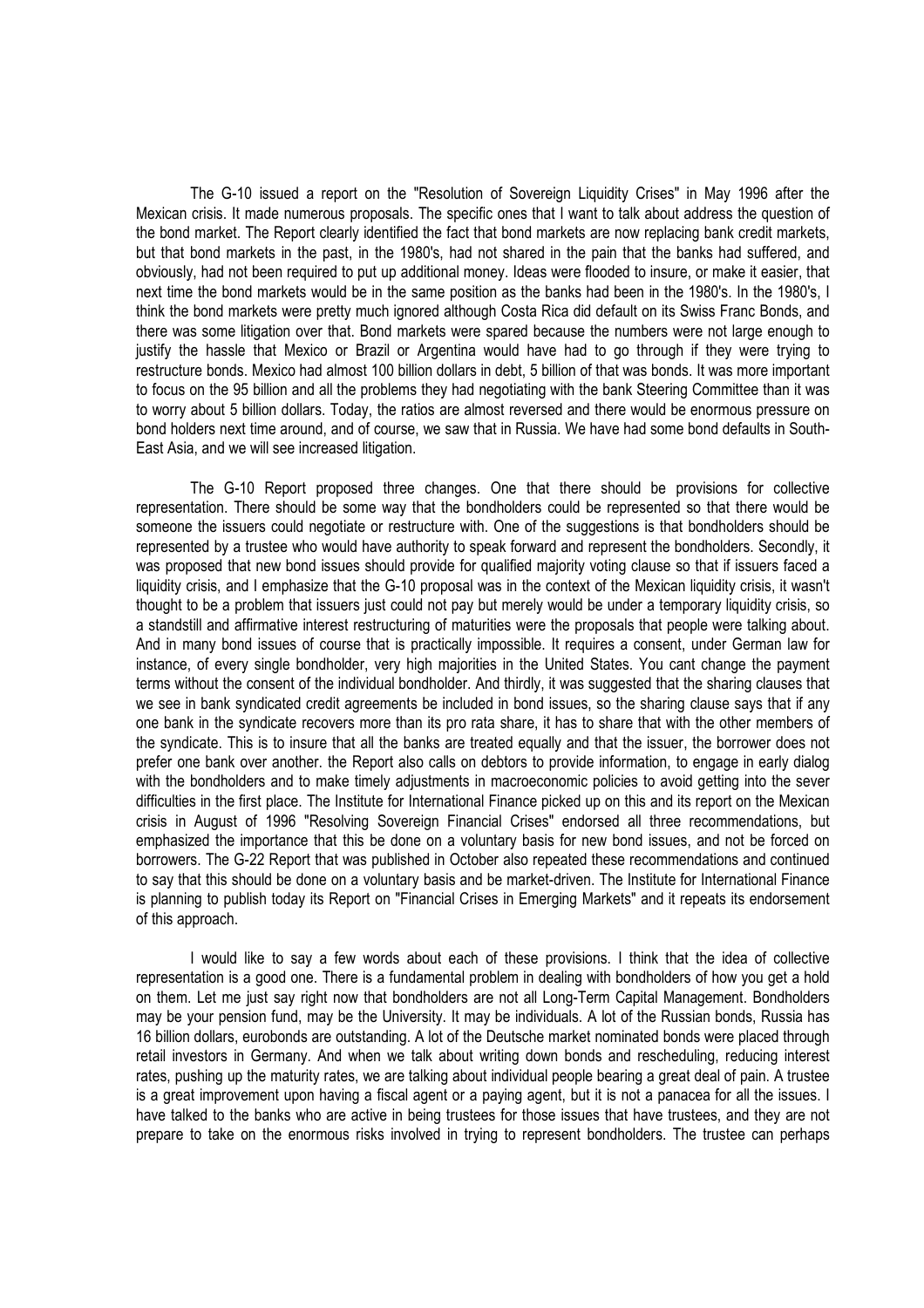facilitate negotiations and act as a channel for communications, but at the end of the day, the bondholders are going to have to make a decision. No trustee is going to agree on reducing interest rates, extending maturities or moratoria without the active consent of the bondholders it represents. IPMA supports the use of trustees. There is a fundamental problem, however, and that is that sovereign borrowers traditionally have not appointed trustees. There is even a specific exemption in the United States Law to allow sovereign issuers to issue without a trustee, and they all, to my knowledge, take an advantage of it. So, it would be a major prestige question to try to convince emerging market borrowers' public sector to use trustees.

 I think the sharing clause idea is just plain misguided and foolish. Banks can share because they used to in the old days before banks credits were traded and credit risks was divided up, you knew who your other banks were. Bondholders are just not in the same position. In fact, it is all a bit hypocritical, because we all know that those sharing clauses were honored in the breach, and emerging markets borrowers in the 80's and the early 90's favored some banks over others, banks who, a couple years earlier, signed a sharing clause promptly went out and acting as agents for the banks secretly bought up loans and then Brady bonds at deep discounts. The point of the sharing clause in the bond issue sector is to make it possible for a bondholder to sue because more modern sharing clauses say that if you recover any money by litigation, you have to share it, who is going to litigate if they don't get to keep the proceed? This is stated very clearly in an article that Lee Buchheit, Partner at Cleary, Gottlieb, Steen & Hamilton, wrote in last summer's issue of International Financial Law Review. He said it is clearly designed to discourage and probably make impossible effective litigation against issuers. It would make it more difficult to reach an agreement. In practice, we don't have much litigation. Bondholders have been curiously to my mind reluctant to sue, especially in Europe, and I don't think sharing clause helps very much, it is not very practical.

 The most controversial of all the clauses proposed has been the qualified majority voting clause. Now, I speak as a Representative of IPMA and my members. I think the majority of my members would be prepared to see a qualified majority voting clause as a good thing if it were designed so that one or two rogue investors could not hold up a rational adjustment of outstanding debt. When talking about not a simple majority, but something considerably greater than that, some sort of super-majority. The numbers that have been thrown out frequently have been 2 thirds or 75% of bondholders. I think that something a little bit north of that, not too far north would probably be acceptable to the bond market. the big question is what would that do to the pricing of bonds. In the short-term, I think it would increase the price of all bond issuers who put in such a clause. It raises the question of whether a bond issuer which is unlikely to default should subsidize or should have to pay a cost that is really designed to protect those countries which are more likely to default. Believe me we know the countries that are likely to default, they are the same ones, in some cases, for centuries. I don't know how many basis points we are talking about, but obviously an increase after we had the first instance when the clause was actually used. The G-22, the IIF and the G-10 reports speculate about how much the clauses would cost. Some legal systems have such clauses in one form or another. Investors don't seem to charge a premium for that. A large part of it is because they haven't focused on it. If we had defaults and the clauses were used, in the short run at least, investors would focus on it and would charge a hefty premium. But one of the things that does not change is that if bankers are faced with a great deal of competition and a very short memory, perhaps in the long run, it would not be all that expensive. Thank you.

Ed Altman: Thank you. Thanks to the entire panel for keeping on the schedule. We have some time now for questions put to any of our panelists and for comments from our panelists to each other as well. Could we see if there are some questions from the audience? Sir,

Unknown: I have two questions, one for Mr. Hicklin, the other for Mr. Bernes. Mr. Hicklin correctly emphasized the importance of disclosure of information by the international community itself, including the IMF,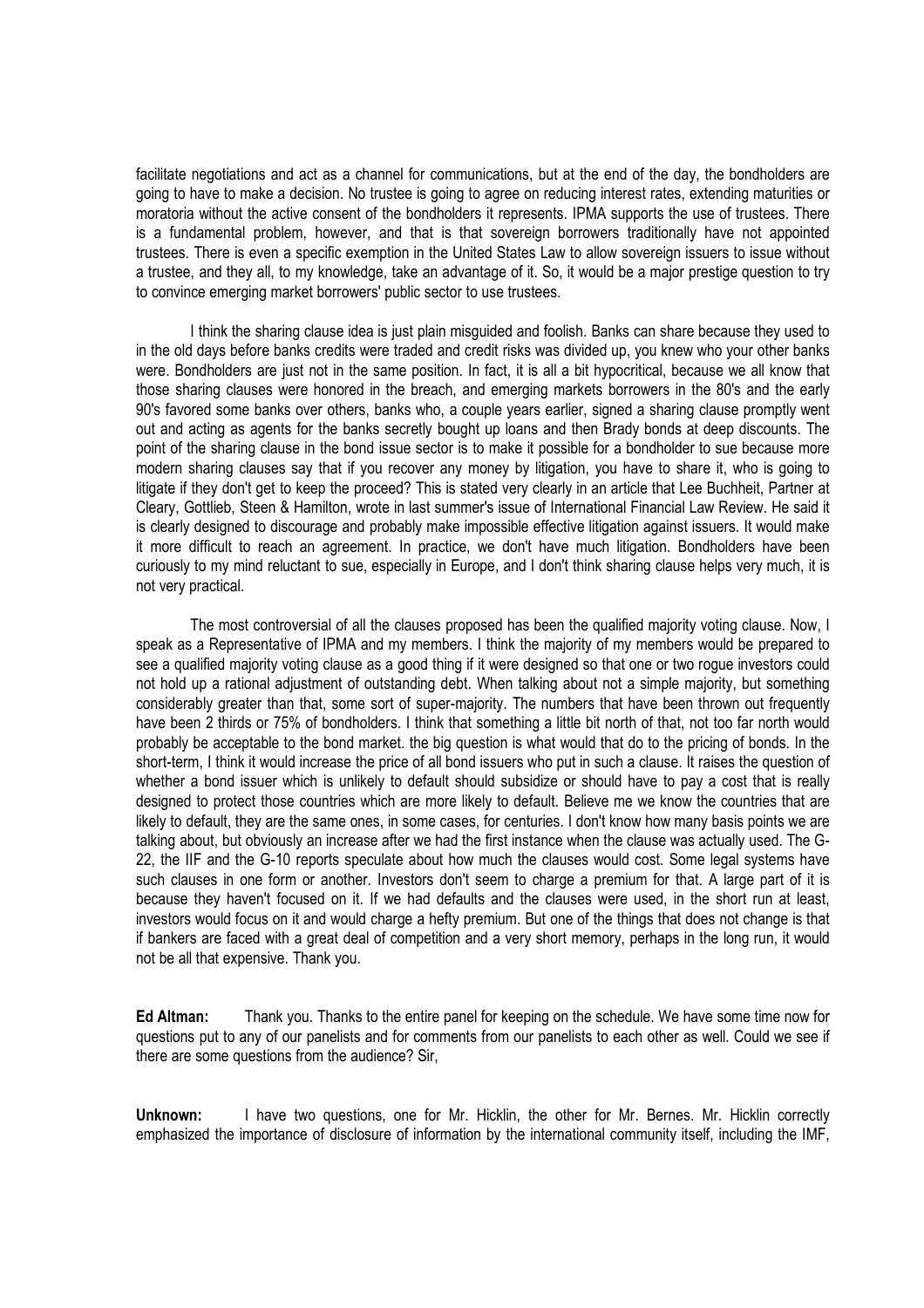and I fully agree. But the IMF has many missions to member countries, and the key purpose of these missions is to collect and get the important, but confidential information. If the IMF discloses this information, that will be very much appreciated by market participants for example, but at the same time, member countries might become more reluctant to provide data or information in the future. There is a dilemma. How do you address such a dilemma regarding disclosure? And secondly, Mr. Bernes mentioned that in the context of exchange rate regimes, pegged system is not necessarily appropriate in the medium term, and that currency boards are successful in some countries. Recently, Argentina was reported to study dollarization more seriously. How do you assess the concept of dollarization?

John Hicklin: If I could address the first question, clearly there are pros and cons to almost all of these proposals and you have exactly stated the trade-off here that many authorities would be reluctant to provide information to the Fund's missions if they thought this was immediately going to be passed on to the markets. So, there have to be some safeguards put into place. Let me say that this is a key feature of the debate which goes on in the Fund every time this proposal comes up. I would characterize in the following way: we are edging towards finding ways in which information can be made public but does not impeach on the concern of having frank discussions with the authorities. Let me give one example of how we do that, and one problem that would arise if you don't release information that you have, even if you can cause some embarrassment. As you know, we now have these public information notices, and there is a provision that if there is highly sensitive information which is discussed that there are ways in which some of that can be edited out from the one that goes to the public. There are mechanisms put in place to insure that the information that goes out should not cause undue problems. On the other hand, you don't want to be in the position that everything that comes out is so bland that you don't expressed the genuine discussions that are taking place. Therefore, the way this has happened so far is that the information has been voluntarily disclosed. the authorities have to agree to their publication. The same issue arises in the context of staff reports. They, for the most part, have not been published until now. they are Board's documents and the Board doesn't want them published for the reason you have stated. One could imagine ways of trying to move forward and that the voluntary nature of release by the country would allow those documents to come out, but that is still not agreed and it is not immediately obvious how you can proceed. The trade-off is clear. But let me put the other side. What happens if the Fund's staff or the Board is aware of problems in a national authority's policy framework or crucial data which it does not reveal to the markets, then there is some illusion that you are going along with policies over a period of time, and you are not sending a signal. There is a danger that way too. It is not easy to balance those different concerns, although I would say that we are moving in the direction of disclosing more.

Tom Bernes: Just to hang on to that first question that John responded to, there is a very fine line between being transparent and putting out misleading information, information which in itself might affect markets unduly. On the question of data, I think ultimately, it has to be the country that puts out the data. One of the difficulties the Fund faces is that while we are doing a lot of work with respect to standards for data requirements, a large part of the compliance was whether governments are putting that data out and not just go to the quality of the data per se. There is no agreement in many cases among practitioners in terms of, having said you put a number out, how you precisely measure that number, and secondly for the Fund to get into that game would require a tremendous amount of resources which I don't see the Board being prepared to make available in terms of increasing staff, and secondly, would move the Fund towards the direction of a rating agency, which at the end of the day I don't think it is where the Fund should be. On the question of transparency of the Fund's and the Board's view, clearly the Fund has been moving to become much more transparent, along with governments. The trick is to find a way to express views and not just come up with a bland formula or IMF speech which nobody really understands, and at the same time, destroying a policy dialog which you may have with a member government. It is a high wire act which we have been walking, and which, I guess, we will continue to walk.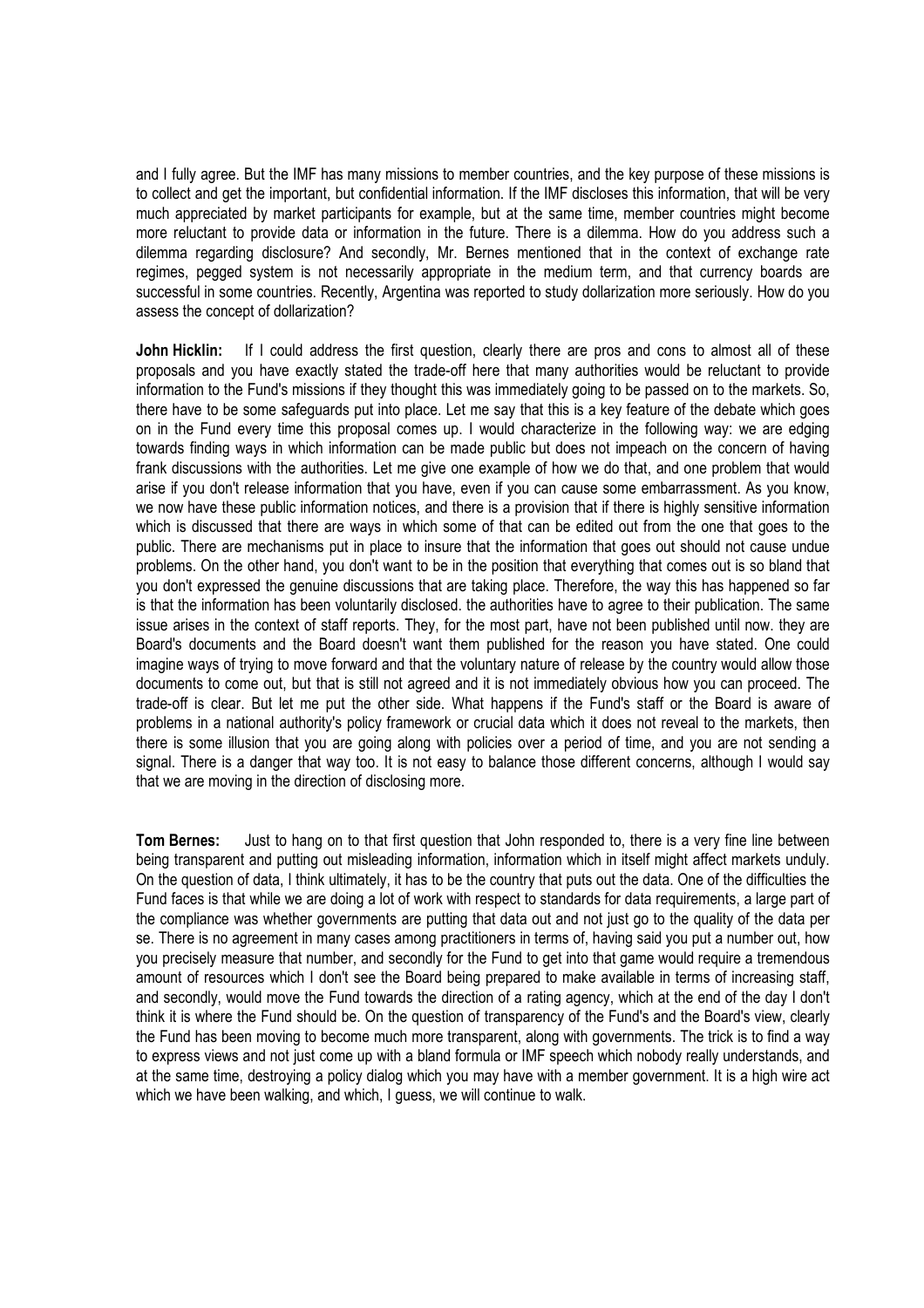On the second question, I don't think I want to respond directly because I am not sure there is a direct proposal, but I will just go back to what I said that while currency boards can work in particular circumstances, what they do is to essentially take the flexibility out of one of the major instruments of adjustment, and countries have to consider whether their trading patterns and economic relationships really create environments in which the cost of doing that can be minimized. I think we have seen that one of the difficulties with fixed exchange rate regimes is that it is very difficult to devise an exit strategy. We went through this debate in the Board with respect to Thailand which is a very good example. The Fund's staff and Board recognized that Thailand needed to move to a more flexible regime and, indeed, the Thai authorities accepted that overtime they needed to but the time was not quite right, they just had to solve some other problems before they did that. And that is in part always and very often the critical issue that in good times, the pressure is not there to move and people are reluctant to make some very tough decisions, and when you try it in a time of crisis, it is very difficult to do it in a manner which maintains stability in markets.

Unknown: Question to Mr. Dammers about voluntary the approach

Clifford Dammers: I think the voluntary approach is working. It is the market that does not want it and is turning it down. I don't think that the G-10 and the G-22 agree with me. They would say that it is not working. I know that there are people in central banks and governments do feel very strongly that these clauses would be helpful and would like to see them. I expect that they would be given a test because banks are very competitive and they are prepared to win a mandate by promising a borrower that they will try to bring an issue with such clause. The borrower thinks that it would be helpful. So far, we haven't seen very much of that. We have seen the use of trustees in some bond issues that were done in the last two years by sovereigns, including Brazil and Argentina, that had redenomination and consolidation clauses in preparation for the euro. It was felt by certainly JP Morgan who did those issues that they were enough uncertainties in the mechanics of consolidation and redenomination that you needed a trustee who would have power to make some decisions on behalf of the bondholders. And JP Morgan was right, there have been problems with bond issues that did not have trustees, and it may be that this example will encourage investors and issuers to use the trustee recommendation in the G-22 and G-10 reports. That is a very technical area where the trustee has the power to make the decision itself, as opposed to merely acting as a representative and as an information transmission mechanism. It was a development that we were glad to see. We are probably going to publish a recommendation, it is only a recommendation, that for sub-investment grade issuers that the lead manager attempt to convince the issuer to appoint a trustee. If we do that, it will be in the next couple of months. And we will see whether issuers are prepared to take the recommendation of the lead managers.

Ed Altman: Why do you just limit it to the sub-investment grade? I know that they have a higher likelihood of default, but...

Clifford Dammers: because there is no way I could get the Republic of Italy to agree to put a trustee, I mean not any more than the United States. The United States government issues bonds and does not have a trustee, has never had a trustee. But sub-investment grade is a polite way to say emerging markets, to be very frank about it. You say emerging markets and every emerging market country is going to object to it. When you say sub-investment grade, then it applies to private sector issuers.

Ed Altman: But you would not have had a trustee in Korea then, in this case.

Clifford Dammers: No. Korea, I remind you, has paid in its bond.

Ed Altman: Are there any other questions? Well, thank you very much, and we'll take a break and move to the second session. Thank you.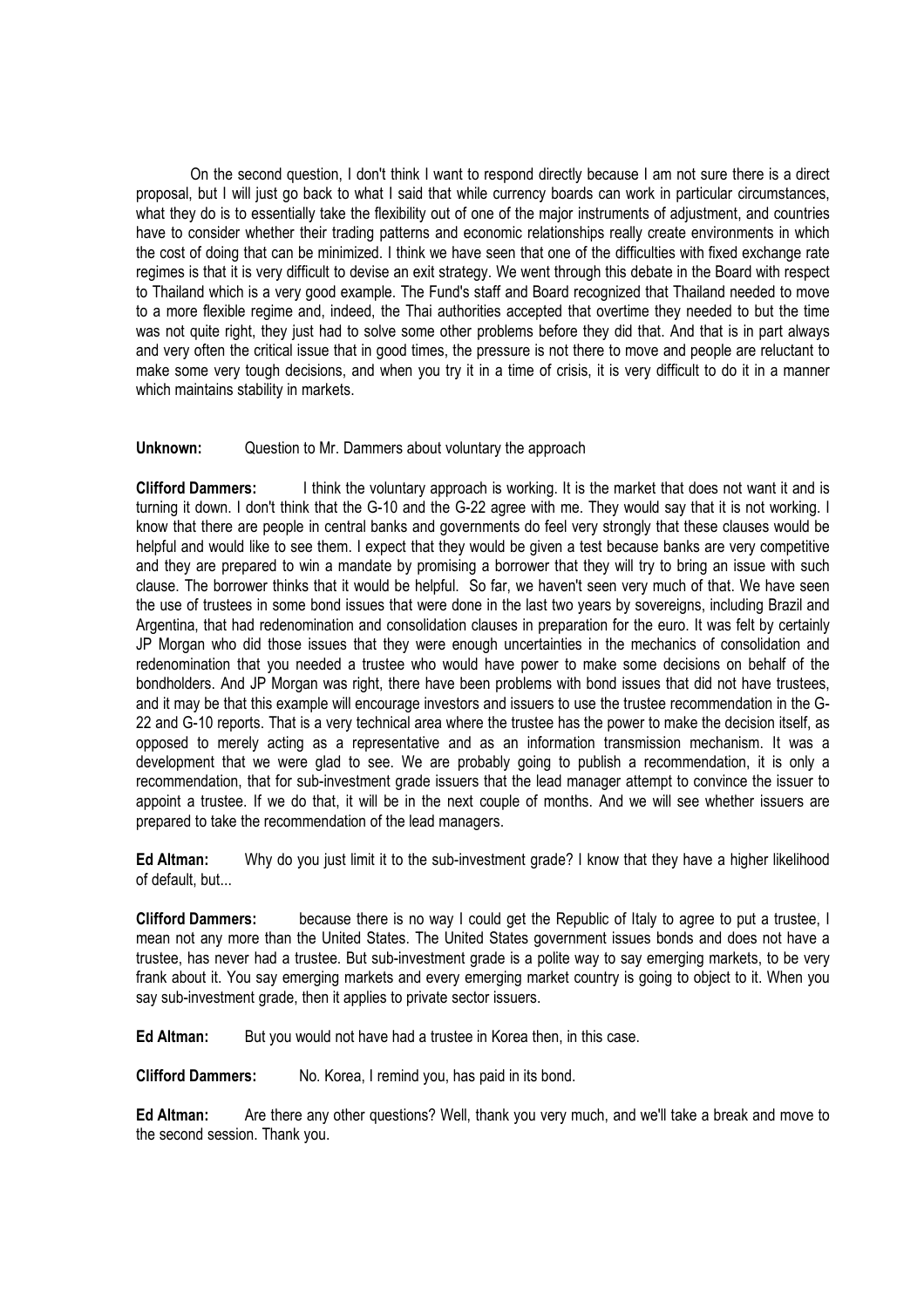# DISCUSSION The Response Of The Private Sector

### Chair: Carlos Asilis, Managing Director, Vector Investment Advisors

Carlos Asilis: Let's get started. The title of this session is Preventing Financial Crises, the response of the Private Sector. As one of the speakers in the first session mentioned, the full-proof prevention of financial crises is clearly an impossibility. I think that is key to acknowledge, to recognize at the outset because I think the aim here of our discussion should be in terms of suggesting, from the angle of the private sector, the introduction of credible mechanisms to mitigate the size, the magnitude of financial crises, particularly in emerging markets, which of course is essential because large scale financial crises have two major implications. The first one is the contagion issue which brings in the realm of systemic risk. And secondly, the drying up of primary market activity which clearly has been a fact in 1998, and clearly also in 1999. So, having mentioned that, today we have three panelists: Liliana Rojas-Suarez who is the Chief Economist for Latin America at Deutsche Bank, Peter Geraghty who is the Managing Director at Darby Overseas Investments, and myself filling in for Arminio Fraga who is unable to join us this morning. He will join us this afternoon. So, Liliana Rojas-Suarez is, as I mentioned, the Chief Economist for Latin America at Deutsche Bank. Prior to joining Deutsche Bank, she spent over a decade working at IFIs, at the Inter-American Development Bank where she was a Principal Adviser in the office of the Chief Economist, and prior to that at the IMF where we were colleagues and she made major contributions in the Capital Markets Division. AT the time she left the IMF, she was Deputy Division Chief of the Capital Markets Group. Liliana,

### Liliana Rojas-Suarez, Chief Economist for Latin America, Deutsche Bank

Liliana Rojas-Suarez: Thank you very much. I have been asked to talk about the response of the private sector to prevent financial crises. After ten years or a decade, as Carlos said, of experience at both the IMF and the IDB, what I learned is that the role of the private sector was to impose discipline on government behavior, that markets need to be promoted to prevent abuses from those with access to power, and most importantly, to prevent misallocation of resources that would cost dearly to society by creating inefficiencies and by deterring economic growth. Market development therefore, through its benefits in developing competition is worth enhancing. By containing inefficiencies, markets can actually be the driving force to prevent financial crises. I believed in this then, and I believe in this now. But then what has been going wrong? Why what we are observing now is the simultaneous development of markets and crises? It is as if we have more markets developing, we have more crises emerging. There has to be something wrong in that, but there is nothing wrong in the paradigm that I have just described. It is both in its interpretation and its implementation where things go wrong. I believe that the fundamental reason why things go wrong is that the concept of markets is ill-developed and that little markets could do more harm than no markets at all. And that speculative attacks arise when investors perceived that this approach to market development suffers from important imperfections. There are examples that I can give you of what I am talking about now. It is perhaps embedded in the concept of financial liberalization. I am not going to talk about supervision, I am just going to talk about markets.

 What is the idea behind financial liberalization? The idea was, and still is in many countries, that promoting financial liberalization basically promotes more competition by letting more institutions operate. True, but most people who have actually been promoting financial liberalization forget that the true definition of market competition implies not only free entry, it also implies free exit. Competition is entry and exit. Well, we have not observed, in most emerging markets especially, that both entry and exit policies were implemented at the same time. more institutions were allowed to perform and to work within the system, but there was no political will or no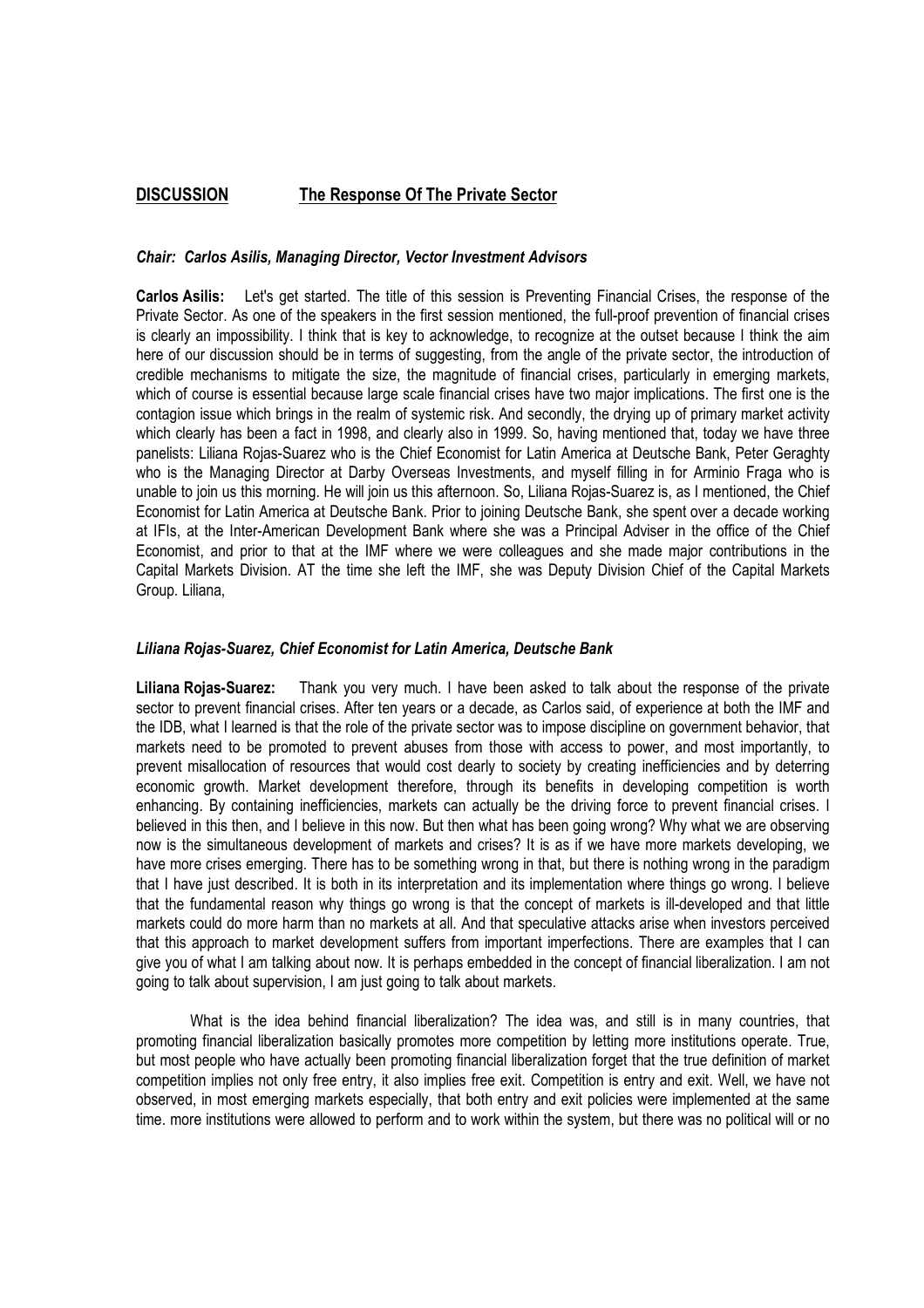sufficient capacity to let those institutions fail and leave the market. What happens in a situation where you have more institutions that come in and a kind of implicit guarantee that the bulk will not go out? The natural thing to follow is market competition, but not competition that will improve efficiency, it is competition for market share. And we all know what happens after that. Bad allocation of credit, etc. I don't want to get into that. The point that I want to make is that, if I am on the government and I am dealing with the multilaterals and I am saying that I am liberalizing my markets, I can actually give, with the support of the multilateral organizations, the idea of more market competition and I am not. This is just one example, but actually, I could give you a large number of examples. Let me just go through three more.

 Something else that markets do is when they don't like transactions in any particular currency, they move out of it. That is what markets do. In many countries, the markets' push has been for dollarization. Only a few countries and a few governments allow dollarization to take place, but the markets want the economy to dollarize. Perhaps one of the best example is Mexico. After the 82 crisis, if the government had not prevented, basically prohibited, dollarization, Mexico would be a dollarized economy right now. But market force would not allow it to work. Another example is the reform of the pension systems. We know how bad pay-as-you-go systems are. So, I can easily sell you an idea, I am a government discussing my project with a multilateral, and tell you that I am going to move from a pay-as-you-go system to a private pension fund, a market-oriented move. The truth, however, is that the reason why I, the government, am developing these new forms of systems is because I need somebody to buy my debt. And to be sure that is actually what is going to happen, I put a lot of constraints in the investments that the pension funds can make. With the excuse that I want to develop the domestic capital market, I don't allow you to invest in foreign securities. You don't develop the domestic capital market by prohibiting competition. What you do is you create a forced source of purchase for your own securities. And the number of examples when this has happened is very large. It includes Brazil of course. Another example in a totally different area: decentralization. Once again, decentralization from a central government to the state level or municipal level is a good idea too. It seems as if it is a movement towards limiting the power of the central government. That is the idea. But without appropriate market mechanisms to control government expenditure at the province or state levels, it doesn't work. An appropriate market mechanism of course can only be measured if there is some kind of instrument that reflects what the risk of that particular state is taking. That is not what has been happening in most emerging markets. Decentralization takes place again on one side of the two parts of the scissors in competition. If you develop only one of them without developing the other, that is a call for a crisis, not a call for improved efficiency.

 So, from my point of view, market forces can prevent financial crises but selling the idea of a market, when one really is not there, actually exacerbates crises. Do we have examples where markets have actually contained crises, or at least, helped to minimize it? Yes. For emerging markets, perhaps the best market discipline instrument there is is the Brady bond market. The reason for that is that, regardless of the actions that are taken domestically, if there is a perception of increased country risk by foreigners, those countries that have Brady bonds at the present moment will experience a decline in the Brady bond, that of course translates into an increase in the implicit yield paid by those bonds. Because of insufficient development of arbitrage between onsight and off-sight markets, what happens is that there is no way that any government can afford to see the price of the Brady bonds come down without adjusting further up their domestic interest rates. If they don't do it, they will experience capital outflows. It is almost a rule. It has been observed in any country. If you do not adjust the on-shore, off-shore rates, you close the arbitrage and you have capital outflows. That is called market discipline. I can choose to fight against it, of course. But I will not succeed. Market discipline actually allowed Mexico to make a very smart decision. Mexico cannot have fixed exchange rates. It would be an illusion to think that Mexico can have fixed exchange rates. Why am I so sure about that? Mexico has learned this from very tough experience. The reason is that Mexico still has a very weak banking system. We all know very well what the implications are on the banking system when the interest rates have to increase. Well, over and over again, Mexico has experienced shocks, domestic or external it doesn't matter, that has led to defend a fixed exchange rate system by increasing the interest rates. With a weak banking system, large increases in interest rates give the final stock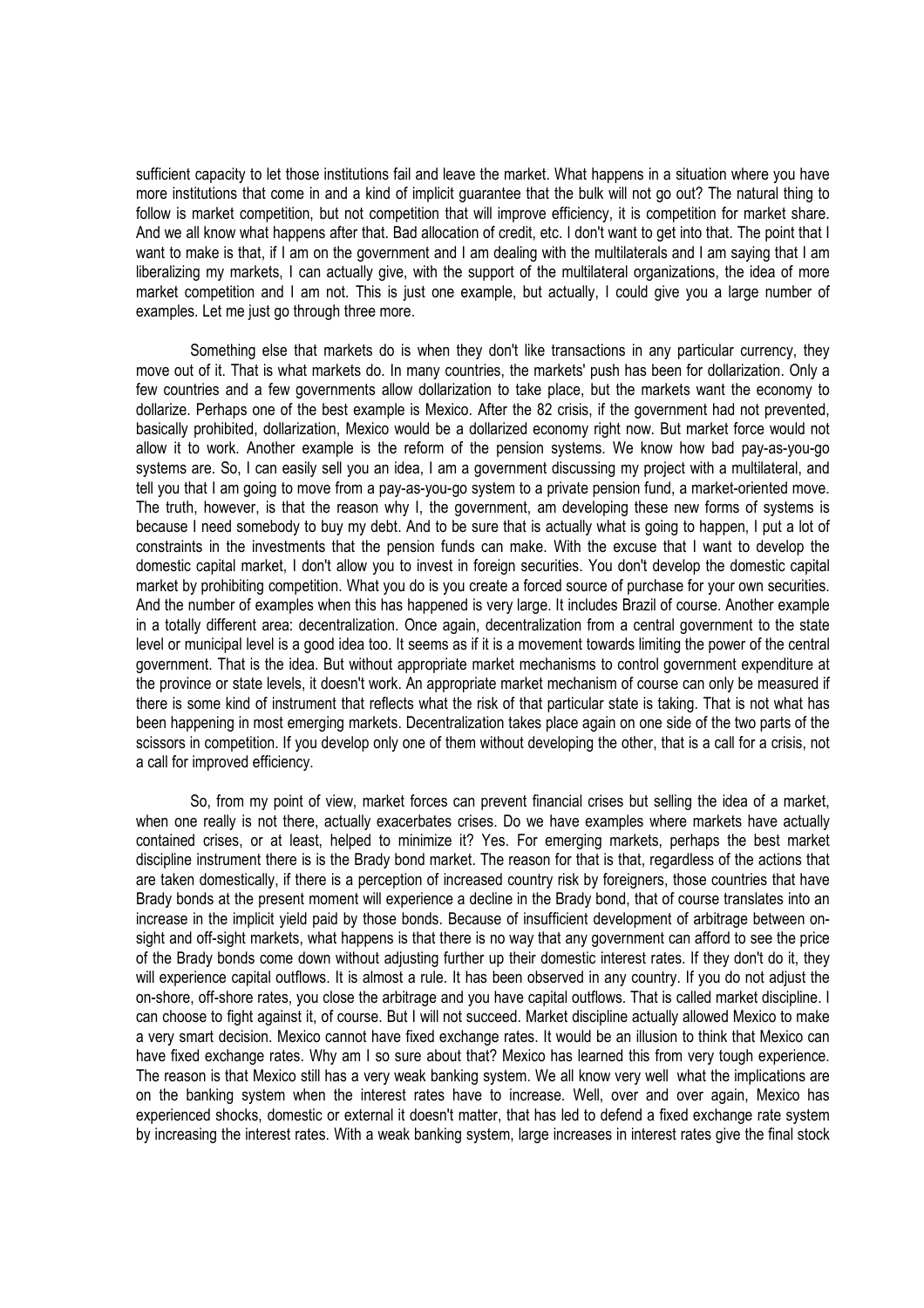of death to the banking system. So, as long as you have, this is the most important rule, when people have all these discussions about the different exchange rate regimes, they forget one basic rule: you cannot have fixed exchange rate systems with weak banking systems. That is just out of the question. The inconsistency is so evident, so obvious that markets will perceive it very promptly and, of course, will know that if you have to choose between giving up your exchange rate system or your banking system, you always choose to give up your exchange rate system because, obviously, giving up the banking system is too costly for the government. In the end of course, governments take the decision too late, so in the end, you have both an exchange rate crisis and a banking crisis, but the fight to prevent it is always to let the exchange rate system go first. that is why many people think that currency crises cause banking crises when that is not really true. What happens, most of the time and in a large number of experiences that we have studied all over the place, including at the IMF, the IDB, in the Universities, is that actually the problems were there before, and the only thing that happens is that the pressure on the exchange rates exposes those fragilities. But the crisis was there. So, in the international financial system, it is kind of an illusion to think that what we need is a revolution of the whole existent system, that what we basically have to do now is to reconstruct the apparatus because it has not been working.

 The message I want to deliver to you today is that first the system was not working because there is no way that you can have a little bit of a market domestically and a big sound market working in the global economy of the industrial countries. You either go all the way trying to converse towards a much more market-oriented, in the real meaning of the word, approach or you just don't play the game. But you just cannot blame it on the international arrangement of things. What about the multilateral organizations? Is there something else that can be done? Obviously, yes. Of course, there is something else that can be done, and there will always be something else that can be done. If there is any truth in what I have just told you before, something that needs to be absolutely recognized by the multilateral organizations, and especially by the IMF, is that macroeconomics and finance these days cannot be treated as different elements. It is the same thing. In emerging markets, everything is short-term. What is the most liquid market in emerging markets? It is the exchange rate markets. The counterpart of it is the money market. There is no long-term bonds, there is no long-term paper. The stock markets are totally under-developed. Financial markets and exchange rate markets just go hand by hand together. If you just try to understand the problems of a country just looking at macro variables, such as what is happening in fiscal policy, you are going to miss part of the picture because in almost all emerging markets, when the fiscal is properly measured, the banking system is a contingent liability of the government. Have you seen any crisis in the emerging market world where at the end the resolution of the banking crisis does not go back to the government? So, basically, a proper accounting of the fiscal situation would take into account the probability of problems in the banking system. Basically, it sounds simple, it sounds straight-forward, but it is actually very difficult to implement because a crisis, especially in the financial system, do not manifest itself very easily. Let me just give you one example that we are observing right now. Is the Brazilian banking system safe? If you look at the accounts, at the numbers right now, the end of the year report shows an enormous amount of profits. So, you might think that the banking system in Brazil is very safe, but think twice. What is the banking system in Brazil formed of? If you look at the asset side, 50% is loans, and the other 50% is government paper. Think about, and I don't need numbers, I only need logic for this, the loan component, the portfolio part of the Brazilian banking system, have you seen any country in the world, and I mean any country in the world including Japan, the US and of course the Norway countries, where high interest rates in a recession don't hurt the loan portfolio of the banking system? I haven't. That is the 50%. Now think about the other 50%, is it really possible for Brazil to have long-term debt? I don't think so because imagine for a second that the banks were not holding short-term debt, but long-term debt, as you know, increases in interest rates reduce the value of the debt, then the banks would have to be reporting capital losses. The reason why banks report capital gains is that the debt is very short-term. So, with 50% of the asset being government paper, you have to think that if what they hold is the riskier paper in the country, the banks are at risk. Thank you.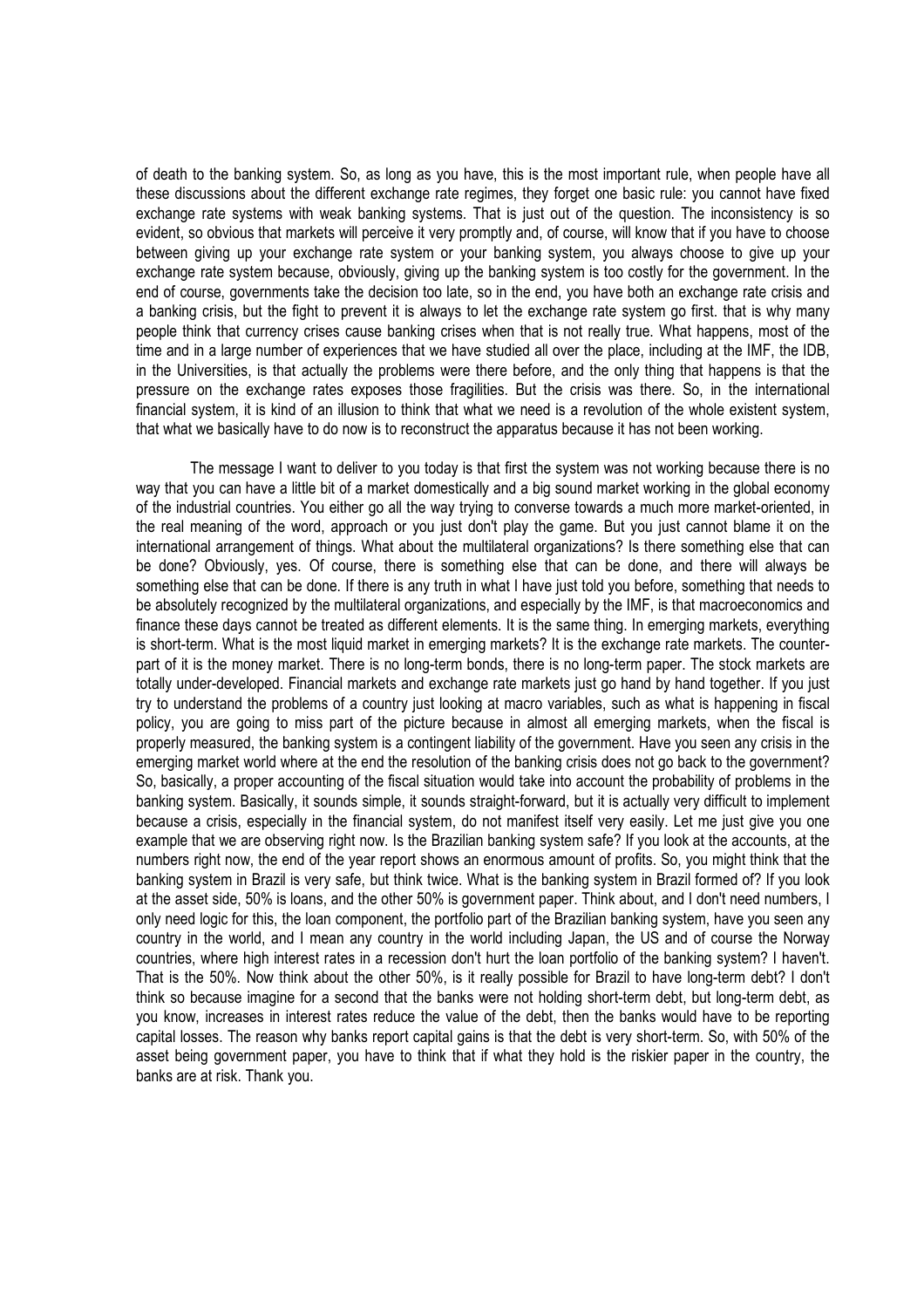Carlos Asilis: Thank you Liliana. Now, we move over to Peter Geraghty. He is a Managing Director at Darby Overseas Investments. Prior to joining Darby, Peter was at the ING Group where he served in London as a member of the Executive Committee, and equally interesting was his experience in the mid-80's where he worked for the NMB Bank which played a leading role in developing debt for debt and debt for equity transactions that helped to recapitalize Latin American debt.

### Peter Geraghty, Managing Director, Darby Overseas Investment

Peter Geraghty: Thank you. I have watched the emerging markets develop over the years from a very thinly traded loan market in the 80's into a full fledge securities market in the 90's, and most of the developments in between. Those included any number of hiccup as we all know, but I think that during that time, we were able to create an increased atmosphere of transparency in these markets. A lot of that has come from an increase in fiscal responsibility, certainly on the behalf of many of the countries whose instruments we have traded. And I think also, from an industry perspective, years ago a number of us set up the Emerging Markets Traders Association. We moved to screentrading. We created standard documentation and we created a lot of the basics that you need to get a full-fledged capital market up and running. On the other hand, we have seen our market blow up now twice in the last four years: the Tequila crisis in the end of 1994 and now sort of the continuing on slump we have seen ever since the Thai Baht devalued in the late spring of 1997.

 What I would like to talk about today is really what I know, which is the specifics of the bond trading markets and how perhaps some changes or a continuing evolution in those markets might in fact help to dampen systemic risk to some extent. I think the most important thing that strikes me in the last couple of years, having been in a big Wall Street type of firms, is that there is a convergence among non-investment grade credit asset classes, in other words, the mortgage markets and non-investment grade mortgage markets, but particularly the US and European high yield market, and the emerging markets. Prior to the most recent crisis which began two years ago, I think we were starting to see some convergence, particularly between high yield and emerging markets. In that, whenever the country overlay, from a macro perspective, is less important, there is clearly much more focus on what is happening in the corporate sector and we are better able to compare a paper company in Indonesia with a paper company in Chile with a paper company in the United States. As we know from the most recent crisis, when the country overlay becomes as important as it has been, i.e. you have a default in Russia or you now see the currency devaluation in Brazil, no company to my knowledge can really overcome the difficulties when a country runs into a serious credit problem. That has really been one of the reasons that the whole convergence argument, while I still believe in it today, has really had an inability to take hold. It is reflected very simply in the prices that we pay for these fixed income securities. If you go back to 1994, and you look at the MB, the JP Morgan Emerging Markets Bond Index for the year, and you look at the Merrill Lynch high yield bond index, you'll find that Merrill Lynch, I think, for that year was down about 1.5%, and I think the Emerging Markets Bond Index, because we had the devaluation in Mexico on the 22nd December, so it had a really rocky finish, was down about 22% on the year. If you look at the MB in 1998 through November, as well as the Merrill Lynch High Yield Bond Index, you'll find that Merrill Lynch finished up about 1.5 for the year, and the MB was down about 14% at that point of time. So, what we see is that in a good year, in 92, 93, or in 96, or even part of 97, you find that both of them outperformed for example, to a large extent, a benchmark like the L. \* Brothers government bond index, which was in a good year up 6%, 7% and some of these indexes, the high yield or the MB, depending on where we were in interest rates, were up anywhere between 15 and 30%. And what it said to me when I was looking at these numbers was simply that you get a credit market in the US that catches a cold, and we have pneumonia throughout the emerging markets, and as a result we are unable, or have yet been unable, to attract investors who will stick with these markets in good times and bad times.

 There are some individual glitches\*\* in these markets that have to some extent favored the on-shore domestic markets. The first is the credit markets in this country, the non-investment credit markets, have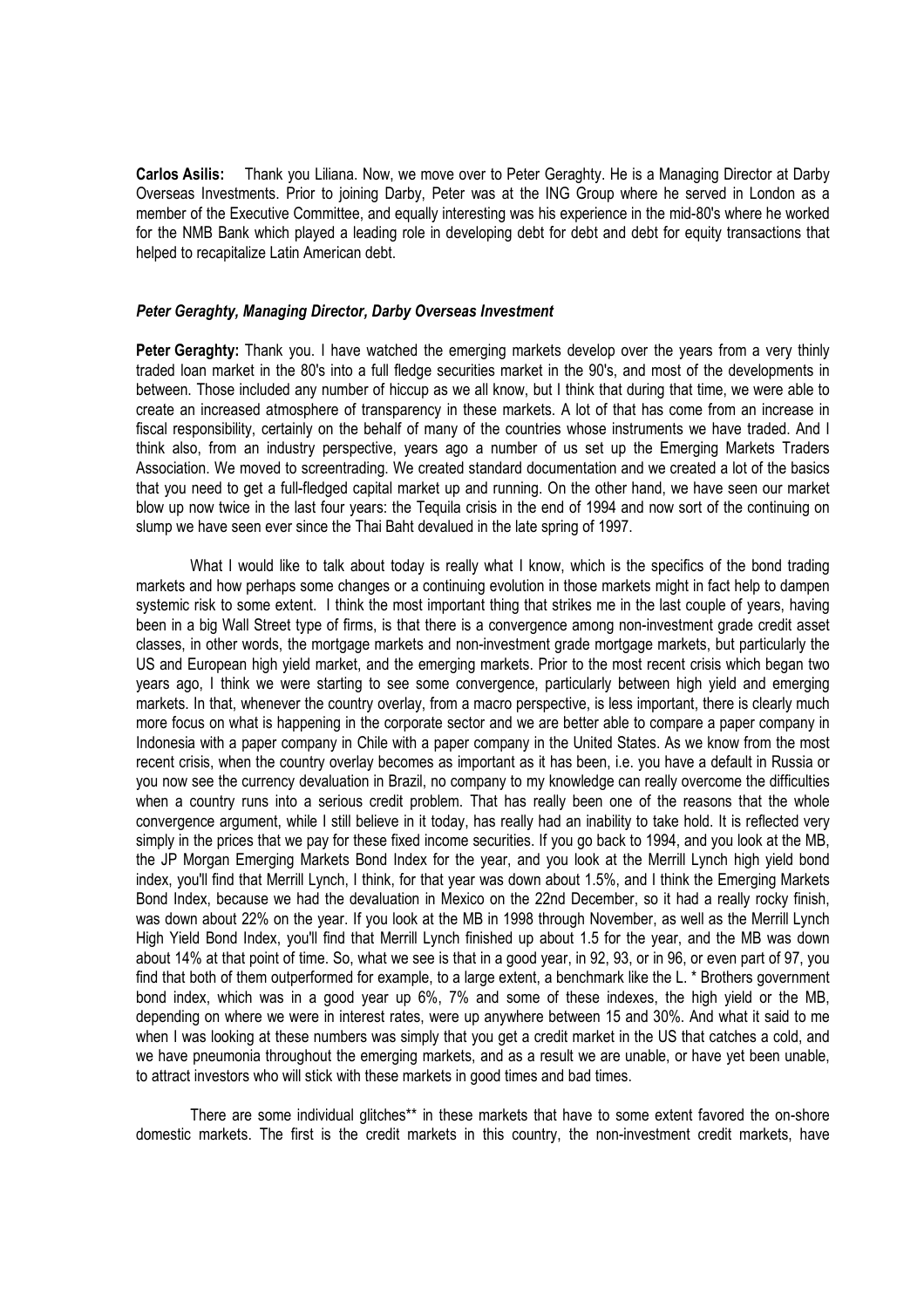generally been built upon a US style book building exercise. As a result, the lessons that we learned in the early 90's where we had a lot of defaults, where the Altman\*\* index was out 10% the \*\* rate in 1990, we found that we came out of that period and the marketplace really made sure that the investors were taking paper for a longer period of time, there was a big growth in the prime fund business, and the pension funds, and the insurance companies in this country really embraced that asset class. As a result, in 94, it was only down 1.5%, a bad year for fixed income in the middle of an interest rate cycle change. In 1998, in the midst of the Russian debacle, it actually finished up positive for the year, while MB was down 14.5% and 22% in those periods respectively. So, I think that discipline that developed there is something that we need to see happen in the emerging markets, bond markets, and to some extent, I think it is also true for the equity markets. Now, I thought that perhaps we would see this start to happen somewhat earlier in the decade. I particularly thought that after the Tequila crisis where we had a not dissimilar situation to what we have seen this past year with Brazil, might in fact have taught us a lesson, i.e. momentum investors, particularly the hedge funds, would not be as important a factor in the market and more of the paper that was brought to the market by intermediaries would be well placed into the insurance companies, into the pension funds, into the long-term holders. What we found is, of course, that this did not happen. People levered up the dollar paper. They then went out and discovered over the last three or four years that they could lever up the local markets paper. We found that there was not, in terms of looking at counter-party risk within the big financial institutions, a great deal of discipline, so they were willing to go out. You know, it is one thing to give a 95% haircuts on US Treasuries. I think it is another thing to give 90% haircuts on Geckos on the Treasury bills in Russia. Well, in fact, all of that happened. And when it did blow up, we found that, as you had to take the leverage out of the system, we ended up with huge negative returns, and then the spillover from the emerging markets started to affect all other credit markets, like high yield and the mortgage markets.

 I am not saying today that we can look forward to emerging markets where I think the MB index is 1400 basis points over Treasuries today, and assume that we are going to place that paper much deeper than it has been placed in the past, but I do think that we would have been better off had we had a market or a book building type of exercise in this market where we placed it much better. And I hope that the lesson that we learned from that this time is that when the capital markets come back in six months or a year or 18 months, whenever the net rates at which the borrow are sufficiently attractive for them to come back to the market and acceptable from a credit standpoint, that we start to look at placing that paper much more in terms of the industries for those companies, as well as taking a real fundamental look at the country credit. I think that it is somewhat unlikely that we will ever have the same kind of discipline in the emerging markets simply because we have that country overlay, that macro overlay that is always there and, as a result, with markets like the Brady bond market which are \$140 billion of assets to trade almost as a quasi-treasury in emerging markets, it is very unlikely that the liquidity from those markets will ever go away to where... well, the example I would give is that we traded in 1985 5 billion dollars of loans, by the first time in 1992 when we took the first EMTA poll of trading volume, it was \$775 billion. So during that period, exponential growth. I think it is unlikely we would ever roll back the clock, or would necessarily want to roll back the clock, to go back to a time where we had much more of a book building structured transaction type of environment for this market. The Bradys have been trading on the screens for a long time, they are financed in the repo markets the same way US Treasuries or investment grade corporate bonds today are. But I think that they trade and the market provides a liquidity that forces to market regimen that has really proved unsustainable during times of crisis. As a result, we probably over the last five or six years of developing these capital markets, haven't done ourselves a lot of favors in that regard.

 To summarize, I personally feel that the best thing that comes out of this process, as I watched these markets develop, is that with each successive crisis, because of the transparency that is coming to these markets overtime, we can look at the outflows on a daily basis. I sit in front of my Bloomberg screen and I literally get the Brazilian outflow on an hourly basis as the day progresses. As a result, I think that these crises come and we move through them much more quickly. I think Brazil's problems today, as severe as they are, are unlikely to lead another lost decade as was described for Latin America in the 80's. I think it is much more likely that we see a situation perhaps that is more akin with its own obvious characteristics. In Thailand, where about this time two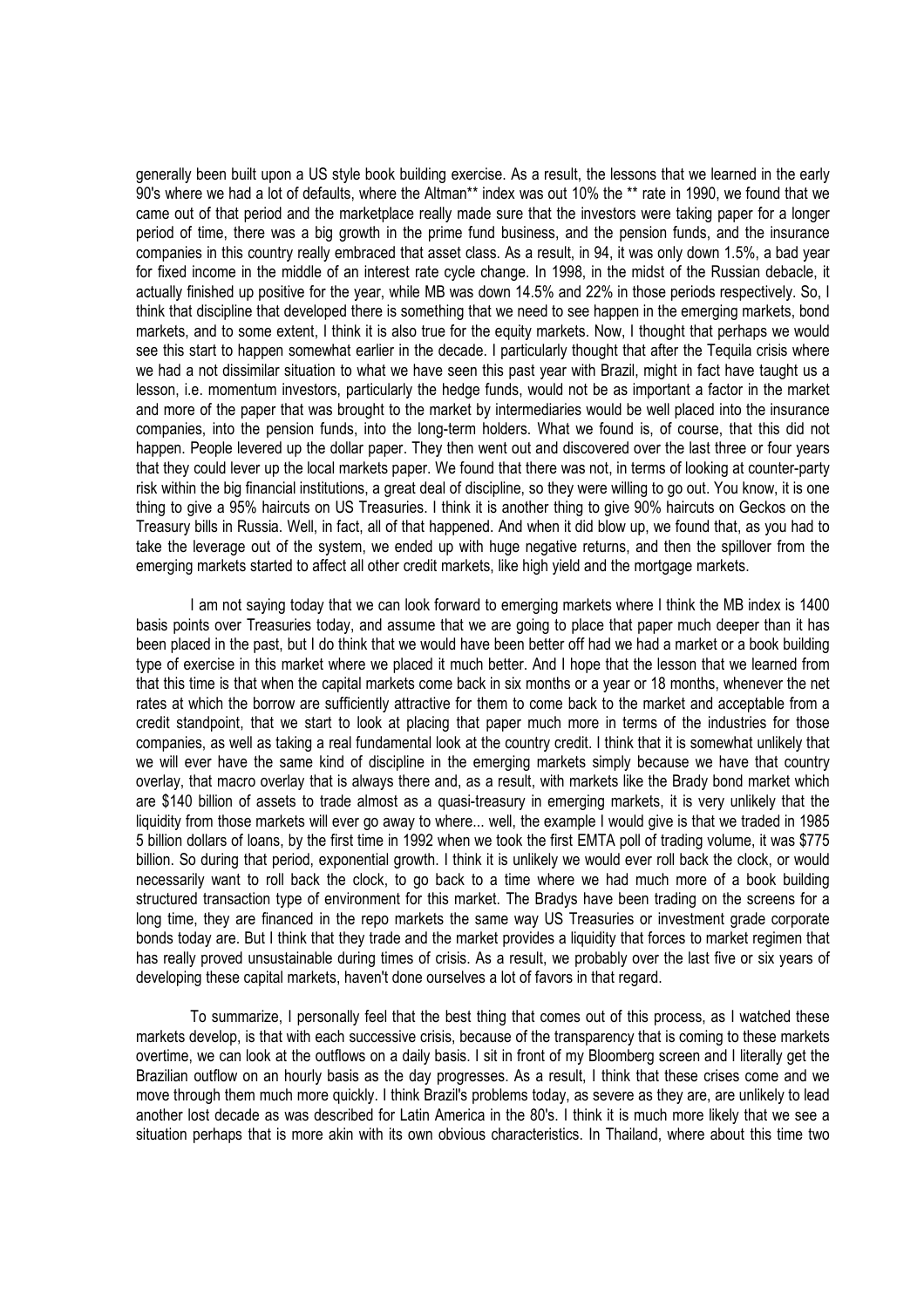years ago, we started to see troubles in Thailand which led to the June/July foreign exchange debacle which now 18 months later perhaps we are only halfway through the tunnel, but we are starting to begin to see light at the end of the tunnel. I think that the Korean situation over the past two years is similar in that I can remember in the fall of 1997, they said they were not going to let the IMF plane land and they had a deal sixty days later. We now saw yesterday S&P followed Duph & Phelps, and in fact, one of our few emerging OECD investment grade countries within 16 months has gone through a good piece of the cycle, still a lot of work to do in the banking system, but is already back to investment grade as of yesterday. And I think that those lessons that we have learned ever since the 1982 initial debt crisis have meant that we can accelerate the process of reform. A lot of the political reform, particularly in Latin America, was done in the 80's, and I think that was a lot of the heavy lifting, some of that is being done today in Asia. I think that the economic reform, the fiscal discipline that needs to be there to help us develop these markets better will be happening quickly. And at the end of the day, the markets themselves, the bond markets, are just a reflection of the sentiment. We have let them get a little bit ahead of themselves in terms of development, we have paid the price now several times in the 90's, and I would hope that, coming out of this, we are much more aware, as investors, and also as practitioners at least those of us who have come from the new issue side of the business, that we take hit this time and are actually much more disciplined about how we go forward in the marketplace. Thank you.

Carlos Asilis: Thanks Peter. I will conclude the discussion session and then we'll open the floor for questions and answers. As I mentioned earlier, I worked at the IMF a number of years in the Developing Country Studies Division of the Research Department predominantly. I did work in the Western Hemisphere Department over 12 years ago briefly, and prior to that at Georgetown University for a number of years. more recently, I have joined the private sector and I have been working in New York for about five years at Merrill Lynch, UBS, and CSFB, and recently joined a global macro investment firm with an emphasis on G-7 countries but we do have exposure in emerging markets. As I mentioned at the beginning of the session, I think the focus of this session should be what measures should various players, and I will outline what that set of players consist of, do or can do to mitigate the onset of very drastic financial crises that carry with them the prospect of contagion. As such, I have come up with a list of potentially implementable measures which I think is key, as Mr. Hicklin from the IMF mentioned in the first session, a set of measures that both the IFIs and private sector participants first on the lending side and intermediaries can do to improve the workings of the financial system. Thirdly, what measures borrowers, particularly sovereigns which is the main focus of this session, can do to again lower the risk of major disruptions in the financial system. And finally, the G-7.

 So, I'll start off with the IFIs and, within the IFIs, I think that the IMF and the BIS play a prominent role. What can the IMF do to help prevent the onset of very major, very drastic crises? One is of course to help improve the ability of the industry in assessing country-risk, and the prospects of a currency crisis, a banking crisis, which more often than not is a joint prophecy as Liliana mentioned. On that issue, let's look at the record briefly. I think the record speaks very highly for the IMF. If you look at the various special reports that the IMF produced over the last five to seven years, it is not very easy to read between the lines, but you can see very clearly that the IMF raised very important criticisms or concerns rather with Thailand, with Korea, with Brazil and with Russia. Moreover, at the IMF Research Department, a set of predictor models of currency risk and banking sector crises have been developed. I can cite the work by Carmen Reinhart, by Garcia Kaminsky, and others. Evidently as one of the speakers in the first session mentioned, Mustapha Nabli to be specific, it is impossible to think or expect that you can come up with a model that would predict with probability one the onset of a crisis at a specific point in time. that is clearly true. That is why I think that our task should be how to improve the ability of mitigating the onset of major very drastic crises. I think the IMF, in short, the staff particularly, has produced high value added work that, if conveyed, and this is where I would underscore my remarks, properly at the time to the international market participants, may have, you can argue, accelerated the onset of some of these crises, but presumably from a less dangerous set of initial conditions, i.e. domestic credit to GDP ratios in some of those Asian crises at much lower levels than they were in 97. Clearly, this is an issue that we can talk at length. And I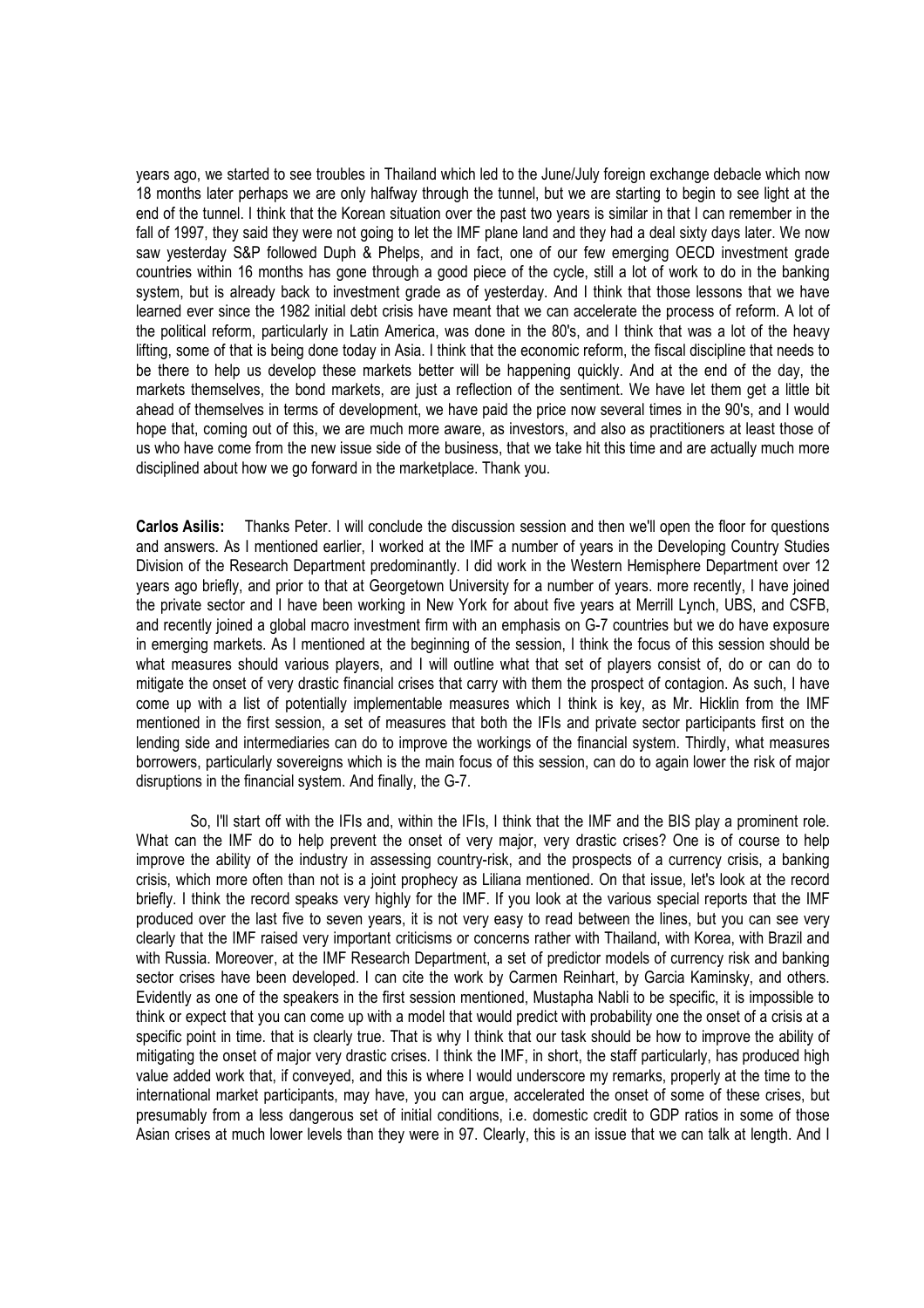am sure there are various opinions on how to proceed from an implementation standpoint, but I what I want to underscore, I think the first message of my comments is that the technology for trying to predict, for trying to identify situations of stress in the international financial system exists and works, at least to my liking. So, what does this mean? This means that what we need to do, I think the emphasis should be in how to take that product and bring it to the international marketplace. This, of course, is an issue where Mr. Hicklin stressed very emphatically, and I think he was absolutely right in doing so, the emphasis should lie: how to come up with incentive compatible mechanisms if you will that are able to further the disclosure of these findings to the international market participants. How to do it? I don't want to spend too much time on it, but I think this needs to be done, and this should be a very high priority project for the IMF, and I am encouraged to hear that this indeed is being discussed at the IMF. The second point has to do with the BIS, which is related to the second section of my discussion so to speak. The BIS should play a very important role and they are actually addressing this issue as we speak. They recently put out a report on hedge funds and the extension of credit on the part of international financial intermediaries to hedge funds. This is very important. I think regulating the creditors is a central part of any preventive solution to problems and situations of distress in the international financial system. So, I think the BIS is moving in the right direction. Again I think this is a high priority area.

 The second section has to do with the private sector. What measures can the private sector, and in particular the international financial intermediaries and the investors, take to help mitigate the risk of financial crises in emerging markets? I think that we can talk about several areas here. In some areas, there isn't much that the private sector can do without undue excessive regulation of the investor industry, and I will be very explicit on what I mean. But on other areas, I think there is much that can be done. In terms of the international financial intermediaries, here we can talk about credit risk models. The two most prominent credit risk models that have been developed in the industry are those by my former employer CSFB, Credit Suisse First Boston, Credit Risk Plus, and the JP Morgan riskmetrics model. I have studied some of these models in not too much detail, but in some detail, and clearly these models need to be revamped, particularly form the macro side. These models are highly statistical in nature. They do not embody basic macro account identities. Here there is a lot of work that can be done. And I think an area that the IMF can really make major contributions in should be to talk to the industry, particularly CSFB and JP Morgan who are the leaders in this area, MacKinsey has done some models in this respect as well, to try to help improve these models. Why this is important? This is very important because, as another speaker mentioned, Mr. Dammers, some of these large houses in the period leading to the crisis of October, and more recently Brazil, they were largely hedge funds with stock tickers, some of them, and we have come to see this. Just look at the action on the stock prices of some of these international financial institutions to see which ones were penalized the most by the market. So, I think that the issue of credit risk is very important, and that is the second recommendation that I would make. It is a very specific one. I do not know, and I would be interested to see if Mr. Hicklin or any other IMF executive has anything to add to this, if there have been any discussions with the private sector on this regard. So, that is on the issue of the credit risk. there is an issue of moral hazard in the private sector as well. You may have a very adept, very capable credit risk group at a very large international bank that may have someone who expressed caution at a particular point in time to extend credit to a particular emerging market country or to increase or diminish the credit lien to a particular credit, but yet, the senior managers in some places, in some houses, the incentives just were not there to be on the side of prudence. This was largely, in some cases, a result of a compensation structure in this industry. There was a lot of moral hazard in place. Now, what can I say the private sector has done in this regard? I am in Europe these days so I do not know as much of what is going on in the New York financial institutions, but what I hear is that some houses have been reviewing the nature, the way they compensate business units. So, that is another issue that I think is very important to address. I think it is being addressed but I don't know to what extent. In terms of investors, I think it is extremely important because it really deals with the issue of contagion. The issue of contagion, of course, is critical. Brazil is of course a central point now in the IMF, the G-7, the Germans, the Japanese, the Swiss, everyone is concerned about possible contagion to the rest of Latin America, and what can be done to prevent that in this time around and also in the future. I think that, from the external side, there is the issue that Liliana pointed out on the arbitrage on-shore/off-shore, which I think is very important, but there is also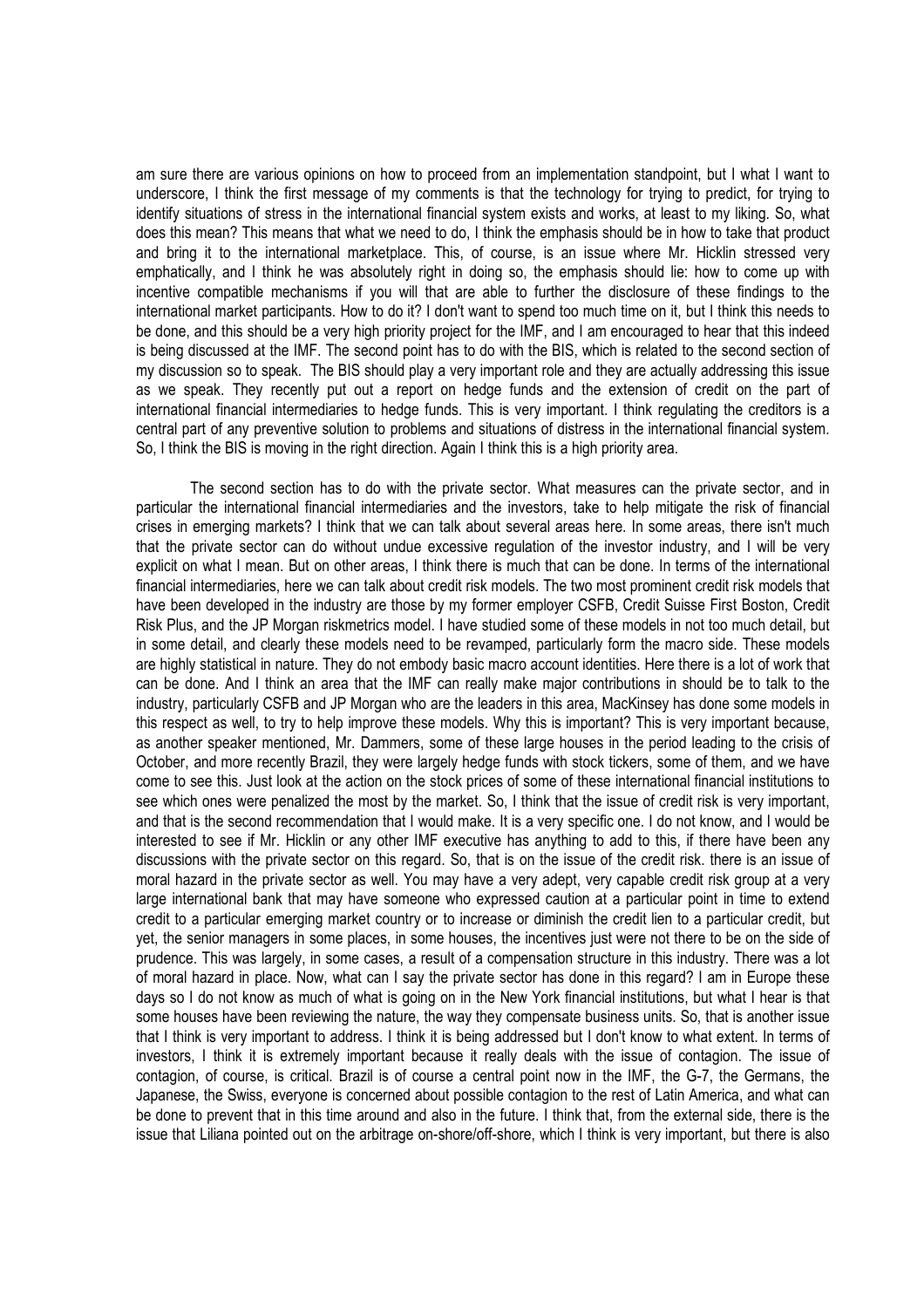another dimension to the issue which has to do particularly on the equity market side of the business. If you look at the makeup of investments, of assets within the equity side of the business, most of the investors, most of the mutual funds are global in nature on the fixed income side, but regional in nature within the equity market side. This is very important because of the implications of the contagion dynamics. I won't elaborate too much on it. If we focus within the equity market side, with very few exceptions, the number of country specific funds is very very limited. I'll give you an example. If I am a portfolio manager of a Latin American fund that invests in, of course, Latin America by definition, and Brazil has a major currency deval and overnight I incur a 20-30% loss on my Brazil part of the portfolio, Mexico clearly will sell off in the near term, let's say 5%=2%, but you have better be right that I will sell some of my Mexico part of the portfolio. Why? For various reasons. One because it is a regionwide fund, it is not a country-wide fund, so I can do that. It is the issue of feasibility. Second, there is the issue of redemptions. There is the uncertainty as to what is going to happen to redemptions within my fund. That means I may have to raise cash levels. And how do you raise cash levels? You raise cash levels by selling assets, securities that have not fallen that much in price, that is why you sell Chile and Mexico. This is very micro in nature, but this is very important because now we move on to what can be done. I don't think that much can be done because this is a market determined structure of how funds are made. But I would just mention it and leave it at that.

In terms of the borrowers, this is the third section of the discussion, what can the borrowers do, and in particular sovereign borrowers? Liliana, and peter, and participants in the first session have gone at length on this issue, so I won't spend much time on it. But clearly, you need to have credibility, that is the key. You need to have sustainable foreign exchange regimes, which of course need to be viewed in conjunction with the fiscal makeup of an economy, the two are very much connected, just look at the national income accounts. And the second issue of course is that you need the political will not just to hold on to the set of policies that the administration has committed to, but also, in some instances, further the application of some of these measures, this issue is very important, again, as Mr. Hicklin pointed out, because it implies, it suggests that we need to do something about the social safety nets and social policies. In some of these IMF programs, I think a lot is being done, but perhaps more should be done.

 Finally, the fourth part of my discussion has to do with the G-7. I will be very brief in my assessments. G-7 is of course key because, after all the spread sector in general, high yield market in the US but also emerging markets, can be viewed as the recipient of capital. So, if you share that view, what that means is that interest rate differentials do matter, on dollar/yen for instance, also absolute levels of nominal interest rate levels in the G-7 matter a lot. After all Calvo, Reinhart and others have done a lot of work on this, a statistical work where you are able to ascertain with high degree of confidence that there indeed is causality. So, you may say, OK, that is true but what can we do about it if we are the IMF or we are the BIS. I think that you can do a lot in the sense of if you share this view, what comes out is that the global financial system is a closed system, so capital flows, to the extent you can forecast the changes in global capital flows, you have to look at the G-7, and for IMF policies and studies of risk in a specific country, that needs to be taken into account very explicitly. I know that it is taken into account a very high level, but it needs to be taken into account explicitly, particularly in a scenario now where the capital flows component is key and highly reactive and responsive to changes in the G-7 policies. So, I think there needs to be a lot more interaction between certainly the Bank of Japan and the developing country groups within the IMF, or put differently, the emerging market groups within the international financial institutions need to be very well aware of what is going on in the G-3. And with that, I will open the floor for questions.

Unknown: What kind of data do you need or is lacking for the assessment of countries?

Liliana Rojas-Suarez: There is not a single set of data that one using in making an assessment of individual countries. As I was saying in my initial remarks, the data that is most lacking is financial data. people only know, sometimes the IMF itself, quite late about developments in a specific institution that then tends to complicate or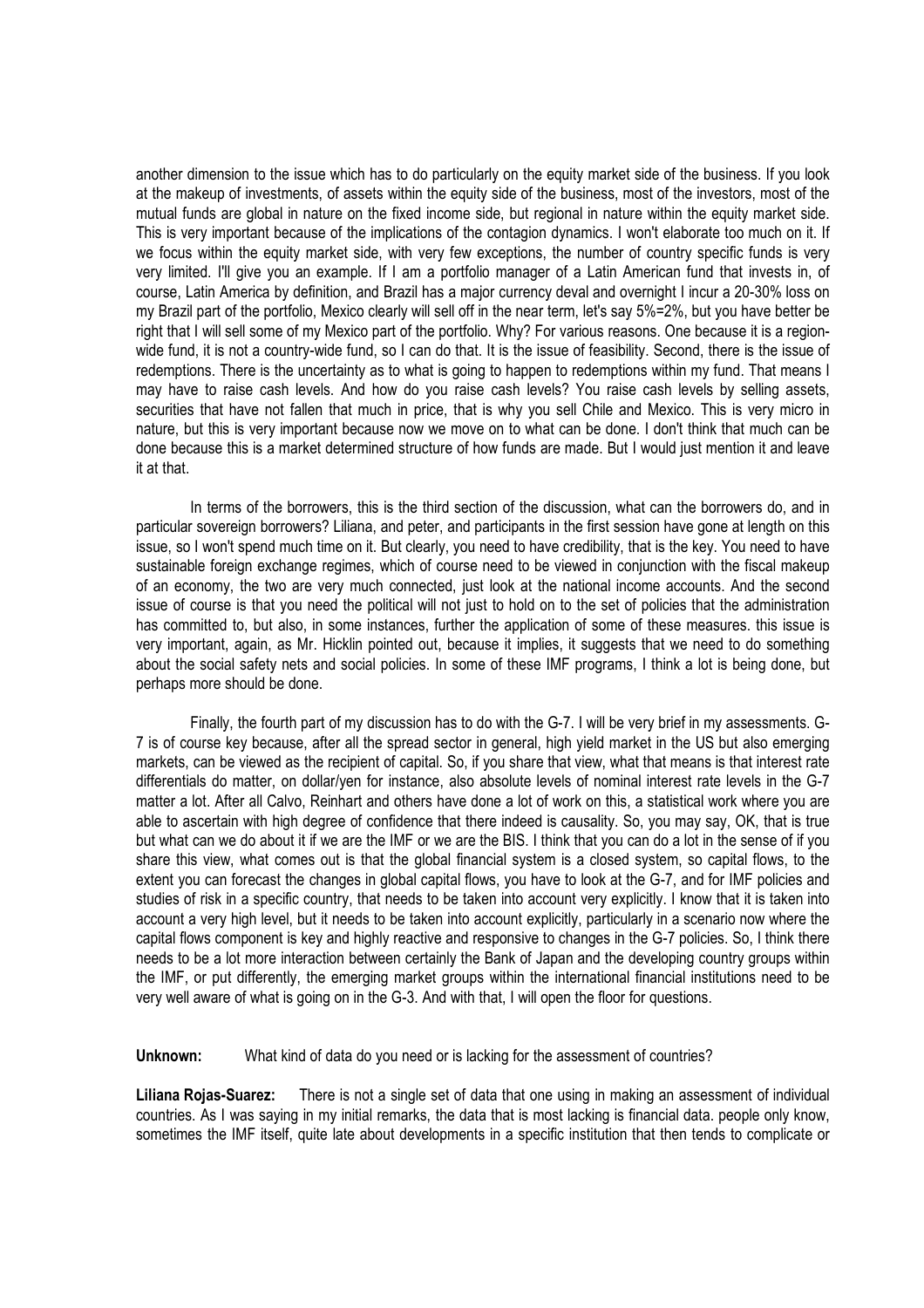erode problems in the financial system. That would be the kind of data that is not easy to collect. I am very aware of the problems of collecting the data, but at the end it is behind many of the major problems, and I do strongly believe that the IMF has a role to do that. In terms of the usual macroeconomic data, I think that the IMF has done a terrific job in training almost everybody in the private sector to do financial analysis and accounting very nicely because I can almost with certainty tell you that most people in the private sector follow the same methodology as the IMF. We all now talk about primary surplus and operational surplus, and for people that have been in the Fund for a long time remember that ten years ago there was a new concept and nobody was talking about those kinds of definitions. We learned that from the Fund, and now it is being used all over the place. So, the basic macroeconomic framework one really uses is the IMF's for consistency purposes to be sure that you are in the same track. But basically, what you don't get from the country, you don't get from the IMF. The hole is there. It is not as if you can get a data from one place and not from another. That is the hole that the IMF could fill and it would be extremely useful also for the authorities, it is not only for the private sector. And it is on the financial sector.

Peter Geraghty: I think, as I said earlier, I am relatively new to the buy-side, so I am now being updated with data and research from certainly any number of sources. I don't know that I can necessarily point to one thing that I would see as a shortcoming right now. I think that, as I mentioned before, in general, transparency is much better than it has been in the past. I think that the countries themselves could be more forthcoming, but I don't see a great deal of information, if it is available, that is not almost instantly disseminated to the market either having come up through the Fund or through the private sector. We get it very, very quickly today. It is very current. In fact, we sometimes get a little more than we need so that I often think that the market looks at a lot of statistical data that really doesn't speak to the underlying political or economic situation as it is unfolding. So, I am not sure I have a lot to add on that other than to say that it is pretty good right now. I think that the data we have is probably more than sufficient, at least from an investor standpoint.

### Unknown:

Liliana Rojas-Suarez: In the Japanese banking problem, it was precisely the maintenance of a set of institutions that have become redundant. It is the lack of political will to accept that those sectors are no longer competitive. This is the case for almost every sector. Remember that we have sold abroad the idea that we need this smaller government. Well, the Brazilian banking system is lending to the government. Maybe we don't need such a large government in Brazil. But there is still no political will to reduce it. It is always the same thing. It doesn't matter whether it is the private sector or the public sector, it is the lack of recognition that a part of the economic society has become uncompetitive and should be let go. the Spanish banks ran out of Spain to come to Latin America because they were no longer competitive there. The euro could create a lot of tension among a number of, I don't believe that the systems are going to be threatened there, but could create pressure on a number of institutions that start to be not as competitive as they were before when they had their own markets. So, yes I think you could start to see pressure there.

Unknown: Is there some way we could generate more diversity in the analysis?

Liliana Roias-Suarez: You have to remember that somebody had to be the first in discussing those kinds of indicators that you have mentioned, and then the system proved that they had some validity and then converse into that. I believe that for instance these banking system indicators, and I could actually talk for hours about that and other indicators that I believe are right that the market is not even looking at. But I think that we work very differently among the different houses in the market and that some parts of the market basically focus on just macroeconomic data, and there is a few others that focus only on financial markets, and others that put those two things together. there is no such a thing as being able to predict the future ten years from now because the market by itself is evolving. Actually, if one tends to think a little bit about the future, clearly on is seeing a movement towards regionalism. If I think about Latin America in the future, what do I see? If someone told me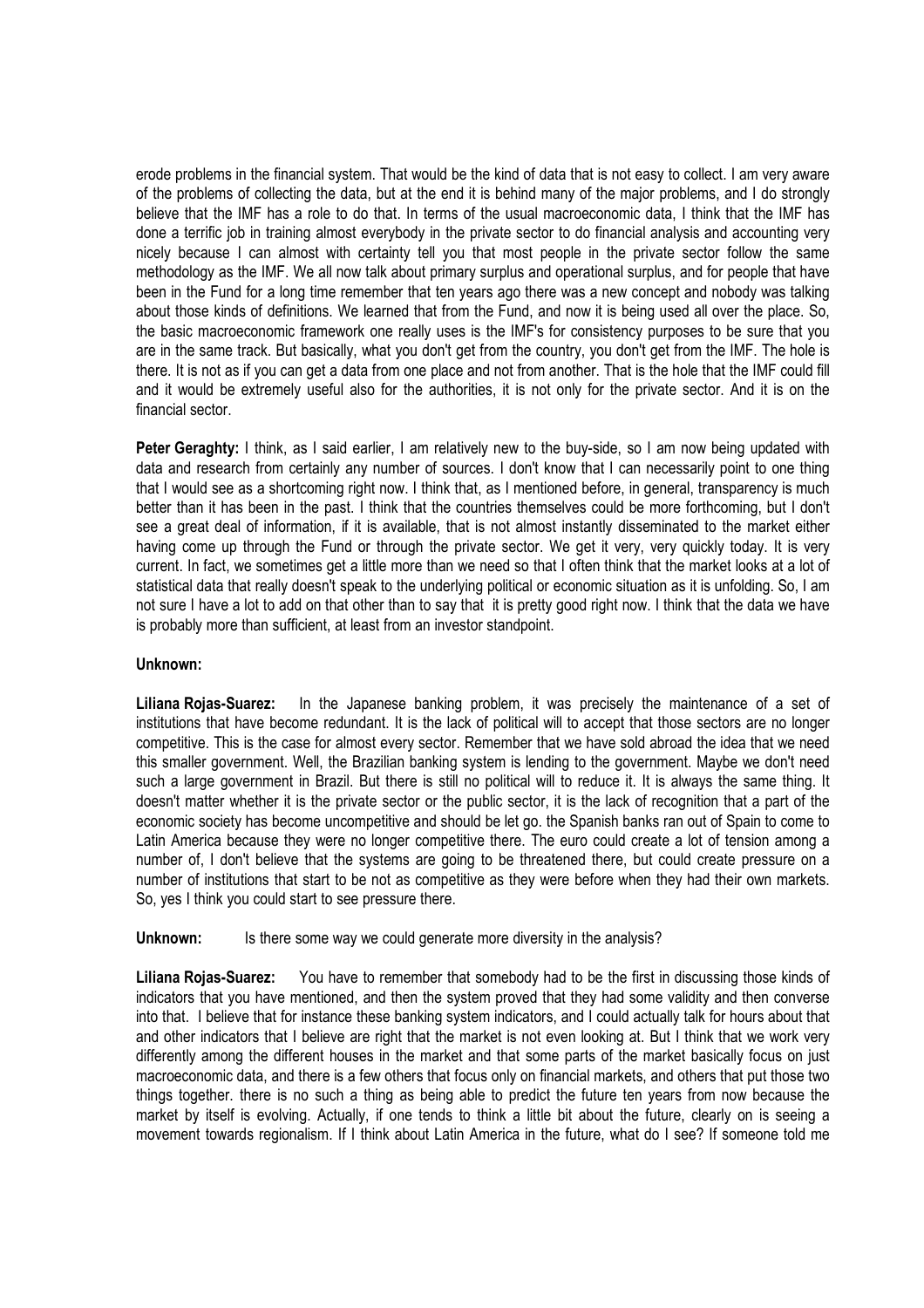what do you see for Latin America twenty years from now. Well, I see a Latin America highly dollarized, where basically most governments let their currency go. That is what I see. I see a small financial domestic system and lots of foreign banking operating. I see China with lots of problems. What you see for the future diverse enormously among houses. but it is what you see for the future that allows you or pushes you to focus on one kind of indicators versus another.

Carlos Asilis: I would supplement what Liliana has mentioned. I think you are absolutely right in the sense of how the industry looks at risks, particularly on the sovereign side and why have they ignored some seemingly key risk factors in the last couple of years. There is an issue here also of not just of people not being capable of assessing those risks, but perhaps of explicit choice that the international financial institutions may sort of help sweep some of these continuous liabilities under the rug through the transitory financing of some of these deficits, This is an issue that is altogether very different form the subject matter. I think we talked about it in last year's conference, the issue of moral hazard in the international financial system, so I don't want to talk too much about it. but I think this is another issue that should be key in terms of mechanism design because we have seen some Asian countries, Indonesia, Malaysia, etc., that the transitory dynamics, particularly as to the funding, the financing of these liabilities stemming form the collapse of the banking system, have been aided by the disbursement not just of private sector but also public sector.

Peter Geraghty: What I would like to say from a market perspective, we all know that we go through cycles, and as a result, traders whether they are on the buy-side or the sell-side tend to have the same trick, whether it is the Japanese carried-trade or it is on Geckos, or whatever it happens to be, and they ignored the fundamentals in many instances because there is that real search for return and the compensation that comes with it that was mentioned earlier, and so on, and so forth. I think that in 1994 when we really dodged the bullet in Mexico because the Tesebonos paid, if that hadn't paid, if the US hadn't bailed them out, we would not have had the same situation in Russia four years later because we would have found that local markets can provide as deep a hole as any other markets. And it would have really changed the way we do business. And I hope from a market perspective this time we think about the countries that have really bucked the trend this time. So I would hope that going forward, as part of the system repairing itself, that people don't just jump on the next trend whatever that happens to be so that once we all pile in, there is obviously no exit that lets everybody get out before we have another event.

Unknown: I would like to return to the disclosure issue. We discussed the disclosure by the country or the international institutions like the IMF, but how about the disclosure by the private sector? Do you think the disclosure by investors, including hedge funds, it is desirable, and how much you can disclose? And if you think you can do that, can you do that voluntary or do you think you need a supervisory framework?

Carlos Asilis: I'll comment briefly on this since this is closer to my area. Clearly, you raised the issue of desirability. I think it is even more basic than that, which is feasibility. I think it is just not feasible to implement a working mechanism you accomplish what you would like accomplished. So, as a result, I share very much Chairman Greenspan's view, which is shared also by the Germans, which essentially that the way to do it is to regulate and supervise the providers of credit to the hedge funds. And that has been done already. Initially, as early as months after the collapse of LTCM, even though we are a G-7 fund, some lines were sharply reduced even though we had no exposure to the afflicted countries, we were told by the counter-parties that this is just coming done from the Chairman's office, and form the Board, and that's it. And my conjecture I think is a reasonable one is that those instructions came from the authorities through moral suasion while they start working on the production and design of explicit regulations, which is already happening at the US Fed. So the answer is that it is being addressed already through implicit mechanisms, and also through explicit mechanisms.

Mustapha Nabli: I would like to comment on Liliana's idea that the crises are due essentially to the fact that you don't have full markets in many developing countries, because we develop some aspects of the market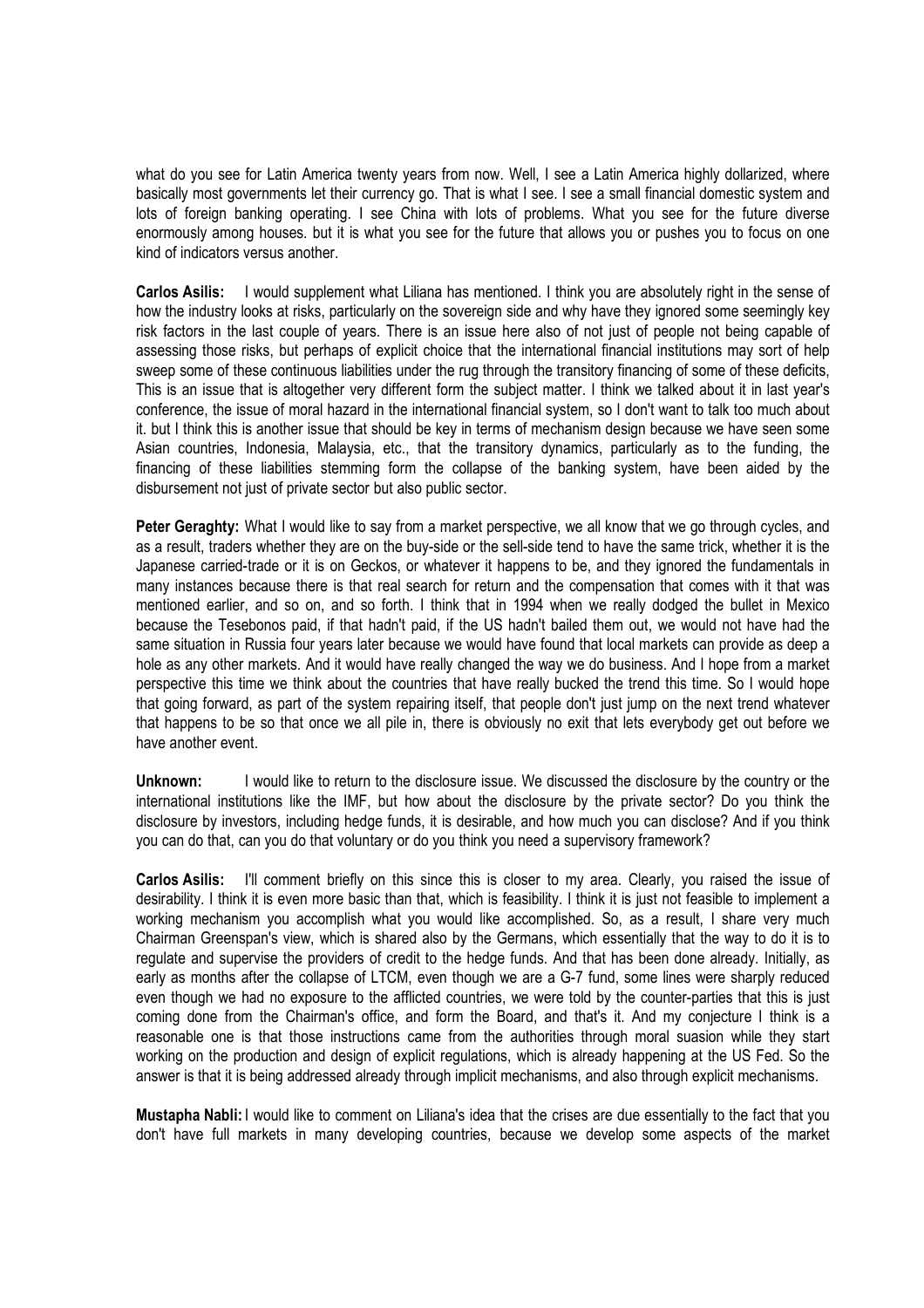mechanism and it is not complete. You only have part of it. I agree to a large extent. The issue is what do you do about it because developing complete full functioning market economy is a long term process. So there are two ways of looking at it. One is crises are necessary during this transition period and then you have to live through that, learn from them and move on. Or is there another idea that you have to go through a sort of big bank type of mechanism, what is your view on that?

Liliana Roias-Suarez: What is true is that the economy corrects itself through crises. Either you correct it exante or the crisis corrects it for you, but I believe that there is a way out. It is the right sequencing. It is very clear that once you go and decide on the process of market development, you have to have the right mechanisms in place to actually implement markets. For example, if you go into financial liberalization, and you don't have a prompt action to let bad institutions go, actually it is not only prompt action, if you have not allocated enough fiscal or international reserves, which is a strong currency in most countries, to actually be able to let institutions fail, if you don't have that, don't open the market to anybody because you don't know what you are going to have in the system. So, it is more a question of sequencing. All these ideas are good ideas but what I was basically criticizing is that the good ideas were promoted without really thinking what were the preconditions for them to work. So, basically, work on the preconditions, and on each of that, I do have suggestions on how to implement them.

Carlos Asilis: Any other questions? All right then, thank you very much.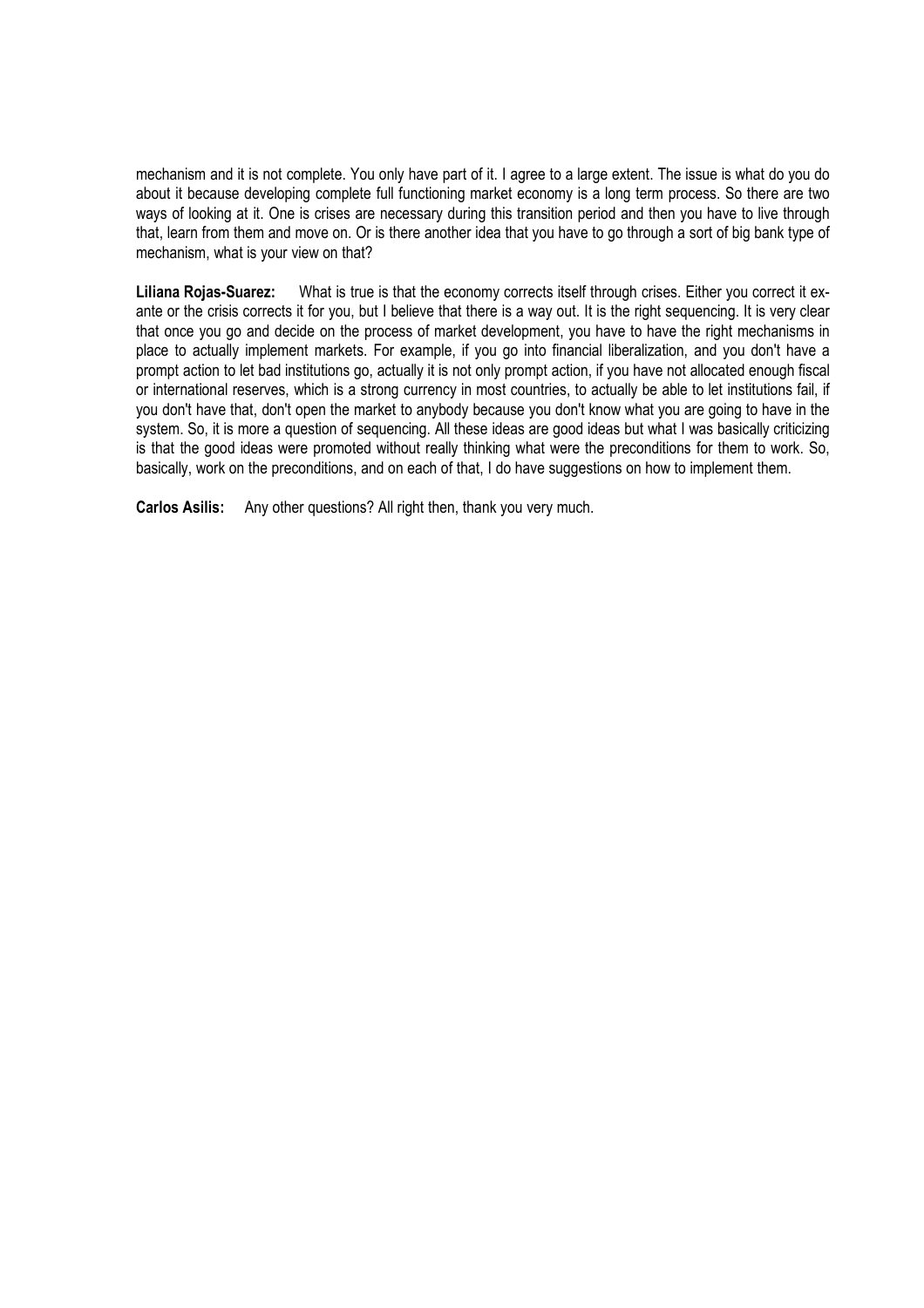# LUNCHEON Keynote Speech

Marc Uzan: Sorry to interrupt your lunch, but I would like to introduce our keynote speaker today. We are very honored to have Dr. Heiner Flassbeck to deliver today's keynote speech. Mr.. Flassbeck has been appointed State Secretary at the Federal Ministry of Finance in Bonn in October 1998. Before that, Mr. Flassbeck graduated in Economics at the University of Saarland concentrating on money and credit business cycle theory and the general philosophy of science. he also received a Ph.D. at the Free university of Berlin for a thesis on "Prices, Interest and Exchange Rates: on the Theory of Open Economy with Flexible Exchange Rates". In 1990, Mr. Flassbeck was granted leave from the Ministry of Economics to conduct studies at the German Institute for Economic Research (DIW) focusing mainly on cyclical labor market trends, labor market theory, business cycle analysis and forecasting, drafting economic policy concepts and shock analysis. In 1990, Mr. Flassbeck became the head of the Business Cycle Department at the German Institute for Economic Research, where he stayed until last October.

### Heiner Flassbeck, State Secretary for Finance, Federal Ministry of Finance, Germany

Heiner Flassbeck: Thank you very much. Ladies and Gentlemen, I am going to talk today a little bit about overall worldwide currency problems, as you have been addressing these problems this morning already. And I am planning to talk about Bretton Woods, as you have heard from my curriculum vitae, I have been dealing with exchange rate questions all my life, or at least all my academic life. I am going to talk a bit about Bretton Woods and what it means today. I would like to say a few words concerning what was good in the Bretton Woods system, which was invented at the end of the Second World War, and what was bad and what are the lessons we can learn from the Bretton Woods experience. But, quite briefly, I cannot but make two comments concerning the discussions we had just before on exchange rate problems and other problems, about the information and markets, and the information markets get from government or non-government institutions.

 The first observation is that it is a strange thing that in an exchange rate market, the market participants are getting their information from governments. I will be quite provocative now. They are getting information from governments and they are interpreting this information in different ways. You mentioned that in the community there are different interpretations. But if you think about markets, you normally mean something quite different, namely you mean, and this is what a famous liberal economist, Friedrich August Hayek, has brought to us, that markets generate information, information that is not available to governments. And if this is true, well, think about the question of whether the exchange rate market is a quite normal market. The second observation that I got from the discussions is that there is a lot of talk about institutional questions, for example, the existing banking systems. You said that a bad banking system can never survive a fixed exchange rate regime. But the question is what is a bad banking system. And my observation in the last three months in office is that too many people in my opinion are talking about institutional questions and too few people are talking about economic questions. The point I wanted to make is a quite simple one, namely is it quite independent from the size and the kind of shock a country is faced with when you are analyzing a country and you come to the conclusion that the institutional arrangements are bad? To give one example, Japan was facing an appreciation shock of 60% at the beginning of the 90's after the bubble had been burst. And an appreciation shock of 60% now I think in any kind of institutional arrangements that you have would be absolute disastrous. Germany had an appreciation shock of 15% and even the results there were rather difficult to overcome. So, it is not quite open to talk about institutional questions without taking into account the kind and the dimension of shocks with which these institutions are faced. And there are shocks all over the world which no institutional system could survive without collapsing. These were just two remarks I wanted to make before my discussion.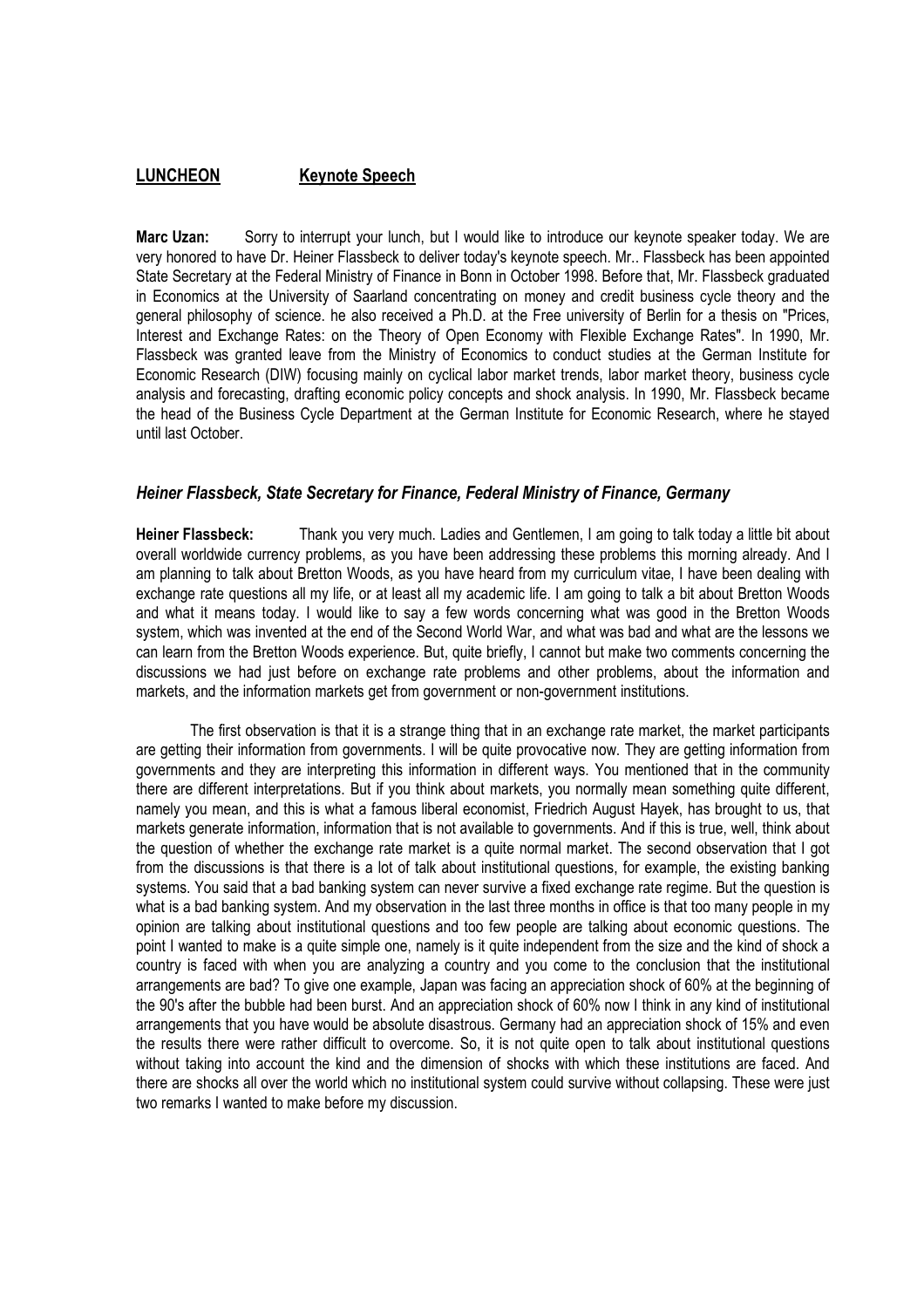I come back to what I wanted to talk about: The Bretton Woods system. There are two things which were good in the Bretton Woods system. You all know the Bretton Woods system was a result of the experiences that many countries had during and mainly before the Second World War. one of these experiences was that it could be disastrous for the world to have something that we call today competitive devaluations, namely the attempt by countries to compete with one another and to be better than the other one without any kind of rule of the game under which this kind of competition takes place. I think it was a very intelligent idea to have an institution, namely the International Monetary Fund, to supervise the kind of exchange rate approach that countries take and try to avoid competitive devaluations. Why is it wise? Well, it is very simple, because we all know that at least the world cannot devalue against somebody else. And as long as we do not have trade relations with the moon, it is a zero sum game. And we all know that zero sum games can be disastrous because they lead to results that nobody wants at the beginning and nobody intends to have at the end. So, I think this was a very intelligent achievement, and I'll come back to that later because I think it tells us a lot about what we are doing and talking about today.

 The second thing that was good in my opinion in the Bretton Woods system is that these people at that time were thinking explicitly about the question that seems to be an old fashioned one today of whether it is reasonable for countries to permanently, and it has very much to do with competitive devaluations, to go for permanent current account surpluses. And I think it was one of the achievement of economic theory, and the kind of thinking that these people who were inventing the Bretton Woods system brought about, that again we have this paradox that not all countries can have current account surpluses. And that is why this thinking and the economists of this time were thinking very much about what we call the target of an external balance, a balance of your current account or your balance of payments, however you may define it, but it was an explicit target for example in the so-called Stability and Growth Law that was brought about in Germany in the 60's. So this is something that, in my opinion, has been lost which is rather important, and, again, I'll come back later to that.

 Now, what was bad with the Bretton Woods system? I think there are two things which were not clearly defined or thought through. The first thing is that in the Bretton Woods rules of the Bretton Woods currency regimes, they had the explicit mention that countries had to devalue their currencies, that they had to adjust their exchange rates in case of a fundamental external disequilibrium. Again, this was quite intelligent as far as the disequilibrium situation is concerned, but it was a problem as far as the timing of adjustment was concerned. here again, we come to questions we are talking about all the time here and in many fora all over the world, if we talk about world financial architecture, we are talking about the question of what is an early warning system. Even this morning it was mentioned explicitly that we need early warning systems. Now, what is an early warning system? You don't have an early warning system, if you adjust the exchange rate in case that you have already a fundamental disequilibrium visible in the statistics, but you need something else. Here again, the discussions, very much like the discussions about the world financial architecture, is a bit too abstract. Let's talk about the real things. Let's talk about the substance of the things. I think we are coming to a very easy point, namely we are coming to the point that all the problems that we have seen in the Asian countries and others have very much to do with fundamental misalignments of exchange rates. There is only a few disagreements that it has something to do with misalignments of exchange rates. But then, the question is why don't we address that, why don't we address that in the form of an early warning system, namely of the kind that will monitor real exchange rate development. And the IMF does that permanently in a very sophisticated manner. We could do it in more sophisticated manner but the question arises of why are we not doing that. Here is one point which is very important. Whatever the exchange rate system is, and again I do not understand fully the discussions of this morning, there can be misalignments obviously. We have seen major misalignments in flexible exchange rate regimes and we have seen major misalignments in fixed exchange rate regimes. And you have pointed out that in flexible exchange rate regimes, there were even more misalignments or currency crises than in fixed exchange rate regimes. So, why don't we talk about it? In reality, we do not talk about it. We talk about very abstract things like surveillance, and disclosure, and control of short-term capital, and all these wonderful things. But the diagnosis is very simple. All the countries in crisis, not only in Asia but all the way back into the Bretton Woods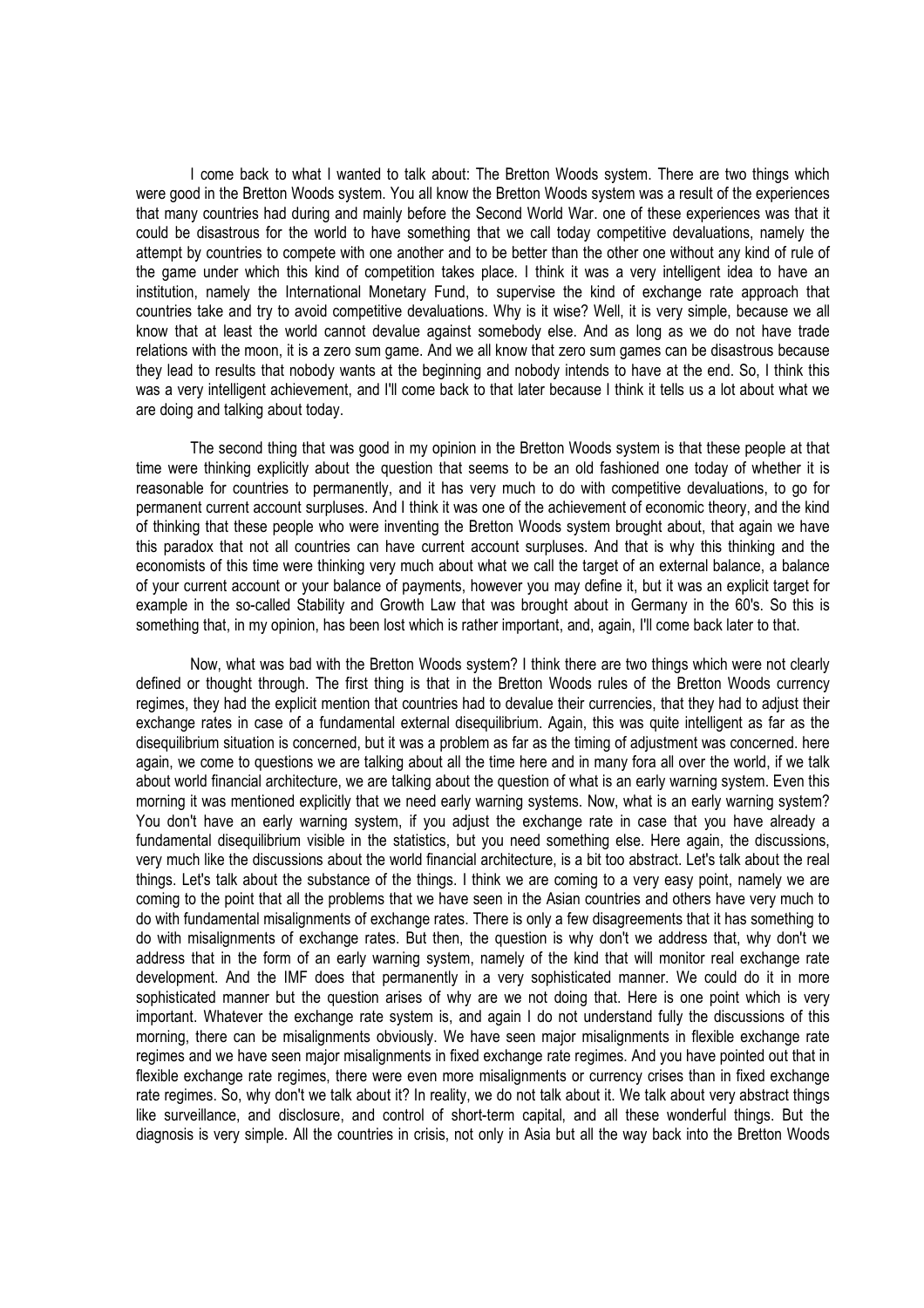system and here the Europeans have much more experience than other people all around the world with currency regimes, there were always fundamental misalignments. And after the fundamental misalignments, it was visible in the statistics that you had a fundamental disequilibrium in the external trade. And those we can find in the statistics today. We find fundamental disequilibria in these countries in form of current account deficits, and we find major misalignments in from of a permanent overvaluation. But again, it is too simple in my opinion to say: well, we have seen all this, now we attribute that to the kind of exchange rate regime that we had in these countries, and now this is the clear proof that pegging the exchange rate is wrong, and let's go back to floating exchange rate regimes. I think this is a much too simple answer. It is simply not true that a floating exchange rate regime has avoided crises on the one hand, and given the experience that we have in Europe, it is not true that it is not possible to adjust a pegged system in time so that you avoid major misalignments. I think here is one first step that I would go in what is called the world financial architecture which is a very simple one, namely let's build up early warning systems and let's talk about what we need for early warning systems. And the first thing, the most important thing, and in the end, maybe the only thing, but I didn't want to go that far, is talking about real exchange rates. If we do, as I said, it doesn't depend on the kind of exchange rate that you have. So the early warning system was clearly missing in the Bretton Woods system. That is why we had a lot of crises, but meanwhile we have forgotten most of these things and we are going into crisis again without early warning or without sufficient ones. There may have been warnings but maybe they have not just been heard. I don't know. But what we have learned too in the Bretton Woods era was something very simple that, even when there were early warnings, governments do not like to listen to these early warnings. That is very important too. There is a long experience with that too because governments like to stick to a certain exchange rates. They have chosen an exchange rate, they like it very much, and again, don't forget it, in flexible exchange rate regimes, they even like an appreciation of the currency because it proves stability, it proves how confident the international investors are with their currency. But they only like it for a time, because there is a lag, and after the lag has emerged two, three, four, five years, whatever it is, the results will show up. And the results will show up in terms of major misalignments and major disequilibria, and then the painful part of the adjustment process begins. So, if we want to be successful in terms of a reasonable exchange rate regime, what we need is first an early warning system, and second, some kind of mechanism, not to put pressure on governments, but to make it clear to everybody that adjustment should take place and then, to bring about this kind of adjustment in one way or the other. And, if this adjustment takes place at a very early stage, we all know that a lot of problems can be avoided. So, I think this is very important.

 The second point which was not perfectly ruled in the Bretton Woods system was something else that is very important but, let me say it quite frankly hardly understood, and maybe on this side of the Atlantic, even less understood than in Europe. But even in Europe, it is difficult to understand. What was the major problem in the Bretton Woods system that we have had after the Second World War? It hasn't been working quite well with all the crises and the adjustment problems and so on, but it has at least allowed the world economy to get unprecedented rates, full employment, and extreme increase of the standard of living of the average people. But what was happening? The system was abandoned, but why? It was very simple. The main critic of the system came from Europe, and Germany was at the front to criticize the system. But why did everybody criticize the system? Because this kind of system that we had in Bretton Woods was introduced not as the Keynes plan, as you know, but it was the Harry Dexter White plan, and this plan was one in which you had a leading currency. You have a leading central bank. And quite clearly, in Bretton Woods, the US Fed was the leading central bank, it was the hegemonial bank, which is not something negative, but which is necessary if you do not have introduce a world bank, a real world bank or an international monetary fund with all the rights that a central bank has. Then this problem is unavoidable. But this problem is a real problem, because it is quite clear that the leading central bank will always go for a monetary policy that fits the conditions of its own country, but not the conditions of the world. So, the criticism came from Germany saying well, the US goes permanently for inflation and we do want stability, so this system is not good for Europe. This was the main criticism in my opinion. Then what happened is that we abandoned the system of fixed exchange rates in 1973. We went to a system of flexible exchange rates but in Europe, and in many parts of the world, only very few countries really adopted a system of flexible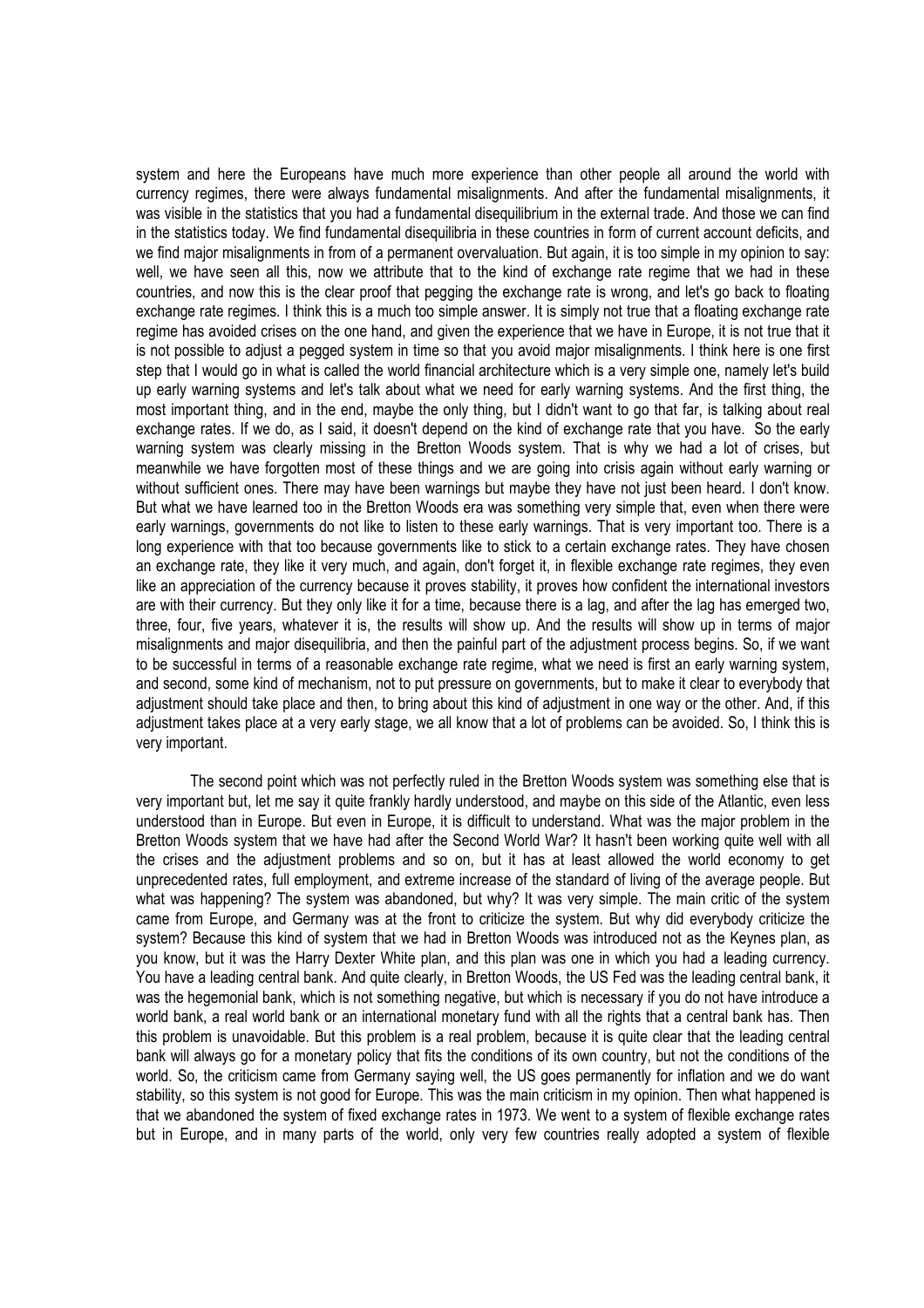exchange rates. What happened in Europe is that we quickly created in 1973 a new currency zone, with different names, later on it was called the European Monetary System. Because, and this is one of the very important experiences too, and not only an experience let me mention that because I have been studied that fora long time, an experience of the 70's or the 80's. We often tend to believe that what we experienced is something absolutely new in this world and it has never happened before. Again, it is very often not true. This time again, it was not true because in the 1930's, we had similar experience with large capital movements and a lot of books were written about the problems of speculative attacks and speculative capital movements, and the problems that mainly small open economies have in a globalized world. So, as I said, we tend to believe this is absolutely new. It is not. But it showed very quickly that in Europe, most of the smaller countries could not opt for flexible exchange rate regimes, or didn't want to opt for flexible exchange rate regimes, because mainly small open economies can hardly manage to keep their exchange rates as stable as it is necessary to have normal conditions for investment in your country in a globalized capital market. And again, the problem emerged in Europe with a leading currency. It is quite clear, in Europe the leading currency was the D-mark, and the leading central bank was the Bundesbank. Again, the problem emerged that had been shaken the Bretton Woods system, namely that the leading central bank cannot and by law it could not perform a monetary policy which was adequate for the whole area for which it was de facto the central bank. But the Bundesbank clearly chose a monetary policy only adequate for Germany. And that was a problem again for many other countries. You see what the outcome is. The outcome is that on the 1st of January this year, Europe opted for a very reasonable way. And it was not so much, and I want to stress that point because this exactly on this side of the Atlantic is very often misunderstood, that France was pushing for the European Monetary Union because they didn't want a political leadership in Bonn, and for political reasons, they didn't want a big Germany to be dominant in Europe. Well, this may be a reason for many people, but as I said, the economic rational behind that is really that it is impossible to have a comprehensive monetary policy for such a huge currency area in which you have a leading, hegemonial central bank. So this is why Europe in my opinion quite rationally, opted for a European Monetary Union because now for the first time we are on equal footing with the United States having, or at least a chance of having, a comprehensive European monetary policy which will help to solve a lot of problems that we had up to now. So this is how the idea, quite briefly and sketchily, of exchange rate regimes emerged. But again, I think we still have to address a lot of problems.

 One of the lessons that can be learned from the Bretton Woods system and the Bretton Woods institutions I have mentioned already. We have learned the lesson that a currency regime with a leading currency does not work over the long term, but needs to be replaced by something like a monetary union or a currency block at least in which you do have a central bank which is explicitly responsible for the whole area. This can be very interesting in the next days, or months, or years, but if you take into account the discussions that go around about dollarization in some countries, and other things, currency boards, you see that this is an extremely important idea.

 Now, what else can we learn? I think the lesson that is very important and that we can learn from the Bretton Woods institutions is that competitive devaluation doesn't make sense. This is now very important for Europe because we have no exchange rates anymore and there is a tendency in some countries to say: well, this is wonderful, now we can exploit our productive capacity or overexploit it by not only being highly productive but by beggaring our neighbors by a real depreciation which would not be compensated by a nominal appreciation of the exchange rate. And this can be done, and it has been done several times already in the world and in Europe by living below your means, by tightening your belt to a sufficient extent so that you do exploit your productivity gains to the full, but you reduce your unit labor costs below what the rest of the currency union has, and then your are gaining a market share, you are gaining an extra profit. This can be wonderful for you. But it can only be wonderful for you for a very short time because if you are a large country, the others will have to react, they cannot allow one country to be permanent better than the other ones. So, your devaluation will lead to something like a common movement downwards, in terms of what is the most important factor unit labor cost. And if something like that happens, then we are really in danger, because then we are in danger not only to lose the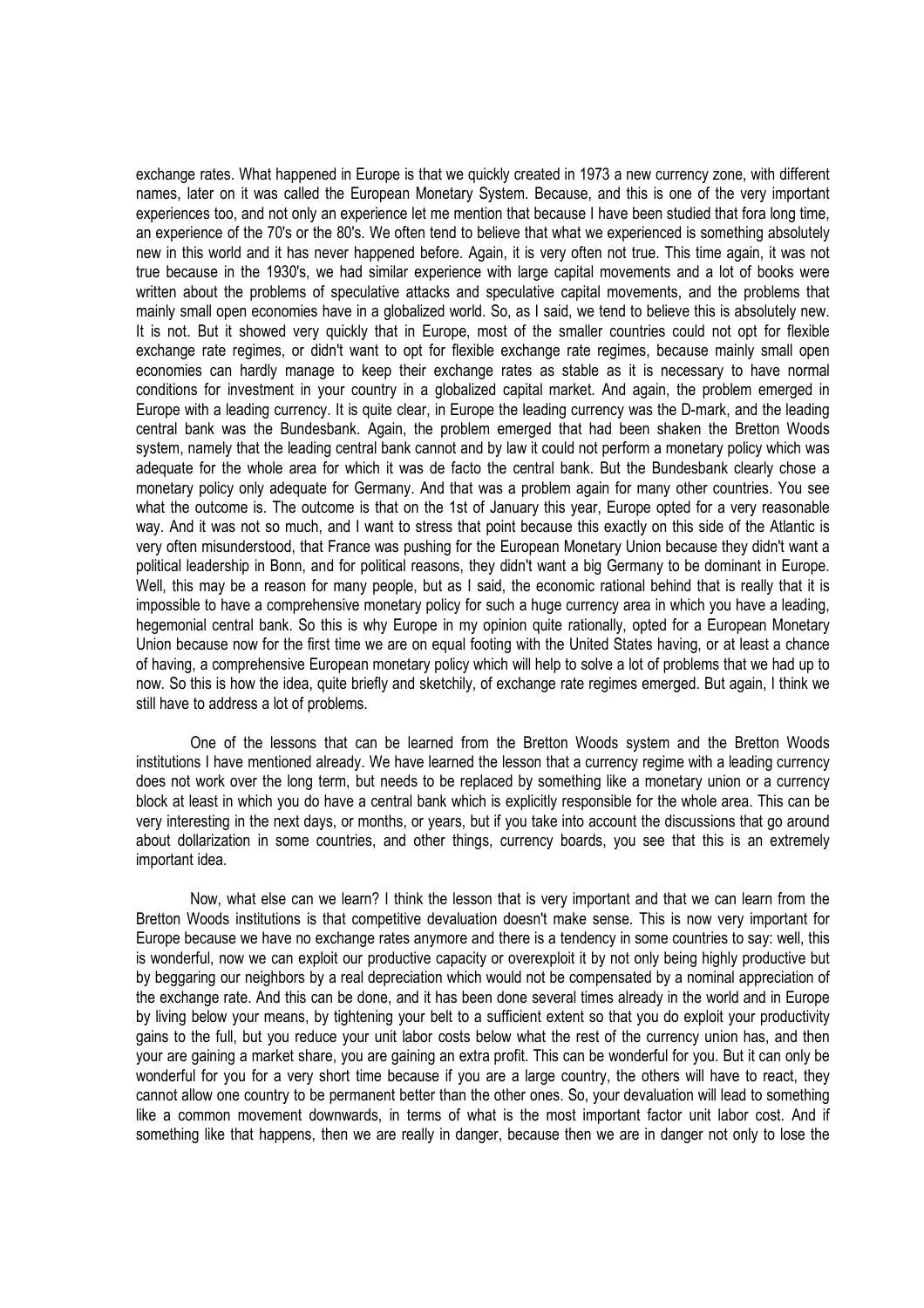competitive advantage of the one country which would be a normal thing, but we are in danger to lose something else, namely to lose price stability because if all countries go for competitive devaluations, we will end up in deflation. We will end up in deflation, and I think it is really a threat to the world economy to go in that direction in one way or the other, to do it by nominal depreciation, which is then real depreciation because it goes far beyond the fundamentals, the price differentials. We see that all over the world in the emerging markets now as an attempt to solve their problems, which is perfectly understandable. But the danger is that this will be responded by the industrial nations again by belt tightening, and again by an attempt to keep their market shares at least, which is obviously not possible if the emerging markets are going to get out of their very difficult situation. So this is extremely important. And let me make one remark if I am allowed to do that. I think, and this is just again for thinking, it seems to be, I'll be cautious, that some kind of economic ideology always pushes the world in the direction of such competitive devaluation. And it seems to be that this ideology has very much to do with neoclassical economics because in the 20's, it was a development in this direction, and again in the 90's, we have a development in this direction. Why is it? I can give you a wonderful experience of Germany because we have tried hardly to be the best of all in terms of this kind of neo-classical ideology in the last years, and we were in many respect the best of all, namely we were the only big country in the world who was able to reduce, not only to lower the increase of unit labor cost, but to reduce the unit labor cost. Something that never happened for example in the United States, and was happening in the last three years in Germany. But the lesson from that is what you do not get, what is expected by neo-classical theory, you do not get something that is called substitution of capital for labor, so that you get much more labor-intensive kind of production. This neo-classical nexus did not work at all in Germany. Productivity was not reduced and employment was not increased, but the only nexus that worked in that kind of theoretical setting was the kind of beggar-my-neighbor approach by a real depreciation to increase your competitiveness. But this leads again, you see how complex things sometimes are, many observers to believe that the neo-classical nexus works because it was the beggar-my-neighbor nexus that was successful. But we have to be very careful with these things because, as I said, they easily can lead to situations which we cannot control anymore.

 The third lesson we can learn from the Bretton Woods experience in my opinion is something I said already which sounds extremely old fashioned, namely that it should be really a target for national governments to try to get their current account into equilibrium, not to try to get huge surpluses. I think this is a lesson that at least two big countries of the world have learned in the last ten years. In one of these big countries, which I need not mention, we were lucky to avoid an ever-increasing current account surplus by a unique historical event. The other one is in bad shape and it may have to do something with that kind of attempt of economic policy. So, I really think that it is not reasonable to try to have current account surpluses for a very long time. I know all the objections economic theory has against such an old fashioned view. They say why shouldn't we export capital to other countries that can be efficient and will increase the real income of the world. This all is acknowledged. It may be true but the lessons from reality we have learned in the last twenty, thirty, forty, however years you like, is that it is nevertheless extremely important to have permanently flows of capital in one direction from one country to the other. Here my last lesson comes out, namely that we need some kind of cooperation all over the world to discuss these questions because if we don't discuss these questions, again the result can be disastrous for us all. Why is it that here the invisible hand of the market, so to say, does not work? We have a lot of discussion about that in Germany. Many people in Germany still say what we are heading for, what we should go for, is improving our competitiveness, mainly the companies and employers associations go in that direction. They have been pushing the old government of Germany permanently in that direction to improve the competitiveness because, they say, it is like in a market, one company is better than the other and one company has to win and one has to lose. And we all have to acknowledge as economists that this is wonderful, this can improve our efficiency. I really acknowledge. We said before that exit and entry is a quite normal thing in a market. The question is only whether exit and entry is a quite normal thing between nations. And if this is not the case, at least not with peacetime instruments, then we have to think about this kind of approach. We have to think about zero-sum games, about competitive devaluations. And then, I think we need institutions to monitor the development and institutional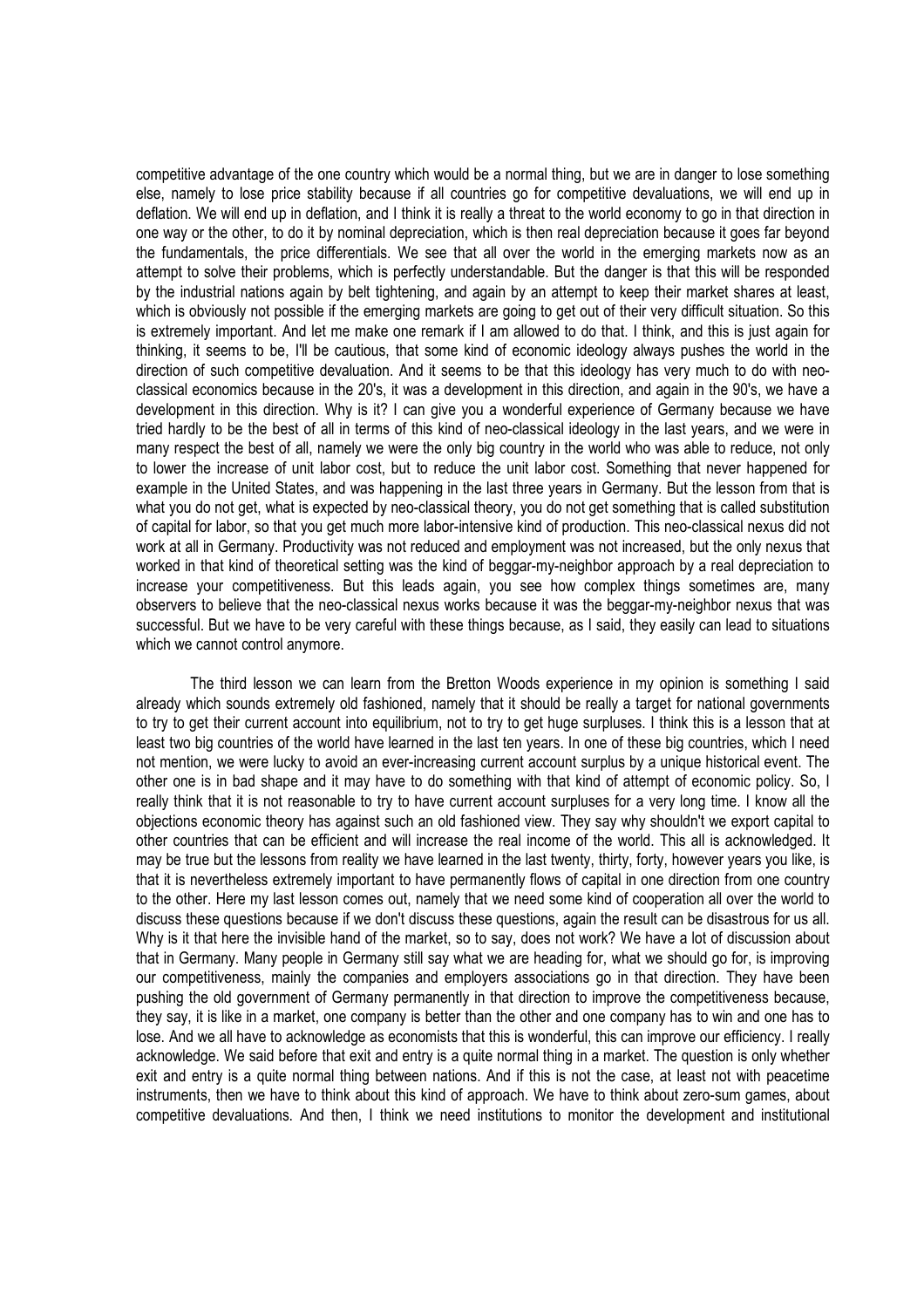arrangements between governments to discuss the development, and then, but only then, we can hope that we an give the markets the signals that they need to get for a reasonable outcome for everybody. Thank you.

## Marc Uzan: Do we have a few questions before reconvening?

## Unknown:

Heiner Flassbeck: You are absolutely right. But the question is what has happened before. Why have these countries been in such tremendous problems? We have to analyze that question too. Here I said that if we look at the analysis and I am very grateful to what, for example, the World Bank has done and the World Economic Prospects in December, you clearly see that the outbreak of the crisis has very much to do with what I called a misalignment of exchange rates and overvaluation. They had pegged exchange rates vis-a-vis the dollar and they had much higher inflation rates than the US, or unit labor costs increases. It can easily get out of the statistics. And, if then you devalue because you are in trouble, then it is quite clear, and I said that, I acknowledged that explicitly, that you need that kind of devaluation to solve your problem or to regain your competitive position. But what we have seen is that much more than that happens. These countries have not only depreciation which compensates for the real appreciation that they had before but they go much below that. What I said only is that there is a danger that these additional real depreciations in these countries will lead to additional belt tightening, for example, in the industrialized countries or elsewhere, or additional attempts to devalue. And then, sooner or later, in this rather small world, we will come to an end with this kind f devaluation strategy because it is quite clear from logic that it only works if somebody refrains from taking additional action. This is only what I said. I said as an explicit strategy we should refrain from having competitive devaluations but as a result of a catastrophe, it can never be avoided. And I would never say that in case of diverging inflation rates, you can avoid depreciations. That is what I said explicitly. If you look at the experience, it is quite clear that you should avoid a real appreciation of your currency because this is not tenable over the medium term. It is tenable for one year, or two years, or three years, but sooner or later, it will come to an end, this kind of strategy because you are importing price stability by this kind of strategy, but you are importing something else, namely you are importing unemployment or current account imbalance, however you may call it. So, there is no such thing as a free lunch in this world and we should be aware of the side effects that this strategy has.

## Unknown:

Heiner Flassbeck: Let me first say a word concerning the German experience. I will make it more explicit. What has happened is that we had a drop in nominal wage increases from 1995. Up to 95, we always had in West Germany, something like 4-4.5% nominal wage increases. Then we had a sudden drop down to 2%, and then last year, we only had 1% nominal wage increase in Germany, that is to say, in a country which has a trendwise productivity increase of something around 2-2.5%. So, you may say that this is not enough, but the logic is quite different. If this happens and you don't get immediately, and I mean really immediately, additional employment effects, positive employment effects, then the outcome will be negative because if wages drop from 4% increase to 2% increase, prices remain stable in the first round so that real wages drop to, say, zero, and you have still ongoing negative employment growth, then the demand effects on the consumption side are definitely negative. Then you are in a situation where companies have underutilized capacities, this was clearly the case, and this is the case when you do that. They have underutilized capacities and they see the demand dropping despite the fact that they have lower wage increases. So, the question is what is the outcome. The outcome is quite clear that you will not send a signal to employers ion a way that they now go for more employment intensive production because, first of all, they do not know what the real wage will be. And it shows up now in Germany that the real wage over the medium term is much higher than they could expect in the first round because prices are now falling. Because of your falling unit labor costs that we had in the first round, now in the second round, prices are falling or going down to such an extent that the real wage is not as low as they could have expected.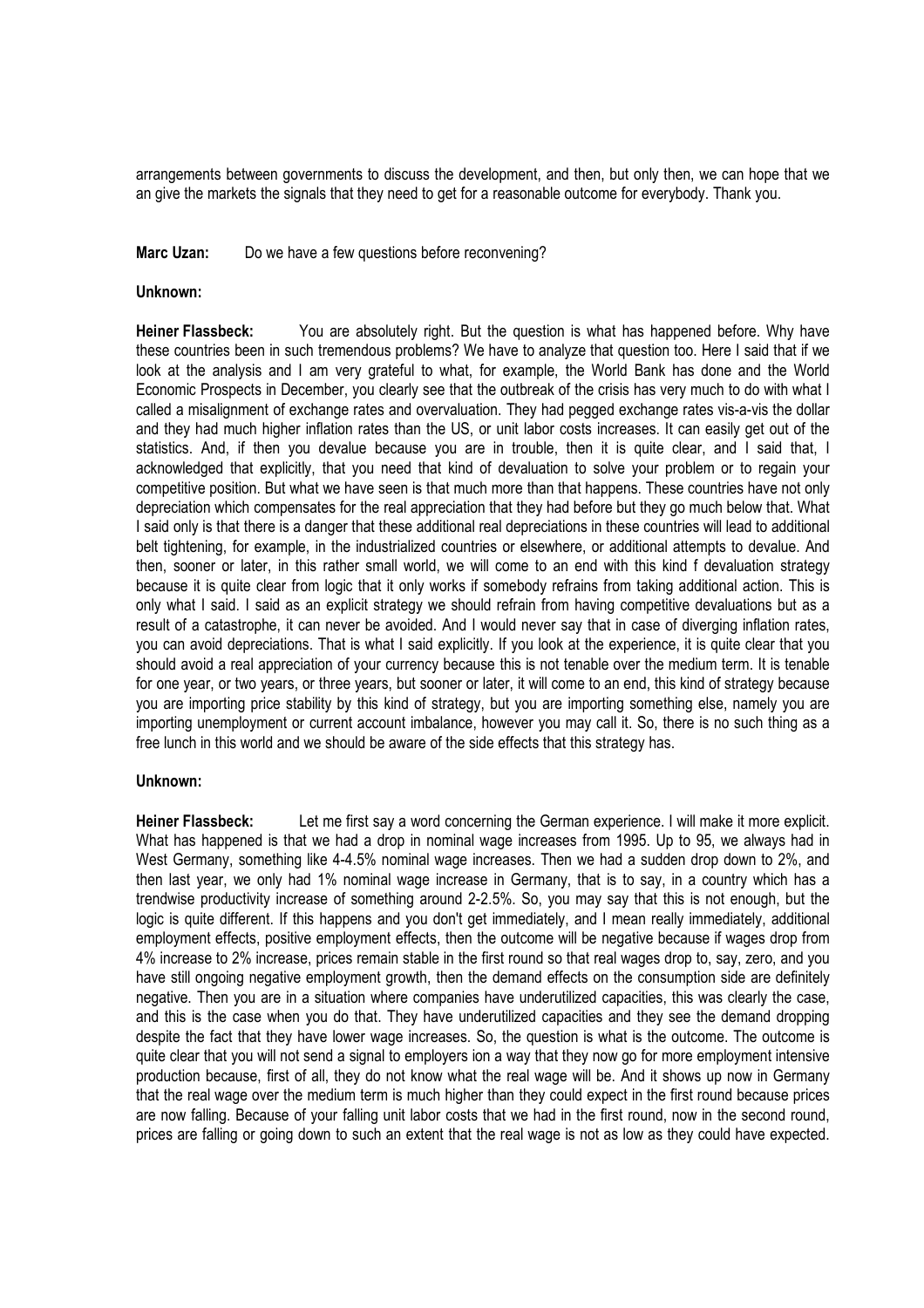So, I think there is nothing in the practice, and this experiment has shown it quite clearly, that could prove that neo-classical nexus works.

## Unknown:

Heiner Flassbeck: Well, we have both if you look at the pressure that we are facing now from the German industry and elsewhere, you see that clearly it is going into a protectionist direction. The other thing is that there is a pressure again on wage demand in Germany to say we have to be even more rigid than in the past because of these challenges that again we have from the emerging markets. But as I said, if you look at the outcome of the first belt tightening round in Germany, the outcome was such that we had clearly a reduction in private consumption and we had, more or less, stagnation in the last years, in the recovery phase in private consumption. Real private consumption did not rise, for example, in 1997. It was absolutely stagnating in 97. Something like that never happened in the United States, and everybody would have said that it is a catastrophe if in the third or fourth year of a recovery, you had constant private consumption. That is absolutely impossible. Everybody would say that this is the end of the world, and there would be a major slowdown. But what happened in Germany is that it was compensated for a part by a much better export performance that we had. But the export performance had been, for example, and export performance taking place in Asia or in Eastern Europe. So, the only thing I would say is that this cannot go on for ever. And that is why we cannot try permanently to improve our competitive position, because we are competitive. there is no indication that Germany is not competitive. East Germany is a different story but West Germany is clearly a competitive economy, otherwise it is quite clear that the Eastern European countries could not stay in the kind of exchange rate regimes that they have but they should then depreciate their currencies more than they normally do.

## Unknown:

Heiner Flassbeck: If you look at the long experience of industrialized nations, you see that between the capital labor share and employment, there is no correlation at all. It is absolutely clear that we will have permanently higher labor costs if this is in line with productivity, and productivity is in line with real income increases, I see no problem why we should not go on with higher absolute labor costs. Everybody knows the famous figure saying that the average hour in Germany costs 45 D-marks, but hardly nobody knows that the average productivity per hour in Germany is 85 marks. So, this is a quite normal relationship and there is enough room for good profits. If you look at the mergers and the direct investment in the world, you see that German profits are absolutely okay.

Marc Uzan: Thank you very much Mr. Flassbeck. We are going to conclude our lunch and we should reconvene in five minutes.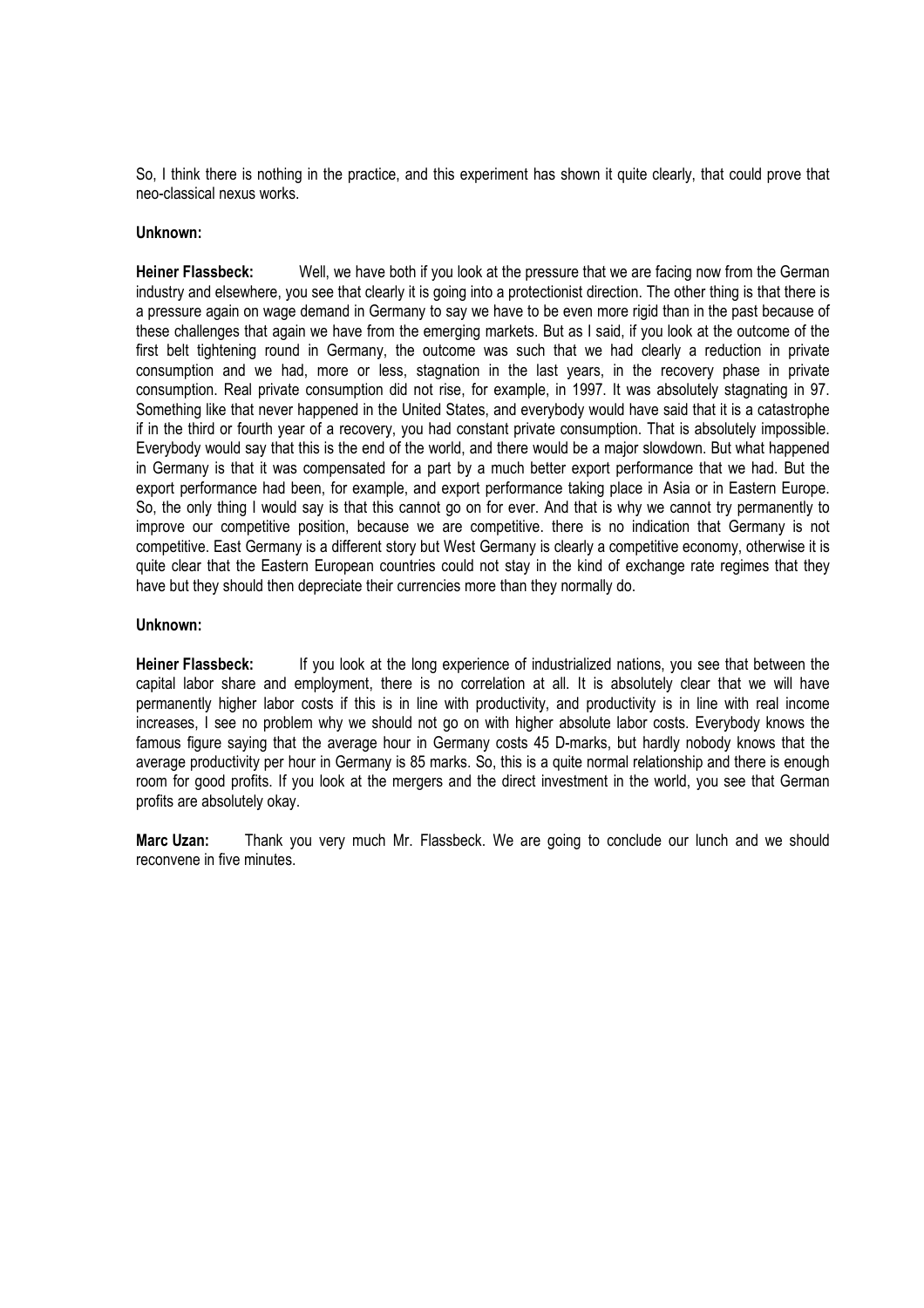# PANEL 2 The Resolution of Financial Crises

## Chair: Andres Solimano, Director, Country Unit, the World Bank

Andres Solimano: Good afternoon. We start now the second panel: "the Resolution of Financial Crises". We have as speakers Ms. Karin Lissakers, Executive Director for the US at the International Monetary Fund; Daniel Jackson, Managing Director of European Emerging Markets at Nomura International; Timothy DeSieno, Insolvency department at Hebb & Gitlin; and then Mr. Paul Leake, Partner at Weil, Gotshal and Manges. The rules are that each speaker has fifteen minutes and then we will provide half an hour for general discussion. Perhaps, I will take the liberty as Chair of this session, to congratulate the Bretton Woods Committee for organizing this interesting event. I also participated in the previous one in January of 1998, and these are really interesting and important activities that the Bretton Woods Committee is performing under the directorship of Marc Uzan. So, my congratulations to him for the ability to mobilize all these people that are present today, and keeping working in this area.

 The only observation I would make is, perhaps the speakers are invited to elaborate, on two meaning s in my view of the word resolution of financial crises. One could think of the distinction between short term and emergency measures to cope with financial crises perhaps to avoid an ongoing crisis from deepening or to be extended and the contagion mechanism to operate, perhaps through the provision of additional liquidity to assist them. And the second concept of resolution of financial crises could be a more structural concept in a way of how to prevent in the future crises to happen and to occur. And here one may think of more fundamental reforms both at the global or institutional level which has been called the architecture of the international financial system or other names, and also measures and reforms at the national level in terms of domestic economic and financial policies. Perhaps those two levels, global and national, or global, regional and national, are important when we deal with the subject of resolution of financial crises from a more structural perspective or how to avoid in the future the occurrence of crises that are becoming very frequent and intense. Ms. Lissakers, you have the floor for fifteen minutes.

## Karin Lissakers, Executive Director for the United States, International Monetary Fund

Karin Lissakers: Thank you very much. I am not going to deal with issues of cosmic architecture but focus a little closer to the day today work of crises resolution. We seemed to have had a system overload of that kind of work recently at the IMF. And just to outline what I think are fairly obvious and simple parameters of a crisis, a response to an international financial crisis, but to touch on some of the underlying complexities which have some bearing on our thinking about the larger architecture questions.

 I think the core elements of a crisis response are fairly obvious. One is obviously an effort to stop panic and to calm markets and investors-residents who may be quickly trying to transfer their financial assets abroad. The elements involve some combination of talk policy action and almost inevitably money. I think we have seen that the absence of any apparent coherent response of the official side, be they the local government officials in the country, that is the target of the crisis, the victims of the crisis, or the international financial community, can feed panic. That silence is frightening. And on the other hand, in the early days of a crisis we have seen that statements, the sending of a Fund's mission, some sense of coherent statements from the government officials can, for a very short period of time, by themselves have a soothing effect. The prospect that somehow, somewhere adequate financing will be made available to reduce the prospects of default and large losses obviously also has an effect on calming markets. But again, these are the short-term responses and their shelf life may indeed not be very long.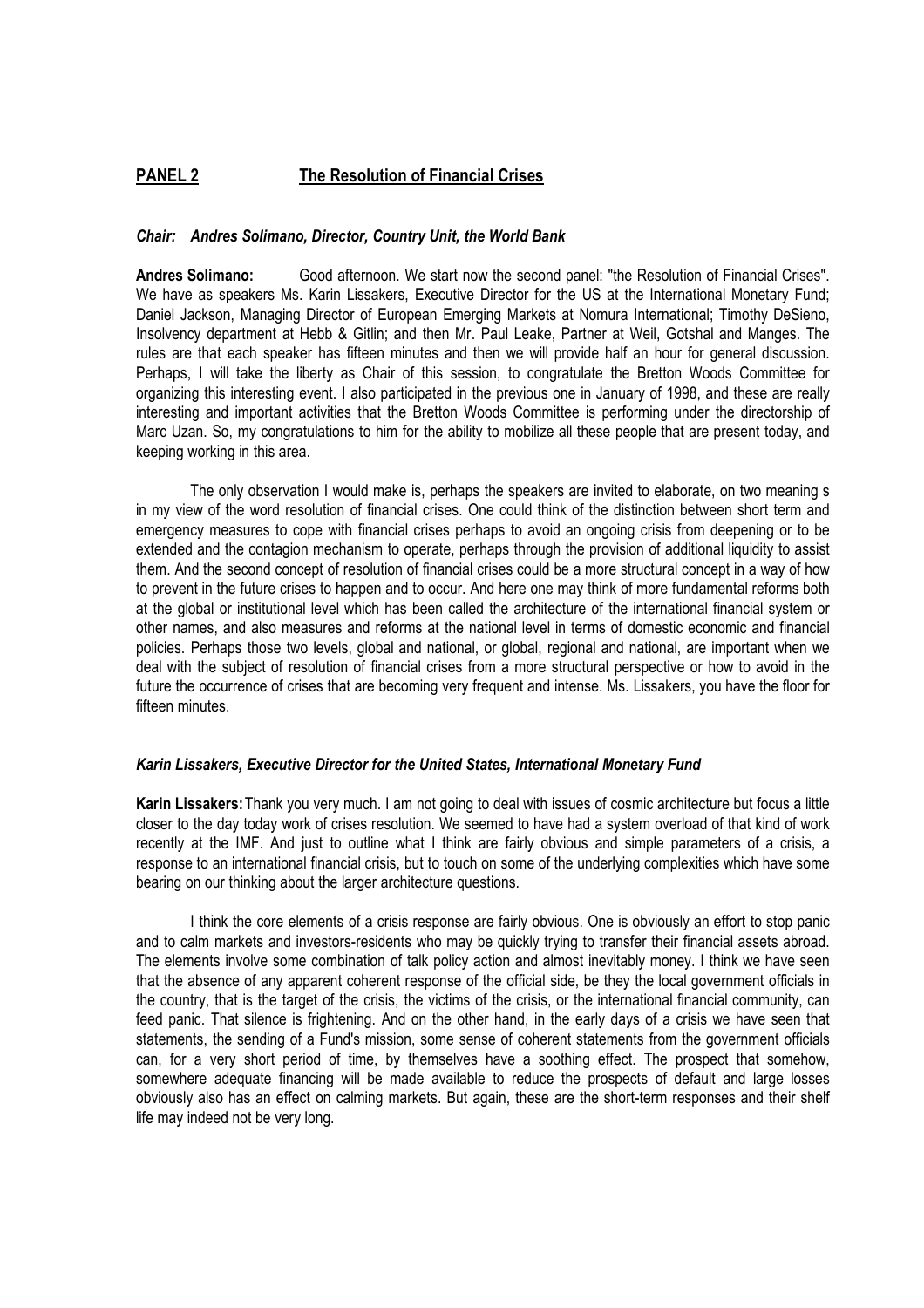The second component, element, obviously is to identify the underlying policy weaknesses and problems that led to the outbreak of financial panic in the first place. Sometimes these problems are quite well-known and fairly obvious and may have been the focus of policy advice and criticism for some time. Brazil's budget deficit, I think, has been identified as a risk factor and as a problem for some time. Corruption in Indonesia was obviously apparent for some time and in need of correction. Sometimes the crisis itself exposes weaknesses, or at least magnitudes, that were not obvious or apparent either to the authorities or to outside official institutions like the IMF or the World Bank or to investors, at least until the moment of flight. For example, the weakness of the Korean banking system and corporate balance sheets, I know that it is possible that people who followed closely the individual corporate institutions may have had a better picture, but from the more removed perspective of the Fund's analysts, I don't think that we had a clear picture of the weakness of the banking system and the corporate system in Asia. Now, that is partly because until fairly recently, we had not looked closely at the banking system as a source of vulnerability for international financial disruptions, or really as a fiscal problem, but as Liliana Rojas-Suarez said this morning, if we didn't know it before, we certainly know it now that the liabilities of the banking system that have access to the official safety net are in fact contagion liabilities of the public budget and should be considered in that light. The third difficulty in assessing the underlying problems that need longerterm fixes are the fact that the crisis itself creates feedback which can be quite enormous, rather it is a dramatically slowing growth and therefore reducing government revenues and obviously severely damaging the balance sheets of corporations and banks, which then again can feedback to budget problems and cumulatively can build into a very severe crisis. And trying to put together a coherent policy response in a crisis that is evolving very quickly and deepening very quickly, which is the situation we have been facing, is an enormous challenge even given strong political will and excellent analytic capabilities.

 The third component of crisis resolution and one that is getting increasing attention at the IMF and is leading to much closer interaction with the World Bank for example and other regional development institutions is trying at the outset to cushion the blow of an economic crisis, to limit the social disruptions and the human costs of a financial crisis and to build in at the outset provisions for social safety nets and other emergency responses, the sort of economic stabilizers that are already a normal part of the fiscal and economic management in most industrial countries but largely absent in most emerging market countries.

 And fourth, the challenge is to put all this together: the money, the policy consensus and then the implementation. And because the kinds of crises we have been dealing with recently involve a complex web of domestic sovereign responsibilities, private forum, commercial enterprises and multilateral institutions like the IMF, getting all these pieces in place, getting agreement on what is the right policy response, and then as I said delivering it, is no small task. And at every level there are trade-offs that have to be balanced, as Mustapha Nabli said this morning. If you just take the financing, which in some way should be the simplest because it shouldn't involve political will or building political coalitions, even figuring out how much financing is (A) necessary and (B) desirable, the two aren't always clearly symmetrical, is an issue. First of all, the Fund, I think, has not been terribly good at figuring what the current account swings are going to be in a country that is under financial pressure. I think we have seen a much, generally in the Asian cases and in Latin America if you take the Mexican case, much larger current account swings that we had assumed in our program planning. More delicate is the question of what assumptions does one make about that servicing. Do you assume that all obligations must be serviced at the going contractual rate? Do you assume that all private sector or public sector obligations can or should be serviced? There is the complication, now increasingly, or the blurring of the line between foreign debt and domestic debt with the indexation of domestic government debt, domestic currency debt to the exchange rate, the large scale investment by foreign holders in domestic currency obligations with the Tesebonos or GKOs. And that presents, if not a direct, an indirect claim on foreign currency whether or not they are denominated in foreign currency. Even once you figure how much, at least hypothetically, financing is necessary, and I'll come back to the desirable part later, there is the question of who: who is going to put up the money: the country itself, i.e. through adjustment, through lower consumption, the multilateral institutions like the IMF, the IMF has been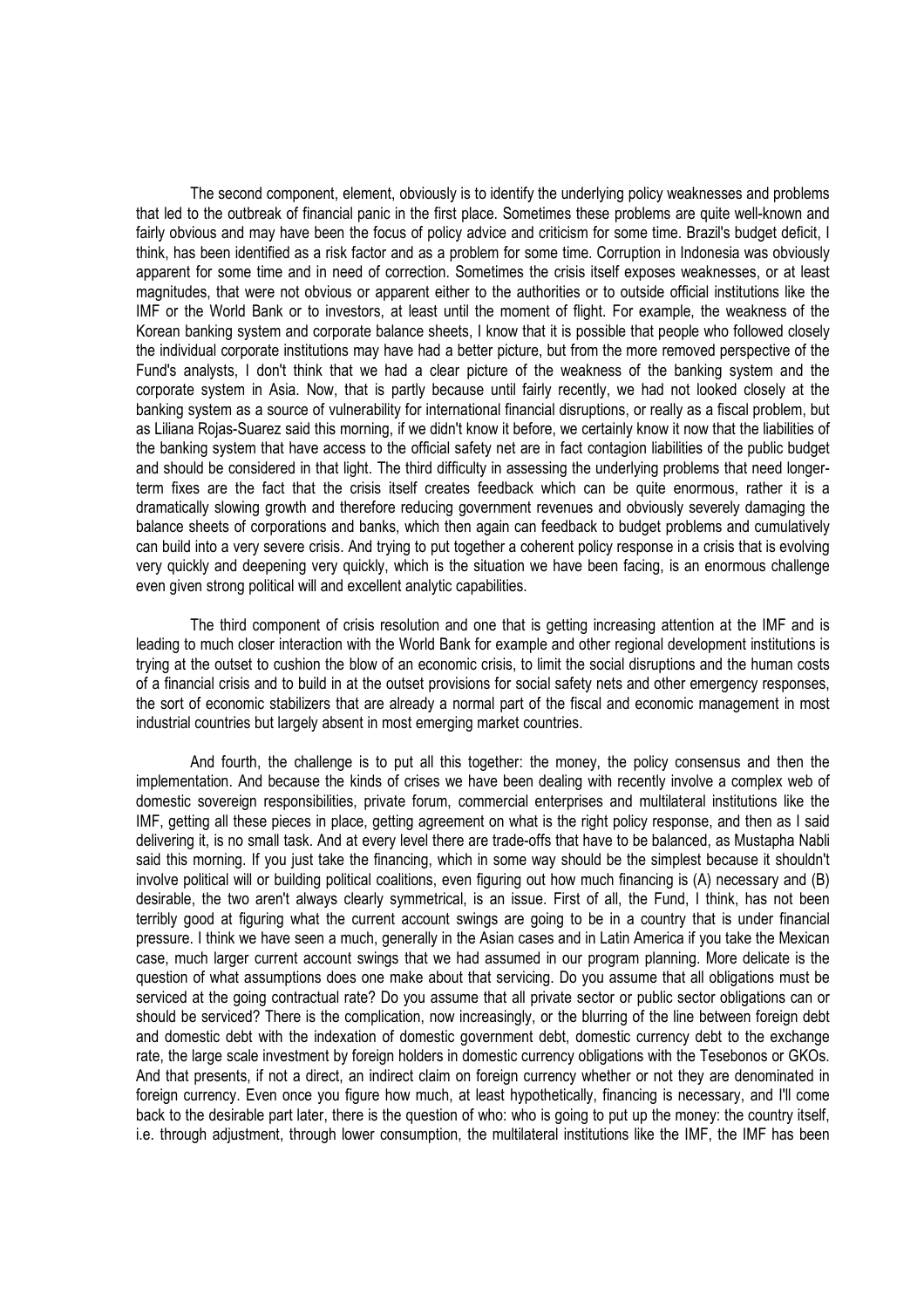and, even after the quota increase, continues to be somewhat resource-constrained given the scale of the financial demands and these crises far outstrip the relatively modest resources of the IMF, even with the augmentation of the NAB and the 90 billion quota increase that just took effect. Bilateral official financing is certainly part of the picture but that often involves complicated relations. Some countries have greater access to bilateral support than others. And then private creditors, which is obviously a central concern to this group. Now usually, private creditors aren't exactly lining up at the door to contribute because the reason you had the crisis is that private creditors have decided to take a hike, and they want to get out, not stay in.

 And underlying this is a tension between from the official side in making a decision about the financing mix and the magnitude is the inherent tension between the immediate goal of stabilizing the markets, calming investors, rebuilding confidence and normalizing market access for the country that has just lost it, the tension between that and the moral hazard of unlimited bailout. And that tension obviously is greatest in a time of enormous contagion risk, when you are not dealing with an isolated case of financial disruption but with a clear threat of a spreading crisis that can engulf many countries in a region around the world. As Larry Summers said in a recent speech: Moral hazard in a way is the mirror of contagion. When the availability of a supply of capital raises confidence and investment, it can either be called confidence that reduces contagion, or it can be called moral hazard. I think that tension is inherent in any official financial rescue, whether it is the provision of liquidity by a central bank to troubled domestic banks or the IMF acting in the guise in which it was created. I think it is very clear, if you read the history of the IMF, that the founders were very conscious of this potential tension. I noted the comment someone made this morning about Mexico or if there hadn't been a complete financing of Mexico, then we wouldn't have had the GKO problem in Russia. Well, that may or may not be, but if you look at it from Mexico's point of view, and think about the damage that wasn't done to the Mexican economy and the quick recovery that resulted, one can say that certainly, in that narrow context, what was done was the right response to the crisis. And for Latin America, the region as a whole, again, given the alternative contagion scenario, again one could argue that that was the right response. It limited the damage both to Mexico and to the global economy which was the objective.

 The other component, I think, of the financing dilemma of how much and who is the absence of a comprehensive legal framework for allocating losses in a cross-border context. Investment contracts may be governed by New York State law or British law, but the enforceability of those provisions may be something else again. We don't have a global bankruptcy court, though there are those who would like to push the Fund in to becoming a global bankruptcy court, but certainly that is not part of its mandate now. We are still dealing with a world economy of sovereign States and sovereign legal systems by definition. So, we find our way if you will. As intense as it is, and as serious as it is this global architecture debate, I don't expect it to produce some full blown new global legal order for resolving crises, rather I think we will, as we have in the past, develop case law as we go and elaborate on pretty well functioning voluntary processes for resolving and restructuring a cross-border obligations. The Paris Club for official bilateral obligations works pretty well. People are familiar with the process. There are, I think, shared expectations about how it will work, but there are good understanding about to come to an agreement in a specific case. The London Club for commercial bank claims also works pretty well. But as we all know, these two institutions don't cover the universe, far from it. We don't have similar widely accepted and well established processes for dealing with securities claims, with these hybrid domestic debt claims that have an international component, with private on private cross-border obligations where the lack of domestic bankruptcy systems is a problem, if you look ate the Indonesian example or Thailand. Clearly, we will need to address those weaknesses, those gaps in the system. And we have, and I think it is pretty clear that the sooner you do it, the lower the losses are likely to be, and the less protracted the economic downturn is likely to be. A system for allocating losses is absolutely critical. I think, personally, my view of the Latin American debt crisis is that one of the reasons the downturn for Latin America was so protracted and the delay in Latin America resumption of access to market financing was the attempt to preserve the par value of the commercial banks claims, to preserve the par value of those claims as long as possible and to delay the allocation of losses as long as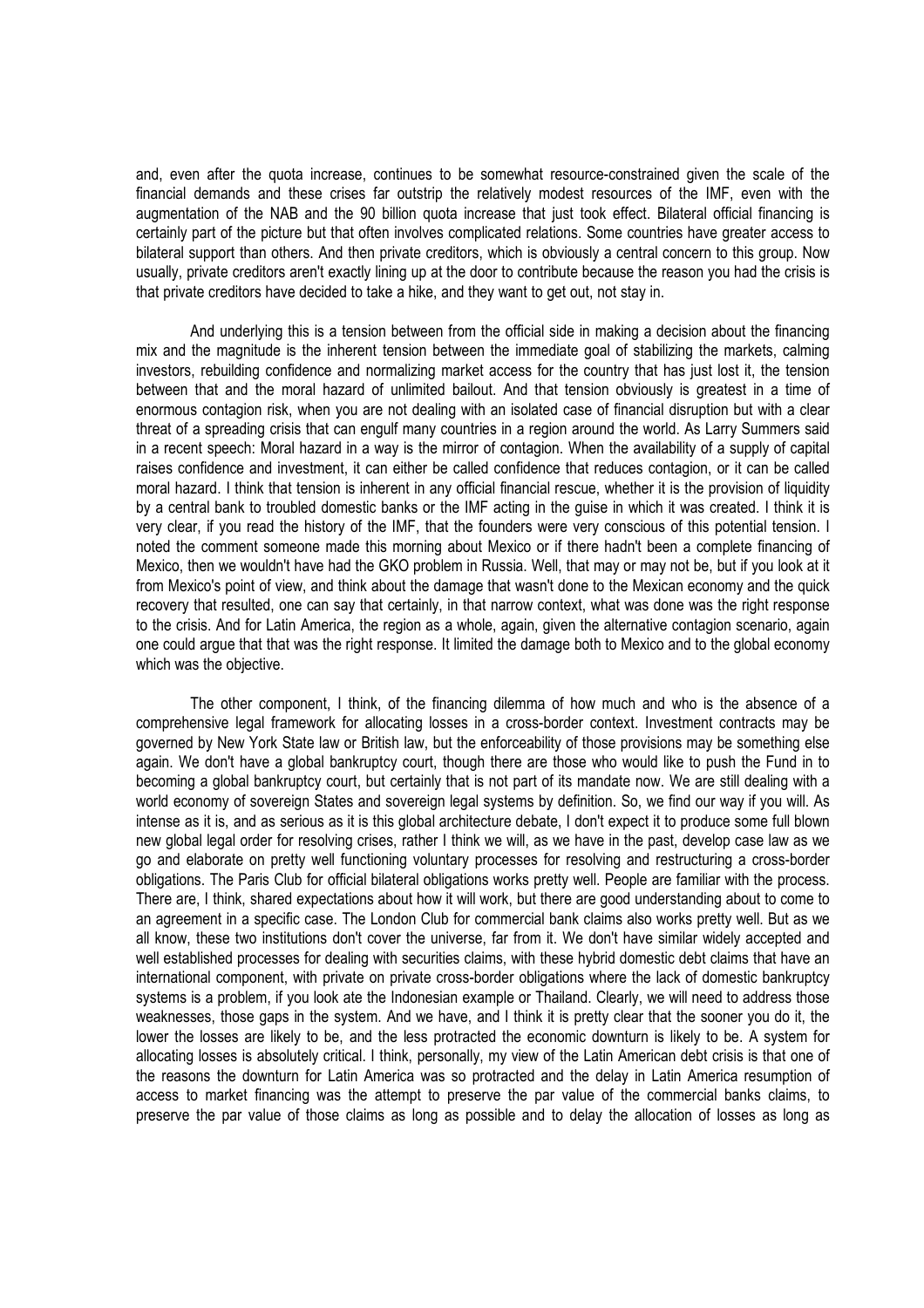possible, which was understandable given the magnitude of those losses potentially. But there is a huge cost to the global economy of delaying the allocation of losses in a situation.

 And finally, the policy coherence which goes to the political will in the countries most directly affected. And one of the features of many emerging market countries, since we are focusing on them, is a weak political system. And that is an impediment. That is not something the outside world can do much about. I think we can do something but you need some policy and political coherence in a country to carry through difficult economic adjustment processes. And the weaker the state, obviously, the less policy coherence there will be. I think the Fund and other multilateral institutions can contribute and are contributing to strengthening the political and the policy coherence in our member countries through our insistence on transparency. The publication of letters of intent, the details of agreement with the Fund, I think, make a difference in the quality of the political and policy debate, and ultimately increase the chances of an effective implementation in the countries that have adjustment programs with the Fund. Obviously having an effective social safety net to cushion the blow for the poorest will also help to sustain political support for effective reforms. I think our targeting of corrupt practices, which has really become a serious component of Fund surveillance and conditionality, is an important contribution, certainly will be over time. And, speed. The speedier the resolution and the clearer the day of turnaround seems, I think the easier it will be for governments to carry through the necessary policy measures. I think I will stop there.

Andres Solimano: Thank you very much. Now is the turn of Mr. Daniel Jackson.

## Daniel Jackson, Managing Director of European Emerging Markets, Nomura International

Daniel Jackson: If I could begin with a preliminary word on the issue of moral hazard. I think that one perspective from the private sector talking about its multiple characteristics is that moral hazard tends to be the other side of the coin of the public policy to facilitate private capital flows to public sector. And to the extent that is a question and the issue of the interpretation of public intention is important, I think that the initiative that are being taken now to increase the transparency of IMF intentions and decision making is quite crucial to addressing at least part of the problem.

 Going on to the issue of dispute and conflict resolution in these cases, I think, is something of a process of moving from the general to the specific because while we can say a great deal on general terms about precautions to prevent financial crises, when you talk about their resolution, they tend to be very fact driven. Nevertheless, I think there are a couple of generalizations that can be made about the implications of capital markets in sovereign financing and international finance in general that are significant for crisis resolution. The most important factor is that in the capital markets, cohesion does not work. It is very much, in the capital markets, a process of herding cats, and the moment that you telegraph a course of intention, you tend to be more counter-productive than productive. So, I think that is very binary, if you are looking to involve the private sector in the resolution of a crisis, you are either going to involve them very earlier on a non-cohesive basis or you are going to be involving them very late in the context of a workout. There is relatively little scope for involving them at the cusp of a crisis. A couple of examples of that. I think the other feature that this rises is that if you are going to bring the capital markets in, you have to propose a solution that is voluntary and market-based, and you need to confront the reality that this means you need to offer a significant incentive to the capital markets. Now, the example of Korea is perhaps a classic one where investors switched out of a bank obligation into a sovereign obligation in exchange for extension. One other that I would mention just as a matter of personal experience was the restructuring of the debt of Czechoslovakia when the country divided in two. That was a complete non-event in the capital markets, and that is perhaps why it is worthy of mention. What was done in that case was to engage in a collective action among the bond holders to amend the terms so that there were different obligors, but in order to induce the cooperation of the capital markets, both the Czech Republic and the Slovak Republic offered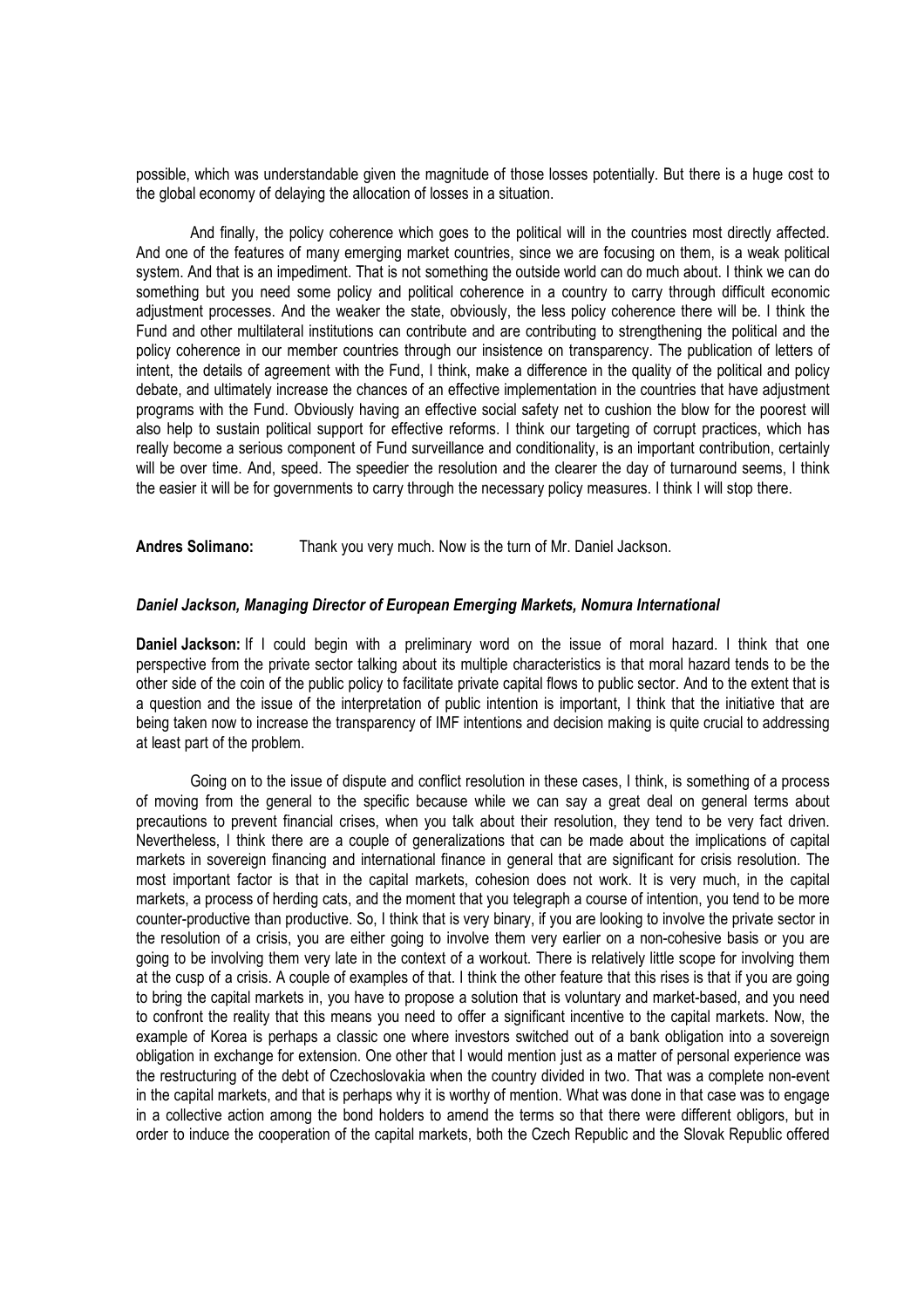a put to investors so that they could get out rather than to participate in the new bond deal. And I would say that, in its own ironic way, that was probably the single most important factor in getting in excess of 95% participation in those bond exchanges, which were conducted under circumstances that actually were not that easy at the time.

 The good news is that if you do involve the capital markets, I think you do harness a lot of creative solutions and possibilities to address the resolution of a financial crisis that are not available in a more conventional context. And in particular, the feature of liquidity and the ability of capital markets to stratifying segment risk are crucial to coming up with new ways going forward when you confront a crisis. The bad news, based on the experience I have seen so far, is that investment banks are culturally highly unsuited so far to dealing with crisis resolution. There are a lot of reasons for that. One of the most significant perhaps is that there is a great deal of difficulty in the investment banking community to cooperate with your competitors. I think that will change with experience and probably the most important thing that investment banks can do is to begin to approach these restructurings as a deal rather than a workout. And if they bring that different perspective to what they are trying to do, I think that you'll find that you are mobilizing the resources of these institutions much more effectively. Likewise, I think that as this transition to capital markets occurs, I think there is going to have to be a change of approach on the part of the debtors as well, particularly sovereign obligors who are accustomed to a rather different context in a traditional bank restructuring.

 Having made some general comments, Marc Uzan did ask me to speak specifically about what is going on with the Russian GKO restructuring. So, first the news on that. As everybody knows, Russia made a unilateral announcement in August proposing to default on their bonds and to restructure those obligations. In response to that, 19 foreign banks did form a creditors' committee to provide the Russian Federation with an opportunity to reach a negotiated solution. And that in itself, actually, was quite an accomplishment. It almost did not happen, and certainly was not easy under the circumstances of a domestic Treasury default where there was a complete absence of any formal mechanism for bringing creditors together. Negotiations did begin in October and those have been terminated now. They have been terminated on the basis of a judgment of the creditors' committee that Russia is not yet ready to engage in good faith negotiations. And I think there was a collective concern among all of the creditor banks that continued discussions might be used by the Russian Federation to mischaracterize a unilateral deal as in fact something that was a product of negotiations. In terms of why we are at this juncture, I think the most charitable construction that can be put on things is that they were premature. We were trying to talk to the Russians about one problem in a context where they had many others, most of which were domestic political problems and which must be resolved before they are going to be able to address issues like relationships with their foreign creditors. SO, I think that we can say in retrospect, that while it was a good idea to begin the discussions with the Russians, those discussions were begun too early. The situation that we have now is that Russia is proposing to proceed with an exchange. The terms of that exchange have been unilaterally determined and the exchange period has begun. For foreign investors, the overall situation is aggravated by the fact that the exchange has begun without the articulation of crucial terms that would be important to a foreign investor's assessment of rather to accept the exchange or not. The behavior of Russia is sufficiently egregious. The creditors are seriously considering their legal alternatives. I know that was mentioned this morning as something that the creditors don't like to do. It is something that is considered only as a last resort by the creditors' committee. It is something that is being taken more seriously than it might ordinarily be taken because the behavior of Russia as been such that it has triggered protection under a network of investment, protection treaties. This is of great significance to this particular class of creditors because it has two principal impacts. The first is that it elevates the claims of the creditors from claims under Russian law to claims under international law, and provides for compulsory arbitration. The second element is that the mechanism of the treaties which is a bit esoteric, but significant to this investor class, fixes the quantum of your claim in US dollars. So, it addresses the inherent dilemma that investors find themselves in that if they try to reach a good faith solution, they are simultaneously watching their investment wasted away by ruble depreciation, and the treaty in rather impressing anticipation of precisely this situation protects against that.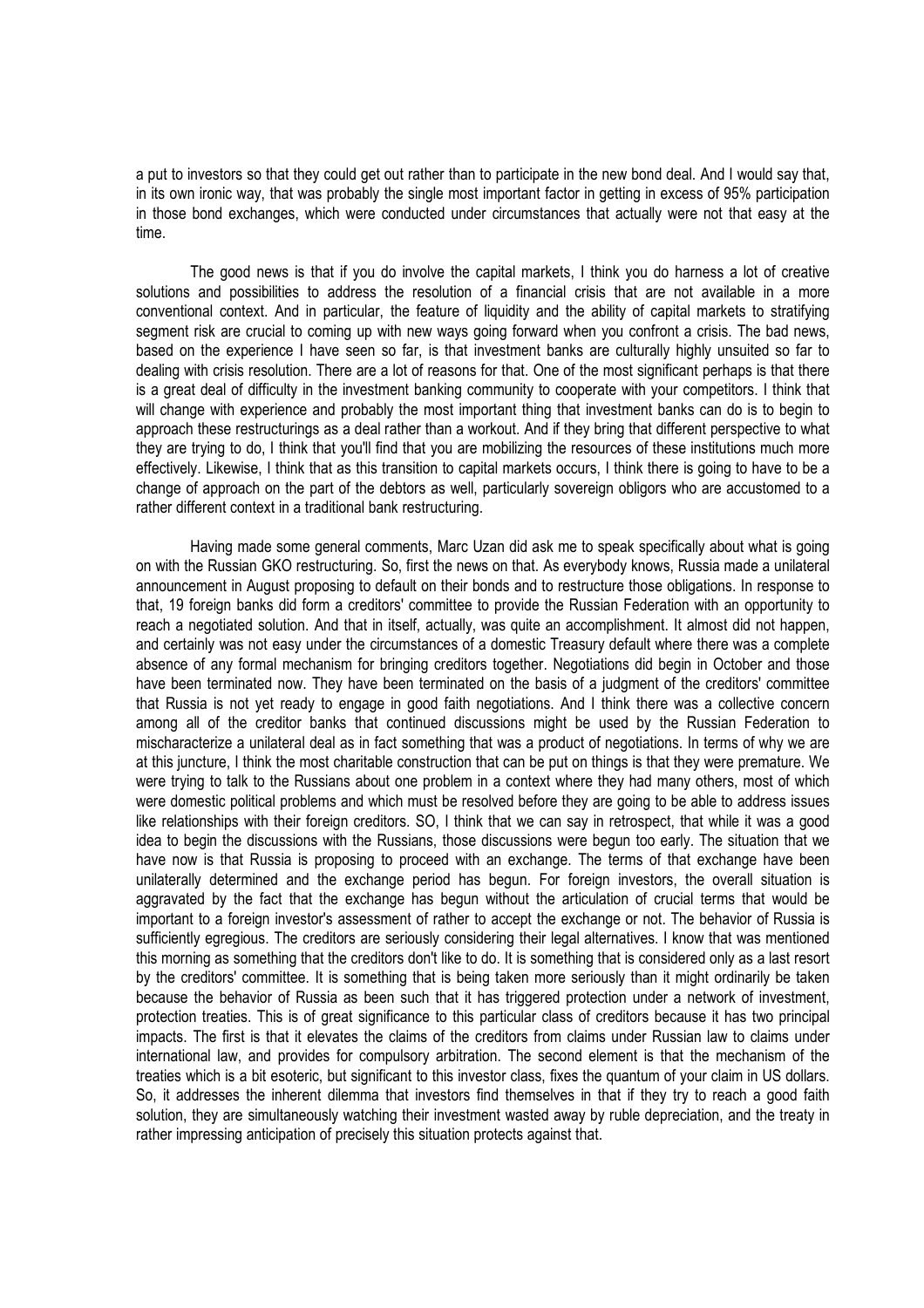Having given the update, I guess the question is what does all this mean from a policy perspective. certainly, from my viewpoint, any meaningful resolution of this crisis that would provide significant value to GKO investors is going to be a relatively creative solution, and probably one that is going to have implications for microeconomic reforms in Russia. At the same time, it would be my perception that in trying to map out a future strategy for Russia, the IMF must be thinking very carefully about microeconomic reform issues. And that is for two reasons. The first is that one of the principal causes for the Russian crisis in retrospect is probably that the microeconomic infrastructure wasn't there to support the macroeconomic stability that appeared in some ways to be quite successful. And the second is that it is difficult for my perspective to see how the IMF will achieve meaningful conditionality if it doesn't focus on some of these issues. You would think that from this potential confluence of interests that there would be a fairly intensive dialog between the IMF and the creditors' committee on these issues. And what we can see from the way the respective institutions operate is that there really isn't an occasion or a mechanism to achieve that kind of dialogue. There are obvious and justifiable concerns about the IMF in becoming excessively involved in any particular creditor dispute. AT the same time, it would be helpful where there are common policy implications to see a better dialog. So, to the extent hat this all addresses the policy question that is appropriate for this forum to consider further, it might be whether this is an occasion for a more intensive dialog between the IMF and the private sector creditors, and secondly, what would the mechanisms for an effective dialog be.

Andres Solimano: Thank you very much. Now is Timothy DeSieno.

## Timothy DeSieno, Partner, Hebb & Gitlin

Timothy DeSieno: Thank you. My name is Tim DeSieno. I work at Hebb & Gitlin in Hartford, Connecticut, in a law firm. And I find myself in an odd position. I feel regularly like I am a member of the private sector. On the other hand, our firm is engaged by the government of Indonesia in connection with what we are calling the Jakarta Initiative, the debt restructuring mechanism for out-of-court negotiations for corporates, private sector companies. So, I find myself standing admittedly somewhat bewildered on this wonderful bridge that Mr. Uzan has built for us between the private sector and the public sector. And I thought I would just spend a few minutes at his request chatting a bit about what I am going to get to is what we are trying to do in Indonesia. I thought I would spend a few minutes before I lay the groundwork of how I see it fitting into this forum. Obviously, what I want to talk about is a form of market exit. I want to talk about insolvency systems and workout systems as a part of the resolution of these crises that we are talking about today. I think that insolvency system for corporates is equally important for the resolution of a crisis as it is for the prevention of a crisis or the reduction of the scope of a crisis in the future. So, I'll touch on some of the main issues, and then I'll get right to Indonesia.

 As I see it, from my little perspective, a financial crisis is illiquidity and it can be due to many factors, political instability, lack of hard currency reserves, other policy choices or market perceptions that exist, and this clearly has effects on the sovereign, as well as on the financial sector, and then, consequently, on the corporate sector. We like to turn it around and see it from the worms' eveview, down in the dirt looking at it upside down. We think of it as once corporates are stressed for working capital, they quickly become a drain on the financial sector, which then in turn becomes a drain on the sovereign. And if you can start to focus on the corporate sector a little bit, you are not going to solve the whole problem, I would certainly admit, but you can start to address a big piece of what is going on. So, what is it that can be done? If a country is not doing well having placed effective insolvency regimes, bankruptcy laws that work well in theory and in practice, they are enforced well, they are enforced consistently in a transparent way and a way that is perceived at least to some degree to be fair, and certainly these insolvency regimes differ from country to country depending on the national policy choices, you are going to have vastly different insolvency regimes, and these in turn lead to vastly different perhaps workout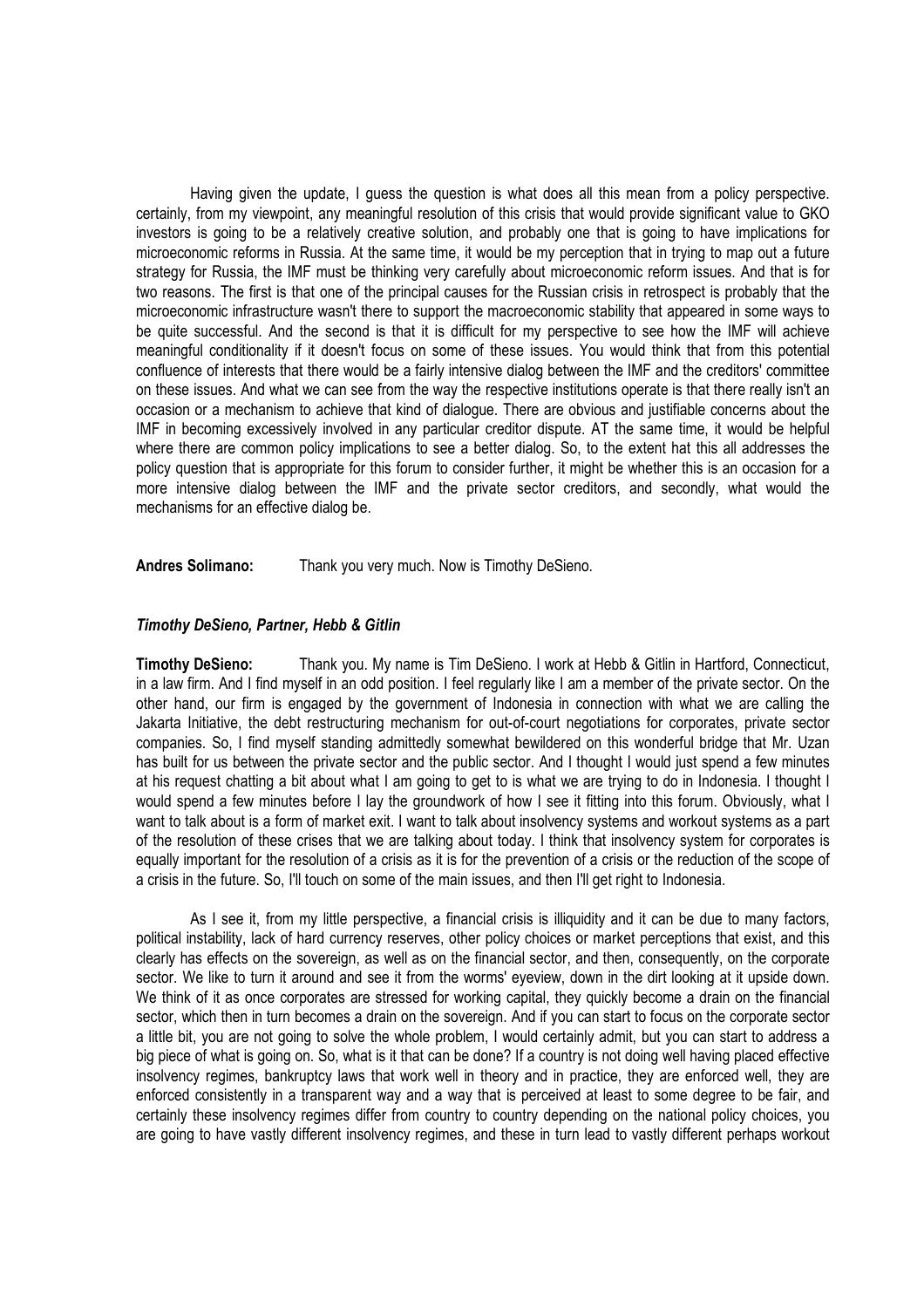arrangements, at least on an initial glance because workout arrangements are of course based upon the alternative which is insolvency, but regardless of the kind of systems that you have in place, most well functioning systems will introduce a couple of critical elements. And those are predictability, and speed. Maybe not enough speed in all cases but these things come together. And the best systems, I think, recognize that in a crisis like this, the debt of the overleveraged companies is really equity, and the mechanisms that are in placed, in court or out-of-court, offer an expedite and efficient way to recognize that fact. So, you have things in an insolvency law like an absolute priority rule or the ability to swap debt for equity in a relatively straight-forward way. You have mechanisms like prepackaged plans that allow the insolvency to proceed quickly. And you have systems that promote efficient out-of-court negotiations.

 So, what is the result if you have this in place and is it working well? Well, you have corporates that, in a relatively speedy basis, can resolve their financial issues, addressing their debt problems, equityzing the debt as needed. The system provides the chance for the companies to take a look at their business plans, and to the extent they need improvement, to do that. And as a result of the process, the corporates regain access to working capital. They are now financeable and, therefore, they can turnaround and start to grow, and start to hire more employees, as opposed to shrinking their market share and laying their employees off. The effect on the financial sector is that the bank's customers to whom they have made their loans are becoming healthier. And these dynamics have the effect of increasing the value of the paper held by the banking sector. And so the banks liquidity is improved, and they, consequently, drain fewer resources from the sovereign.

 I think it is clear that insolvency law can play a role in helping during a crisis and preventing the scope and extent of the next crisis, simply by increasing the value of the paper held in the financial sector. Just to touch for a second on some our other private sector colleagues, particularly those in the secondary market who are out there looking at opportunities in Asia, Latin America and Central Europe at the moment, they are shying away as far as possible from countries in Asia for example where the insolvency regimes have yet to prove themselves. They are ascribing a very high value to a properly functioning insolvency regime. Today, what you are seeing is the secondary market which is an aggregation of billions of dollars looking for distressed opportunities is staying away from market places simply because the insolvency and workout regimes in place are not workable. And when I think about that, I think what a tremendous waste because there are so many dollars that would be happy to flow in some of these countries if they simply improved their insolvency system, which is not something that has any cost to the government. You simply amend your rules. It takes time. It is not easy, but it is critical.

 In light of this background, what do we see in Indonesia and what are we trying to put together and how is it working? I guess I don't have to repeat all of the story but I guess I'll just point out some of the major features that the government of Indonesia has tried to put in place to address the currency situation, for example the Indra program that we have all heard and read about, which is based to a large degree upon the Mexican Ficorca model. The Indonesians recognized that the insolvency law that they had in place was weak and consequently through the great effort of the IMF, as well as the government and others, the law was amended. While I won't sit here and tell you that the law is perfect, I will tell you that it is a good law. It actually works quite well, at least on paper, and we are making good progress towards getting it to work in the court system, although you wouldn't believe that looking at the press. These things were under way when we approached Indonesia. It has long been our view that the insolvency law and the currency mechanisms are critical, but they represent maybe 20-30% of what needs to get done if you are really going to properly attack corporate debt in a country in crisis because where do most restructuring really get done? They get done out of court, outside of the context of government involvement and court supervision. So, what we decided to do was to suggest to the government that they launch something called the Jakarta Initiative ultimately which is designed to be a set of rules and guidelines for restructuring debt. What do you do if you are an heavily overleveraged Indonesian company and your response to your creditors has historically been not to answer the phone because you don't have to, because you know that, even if you don't talk to your creditors and they want to get angry and they want to take you to court, they are going to get no joy? Well, what you do, I think, is you set in place these rules, you set in place a government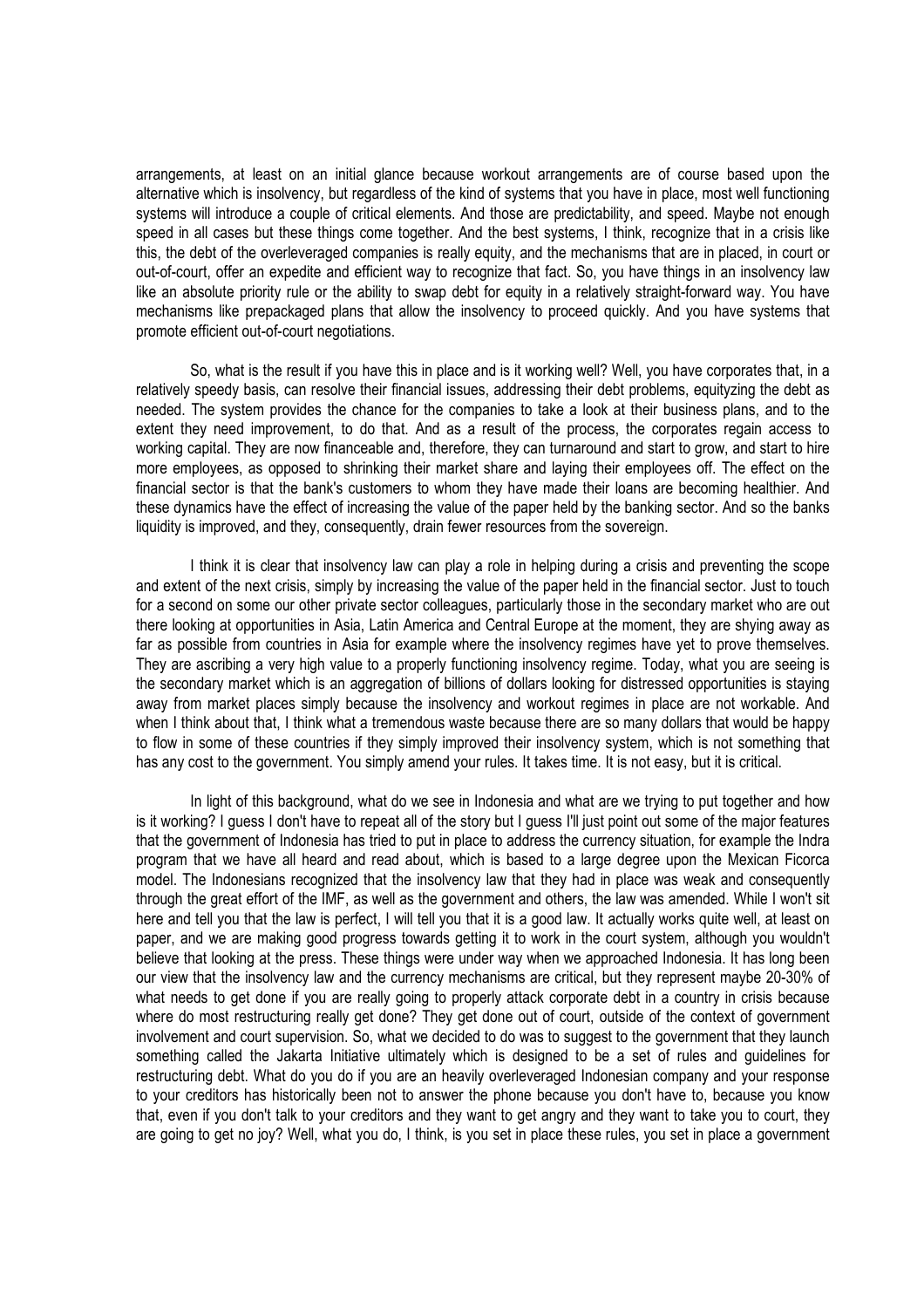body which states that it is now the policy of the government of Indonesia to restructure, and that we believe as a government that we are losing value to our foreign competition by simply allowing continued creditor stalemate, because it is not as simple as just not answering the phone. the other side of the equation is while you are not answering the phone, you are finding it increasingly difficult to borrow additional funds from other sources so that you can continue to grow your business and you are finding that your business is going like this. Consequently, it is important to put this set of rules into place.

 What is the Jakarta Initiative? Just very briefly, it is a set of rules loosely based on out-of-court restructuring rules that most of us would be familiar with in the United States, in Europe, elsewhere. It is a process whereby a company is to organize its creditors, it's private sector driven process to a great extent. It involves a standstill, information sharing, etc. What we found in Indonesia is that has been very important for the government to play one role, and that is in the selection of private sector facilitators who can get involved to mediate some of the initial cultural and procedural differences among the parties in interest. Notwithstanding the skepticism that I can feel in the room, and that I feel everywhere that I talk about this, I think you all would be pleasantly surprised to be in our offices in Jakarta and see what is going on. We admittedly have a long, long battle, and we have a great degree of difficulties on issues ranging from improvements to the insolvency law to questions of corruption, and on, and on. But nevertheless, we have about 100 companies in Indonesia now under the auspices of the Jakarta Initiative who are actually seriously talking with their creditors. And the creditors hold in aggregate some 11 billion dollars which is a significant percentage of the roughly 80 billion dollar external debt problem. Several agreements in principle have been reached. A couple of major deals have been reached. I just came from a meeting with another company that has got about a billion in US dollars in debt and was talking seriously with its creditors about a huge equitization of the debt, parting with some 40% of equity. So, yes, we have a lot of to deal with, but we have been very encouraged so far. And, yes, the initial response of the private sector has been cautious and has been skeptical but those who are exposed in Indonesia now have been coming to the table ready to roll up their sleeves and try the process. And that has been a productive start. The features I think that they are finding most attractive are the fact that the rules are predictable, that they are transparent, and that they are familiar, the fact that, if it is needed, there will be internationally qualified and talented independent private sector facilitators who have played a critical role in a number of our deals, and the fact that the government has made its commitment as clear as it has.

 So, I guess I would just sum up by saying that again, from our perspective, we believe these crises are, at least to a significant degree, rooted in the problems that the private corporate sector, and that to focus on those, at least in part, can help lead us to solutions. And that is why I was very pleased when Mr. Uzan invited us to come. Thank you very much.

Andres Solimano: Thank you Timothy. Now, the time is for Paul Leake.

### Paul Leake, Partner, Weil, Gotshal & Manges

Paul Leake: I too hesitate to tackle topics of cosmic importance. I approach these conferences in the following way: I guess everybody should speak about what they understand best and what they do for a living, and hopefully, some of us, maybe all of us, are smart enough to understand what the links are between everything we are saying, and get something productive out of it. So, having said that, I am going to make some observations about things that I do for a living.

 I am a US corporate restructuring and bankruptcy lawyer. So, I am going to make a couple of observations about how the corporate private debt restructuring works and then, how transnational corporate debt restructuring work in theory and, more importantly, in practice. I will conclude, because Marc asked me too,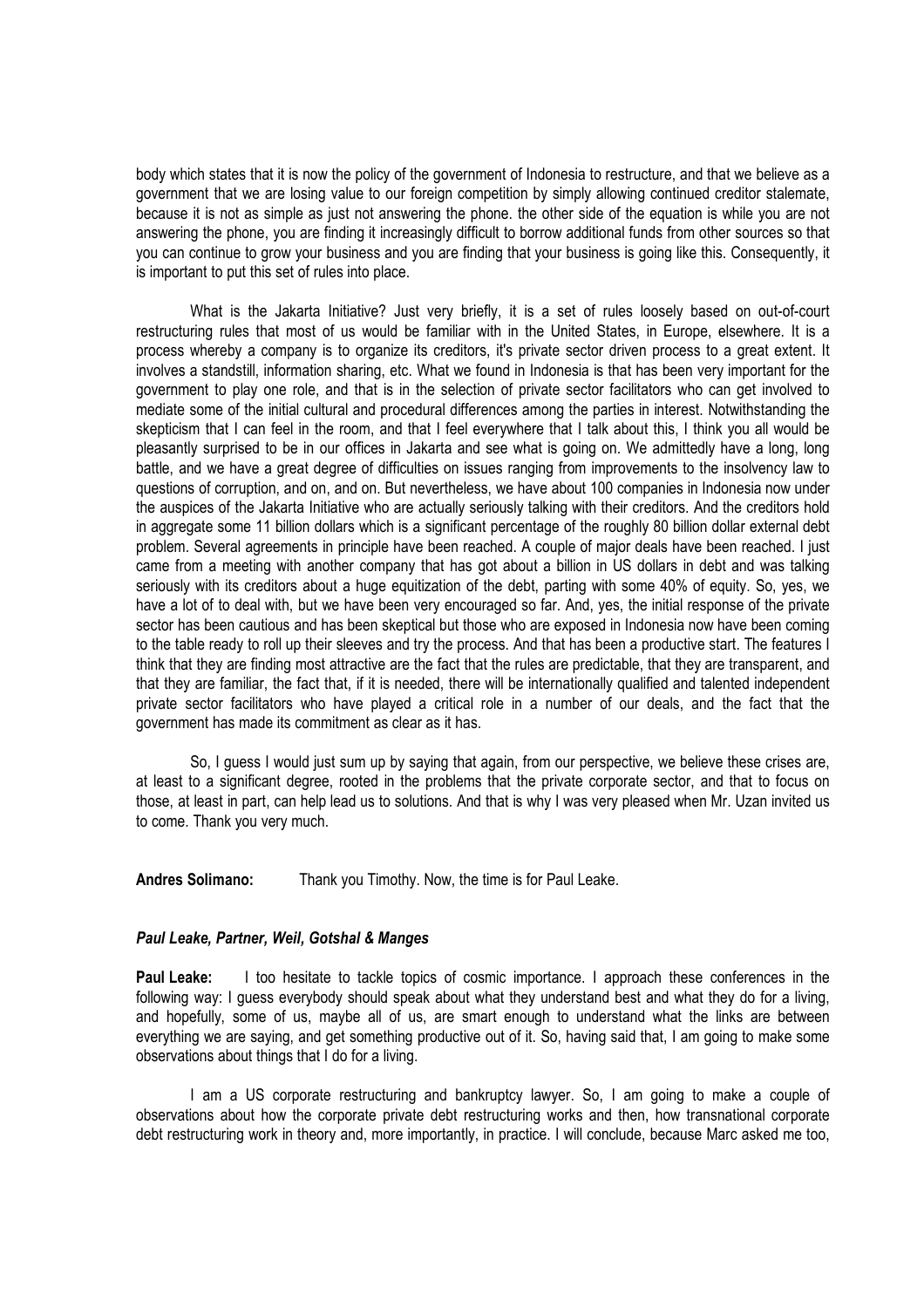with a couple of comments about what role the IMF may or may not play in a transnational scene, but I hesitate to do so with a representative of the IMF next to me, though, from what I heard a few minutes ago, I think I am safe.

 One of the things that we all heard, certainly at the beginning, and all through the Asian crisis, was that each of these countries have to develop better bankruptcy law, better insolvency law. I think some people meant that as a short cut of some type to a predictable fair process where there could be actual true restructuring of corporate debt. I think that school of thoughts kind of looked at the nation builders and said, it take too long, and we are not even sure you'll be getting it right, so let's get some pure and simple rules in place and we'll just live by those through this crisis and other people can worry about the long-term aspects. It is not quite so simple, and in fact, it is one of the good thing about the Jakarta Initiative, it goes well beyond saying let's fix the bankruptcy laws. And the reason it is not so simple is that bankruptcy laws are not much more really than a collection of procedural rules that govern how you deal with centralization in one form, when you talk about a domestic bankruptcy, of resolution of assets and liabilities. There certainly are some very powerful substantive rules that are incorporated in various bankruptcy laws, but for the most part, it is a procedural code in most countries, and in every single country that has a bankruptcy law, the bankruptcy laws look to the equivalent of US State law, the non-bankruptcy to determine a lot of the basic rights and remedies between parties to a commercial transaction. So, having understood that complexity about putting together a decent set of what people short handed call bankruptcy law, but it really means putting together a legal set of laws and institutions to create a decent legal system. So understanding that difficulty, I guess it is worth asking what is it that everybody thinks is beneficial in that bigger bankruptcy structure. The fancy answer is that bankruptcy laws are intended to balance the competing interests of the debtors and their creditors and other constituencies in a distress situation and, in doing so, the laws are intended to take into account some pretty important factors. One of the things you want to do is avoid the courthouse, you want to create a leveled playing field, you want to basically inject fairness into the process. And one of the most important things is you don't want to lose value unnecessarily. That is, I guess, the fancy answer.

 The better answer is something that Tim did a little bit earlier, and that I do want to spend a couple of minutes to go further on the notion, is that what people are looking for when they said let's get some decent bankruptcy laws in here is predictability. I'll use the US as an example, and it is not because I think the US has a particularly great system. It certainly has all its deficiencies. The important thing is that even the deficiencies are predictable. So, I would go so far as to say what people are asking for is a set of bankruptcy laws, almost no matter what they say. If it is an unleveled playing field, at least just tell me where the tilt is and then I can decide whether I want to participate or not. We call that, in my practice here in the States, the Chapter 11 paradigm, or the Chapter 11 backdrop. And all that really means is that when I enter a room, literally or figuratively, of debtors and creditors, everybody in that room basically knows what the governing laws are, everybody basically knows how they are going to be enforced, and everybody basically knows how long it is going to take and at what cost. And what we don't know is what the particular facts of that restructuring are, we don't know the particular personalities, we don't know the personality out of the judge, whether they have a tendency one way or the other on gray issues of law, and we certainly don't know what the underlying motivations are that are motivating different constituencies in the room that goes beyond simply maximizing value, competitive interests and the likes. Those are the uncertainties that in the US restructuring just provide for give and take. They don;t ruin the process. And the reason is, ultimately, in the grand scheme of things, there is relative predictability about where you are going to come out. And it either leads to an out-of-court restructuring because if we don't play by the rules and generally get to where we want to get, it will be a disorderly liquidation, or even if you do reach a resolution, you may want to do through an orderly Chapter 11 process whether again, orderly reorg. or orderly liquidation. The point being though, is that you bring relative certainty into the process. That is exactly what most commentators were complaining about in the beginning and even today in the Asian crisis, you don't have that predictability. The important point, though, being that it is not a matter of just drafting up some bankruptcy laws that look good on paper. Coming back to it, that is what is interesting about the Jakarta Initiative. I wont spend any time on it, perhaps we can in the give & take. The Jakarta Initiative goes well beyond drafting some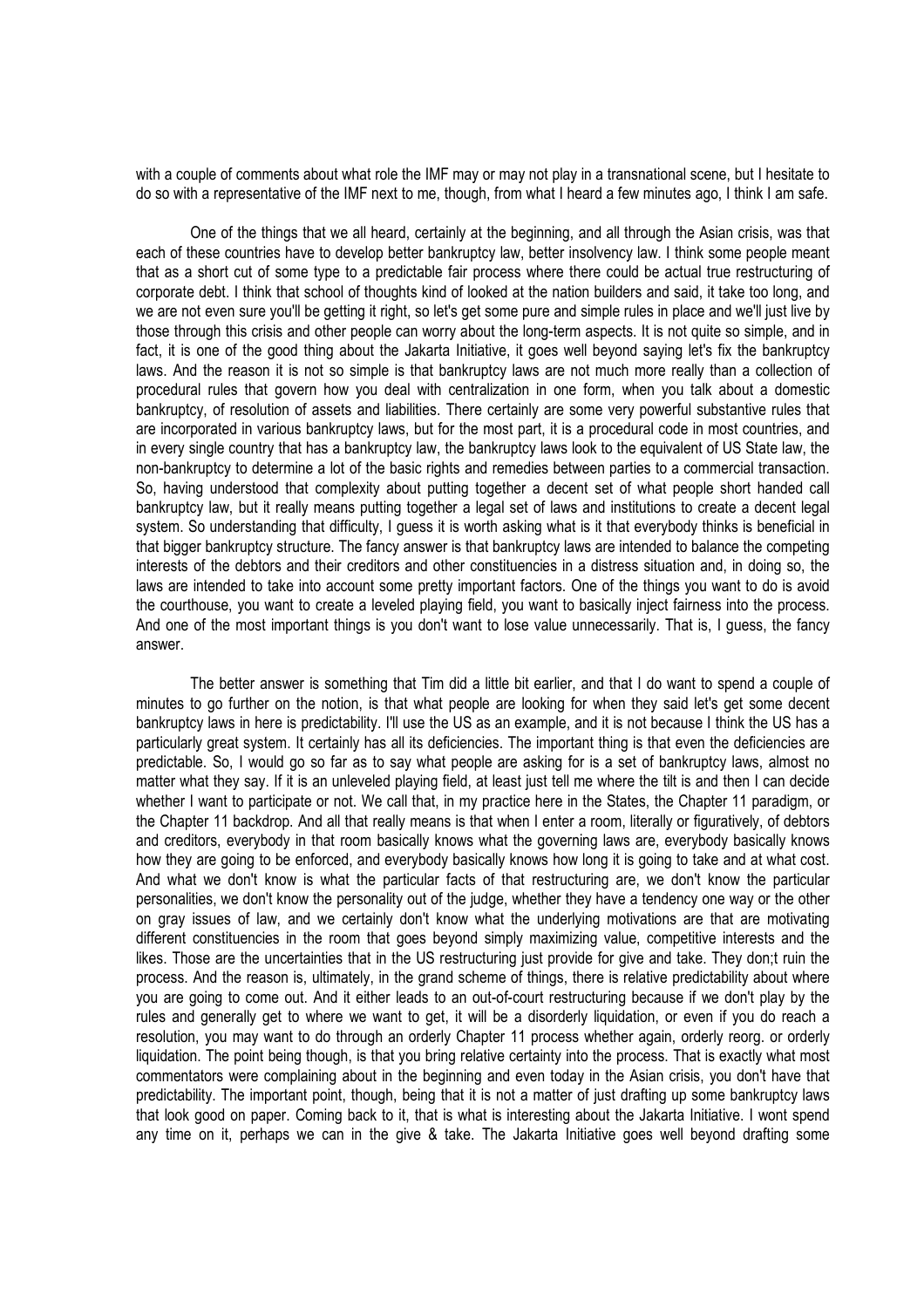bankruptcy laws that seem to make sense in their face. There is a one-stop shopping regime, I would call it, that is incorporated into the Jakarta Initiative that seems to be a sort of acknowledgment that we need more than laws, and it is an acknowledgment of let's try to put it into effect, almost overnight, a backdrop of legal laws and institutions that will bring the ultimate predictability to these laws.

Let me jump now to how this all fits into a transnational restructuring. Let's assume, for the time being, that we can get past the first issue, which is a big thing to get past, and that most of the nation states get around to instituting some bankruptcy laws that we all can basically understand. Where does that get you in a global economy? How is financial distress dealt with in a global economy? Take your typical multinational corporation. It operates businesses, owns assets, has creditors and employs people in several, sometimes many, jurisdictions. As soon as that enterprise hits financial wall, goes into distress, there are numerous competing parties asserting competing claims in competing jurisdictions applying competing laws. It is kind of a mess. In order to get your hands around a transnational insolvency, there are a couple things you have to look at. The first is, and again each of the bankruptcy laws that are incorporated in different countries takes a different emphasis on the different size of these questions, do you use one forum to deal with the many different countries that are relevant to this particular multinational restructuring or do you, in deference to the sovereign rights of the different nations, decide that you are just going to have to live with concurrent proceedings, and you can either live with them, try to make them work together and coordinate them or you are just going to have multiple proceedings and no coordination, which is the worst of all circumstances. A related point is do you use one set of laws. You could conceivably come up and identify what is the main forum in any transnational restructuring and decide those laws are going to apply to restructuring assets and liabilities no matter where they are, and no matter what country there are in. It goes too far, obviously. The other extreme is when there is no acknowledgment of anybody else's laws and all you do is that you apply your laws to the assets and liabilities that are in your resident forum, and in the worst case scenario, you don't try to coordinate anything, and there is going to be unequal distribution of value to creditors in similar situated circumstances. The last major theoretical underpinning of those restructurings is the concept of comedy. How much deference does one court give to another court? These are all beautiful nice theoretical concepts. The amazing thing is when you get involved in a transnational insolvency, you are immediately hit against reality. And the reality is what our short-handed would call the bankruptcy or insolvency laws and related laws in the countries that are relevant to the transnational insolvency you are dealing with at the time, and the differences, in many, in virtually all circumstances, very significant, very material. We are not talking about marginal issues. We are talking about governance. Who runs the company when it is in distress? What are the duties and liabilities of the officers and directors? Is there a moratorium put in place in different countries? Do the bankruptcy laws in one country respect rehabilitation more than liquidation? What are secured creditors' rights? What are property rights generally? What deference is given to priority and distribution schemes? You look at different bankruptcy laws and you get involved in these restructurings. And it really becomes a real game of trying to coordinate the entire restructuring.

 Now, given all this uncertainty, given all the diversity of laws and theoretical underpinnings here, superficially, I guess, it is remarkable that there has been so little globalization of international insolvency the way there has been globalization of international commerce. Earlier we heard references to it, there is no international bankruptcy court. There is no international bankruptcy law. There are no international conventions that bind countries. There are a few bilateral and fewer regional treaties that attempt to deal with bankruptcy issues. But, for the most part, there are marginal and barely used. The best we have going at the moment, and I don't want to denigrate great efforts on a lot of other initiatives, but the best thing going at the moment is what is called the model law on cross-border insolvency that was put together by UNCITRAL, which is the United Nations Commission on International Law. Even that, though, is really, let's talk a bout the limitations of it, a procedural mechanism for coordinating transnational insolvencies. It is not binding on anybody yet. It is only going to be binding on those countries that choose to adopt it. It is currently winding its way through Congress, which puts the US far ahead of most other people who haven't even looked at this law. Assuming the best case scenario that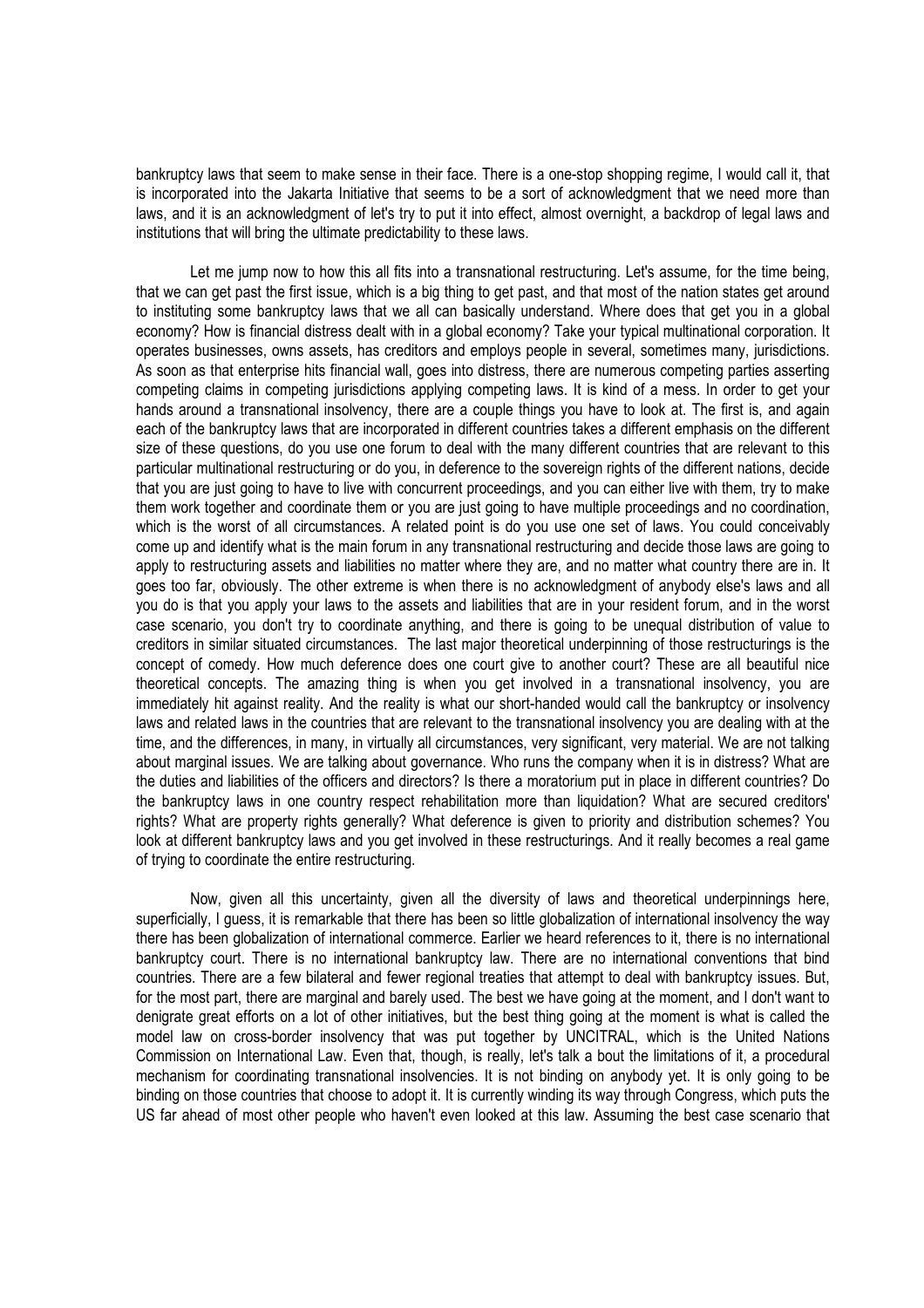you get a number of countries adopting it, all it does again is really talk about coordinating multinational cases. It doesn't talk about imposing some overarching supranational bankruptcy law.

 So, understanding all these theoretical and practical deficiencies, how does this transnational insolvency work in practice? It kind of surprises my clients sometimes. I have three transnational restructurings going on right now. One of them is turning out to be a successful reorganization. One is turning out to be an orderly liquidation. The other one is still trying to figure out what it is. I could choose any of them, but I will describe one of them and the process is basically going to be the exact same thing. I got a call from a client. The client turns out to be the largest creditor in this case of a Dutch holding company. The Dutch company through its subsidiaries has operations in the US, in various European countries, and japan. First thing you do is you get hold of the documents and figure out where the assets/liabilities are, just to figure out the basic picture. Second thing, most important thing in the whole process, I pick up the phone, and I call my favorite Dutch lawyer. His name is Dirk. And I call my favorite Japanese lawyer, and he says here is the situation this time around, here is basically where things are. And you talk about what is going on. This is on the creditor's side the example I am giving but I could talk about the debtor's side. But from this perspective, you talk about given the various bankruptcy laws and other related laws that exist in these three relevant jurisdictions of this transnational insolvency, what is the debtor planning now to get the greatest advantage in this restructuring, what form are they going to shop for in order to get the greatest leverage. And how in the bankruptcy courts am I going to coordinate very material differences and substances of law? None of this process implicates other than at a very sub-conscious level, all the very fancy discussions you can have about these international treaties, conventions and initiatives. It really comes down to, on the legal side, on an ad-hoc basis, lawyers trying to coordinate all the various differences in the restructuring.

 So, it brings me to, I guess, the concluding point. What I was trying to really get across is that we can talk all the theory you want, and I drafted with some colleagues a very long paper if you want to take the time to read it, go ahead, but what I really want to get to is that as a practical matter, how does this stuff work? And understanding some of the difficulties, what can the IMF's role be in a transnational insolvency? Well, from time to time, we have heard three basic roles being considered. The first is acting as an international bankruptcy court. Not going to happen, certainly not going to happen anytime soon. A couple of major reasons: one is that for a body to take on a judicial role, it really has to have absolute disinterestedness. And given the IMF's other very important role, and more important than even considering a new bankruptcy court role, it just simply will not have the disinterestedness necessary anytime soon to play that role in an effective way. Just as importantly, there is no bankruptcy laws, we said earlier. What law would the IMF be applying if it was acting as a bankruptcy court? It certainly could choose from various laws that are available, but that immediately implicates the conflict question again. Because the IMF has the other roles, including lending to various of those nations, you run towards a conflict issue. Third and most important, I don't think the IMF wants to do it.

 The second role that has been spoken about from time to time is acting as an international mediator. That is getting closer to something that is realistic. In fact, some of what they do already has aspects of it. An important distinction I think is that, if there is a role to be played as mediator, and again, you have some conflict issues, it probably is more relevant to a workout circumstance than it is to a formal bankruptcy circumstance. In a workout, certainly on a consensual basis, people can have anybody they want in the room, which is one of the downside of the role as well. The IMF can't be forced on anyone else in that circumstance. In a more formal bankruptcy role, you are going to have to have international treaties and laws that give standing to the IMF playing a formal role with any power in the various countries in which the restructuring is taking place. We are having enough hard time getting something of the nature of UNCITRAL through, so I think it would be some time before you get a real credible role of the IMF as a mediator in a bankruptcy case.

 And the last role, and by far the most relevant, is the IMF acting as an international law reformer. It does a lot of that already. The only observation I would make about that is, going back to the theme at the beginning of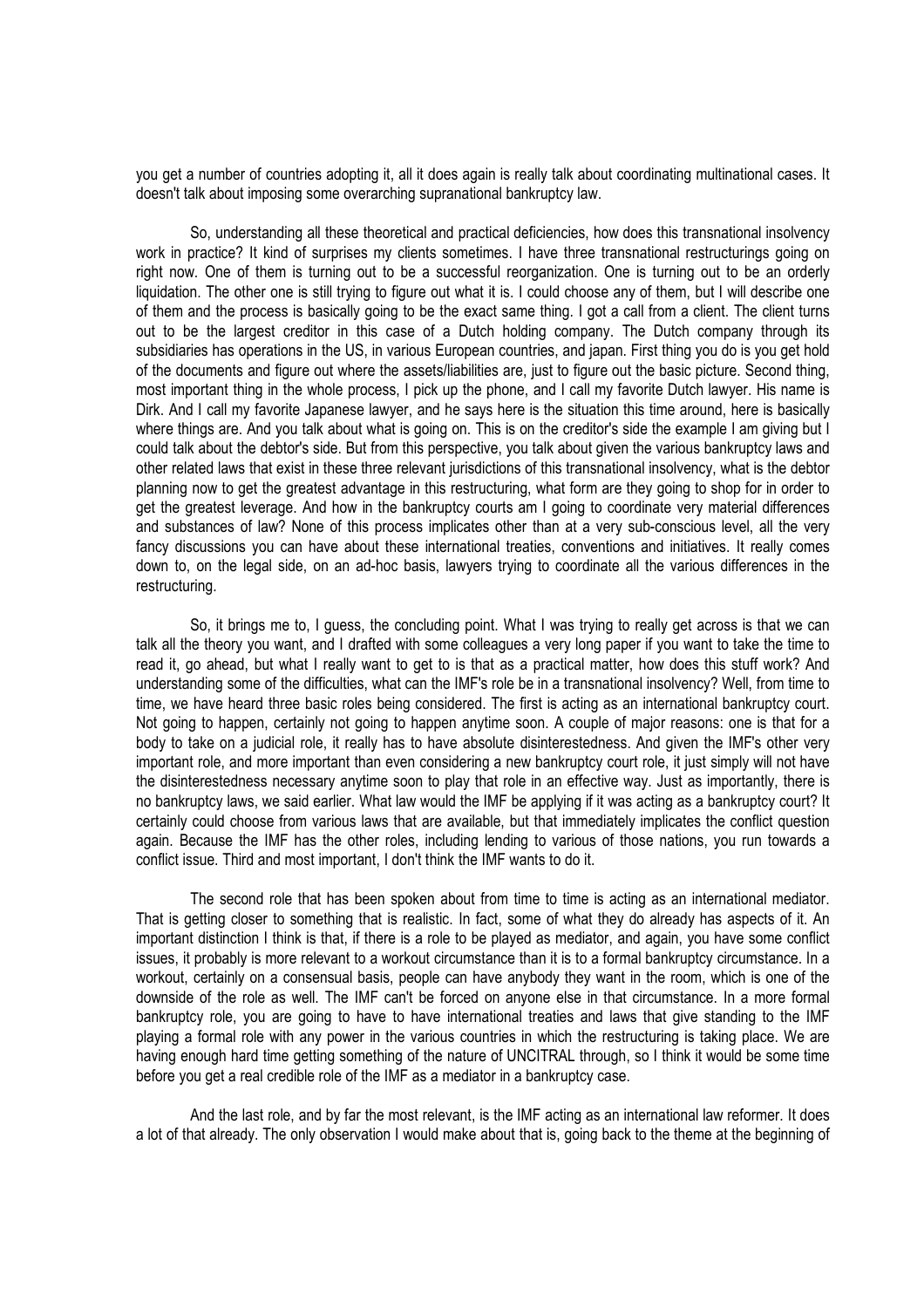my remarks, that first, the IMF can play a big role in just getting any laws in place in some of the countries. Like I said earlier, almost no matter what they are, it can get something in there that is predictable. Much more importantly, and this goes to I think what was requested of us by the moderator at the beginning, looking at immediate versus future, much more important is the future role. The IMF could really play a role in bringing some convergence to the very different bankruptcy laws in the international community. In the last ten to twenty years, there has been a remarkable transition to more convergence. Having said that, they are still as disparate as you can possibly imagine. That is a real creative and effective role that could played.

Andres Solimano: Thank you very much Paul. We now open the floor for comments, discussions, reactions.

Riccardo Faini: It is a question for Mr. DeSieno. It is more a curiosity than a question. One difficult issue in a bankruptcy procedure is to determine the liquidation value of the firm. My question is the following: this is even more difficult of course in the context of a major economic crisis like the one we had in Indonesia. So, how did you go about in determining whether a firm is more valuable in a situation where the currency was fluctuating from 15,000 rupiah to the dollar to 7,000 rupiah to the dollar? How can people find an agreement under these conditions?

Tim DeSieno: I think that is a very good point. Had we launched the Jakarta Initiative about a year ago when the rupiah was 12-13-17, we would have gotten nowhere. As a matter of fact, I think we just got lucky it happened to have swung back down into a range when people seemed to be willing to talk, and it has remained relatively stable. The fundamental point is, I couldn't agree with you more, when a currency is going like this, it is hard to nail anything down. But I suppose something could be done anyway if people wanted to. It is all about information. It is all about evaluating that information and trying to evaluate whether you are willing to cut a deal based on it. And if you don't have trust in where the currency is going to be, you can try to design deals that would adjust based upon where the currency is in the future. So, there is nothing that perfectly can be done. We just happened to be in a fortunate phase right now where I think deals can be struck. Let's wait to see what May and June bring.

Unknown: I have a question for Mr. DeSieno also. You talked about the incentives for getting bankruptcy laws in place, or bankruptcy systems, and how there seems to be good opportunities to do so. One thing that was very frustrating in Indonesia when I used to go there in the mid-90s as Mission Chief and trying to argue that different laws would be implemented that they already had is that we had very little leverage to get what we wanted. What scope do you see from bringing together interested parties or using IMF's surveillance, if you like, to get bankruptcy provisions more suitable or those that exist to be implemented better from your observations?

Tim DeSieno: I ma not sure I am perfectly qualified to answer that. We observe the IMF in a very active role, a very constructively active role suggesting that the insolvency laws could be looked at, playing a substantive role in looking at it. And I have always assumed, perhaps too simplisticly, that the leverage was the monthly review process and the letter of intent, and whether the next trench of a billion dollars was going to come to sort of keep the process moving along. That won't last for ever of course. I think it is critical enough that it be done that everybody should be advocating it, and if the Fund finds itself in a position to have the ear of the government, it should take that position. I think that one thing you can do is point to Indonesia. This way, you may end up if you continue on this path.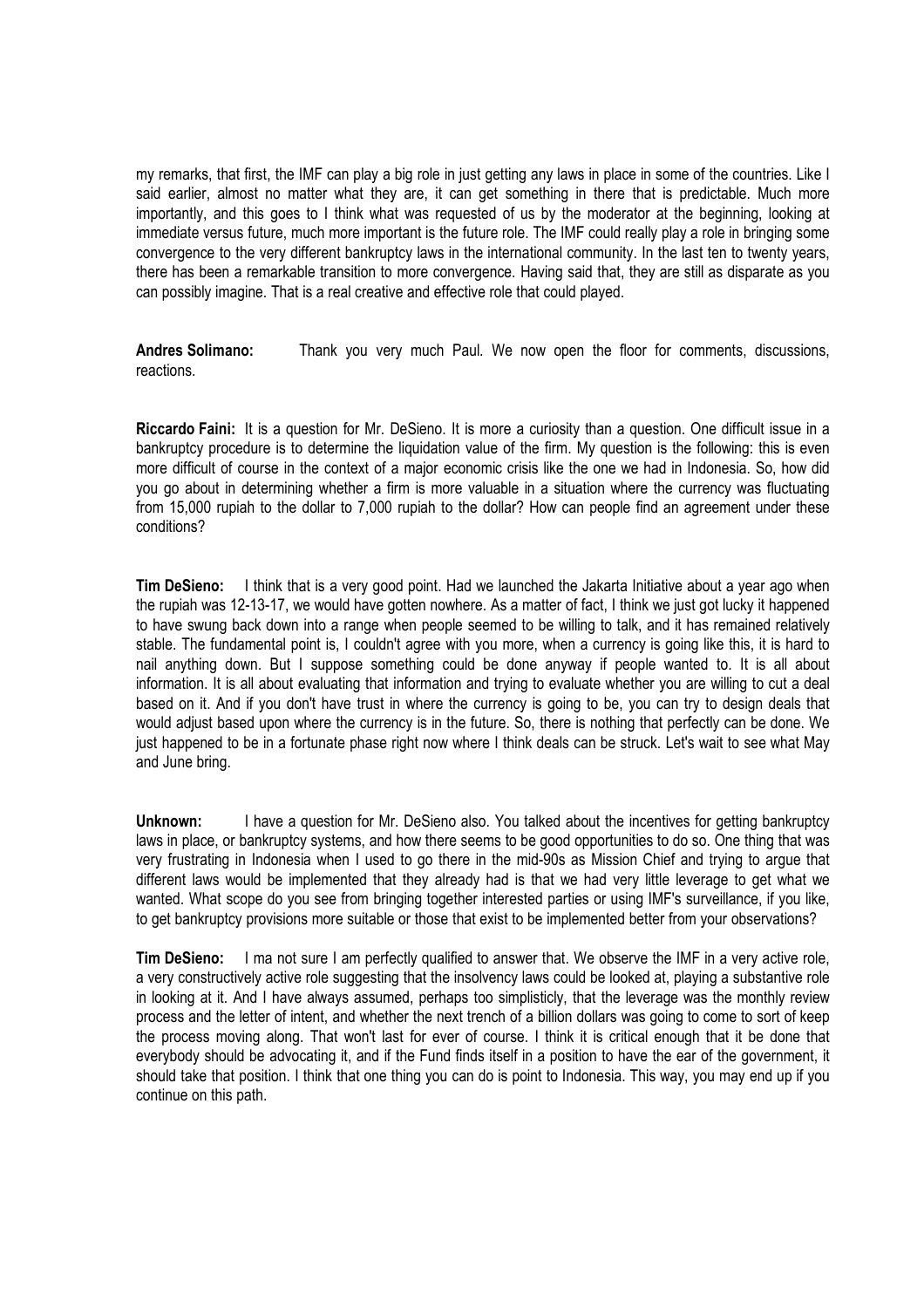Paul Leake: Perhaps, I could make a comment on that. I was at a meeting virtually to the day a year ago with a number of distressed investors in my offices and it was kind of remarkable that they represented several billions of dollars of money waiting to go to Asia. And listening to their agendas, one is going on Monday, one is going on Tuesday, and everybody is going to four-five different countries over the next two weeks. For every dollar that was invested in that group, 10 dollars came back non-invested. In Indonesia, what I heard was, at the time that was too preliminary really for the Jakarta Initiative, but when the Jakarta Initiative was beginning to formulate, what I have heard from my clients who otherwise had that money to invest in distressed situations is the one thing the Jakarta Initiative cannot address and had to address, even if it was totally successful on its own objectives, is political risk. Political risk factor in Indonesia is so extreme that it has to be dealt with otherwise this money will not be made available for investment there. Every debtor that goes through the Jakarta Initiative is going to need, at least from what I have see, and I don't pretend to be anyone nearly as informed as Tim on this, new capital. There is no doubt about that. Forget trading their debt, new capital is going to be necessary. What I heard from my clients is we will not put new capital in Indonesia because of the political risk. So, what you have to do is come up with, overlaying on top of the Jakarta Initiative, some kind of political risk insurance arrangement. There are many ways to do that. Obviously, you can go to guarantees but immediately that allows somebody to stand up and say if you talk about the government doing that, or some international agency doing that, you raise moral hazard. And as soon as somebody can raise moral hazard, they have won the debate. So, there are different ways to do it. You can use structured financed techniques that subordinate certain creditors,, and it could be governments, in a manner that provides that funds being provided as an indented fund fro political risk. There are several different types of credit enhancement tools that have to be overlaid in Indonesia, just given the extremity of the political risk issue there.

Robert McNally: I would like to come back to a point that Ms. Lissakers raised, and this is a question for her regarding the measurement of the liabilities of the banking systems under stress and the link between those liabilities and the public budgets. We are particularly concerned about that regarding Europe. But my question is are you satisfied that the potential liabilities of banking systems under stress are adequately measured now, and that the links between those liabilities and public budgets is understood? And to the degree you are not, who and how, from where can we expect efforts to measure that more adequately?

Karin Lissakers: I don't think that anyone can be satisfied with the precision of measurement. I think that one of the major purposes of the preventive efforts are in introducing sound banking practices and effective supervision and regulation into member countries generally. This is an effort, a broad-based effort that involves not only the IMF, but the G-10 central banks, the various Basle groups, BIS. A key component of that will be to try to improve the quality and timeliness of the disclosure and accounting principles. And all of these go together. it is not a construct that you can put in place overnight, but I think there is now a very concerted effort, as I said, not just by the IMF. We are building up our expertise in this area necessarily, and the World Bank is very actively engaged as well. But it is now important an area where the regulatory authorities of the major industrial countries are very actively engaged, and engaged in a proactive way of trying to work with interested emerging market countries to improve the systems. And that obviously, will reduce the implicit contingent liabilities for the public sector.

Andres Solimano: If there is no other questions, we will close for a break, and come back in 15 minutes. Thank you very much.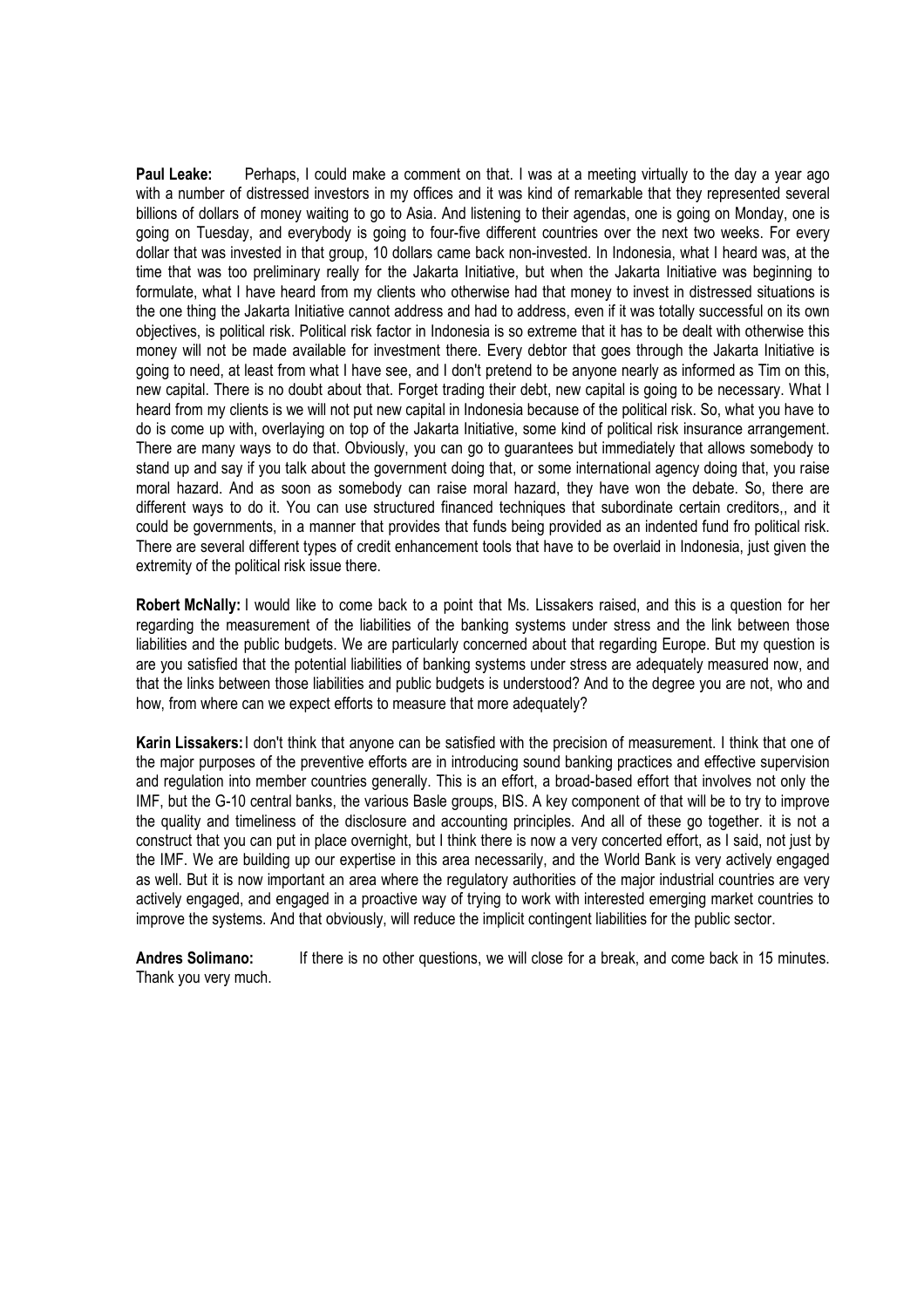## DISCUSSION The Response of the Private Sector

#### Chair: Andres Solimano, Director of Country Unit, The World Bank

Andres Solimano: Let's pursue the discussion and try to get the response of the private sector. We'll have four speakers for this afternoon. We'll start with Mr. George Vojta, Vice-Chairman of the Board at Bankers Trust.

#### George Vojta, Vice-Chairman of the Board, Bankers Trust

George Vojta: Thank you very much and good afternoon. In thinking about the response of the private sector to the issues that we are addressing today, I would like to just begin by obviously restating what is well known to all of us, and the fact is that our financial and economic world is increasingly inter-connected. But, beyond that, prior to the onset of the current crisis, we reached a rather extraordinary time in the world in that, as many commentators have pointed out, the so-called ideological debate about the best system of economic governance in the world seems to have ended in favor of a market-based economy as opposed to a command style of economy or a socialist style of economy. And we can all remember the period of great optimism that followed that which somebody coined a wonderful phrase about we are ending the era of goldy locks capitalism, the unbridled sense of positive things to come now that the world ideological economic conflict had finished. Of course, in addition, we all know that the technological advances in the world in the spread of information technology has reinforced the inter-connectivity of the world of finance, and brought us what we have come to call the phenomenon of increasing market correlation during periods of stress and disturbance, the so-called contagion effects making things quite more hazardous for everybody. I think that if you accept that framework, one way to look at this current set of circumstances is, as many have pointed out, this is a confrontation between the forces of globalism, or market connectivity, with the traditional presence of national economies, nation states sovereignty, protected markets to some extent, and so on. For me, anyway, one of the conclusions I draw is that this clash of market discipline impacting on the economies and financial markets of so many nation states, this time around was particularly brutal, particularly painful, and fraught with losses, many of which are yet to be recognized. And as Ms. Lissakers pointed out, an open questions around the world today are the allocation of those losses between segments of society within the member states and the economic system, as well as the allocation between the public sector and the private sector. So, while we are pointing towards, in many ways, a more inter-connected, and we have serious thinking going on about how to improve the governance of the world financial system and the economy at the official level, looking ahead for the near-term, three to five years, something of that nature, we can say that it is unlikely that we are going to see a radically different structure of global governance. If anything, we'll iterate our way to that. So that we are faced with the extension of the phenomena of nation states, governance models practiced by nation states operating in again an inter-connected world. Although many argue that there is a serious risk of a reversion to protectionism, or financial controls, capital controls, exchange controls, certainly that cannot be discounted, but I would say the best estimate going forward is that the degree of inter-connectivity that now prevails and has prevailed in the last few years is likely to stay pretty much intact., and, if anything, to extend. So, my sense of this is that looking at the private sector relative to these general statements, this is about the right framework to do.

 First, the private sector's role has to do with the general situation when things are in a more normal state of affairs prior to a crisis emerging. And if you accept my basic formulation that the path to sustained growth and development under reasonably stable conditions is something like the model of a market economy with good fiscal and monetary discipline, a competitive exchange rate, an incentivizing investment climate, acceptable legal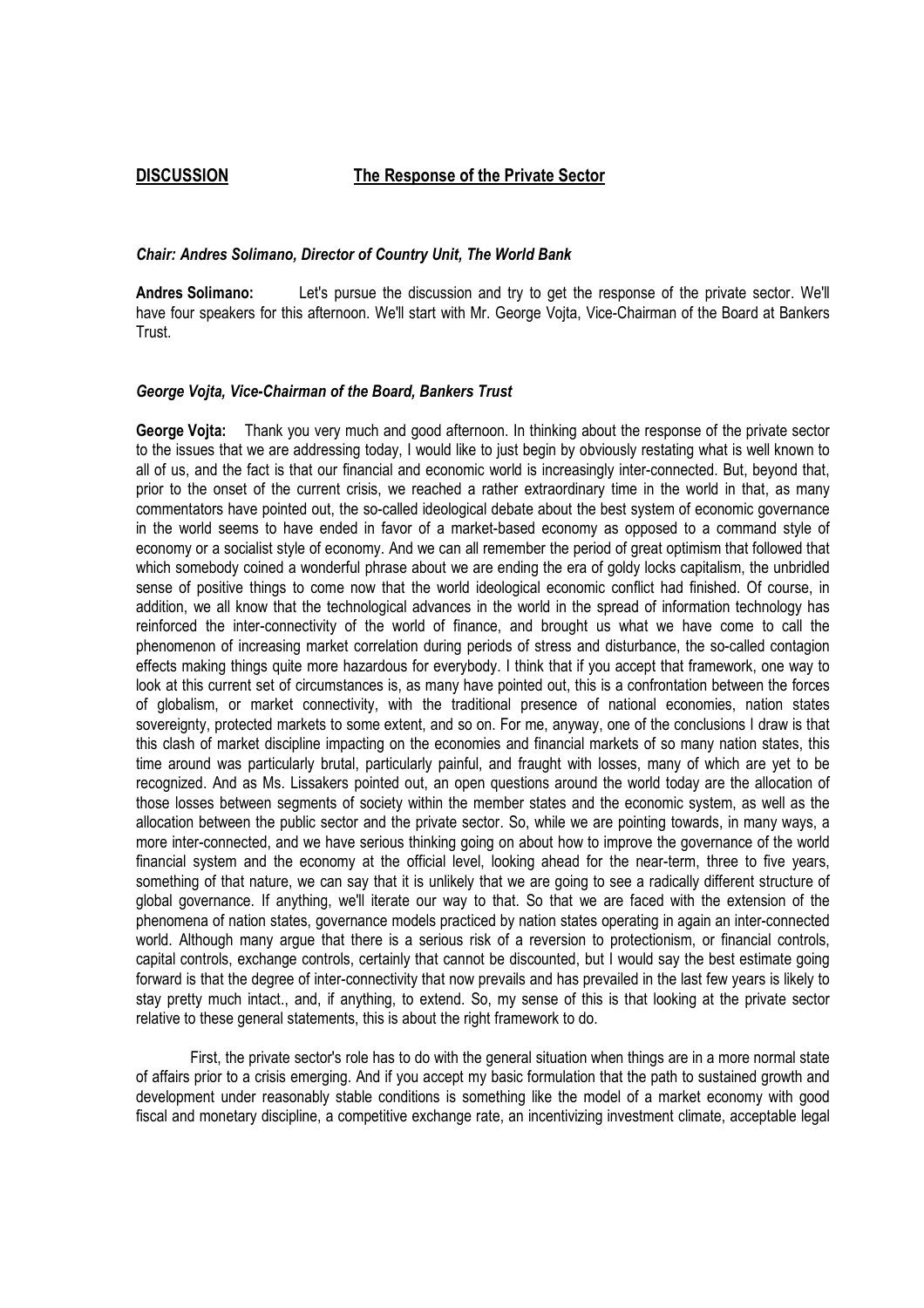regime, absence of corruption, and so on, it comes down to looking at the world as evaluating particular member countries in terms of their state of execution along the path towards this model. I don't think it is a matter of fundamental debate. It seems now to be a matter of execution. Where are countries, in terms of their present circumstances and direction, going towards the model that in the history of economic affairs, the development experience, let's say, since World War 2, seems to have proven to be the best alternative under many competing choices? And, as the world has become inter-connected, in this pre-crisis frame of mind, since all nations of any significance must access the foreign capital markets and attract foreign investment and so on, those who are in a position to make commitments in this area, as investors, lenders, market participants in the local markets, I would say fundamentally in this circumstance have the role of validating in a positive way, or being negative, about the direction of policy execution in the markets in which they are participating. In other words, if you go in, on some basis or another, you are going in because presumably, you have made a professional judgment that the risk/reward trade-off is acceptable. And therefore, the underlying performance track of the economies that you are participating in is decent enough to afford to take a principal risk in some form or another. So, if a private sector, broadly defined, is functioning in this regard, it comes down to the fact that those economies that are on the right policy track, the right performance track, should be able to attract sufficient investment, capital and support for their financial markets to keep them moving along the developed path in reasonably decent circumstances. And those that can't do that would have either more difficulty or, in some cases, be unable to attract such support from the markets in the global sense. All of the things that we have heard about transparency, improvement in monitoring national economic performance, disclosure, obviously contribute to the possibility of making more enlightened and rational risk/reward decisions by investors and market participants in the respective economies around the world. So, I don't think it is particularly controversial to support those in terms of al of us here.

 Now, when we come to the actual crisis itself, as has been the subject of many points of discussions today, it seems to me that what we can say in terms of the private sector's role is that it varies depending upon the nature of the situation. I think there has been, among the more seasoned people who have managed crises, a tendency to become most hesitant to say or support publicly disclosed formula for crisis management. It comes down, as I see it, to people saying case by case is the only way that we can approach these things because the nature of the circumstances in each case are tending to be different. The mix of exposures, the pattern of participation is going to be different. The nature of the problem is different. So, there is an inevitable customization of the solution that has to be made in reference to the particular situation. Just to repeat, in the South Korean situation, as you all remember, the precipitating point in the crisis was the cessation of rollovers of short-term trade credit from the banking system. And this occurred after there were the first announcements of the public sector support programs. And as that hammerage developed, it became clear that unless something was done about that, the whole crisis management solution was at risk. And in that case, the pivotal variable in the equation to turn things around was to get the commercial banking system in the trade credit picture of Korea to go to a standstill and a rollover, and a renewal, and so on, and from there, things went forward. In the Brazilian case, it is clearly fiscal deficits, the value of the exchange rate, that is a matter for official discussion as opposed to private sector discussion. Private sector is involved in every crisis, but the nature of that role depends on circumstances.

 I would lie to make one more point in this respect, which is to emphasize that in terms of claims on countries, I think it is very important to keep emphasizing in our thinking that, given the nature of external debt and investment now, principally insecuritized form, as opposed to bank credit form, and with such other types of exposures as derivatives and off balance sheet issues, the debt is more defused. But the professional management of that debt is in the hands of fiduciaries who have accountabilities in the fiduciary sense that are quite strong. A fund manager is responsible for publishing its performance regularly, and most of the instruments that he is involved in are subject to market to market evaluations. That is quite a bit different when the international credit was in the hands of the commercial banks not subject to market to market disciplines. SO, the nature of increased fiduciary scrutiny is extremely important to understand. I think that is the reason for these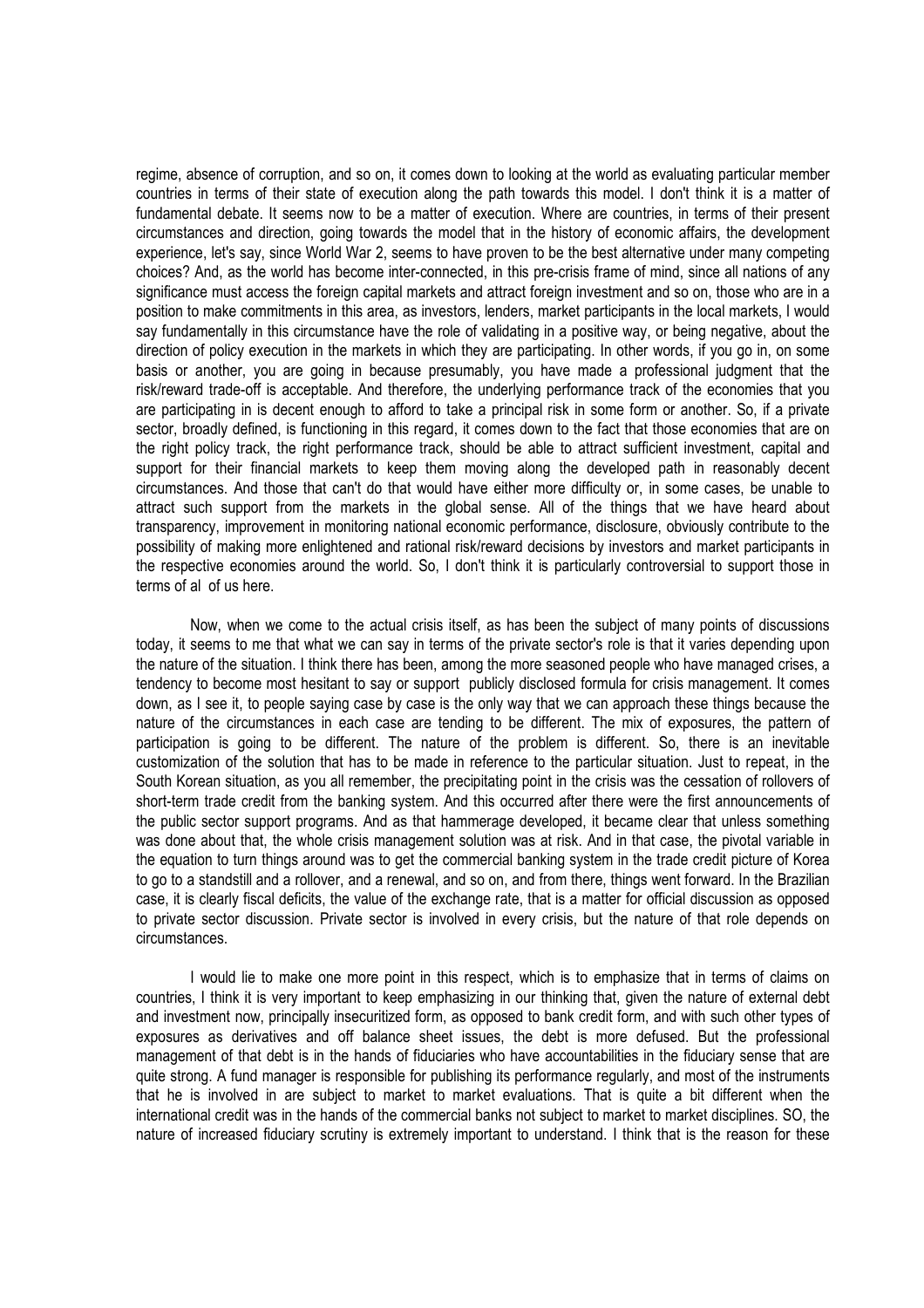abrupt turnarounds, these sudden cessations of support for a currency or for a market. While supported by the information technology, this scrutiny can only intensify in the future. It means that reaction times are short. A crisis can come up more quickly, and that is the ultimate consequence.

 My concluding sentence is simply this: I think the long-term consequences of this situation that we are managing through will be to raise the bar of country access to the global financial and investment markets, as a result of these experiences. And access or not will be a matter of national will, national success in execution in terms of governance policies, macro policies that make sense. And regrettably, I feel that the risk here is that many countries will not be able or be unwilling or both to execute along this path, and their access to the global markets will be severely restricted, and unfortunately, in too many cases, denied. So, the long-term consequence of this to me is that the "have/have not" problem is likely to get worse, and I believe that is quite dangerous for all of us. Thank you.

Andres Solimano: Thank you. the next speaker is Ms. Mary Podesta, Senior Counsel, Investment Company Institute.

#### Mary Podesta, Senior Counsel, Investment Company Institute

Mary Podesta: Thank you. I am not an economist. I am a lawyer with the Investment Company Institute, which is the trade association for the US mutual fund industry. And I am here to present the somewhat unique perspective of one group of institutional investors in emerging markets: regulated investment companies. Regulated investment companies include both open-end funds, what we in the United States call mutual funds, and closed-end funds. Both open-end and closed-end funds in the US are sold to ordinary retail investors who use these funds as a means for making international investments. The distinguishing feature of a mutual fund is that it always stands ready to redeem shares from its shareholders. Every day it is required to pay shareholders who want to redeem the net asset value of those shares on a daily basis.

In the interest of time, I am going to try to keep my remarks quite brief. I really just want to make three points. First, that regulated investment companies are different from some other institutional investors in emerging markets. They operate under a regulatory regime that requires full disclosure of their activities and significantly limits their ability to borrow or to engage in leveraging. And second, investments by US mutual funds in emerging markets represent a stable source of potential capital for developing countries. Institute research for the period from 1990 to the end of 1997, the period for which we have detailed information, shows that neither shareholders of emerging market funds, nor portfolio managers in emerging market funds behaved in a manner that would have precipitated or exacerbated market volatility. And third, in dealing with volatility and financial crises in emerging markets, policy makers, we would submit, should consider the impact that their policies may have on investors, such as regulated investment companies. While investment companies are long-term investors, they operate under regulations that require daily pricing and liquidity. As a result, measures that seek to lock their money into a country may serve only to keep their money out of the country entirely.

 Let me start with some background about the role of mutual funds in cross-border flows. Mutual funds really have become the investment of choice for middle-class investors all over the world. As a result, mutual funds are playing an increasing role in the world's capital markets. In the US, for example, mutual fund assets have grown from \$371 billion in 1994 to \$5 trillion today. More than half of these assets are in equity funds. Mutual fund assets outside the US also have grown significantly from \$1.3 trillion in 1990 to \$2.3 trillion at the end of 97. And during the 1990s, mutual funds dedicated to investing outside the borders of their own countries became quite popular in the United States and elsewhere. In the US, for example, at the end of November 1998, total assets of US equity funds specializing in investing outside the US were \$383 billion, compared to about \$29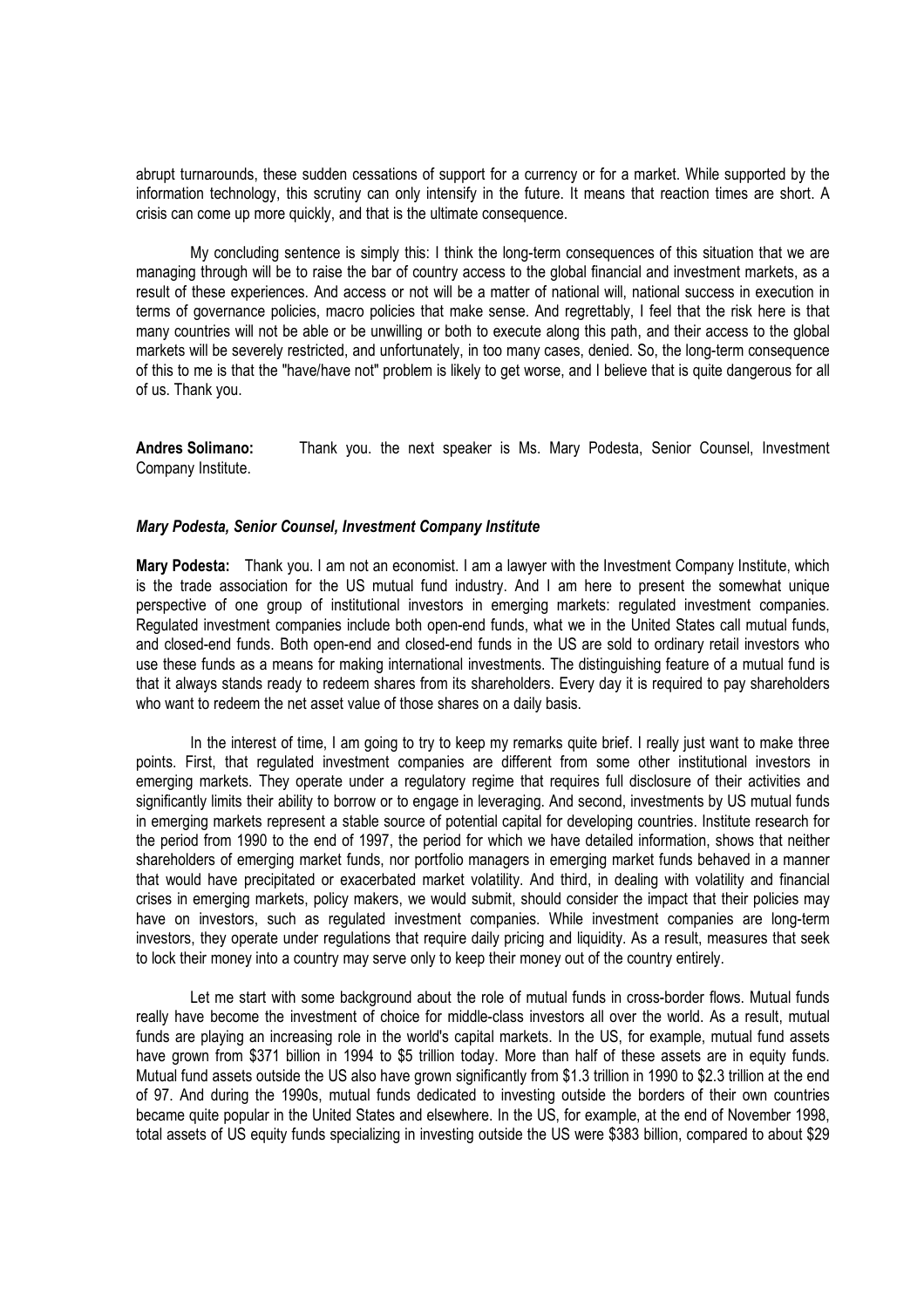billion at the end of 1990. It is important to know that the vast majority of US mutual fund assets that are being invested abroad are in equity funds. Total assets of bond funds invested abroad were \$25 billion as up the end of November 98. A portion of the equity assets invested abroad is in funds that specialize in investing in emerging markets. Assets of US mutual funds specializing in emerging markets were about \$1 billion in 1990 and increased dramatically to \$35 billion at the end of 1996. They stand at about \$32 billion as of November 98. This capital represents an important source of long-term capital to emerging market economies.

 The first point I want to make is that to appreciate the role that investment companies play in crossborder flows, it helps to understand something about how investment companies operate and are regulated. Investment companies that are sold to the public must register with the SEC and are subject to extensive regulations and rigorous oversight under the Federal Securities Laws. These regulations are designed to achieve two principal goals: to protect the integrity of fund assets and to ensure that investors receive adequate and accurate information about the fund. The Investment Company Acts severely restricts the fund's ability to leverage or to borrow against the value of its portfolio. The SEC also requires that funds that engage in certain techniques, including the use of options, futures, forward contracts and shortselling, must cover their positions. And the effect of these constraints is to severely limit leveraging by mutual fund portfolio managers. Under the US system of regulation, there are no surprises about an investment company's activities. the SEC requires prospectus disclosure of a fund's investment objectives and all principal investment strategies, and about portfolio turnover, if it is high. In addition, a fund has to disclose specifically its policies with respect to certain activities, such as concentration and borrowing money. And in addition, a fund cannot change these policies or any other policies that it deems to be fundamental without submitting the change to a shareholder vote. So shareholders and the market knows what funds will be investing in, and how frequently they will trade their portfolios. Thus, under the US system of regulation, the activities of registered investment companies are strictly regulated and fully transparent. From a policy perspective, this is because these investment companies offer and sell their shares to the public. US law provides a different treatment for private investment companies, such as hedge funds, that are not sold to the public. It is assumed that, while the institutions and individuals that invest in hedge funds and the financial institutions that lend to them are sophisticated enough to properly evaluate these funds, and to make appropriate investment decisions.

 What do we know about the behavior of US investment companies in emerging markets? This morning, Carlos Asilis wondered whether certain emerging market funds had to face redemptions or whose portfolio managers might have thought they needed to raise cash to deal of the possibility of redemptions in a financial crisis. Are shareholders in emerging market funds prone to panic during significant market events, and even if shareholders do not panic and redeem in large amounts, how do the portfolio managers behave? The Institute has published two research studies on this subject. The first covered the first half of the 1990's, a period that included the Mexican peso crisis. And the second study, which was published last year, covers the period to the end of 1997, a period that included the Asian financial crisis of the summer and fall of 1997. Copies of these studies are on the table outside, if you haven't already received them. These studies show that, despite considerable volatility in return on equity investments in emerging markets during the periods that we studied, shareholders of emerging market funds reacted calmly. Notwithstanding the magnitude of the losses in those markets and the publicity that they received, shareholders' withdrawals from emerging market funds, when they occurred, were not precipitous and, in fact, were relatively modest. This is consistent with our findings as to the behavior of US mutual fund shareholders during market breaks in the US. Because fund shareholders do not panic during these market events, there is no pressure on fund portfolio managers to sell securities quickly in order to meet redemptions. Portfolio managers themselves also reacted to the financial crises in a measured fashion. After the onset of the Asian crisis in July 97, US emerging market funds added to their holdings to their holdings of stocks in Asia. They were net sellers of Asian equity securities only in November 97, and the liquidations were almost entirely in funds that invested only in Asia, and likely were a response to shareholders' redemptions. US emerging market funds that invest across the globe were net purchasers of significant amounts of Asian equities during the last half of 1997. We think that the Institute research demonstrates that investments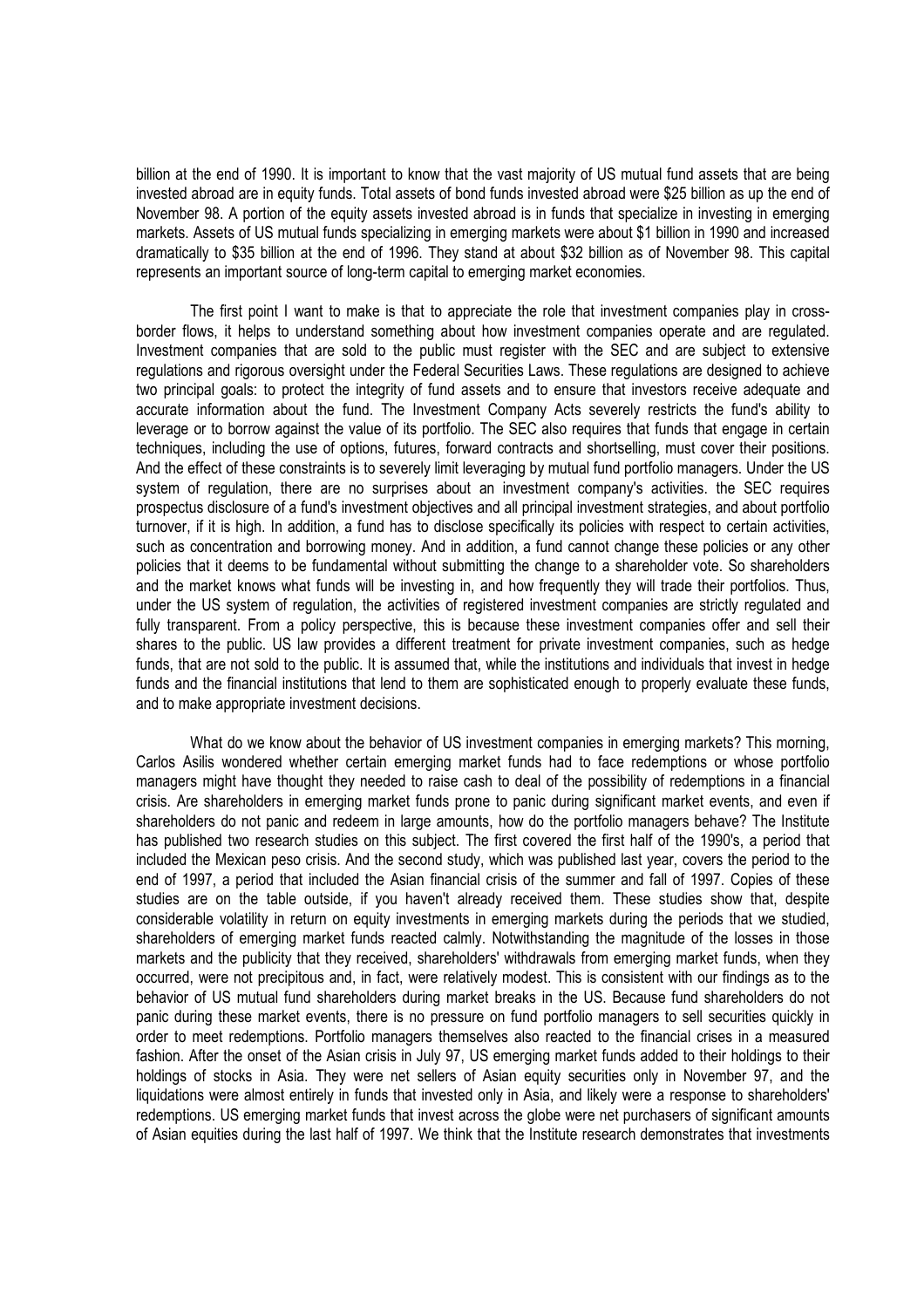in emerging markets by US mutual funds is not hot money, and that the behavior of shareholders and portfolio managers from 1990 to 1997 indicates that US mutual funds instead represent a stable source for potential capital for developing countries.

 And that brings me to my last point. In dealing with volatility and financial crises in emerging markets, policy makers need to consider the impact that the policies will have on investment companies and other longterm investors. Some measures to control emerging market volatility have the perverse effect of discouraging investments entirely. As we have seen, mutual funds have a good track record as long-term investors, but they operate under regulations that require liquidity and daily pricing. The SEC requires mutual funds to invest substantially all their assets in liquid securities in order to remain ready to satisfy redemptions. Mutual funds also are required to value their investments in US dollars on a daily basis. Repatriation restrictions and other measures that are designed to make it harder for foreigners to get their money out of a country make it difficult for funds to comply with these requirements. In addition, currency and repatriation restrictions raise concerns for all investment companies, not just mutual funds. These restrictions limit the investment managers' ability to make portfolio decisions. And a portfolio manager that commits funds to a market like this has to consider, as a fiduciary, whether the investment can be justified in light of available alternatives. Thus, the imposition of measures to keep foreign money in a country can have the effect of keeping the money out entirely. When you think about this, it is not illogical. Knowing that a fund can get its money out of a country at any time is an important ingredient in allowing fund shareholders and the fund itself to have the confidence to be a long-term investor. Let me give you one example. The currency restrictions imposed in Malaysia on September 1st were designed to curb speculation in short-term flows, but because of US regulatory requirements, they have had the effect of discouraging any new investment in Malaysia by registered investment companies. I mentioned Malaysia not to single out the Malaysians but to just to illustrate the point that I would like to make in concluding my remarks, and that is in dealing with short-term volatility and in trying to deal with a financial crisis, policy makers need to fashion measures that don't operate to discourage the long-term investments that these economies need. Thank you.

Andres Solimano: Thank you very much. Now is time for Ernest Patrikis, Special Adviser to the Chairman, AIG.

#### Ernest Patrikis, Special Adviser to the Chairman, AIG

Ernest Patrikis: Good afternoon. One of the responses to a crisis is privatization, and I think both Jeff Shafer and I represent privatization of the United States \*\*. I am quite new to the private sector, having been at AIG for about six months. Therefore, if you want to discount my remarks based on my experience, I will be willing to accept that. What is the role of the public sector and the private sector? The private sector generates capital flows, the public sector bridges bumps. We cannot forget that the private sector are not philanthropic institutions. The directors of a corporation have a fiduciary obligation to their shareholders. Another point I want to make at the start is that markets are not always reasonable, but they do things for reasons. If there is a problem and the country has no coherent or credible plan for dealing with the problem, then the private sector and the public sector cannot solve the problem. Before getting to the issue at hand and the role of the private sector in the resolution of financial crises, I would like to start off with a principle. Do know how. In other words, there ought to be a minimum level of behavior governing the actions of financial firms. This falls someplace between the first private sector panel, "Preventing Financial Crises", and the second "Resolving Financial Crises". What I am getting at is the situation of relatively small countries with emerging economies whose financial markets can be manipulated by private sector market participants, which can amass substantial amounts of funds. The question here is whether these smaller countries can develop mechanisms to address potential and actual financial market manipulation which do not themselves hamper the efficient and liquid operation of those financial markets.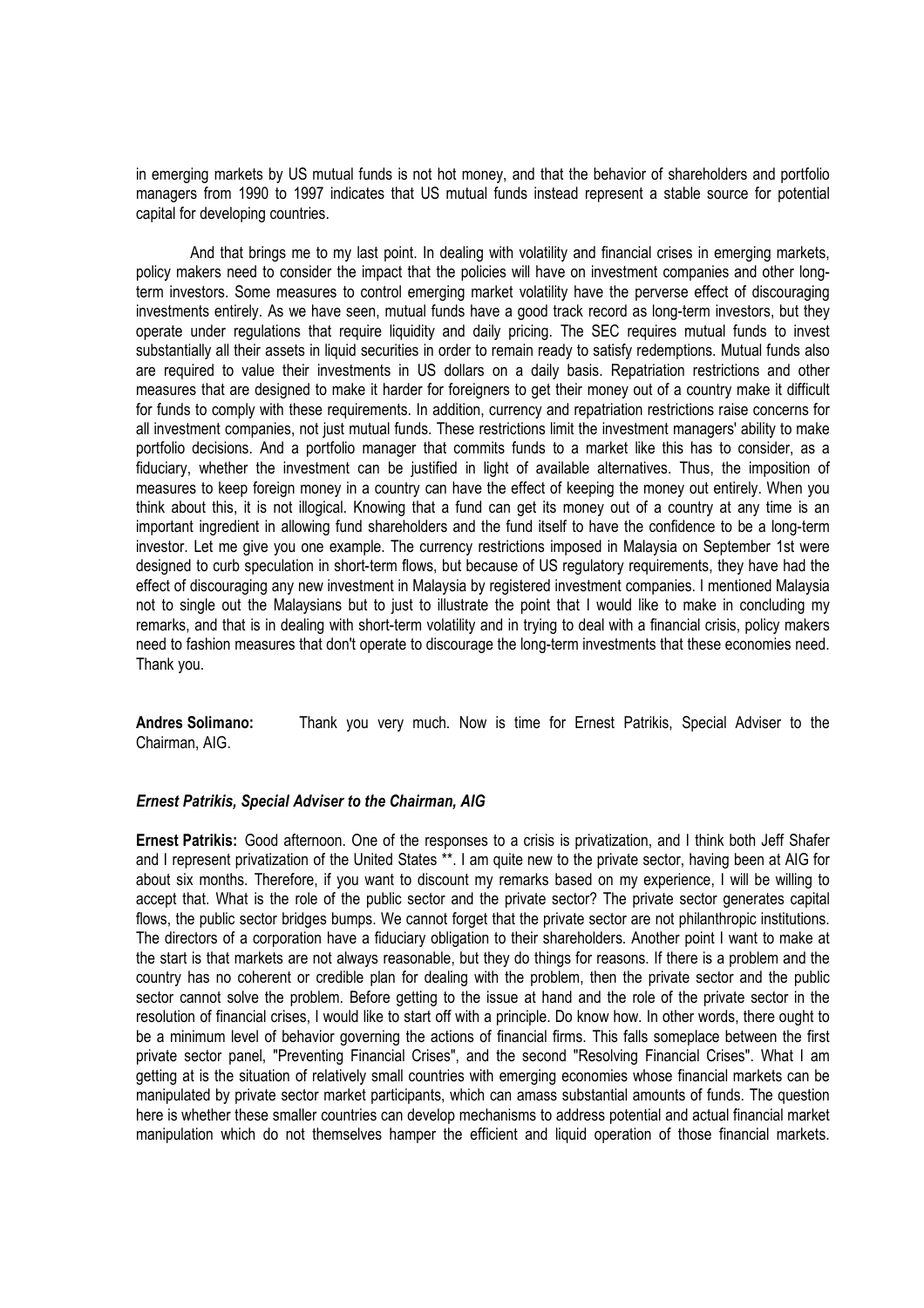Malaysia has taken an action in one direction. I would assume that people located in places such as Hong Kong, Basle, and Washington are devoted resources to the study of this issue. The smaller countries need to have the ability to protect themselves against massive attacks. Part of this defense might be disclosure. Another part might be rules against manipulation. Another way to deal with this issue is that taken by Chile, putting a governor on the entry of funds into the country in the first instance.

 I would like to inject a thought here on the nature of the problem we are addressing. It is not necessarily a private sector response, but an observation. In the sovereign debt crises of the 1980's, central banks provided bridge financing facilities. These facilities were bridges to IMF and World Bank facilities. These bridge facilities were designed to be short-term. In the crises of the 1990's, those bridge facilities did not exist. By the time a Fund program could be put in place, the situation in a troubled country worsened considerably. I would like to pose the question whether there is a need for short-term lender of last resort that would extend secured credit to the troubled nations until a more durable means of addressing the nation's balance of payments problems can be met. Must that lender of last resort consist of central banks? Could it consist of foreign governments, or even private banks? The use of collateral is not entirely revolutionary. If you recall the central bank arrangements with Mexico in the 1980's and the United States arrangements with Mexico in the 1990's, there was provision for an assured means of repayment. Not quite collateral, not quite unsecured. the question remaining is is it practical to try to design some arrangement of this sort for after-shelf use in the future?

 AIG is a true multinational financial organization. It does business in countries on a local level. I think 132 countries. It operates through branches and subsidiaries. Consistent with the original purposes of the IMF, AIG encourages countries to open their borders to foreign firms, to capital investment. In carrying on the business of insurance, AIG takes a long-term view. Indeed, I believe we help domestic corporations in product development and marketing techniques as they strive to learn from our activities. Of course, we would be concerned of exchange controls, prohibited current transactions, in effect limiting our ability to withdraw profits or diversifying risk and assets. The challenge for a company like AIG in doing business this way is that our local businesses will suffer, just as other local businesses will suffer, from marasm in macroeconomic policy. In addition, the value of our assets translated into US dollars will be adversely affected if the value of the local currency declines. This is one area where I see the role of the official and the private sectors being complimentary. I believe that the role of the international financial organizations should be to encourage countries to take proper action in the first instance. So, where does this put the role of the private sector? I think that it places us on the side of the IMF engaged in prophylactic action. We should encourage good macroeconomic policy. The best defense is a good offense. The foreign private sector can encourage good economic policy. For example, as busy as H. Grinberg is, nonetheless he finds time to participate on the advisory committee of a number of nations. Well, then what happens when things go wrong? What we have learned is that official money can only buy a short period of time for a country to take action.

 I spent a little time thinking about the differences between the debt crises of the 1980's and that of the 1990's. The 1980's debt crisis was one of mostly sovereign borrowers unable to pay US dollar denominated debt. In the 1990's, it is one mainly of private sector firms unable to pay US dollar denominated debt. Well, there is more than enough blame to go around for the cause of the 1980's debt crises, clearly commercial banks did not do a good job of credit risk management. Countries do not fail, they just fail to pay their obligations. In the 1980's, the injection of new official and private sector funds, as well as the rolling over of private sector debtors, was coordinated. The private sector consisted mostly of multinational banks who had a keen interest in not having to write off their debt. The Brady bond was invented. And part of that government debt was securitized. In addition, the government also facilitated debt equity swaps whereby US dollar denominated debt was converted into equity. Countries opened up more to foreign investment. The 1990's crises involve the inability of the private sector to repay dollar denominated debt. In many cases, local banks served as the intermediaries between foreign banks and local borrowers. To what extent was that encouraged by the believe that banks do not fail and that the Basle Capital Accord imposes a 20% capital charge against the credit to a bank, and 100% capital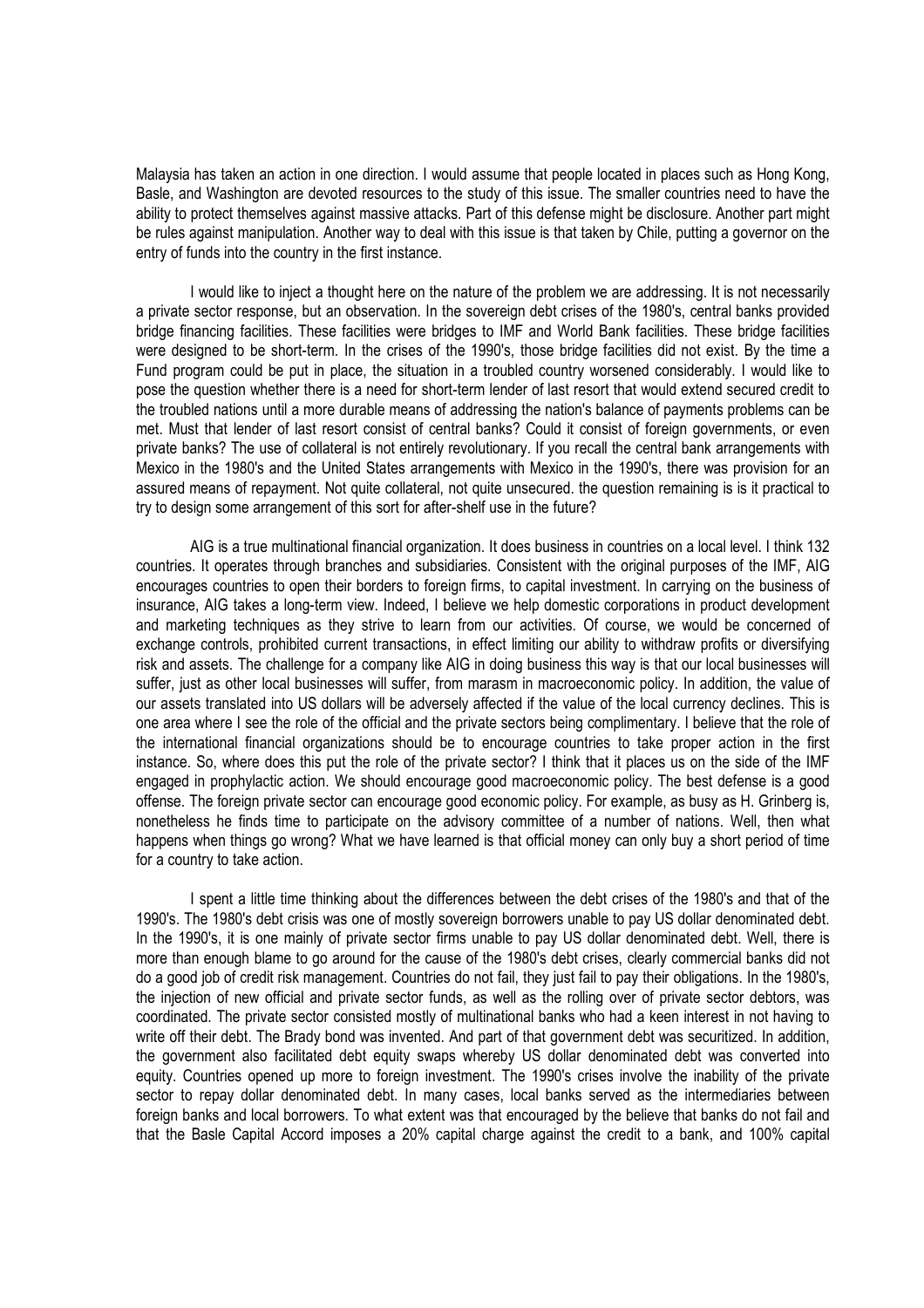charge for credit to an ordinary business firm? In Mexico, Mexican banks entered in to forward foreign exchange agreements, facilitating investment by institutional investors in Tesebonos, peso denominated dollar indexed government obligations. The Tesebono signaled that the government could not issue straight debt but had to guaranty against exchange risk. Brazil, I believe, issued a similar instrument. Risk management on the part of institutional investors and the Mexican banks was lacking. In other countries, much of the problem was reflected in the inability of local banks to repay dollar obligations. Underlying all of this, were government economic policies that would resolve in problems sooner rather than later. Unlike the 1980's, the off-shore private sector was not initially made part of the solution. Official money was granted without the involvement of the private sector. This permitted some lenders to receive repayment of substantial funds, as central banks credits to local banks replaced funds lent by off-shore banks. After some delay, involvement of multinational banks' debt in restructurings became part of the scenario. It made no sense for official money to be lent to the country if multinational banks were not willing to become part of the solution. In the 1990's, the of-shore multinational banks were not motivated by the threat that the failure of their foreign debt could affect the survival of the bank. Instead, these off-shore multinational banks acted in their own interest. they wanted to continue to do business in these countries. A swap of government debt for private debt was also in their interest. Another development since the 1980's was the amount of private sector debt in equity held by institutional investors, some of this is referred to a short-term capital. No one has figured a way to get these creditors involved in restructurings under current legal regimes. However, official funding to repay these creditors is not a solution. The existence of these off-shore equity and debt security holders should serve as a source of discipline now. For example, knowing that debt security holders can take actions to protect their interests should help motivate debtors to avoid problems.

I would like to dwell for a moment on what I think is a key issue here. Capital markets for both government and private sector securities have grown tremendously. In times of financial turmoil, this blessing soon becomes a curse. The holders of these liquid assets will promptly liquidate them in the troubled country. This will drive asset markets down and will be exacerbated through a feedback mechanism. This will also drive the exchange rate down. The effect will be to drive otherwise good firms into bankruptcy. This will then cause a downward spiral in economic activity in the country. The great challenge is to deal with this problem. Again, two answers I have seen today are capital controls imposed by Malaysia, and the governor imposed on Chile on the entry of capital. I do not possess a better answer, but I suggest that is one of the key problems to be resolved.

 Where the private sector can be helpful is acting as a financial adviser. the expertise learned in private debt restructurings can be brought to bear in these situations. A financial adviser can advise on the timing and the pricing of securities to be issued by the government. A financial adviser can help package assets for sale. Governments have been selling off assets acquired from troubled firms that received government support. The financial adviser can assist private debtors in financial reorganization and in bringing in new equity. Once some bottom fishes enter a market, other will follow. One question I have is to what extent is that going on today in South East Asia? Is the same amount of equity investment we saw in Latin America in the 1980's going on in South East Asia today? In other words, is there something about the structure in some countries, where firms have little or no interest in restructuring, or in outside capital because that would destroy the existing political economic and social state of the country? What is desirable is to encourage financial firms to sponsor investment funds designed for long-term investment in these countries. These funds typically are unregistered and have only sophisticated investors as participants. Governments can be helpful here, the host country government, the one in which the asset issuer is located should ensure that it has policies and laws that facilitate this type of investment. The home country government, the one in which the investors are located, should also ensure that it has policies and laws that foster these investment vehicles.

In closing, I feel I can;t adequately respond to the question posed through our group. To me, the answer lies in ascertaining whether the official multinational organizations are designed and have the tools to assist nations in a world where massive amounts of capital flow freely. That is not the world of Bretton Woods. Thank you.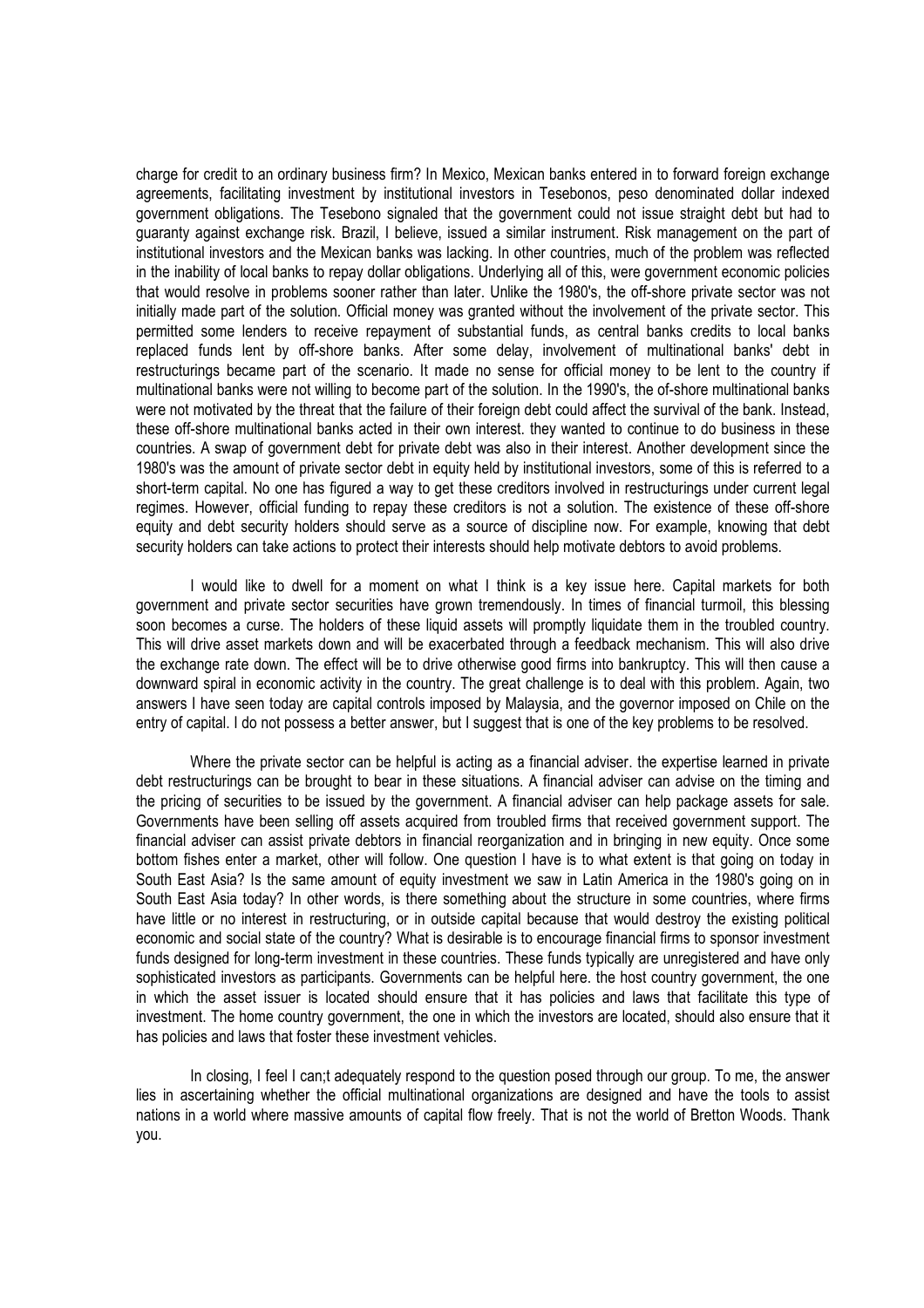Andres Solimano: Thank you. Now, our last speaker, Mr. Jeffrey Shafer, Vice-Chairman of Salomon Smith Barney.

#### Jeffrey Shafer, Vice-Chairman, Salomon Smith Barney

Jeffrey Shafer: I had the feeling I was going to be the last speaker at the end of a long day, and I have been trying to decide what I ought to say. In the end, I am going to try to react to or elaborate on a number of points that were made today. And please bear with me if as a result of taking that approach, it is not as clearly structured as it might ideally be. The issue before us is resolving financial crises and the role of the market in that. I must say that when I was on the official side, I sometimes felt the market side's role to sit on the sideline and tell the officials what to do. But where you stand depends on how you sit. And I sit the role of the private sector much more constructively now. I think though that there is something that hasn't been said often enough by this panel, and is very important to recognize, and that is it's far better to prevent than to resolve. And it is probably easier as well. Once a crisis has affected the functioning of markets, it may be that the change is irreversible or takes a very long time to shift back behavior to the way it was before. Therefore, what can follow from the issues we discussed this morning is probably much more important than anything that we are going to be able to add at this stage in the discussion.

 Crises are, nonetheless, going to occur. I think it is inherent in human nature, and in financial markets, in an uncertain world to build up vulnerabilities that will eventually expose themselves, so we do need to address the issue. It is worth just a few minutes on where these crises come from before going on to see how the private sector can or should respond to them. One potential source of a crisis is a real shock. And it is amazing how small a role they have played in all the important crises that are on our mind, although it is important not to lose sight of the kind of financial, as well as real, devastation that was created by the hurricane that swept through Central America this year. And they are some small countries, and, therefore, are not in the center of our radar screen, facing financial difficulties as well as very real concrete on the ground difficulties. real shocks can happen and they can be big. But I think it is very instructive how little a role that they in fact have played in the major episodes we are looking at. Policy shocks play a very large role in most of the distress that we have seen. But policy shocks are not usually something that come in a vacuum, although a sudden change of government can trigger that. Most often, they come after a long period of popular delusion that is often sustained by poor information and always sustained by efforts of governments to keep alive an image that is increasingly underneath not supportable. That is what we saw in Mexico at the end of 1994. That is what we have seen in the Asian economies. That is what we saw in Russia. That is what we are now seeing in Brazil. And, I asked a question this morning of why is it that markets are so easily let down the\*\* path. I think there is a problem, that it does happen. It was true of the banks twenty years ago, it is true of the capital markets now. It is probably a reflection of human behavior. And having missed some of these, and think back to 18 months ago, I was part of the general consensus that Asia was doing something that had never been done before in human history in sustaining unprecedented growth rates. And although, yes, there were problems around the edges, I certainly cannot say that I was one who saw how much vulnerability had built up. But that vulnerability was real. And when it was exposed, it does raise a real question. But I must say, if you look back, even the danger signals that were there in the euphoria of the time were largely ignored. I was concerned about the fixity of exchange rates and found it impossible to engage officials in these governments in a serious discussion of the risks of fixed exchange rates. But neither were markets particularly concerned about that. (end tape)

There were two common elements: one, policy track that was unsustainable and therefore policy changes supported by popular delusion in the global financial markets. I believe that another popular cause of shocks is something I find very difficult to document. Ernie Patrikis referred to it, and that is the fact that the countries are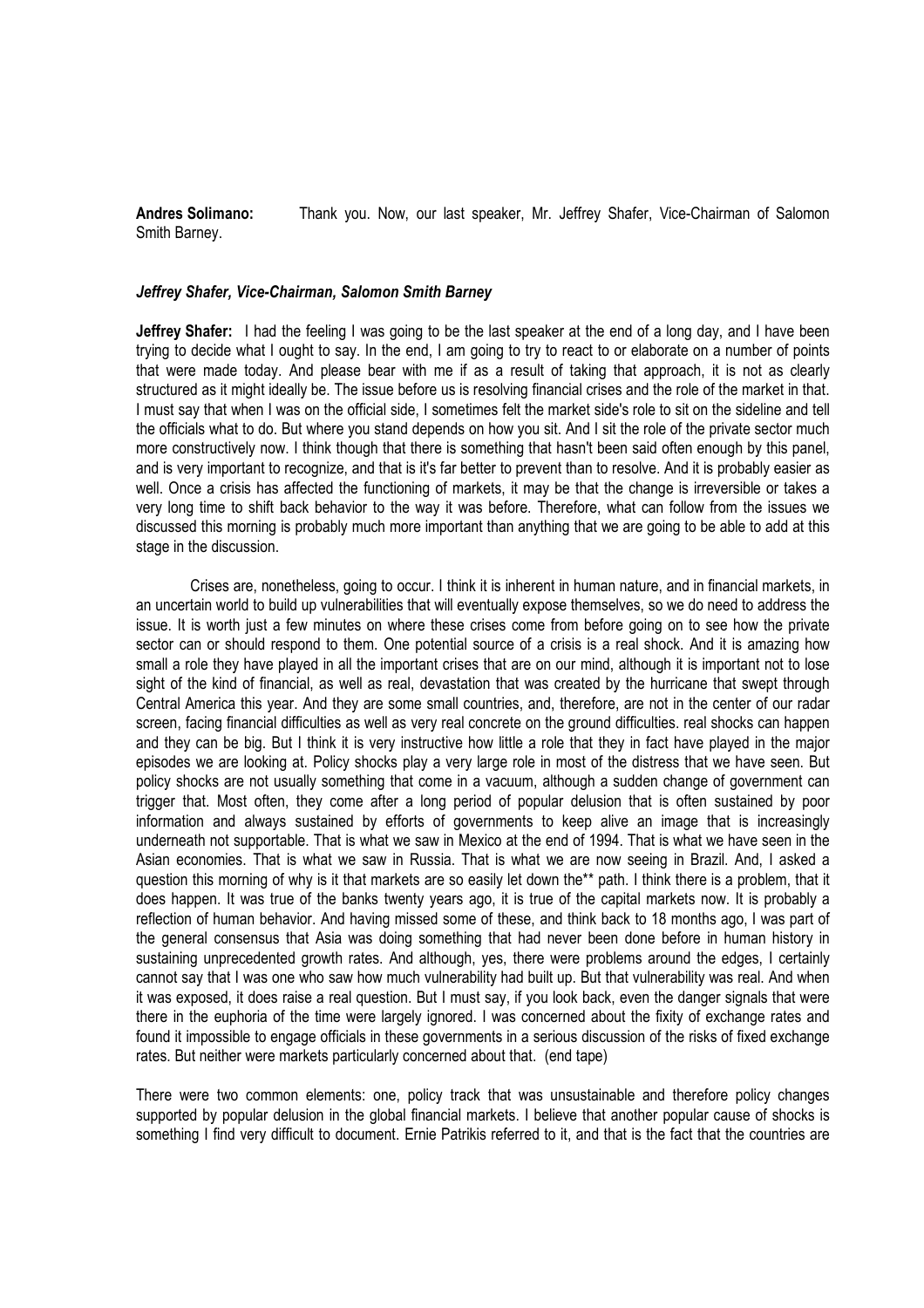victim of massive attacks. I have seen enough to think that there are occasions when there are powerful investors who have exploited weak situations. I don't see any of those work in cases of major financial crises. I think it is just wrong-headed to focus attention on the issue of actual or potentially predatory investors as the core of the problem that exists here. I don't want to say that they are no problems, that nothing needs to be fixed here, but if all the hedge funds in the world went out of business, it would not have changed the central financial history of the last 18 months, except perhaps, to have created bigger problems sooner because ironically, they were major sources of liquidity well into the crisis. And it was only when these investors were overwhelmed in August of last year that what was a problem of a number of individual countries became an incipient global crisis. And all of the sudden, the world stared in the face the terrible and frightening implications of a world without hedge funds, when they, along with everybody else, ran for cover.

 As I said, the core problems that build up and then need to get resolved are widespread popular misevaluation of investment opportunities and that requires adjustments. We have to expect market participants to behave like economic beings. They are going to pursue returns and they are going to manage risk, and the lawyers at the other end of this panel have both reminded you that if it wasn't human nature, the law would require most investors representatives fiduciaries to behave in that way in any event. We should not sit around and fantasize about the world in which investors are going to do other than pursue returns and manage risk. But how they do that does depends on the environment and it is important that, in creating the environment in which crises are resolved, that be done in a way in which both elements of human behavior, both greed and fear, are channeled constructively. And that the process of workout is one that results in a transition back from markets that have become dominated by fear to ones that are dominated by greed, that is the search for a return. That is the healing process. That means allowing those who are willing to back recovery to be rewarded. And that means working to remove uncertainties and attempt to not leave administrative arrangements up in the air indefinitely. What do market participants do when a crisis takes place, responding to these incentives of fear and greed? The first thing they do when they sense that there is a change in the environment, is to tighten their risk controls and look for liquidity, and this often happens, as somebody referred to earlier, because the locus of decision making within a firm elevates. The people that are making decisions are pushed aside, and their superiors come in with less information initially, making more conservative decisions. The second thing that people in the market do is collect information. And you have to frantically try to find out what you didn't know, try to find out what is happening. And, as that happens, the market continues its job of seeking to establish values. And one thing that has happened throughout the last 18 months in the public markets is that day by day, risk has been priced, values has been established for a very broad range of instruments, for very many countries. And that, I think, has been a very constructive role that facilitated decision making both in the public and the private sectors. A second thing that is followed from that, that really should not be underestimated, is that when a crisis occurs, much of the investment is going to shift ownership from people for whom it no longer fits their investment objectives to those who are specialists in workout, who have a taste for risk, who have a different time horizon, and so on.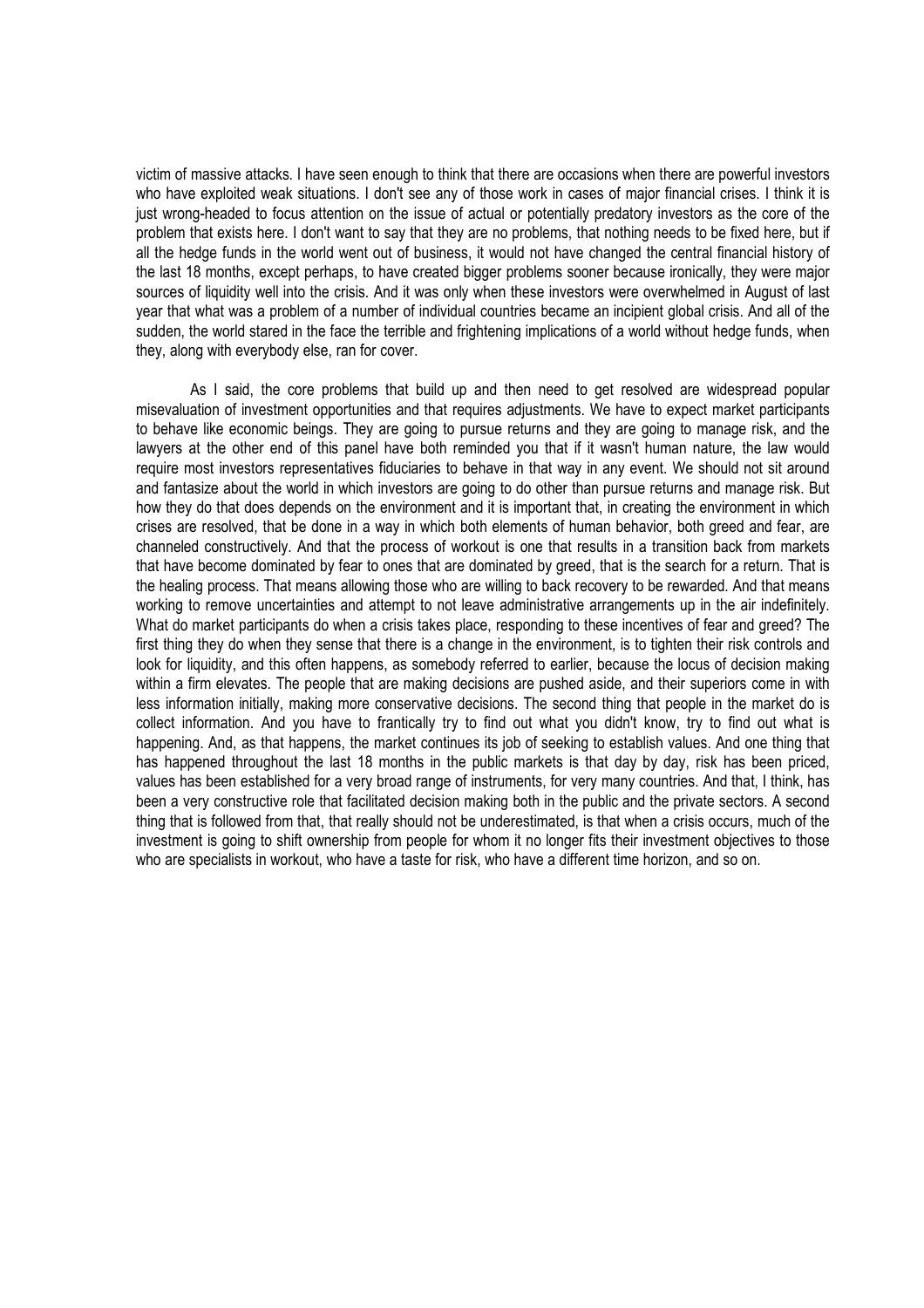# Day 2

## Panel 3 Strengthening International Monetary Cooperation: The Euro in the International Monetary System

## Chair: Marc Uzan, Executive Director, Reinventing Bretton Woods Committee

UZAN: Good morning, everyone. We are going to start the second day of our conference. Yesterday we talked a lot about preventing and resolving financial crisis. But if we want to talk about a new financial architecture...and all these plans for this new architecture currently being discussed...I haven't carved out a role for international monetary cooperation, and the development for a new mechanism for action rates surveillance, multilateral cooperation at the international level, given the advent of the Euro. So if for this panel we want to talk about the new financial architecture, we have to take into account the emergence of a new currency in the world, and how this currency will affect the architecture of the world monetary system. We are very pleased to have an impressive panel again this morning. We will start with Mr. Herve Carre. Mr. Carre is the director for the economy of the Euro zone, at the European Union since January 1,989. And before that Mr. Carre was the director of monetary affairs of the State Department. Mr. Carre.

CARRE: Thank you, Marc. It's very difficult to talk about...at this juncture to be the first of such an impressive panel, but I'll try to make some remarks at least. The top balance in the international financial system in the past eighteen months has confirmed the extent of change in the international financial system since the '80s. The scale and mobility of capital flows across the global economy have undermined the traditional certainties. For example, no longer is any financial crisis too far away to be important. No longer can any economy be regarded as too large to be affected by such a crisis. No longer can any one country be expected to resolve a crisis on its own. No longer are the multilateral arrangements for crisis management through Bretton Woods Institutions adequate to the task. This is an impressive list for our agenda.

 The introduction of the euro, on the 1st of January of this year has brought yet another major change. The US dollar remains the dominant international currency, but the euro promises to change the dynamic of international monetary relations. As a major currency area, the European Union must assume new international responsibilities. In particular, the European Union must seek to engage its main partners in a constructive dialogue on how the international monetary and financial system can be improved to better manage the crises of the future. This is why I welcomed to opportunity to participate in this seminar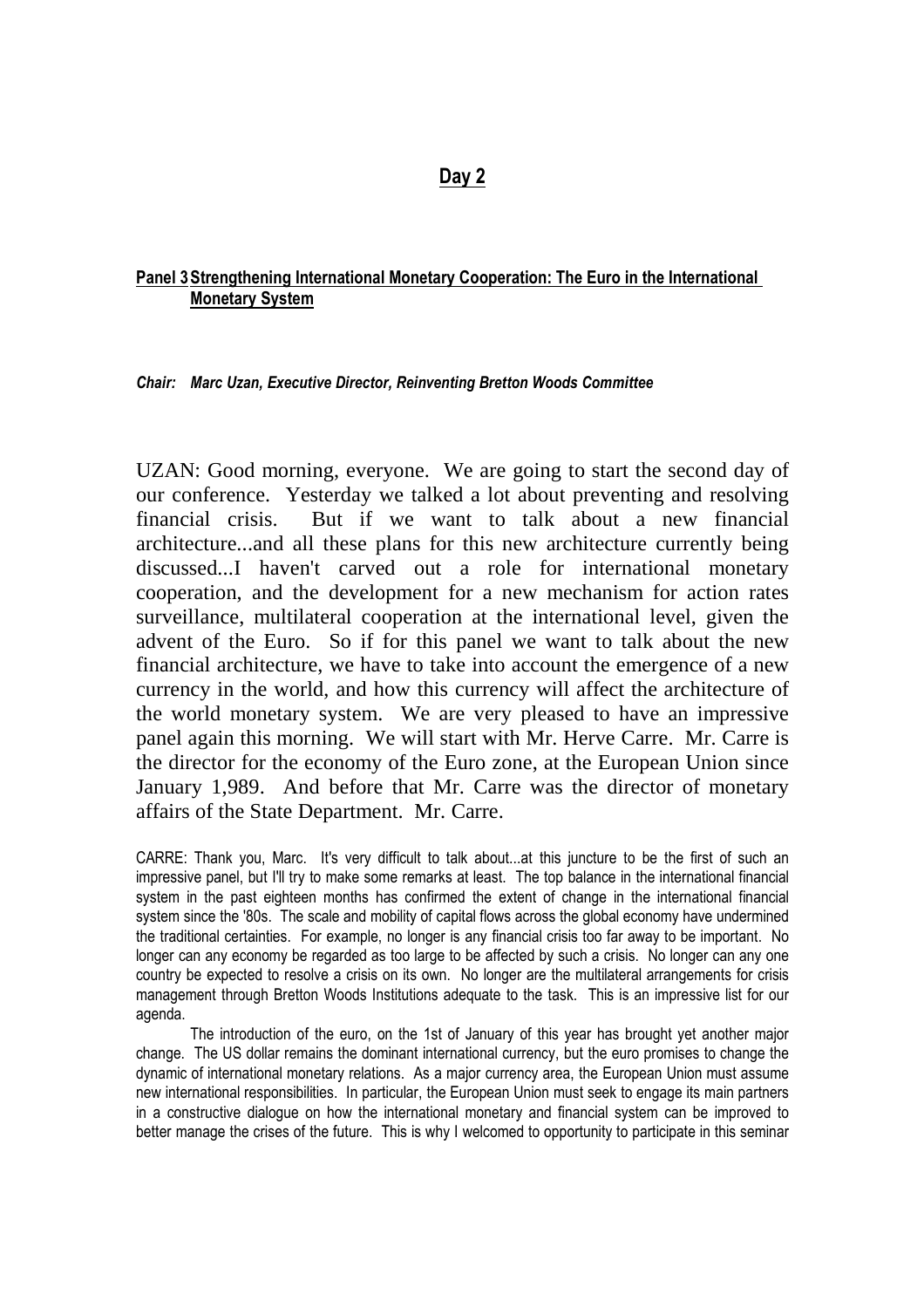on international monetary cooperation. The euro first. It's already a major currency. The euro realm, eleven member states of the European Union, has a population of almost 300, 000, 000. It enjoys a very substantial share of world GDP and world trade. The economic and commercial weight of the euro area is larger than that of Japan, and is broadly comparable to that of the US. In addition, eleven national financial markets have been aggregated into one euro financial market. This will create a situation in which euro denominated assets are actively traded both domestically and internationally. Euro area financial markets will be on a par with those of the US in terms of size. They may be less sophisticated in the early years of the EMU, for right now, but enhanced competition will ensure that they develop relatively quickly. So objectively speaking, the international system has changed since January the 1st of '99.

 Second, the euro's potential to become an international currency. There is more room for argument on the prospects for the euro as an important international currency. Also there is a wide spectrum of opinion among academics and policy makers on the issue. At one extreme there is the view that the stability promised by the EMU policy framework, independent monetary policy, and forced fiscal discipline, will ensure that the euro immediately inherits the credibility of the Deutschmark. In these circumstances, there will be a high demand for the euro, and it will become a major international currency almost from the outset.

 At the other extreme, there is a view that the emergence of the euro as an international currency is highly unlikely. This view is normally based on predictions of the malfunctioning of the EMU, and/or the idea that investor inertia will constrain demand for the euro. In my opinion the answer lies somewhere in the middle of these two extremes. It's difficult, and I cannot be any more exact than this. Attempt to quantify the future demand for the euro are by nature speculative, because the EMU is a clear structural break with the past. So the determinants of the financial demand for the euro may be predictable, but their effect in terms of magnitude and directions are not.

 On the other hand, it is safe to say that euro can become a major international currency, only if financial markets are satisfied with the economic management of the euro area. The EMU policy framework is sound. It is based on a clear and credible commitment to macroeconomic stability and market-based competition. It has already produced demonstrable benefits for the euro area member states in terms of lower inflation and improved public finance.

 But financial markets are unlikely to accept the credibly of EMU on trust. They will reserve judgment until they see how EMU operates, how EMU is operated. They will need to be reassured that all the relevant agents are willing to abide by the rules of the game. For this reason, the functioning of EMU in the coming years will be crucial to the future of the euro. As EMU becomes increasingly credible in financial markets, the euro will gradually emerge as a major international currency.

 As the euro evolves into a major international currency, the impact on the international monetary system will be profound. The IMS (International Monetary System) will become progressively bipolar...or tripolar: US dollar, euro, and yen. And there will be an inevitable shift in balance within the present system. It is regrettable that the emerging international role of the euro is so often discussed in terms of potential rivalry between the euro and the US dollar. The two currencies may well be competitors as reserve currencies. But this must be seen as a possible outcome of financial market behavior, rather than an objective of economic policy. It should be recognized that the introduction of the euro is not motivated by some desire within the European Union to hijack the dollar as the most important international currency. The objective of EMU, the objective of the creation of the euro, is to set up a more economically dynamic and prosperous framework for Europe. Nobody doubts that such a more dynamic and prosperous Europe is good for the United States and for the world economy. The real issue is whether the euro will contribute to a more stable international monetary system. And this is an open question.

 There is no reason why a bipolar, or a tripolar international monetary system should be inherently more stable than the present arrangement. The pursuit of sound economic policies in all the major currency areas would certainly help. In these circumstances financial market expectations would adjust relatively smoothly to international economic developments. Smooth adjustment of expectations would be reflected in correspondingly smooth movements in interest rates and exchange rates, with less disruption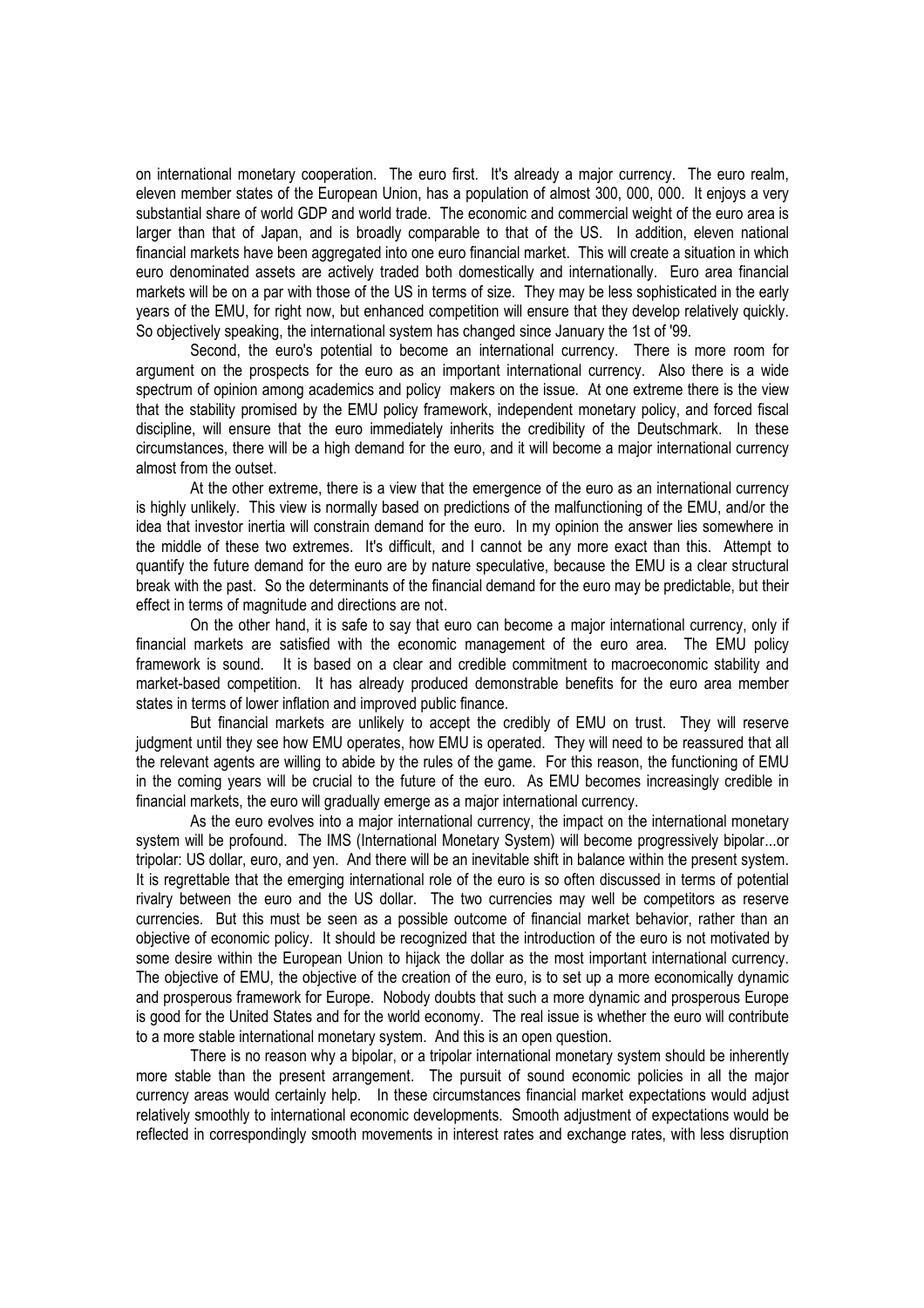to the international monetary system. But is this enough? Will the "sound," quote, unquote, of one economic area always be sound from the viewpoint of other currency areas? The risk of exchange rate volatility in multipolar international monetary system could be increased by the fact that each of the major currency areas is likely to have relatively low trade exposure. As relatively closed economies, they might not be overly concerned about developments in their exchange rate. In these circumstances the negative impacts of exchange rate volatile would be felt more in third countries that had trade links with the major currency areas, or that had targeted their exchange rate against one of the major currencies.

 Because of the systemic risks involved, there can be no question of managing the international monetary system on a policy of mutual benign neglect. To avoid such an eventuality, there will be a need to improve the quality of macroeconomic dialogue among the major currency areas. Such improvements would include enhanced surveillance by the relevant international organizations, so as to ensure the necessary transparency in economic developments and policies in each currency area. With the benefits of greater transparency, policy makers in the main currency areas could then begin to intensify monetary cooperation.

 However, we must be clear on what is meant by monetary cooperation. Cooperation would involve greater and timelier exchange of information...more frequent multilateral discussions to identify and discuss policy intentions and possible conflicts. However, the basis for such cooperation must be a common commitment to sound economic policies. These practical improvements in international monetary cooperation are clearly achievable and would represent a good beginning. Whether an improved dialogue between the major currency areas evolve into more concrete forms of international policy coordination cannot be foreseen right now. There is no doubt that a Europe with a single currency and a single voice will be better placed to fulfill its responsibilities in any such arrangements.

 However, for the moment at least, I feel we should not set our sights too high if we are to avoid creating unjustified expectations. One area in which there is a more urgent need for concrete policy coordination is in responding to international economic and financial crises. As I have already said, the extraordinary events of the past eighteen months have demonstrated that no county or group of countries, irrespective of their size or economic importance, can be fully insulated from contagion effects. Therefore, governments, central banks, and private sector institutions have a strong common interest in working together to overcome, and more importantly, to prevent major disturbances in the functioning of the international economy and financial system. In this respect it is to be hoped that the European Union will bring a unique experience in building consensus between different national viewpoints on complex economic and financial issues.

 The member states of the European Union have agreed that they act in concert on these issues. To this end, the heads of states and governments have agreed on how the EU should be represented on the external side. This agreement foresees an important role for the President of the Euro Eleven Group of Finance Ministers, this informal grouping of ministers of finance of the member states sharing the single currency, for the European Central Bank, and for the Commission on issues that are of direct interest to the union. Issues involving the international role of the euro and international cooperation fall clearly into this category. These proposals have been put to the EU's partners in the G-7, and we are waiting for their response. In parallel with the arrangements to streamline external representation of the European Union, efforts are under way to develop common understandings among the member states about the future of the international system. This is work in progress right now. The main areas under consideration include improved transparency and policy making procedures--and this clearly would build on the codes of conduct prepared by the interim committee of the IMF -- but also financial sector supervision, possible measures to deal with volatility in international capital movements, exchange rate regimes, targeted financial and technical assistance, reform of financial institutions, private sector involvement in crisis management. This is the whole agenda of the present conference. This is the whole agenda of the policy makers world today. This is why I'm very glad to be here with you. Thank you very much.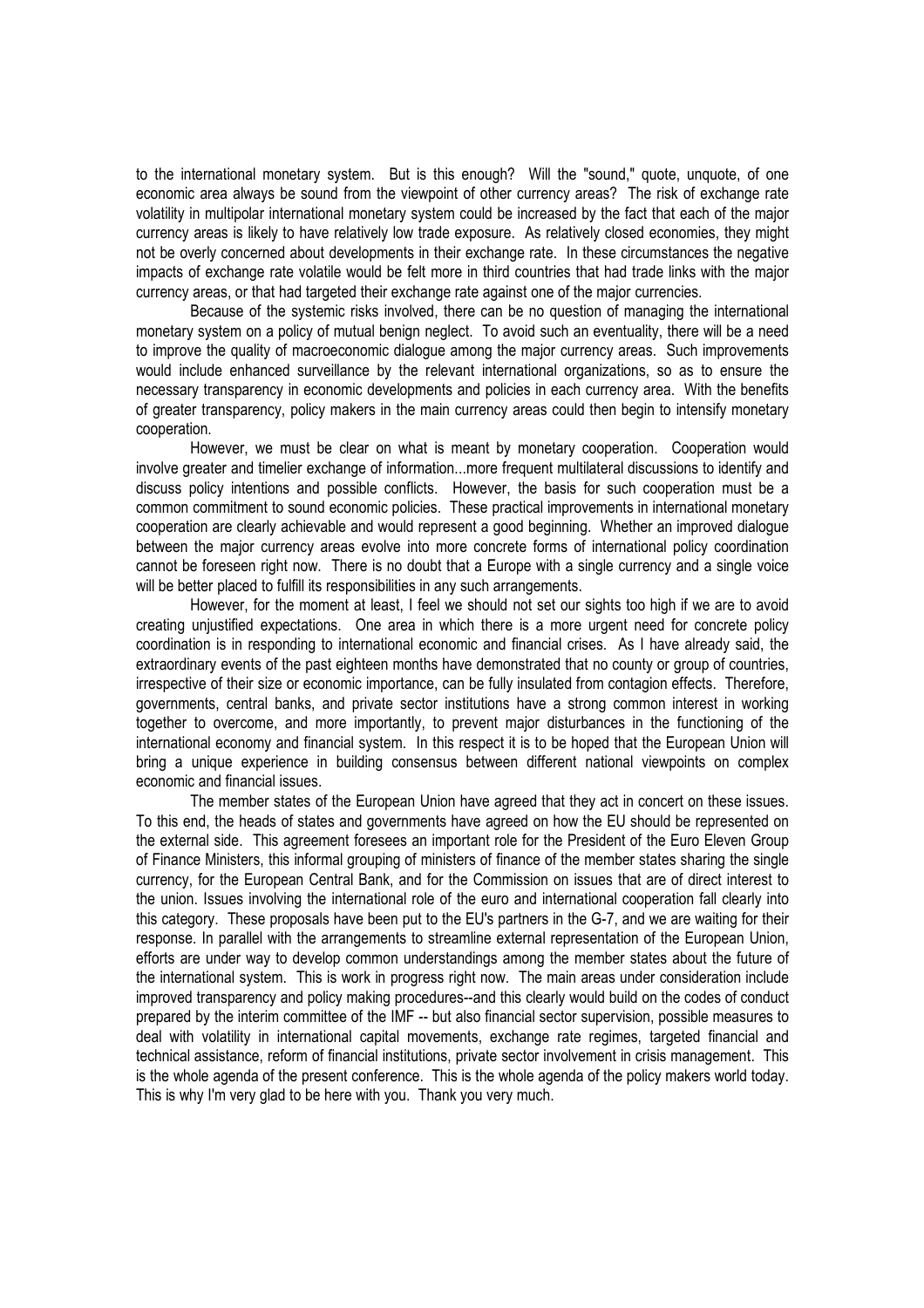UZAN: Thanks, Herve. We are going to have now Mr. Paul Kimball. He's the Co-Head of the Global Foreign Exchange Department at Morgan Stanley and Dean Witter, a position that he has held since 1993. And Mr. Kimball served as well as the Chairman of the New York Foreign Exchange Committee. Paul.

KIMBALL: Thank you. I will try to give you a practitioner's view of the euro and the prospects therein for the future. First of all, I'd like to make the comment that the euro has been earned. This is a currency that is not artificial in any way. When you look at the convergence of the major policy indicators that occurred within this trading area, from which the eleven came together to create this currency, it is very impressive. I've got some charts, but I'm going to hold all of them until the very end. But I think if you go back and you look at the convergence on, certainly, M1 and M2 within the euro area over the last ten to fifteen years...that in turn converted a convergence on inflation rates. The stability pact gave the impetus to have enough convergence on fiscal policy, by which you then had an eleven that had economic cycles that if not perfectly converged, were very synchronized. On top of that, you can overlay the fact that Europe is very unique in that these eleven are contiguous countries, and the largest proportion of their trade is with each other.

 So where the euro is earned, and I think it has been launched very successfully, and it will be a very successful currency. The conditions are very unique to Europe. And I think, if I can just cut really to the bottom line of how I've seen the progression over the last decade of the move towards this currency, my view is that the surprise will be that the euro will actually expand. It will be very successful in the first few years, and satellite countries surrounding these eleven that also have very similar percentage of trade with the euro area, for example, the Scandinavian current countries, obviously Denmark and the UK, they will be very easily absorbed into this currency once it is up and running for a year or so. So as far as I'm concerned, when you look at the convergence of the monetary policies within this area, which is the bedrock for at least thinking about establishing a common currency...and then you have the added element that these are countries that are contiguous and have the majority of their trade with each other, and then you add in the administrative inner play of the European Commission, which constantly binds these markets together, you have the conditions for a very successful common currency. And I know these are all denominations, all these legacy currencies are denominations, they're not composite currencies of the euro.

 And so I think what we will see in the year 2001, 2002...we will see a tremendous momentum of these peripheral countries, that I just mentioned, to join. And that will lay the groundwork eventually, if the best prospects beyond that being Greece and Poland...if they continue to do good work on inflation, on money policy, and ultimately on fiscal policy, although the Greeks have more work to do than Poles, actually. They could be next potential candidates for joining, but that would be several years out.

 Now, the big question that I have to figure out with my group is where is the euro going to go, because my ability to trade this thing is pretty directly correlated with the fact that I'm sitting here and I have the position I hold--that and other currencies. And I think there's a great debate, as my distinguished central bank colleague here just mentioned, which is that the euro is now a contender for reserves in the world. But I'd like to break that argument down a little bit. The most recent figures I have show that the US dollar has 60% of the world's reserves, and it represents 21% of the world's GDP. The numbers I'm looking at show that euro or collection of currencies, mainly the deutschmark as a predecessor to the euro in terms of reserve holdings...all European euro land currencies represent about 20% of the world's reserves, which is fairly equal to the euro lands' proportion of the world's GDP. So that's a pretty big differential between the US dollar's 60% and the euro at 20%. The one thing I would caution you about, as to this differential creating a big run into the euro, is as follows. The dollar is used in roughly 45% of all trade transactions that are done in the world. And that is not going to change any time soon, not in my opinion. So the dollar isn't as overweighted as it looks. I would compare it's 45% usage in world trade versus it's 60% reserves holding. And I see a differential there, and I think that differential will go to the euro, but that's a much smaller differential than the 60-20 split that the initial analysis would lead you to see. So I think the advent of the euro as a currency that I would say is earned, I mean this is a real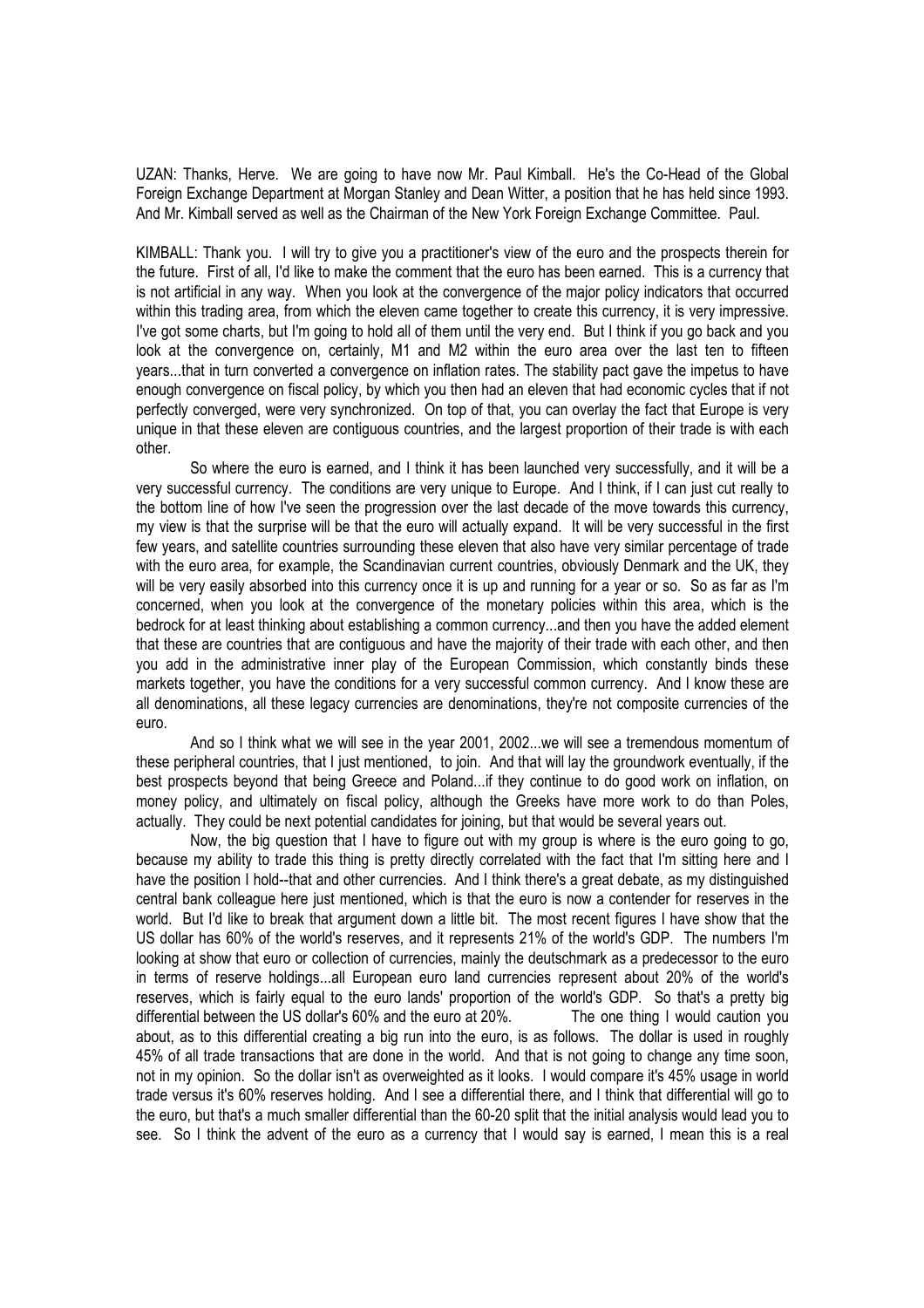currency...it is not going to break up, it is a truly permanent fixture in the world... But it has a positive, which is it is somewhat underowned...but I would posit to you that it is not as underowned as people like to talk about. So it's a positive, but I'd say it's a mild positive.

 Now, on the other side of that I think there are a couple of negatives. Number one is a very shortterm negative, but this may not go away any time soon. And that is...I'm a great believer, and I've traded off this for a long time, and I'm still here, so it must have made some money somewhere along the line...I'm a great believer that currency markets do to some degree arbitrage banking systems. If you have a great dichotomy between the health of a banking system in one country versus another, it will create a movement ultimately in capital flows between those two countries, and affect the exchange rate. Now this can only be a factor in the extreme, and I think we saw that in Japan in 1997 and 1998 as the world felt that the Japanese authorities were not taking care of the banking system in a way that the West thought was reasonable. I think you saw a great deal of capital flight, and it affected the exchange rate between the dollar and the yen, and the deutschmark and the yen to a great degree. As the Japanese have laid out a very thoughtful, and very long-term, and very potent plan to deal with some of their financial sector problems, that banking system arbitrage has evaporated, and with it the strength of the dollar versus the yen.

So, that is a long-winded way to say that we do have a huge process going on in the world right now. And that is, we have a process of efficiency being injected into the debt management of the private sector. And there are a lot of very questionable loans right now that have been made by the world's banks to the emerging markets, and unfortunately for Europe they have by far the lion's share of these, when you look at the G-7 area. In fact, if you take all emerging market debt, European banks own 68% of it, versus roughly 20% for the United States, and 15% for Japan. So, in a short-term way Europe is going to have to demonstrate in a world where crisis continues, crisis is been contained, and crisis is being worked through, but we are still in a world of crisis...and as we have these hundreds of billions dollars of bad debts, or potential bad debts in the emerging market arena, Europe is going to have to demonstrate over the next eighteen months to two years that it can absorb the capital hit that nonperformance of these loans represents. So that is on the other side a counterweight to the very real activity that's going on in the market, which is the world is accumulating more reserves at the margin in euros than in dollars, and that percentage is shrinking.

 So, I see those both as a wash, and for the long-term understanding of where the euro is going to go, I will put it to you, and I'll posit to you... I'd like to use this overhead if possible.

### UZAN: Yeah, sure.

KIMBALL: I would like to posit that the old relationship that governed the value of the dollar versus [I/A] still hold. [PAUSE] [LAUGHTER] [I/A]... I found, I mean I've tried to look at [I/A]. We all try to understand the market as best we can. But over twenty-five years trading in the markets I found the relationship that works best to predict the value of the US dollar versus [I/A] currency area, now the euro [I/A] and a lot simpler, is the correlation between account balances between the US and Europe in relation to the interest rate [I/A]. Pretty simply, [I/A]. And I think at the end of the day there will be enough factors on the positive/negative side of the euro because it is a new currency. [I/A] and bring us back to the old fundamentals, that is, how does the US [I/A], relative to the interest differential [I/A]? And that at the end of the day, that relationship, that balancing act, that tug of war, will determine the value of the euro. And I feel right now that we have the best conditions for stability that we've had in a long time. There's a lot of talk about [I/A]...this number here. I'm sorry, this chart is not that legible for you. But this here is [I/A] growing current account deficit the US has with Europe. And you can see that it has had ebb and flows. It's been positive, it's been negative, and it's grown [I/A]. But what's also growing at the same time right now, [I/A] probably proportionally larger in terms of exchange rate [I/A], is the interest differential. And use the [I/A] I found to be the most reliable. [I/A] any interest rates are much more investment driven. They're not subject to short-term swings of liquidity, or short-term factors. The 10-year rates really represent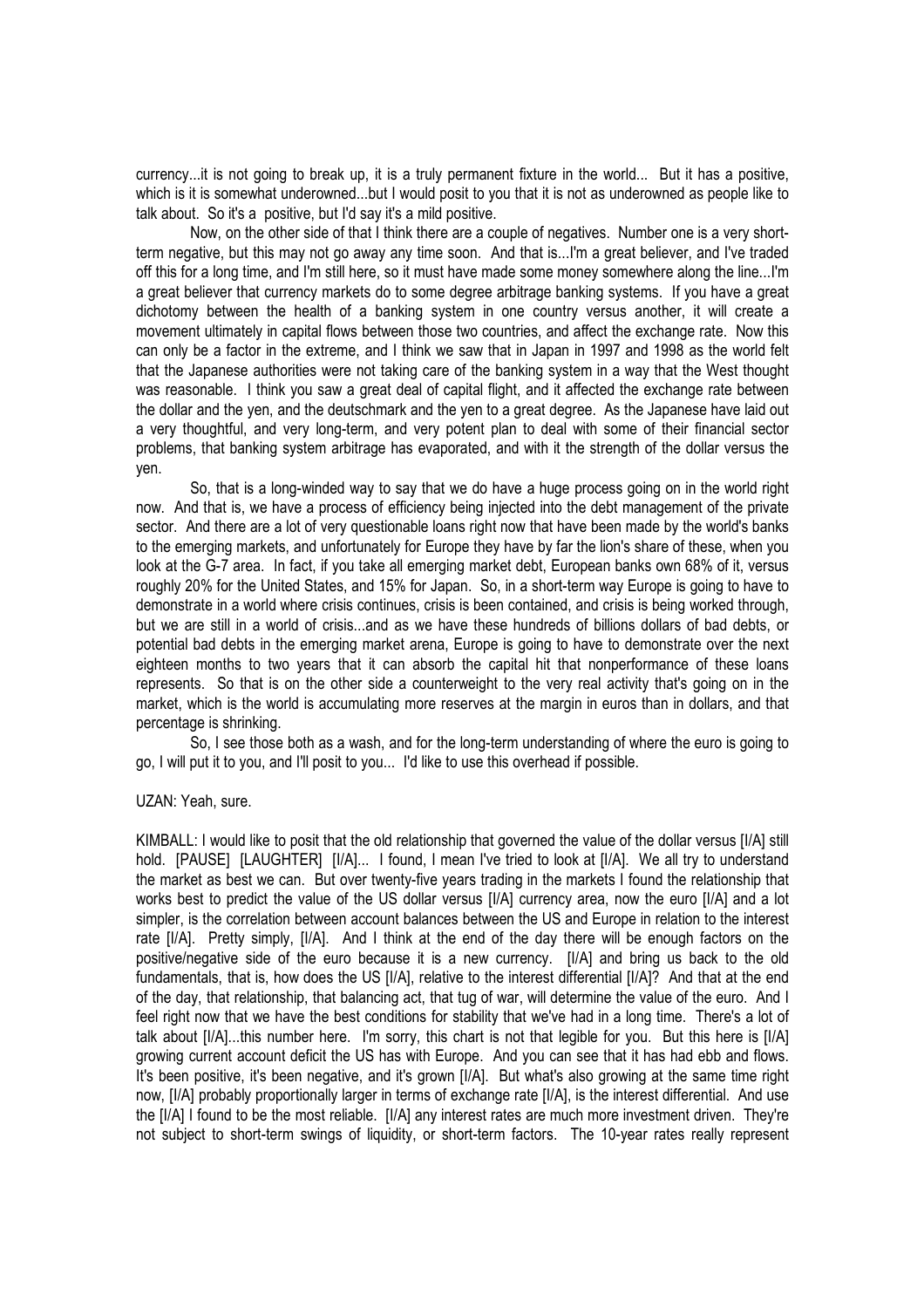investment flows into those securities. And the 10-year interest differential right now is at a [I/A] the US dollar. And as you can see, that is the orange line. You can see it's a pretty high level, in fact, it's at an almost unprecedented level if you look at it over the last ten years. And I feel that will easily compensate for the deterioration that we have experienced [I/A]. And in fact, what we have is a perfect balancing act. I've had the most success in business when you do not get the countervailing balancing act [I/A]. In other words, when the current account goes against the US., and for whatever reason, political or otherwise, the interest differential falls, [I/A]. The euro...the European currencies will rally [I/A].

 What we have here is a perfect offset. Current accounts growing, but the interest rate differential is growing as well. That is usually grounds for stability. And if you dissect this, which of course I have in the most minute detail over the years, those are the periods when the dollar/euro or dollar/mark relationship [I/A]. So right now I think conditions are pretty positive for stability, if not slight dollar strength. And I think that this relationship [I/A] the euro's value versus the dollar.

 The last thing I'll leave you with is the thought that, at the margin [I/A], I think this currency will prove less volatile than the old deutschmark, and the collection of currencies related to the deutschmark. And if you look at this chart, this is a chart of the annual volatility [I/A] the deutschmark [I/A] the last ten years. Interestingly enough [I/A] had less volatility than the deutschmark, and there's about a 2% differential here [I/A], and that doesn't look like a lot on this chart. [I/A].

 And so my view is that because we don't have the ERM dynamic, which is when the dollar would get weak, for reasons related to the United States, versus the deutschmark, [I/A]. And in fact, exactly why the Europeans wanted to create this currency was [I/A]... So, at the margin, I think, over the long haul this relationship of the euro versus the dollar will probably be less volatile. Thank you very much.

UZAN: Thank you, Paul. We are going to continue with Dick Ware from the World Gold Council. Dick is responsible for encouraging deregulation in gold markets, as well as closely following activities in those markets by official institutions.

WARE: Thank you, Marc. Inevitably, I suppose, in a panel like this I'm not going to duplicate, but certainly implicitly or explicitly comment on some remarks of the previous two speakers. Obviously the title of our session this morning emphasizes the advent of the euro, and the effects that this might have on the international monetary system. We are undoubtedly entering a new era. This is only too obvious when one considers the various different ideas which have recently been, and are still being, floated. To start with, there's been vigorous debate on the ideal exchange rate arrangements for emerging market economies, and we had some discussion about that yesterday.

 In addition, however, on the exchange rate front I would also cite one, the proposal floated by French, German, and Japanese ministers for the introduction of more formal target zones for the major currencies. Such schemes have, as we all know, been around for many years. And this is a very good demonstration of the fact that there's nothing new under the sun, when comes to discuss international monetary arrangements. And I should also comment that, of course, these proposals for target zones by finance ministers, prime ministers, have been firmly rejected by a number of senior central bank officials. But the fact that such ideas have resurfaced is clear evidence that people are increasingly concerned at the effects of total freedom in global currency markets.

 The second thing I would cite is the idea, which in recent weeks seems to be under increasingly serious discussion, that some countries, especially perhaps those in Latin America, might benefit from dollarization. In other words, the US dollar would replace their own domestic currencies. So it's quite clear that a large number of balls have been thrown into the air, and are still up in the air at the moment.

 And so the question I would pose--and given where I come from, you would expect me to pose it- why should gold not be one of those balls that are up there in the air for discussion at the moment?

 As I'm sure we all know, the second amendment to the IMF Articles in 1,978 removed virtually all official functions from gold. Herculean efforts were made by the Fund and the US Treasury to demonetize, and perhaps you'll allow me the speculation that it was to demonize rather than to demonetize gold. As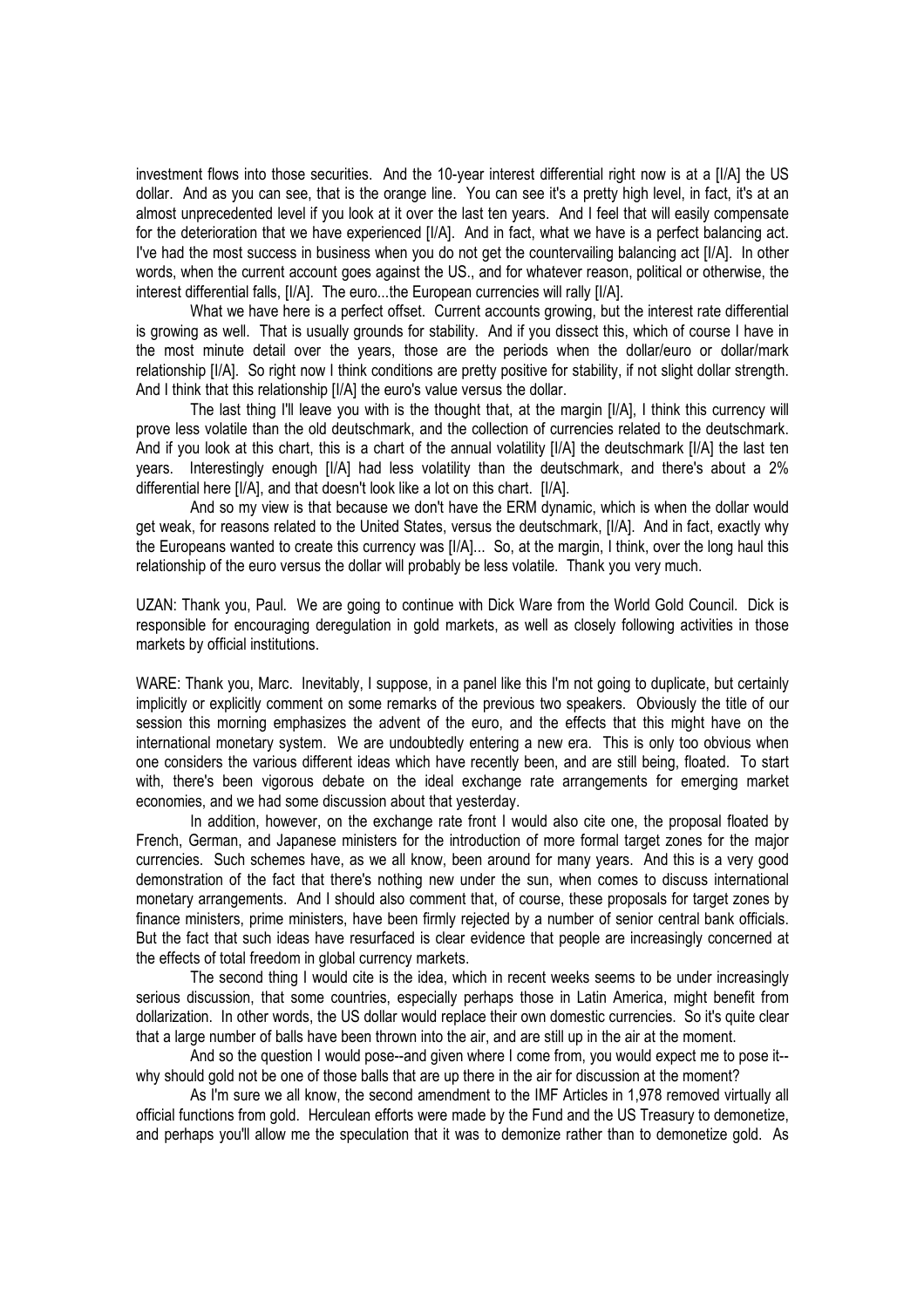part of this process more than 40 million oz. of gold were sold by the Fund and the US government. And both those bodies put strong pressure on Japan and other Asian countries not to buy gold for their reserves. And of course, ultimately the IMF moved to outlaw any member link between gold and their currencies. For some people this attempt to demonetize gold was a success, because it's role in transactions between central banks virtually came to an end. For others however, it was a failure, because gold remains today the second most valuable component in official sector reserves, behind only the dollar, accounting for 16% of the total. And I'm going to talk to Paul later about his calculation of 20% for euro currencies, I'm not quite sure that he took into account the fact reserve currencies, which were, are no longer reserve currencies. But we'll talk about that later. Anyway, as best we can see gold still accounts for 16% in value terms of official reserves.

 Anyway, the result of the attempt to demonetize gold was to institutionalize the hegemony of the US dollar. Now, clearly the advent of the euro upsets this situation--this stability, if you like. In the new environment, some would say that gold should be put back on the agenda of those seeking to produce the blueprint for the new financial architecture, which he hear so much about.

What I'd contend however, is that gold has never been away. It's not a question of putting it back. It's never been away. And you've only got to look at the continued role of gold as a major central bank reserve asset, to accept that, I hope. So in this context, and given a number of senior IMF representatives in the audience today, I'd ask a first question: why should a Fund member not be allowed to peg or to link in any way to gold, if it so wants to? The amendments to the Articles in 1,978, Article 4,2B, allows a member of the Fund of the Fund to do virtually anything with its currency, except link it to gold. Why is this? Well, if you back in history, the move to do this twenty-five years ago was designed to enthrone the SDR.

 The SDR hasn't, however, succeeded in establishing itself as a genuine international reserve asset, except in the books of the IMF itself. In such circumstances there should surely no reason why gold is precluded from competing on all fours with other reserve assets. For the Fund to outlaw it in the Articles is an outmoded restriction, I would contend.

 Now, going back a bit further in history, it might useful to recall earlier exchange rate arrangements. In the 18th and 19th centuries we had bimetalism--currencies defined in terms of both silver and gold. So there were two competing, if you like, reserve assets behind domestic currencies. In the 1870s gold won out, and the gold standard then ensued, which was a brief and relatively stable interlude before the '30s, when the UK and others came off gold. And that in turn led to that dollar exchange standard inaugurated at Bretton Woods. This in turn changed again in 1,971, when the US formally abandoned gold convertibility. In practice that had happened in '68, but it happened formally in '71.

 And one lesson we can draw from this brief history, is that international monetary can and do change. And the coming of the euro provides an obvious opportunity to reconsider the whole system, which is why, as I said earlier, there are so many balls up in the air at the moment.

 What does today's system look like? For the last half century the dollar has been the hegemonic currency. Why? To start with, and don't forget this, because of the explicit link it used to have with gold. Subsequently, because there was no possible competitor, and the US was after all the strongest economy, and possessed the most liquid capital markets in the world.

 Now, however, comes the euro--a currency representing eleven European countries whose combined GDP, as we've been reminded by Mr. Carre, is almost equal to that of the US, and whose internal trade flows immediately make the euro system's economy as closed as that of the US. I won't develop the point today, but it seems to me this is likely to lead to the European authorities, the ECB, but more importantly perhaps, the finance ministers of the eleven countries putting less weight on the importance of the exchange rate as a macro policy tool--benign or malign neglect, whatever you want to call it. So much for the history and my speculation, and I use the word advisedly.

 What about the future? Exchange, quite clearly, have always been volatile. And that's one way in which Paul earns his money. The reasons for that volatility are fairly obvious--the particular place of major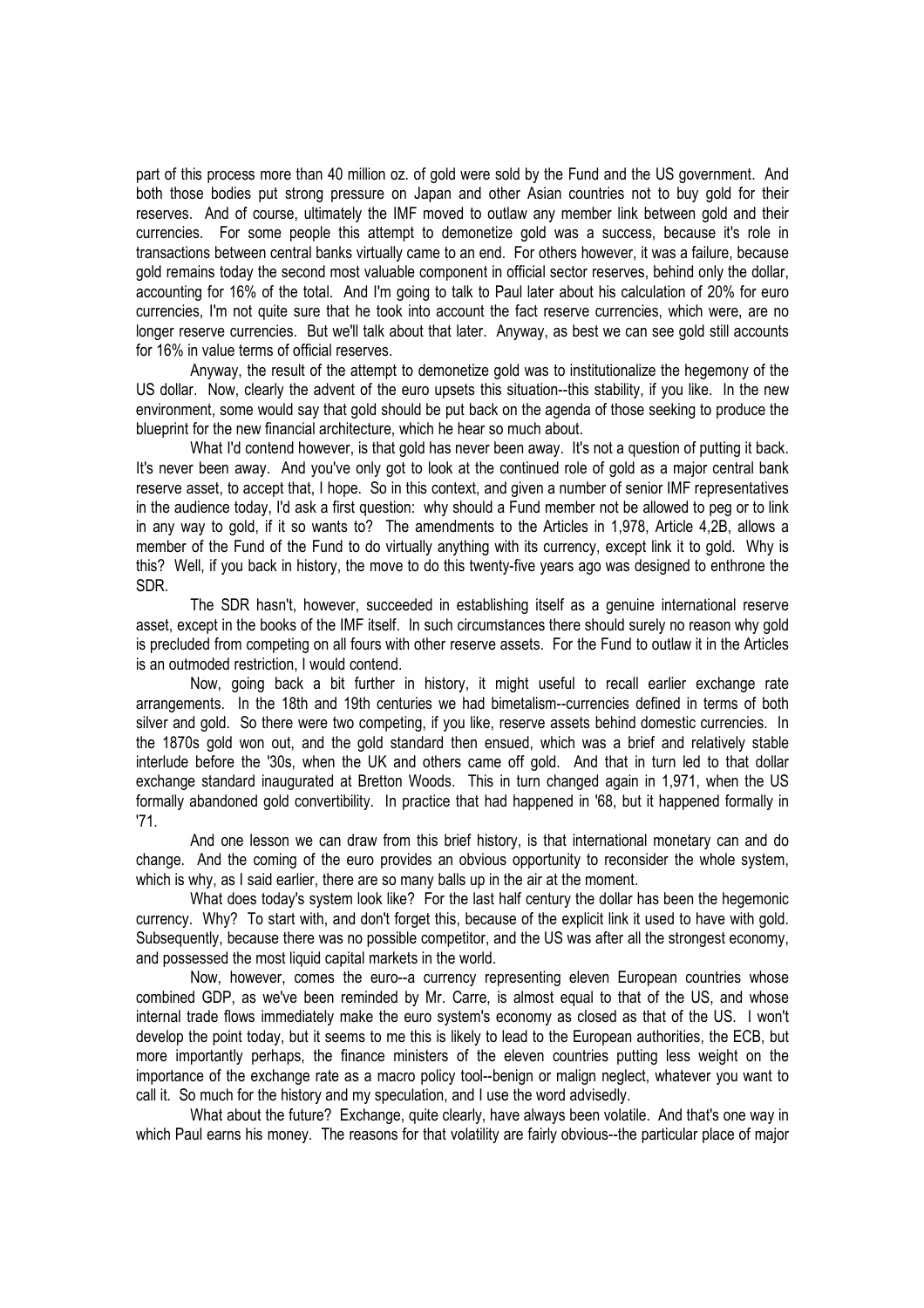reserve currency countries in the business cycle, the influence of this on interest rates, and expectations in general. With a single hegemonic currency, however, there weren't many choices to make. Clearly, you might, to hedge your bets, place a part of your portfolio in something else, in DM, yen, sterling, or Swiss francs. But the bulk would remain in dollars. You'd be unlikely to be criticized for so doing. Now, however, we have two potentially equal reserve currencies, and I accept that euro has still to develop into a full-scale reserve currency, but I have no doubt that it will in due course. Although the combined capital market of the EU eleven countries is not yet as large as that of the US, it's dramatically larger than any of the previously individual European countries, as Mr. Care has reminded us. Any central bank looking to diversify its reserves now has a real alternative to the dollar. What might that mean? A basic stock adjustment, presumably, as country which consider themselves underweight in the euro, move to correct that. After that stock adjustment, we will have to wait and see how things stabilize.

 But one thing seems to me fairly clear. And I think this is where I differ from Paul, now that countries have a genuine choice between two global currencies, there are likely to be significant moves in and out of them, as sentiment ebbs and flows. The well-observed herd instinct in markets makes this pretty inevitable. Such movements would only go to reinforce the similar instability, which was at times evident in the bimetallic era in the 18th and 19th centuries.

 If this prognosis were to turn out to be correct, it's interesting to speculate on the outcome. Can the world live with competing currencies? Or will one eventually become supreme, just as gold ousted silver? Might the SDR or similar globally created money be seen as the ideal ultimate solution? An SDR or a globally created money would after all be an instrument much less influenced by the vagaries of economic policy making in any one reserve currency. Or might gold, as a recognized store of long-term value, stage a comeback on the international monetary scene? It's probably worth noting here that all previous reserve currencies, including at the outset the SDR, had some kind of link with gold. So when the previous speakers have talked about moving from a unipolar to a bipolar, or tripolar system, I think I would argue personally...

### Tape 1-Day 2-side B

...do something in relation with the major currencies.

 There are a number of possibilities. Quite clearly, you can peg to a major currency, be it the dollar, or now the euro. You can adopt a currency board. And that's a more rigid version of the pegging. You can choose to peg your currency to a basket of some sort, which you would presumably define by trade and investment flows, and possibly also take into account the currency composition of any external liabilities you might have. For commodity producers there may also be value in incorporating in any such basket the price of one's major exports.

But for any country. I would suggest gold should at least be considered as part of a basket. Now why is this? The Bank of England did some internal studies a couple of years ago, and indeed we in the Gold Council have done our own, which on a preliminary basis, at least, support them. And they suggest that the volatility of a central bank's reserve asset portfolio is reduced, and the risk-return balance enhanced by holding anything up to 20% in gold. I grant you that these studies were done before the advent of the euro, and we will have to look at them again, but I actually see no reason why some role for gold should be overturned when we redo them. And the conclusion may surprise you. But it is actually an observed fact that historically gold has been negatively correlated with all other asset classes--stocks, bonds, and the dollar. It's interesting to consider the reasons for the latter inverse relationship between gold and the dollar. I mean, obviously in case the alleged safe haven status of the dollar...geopolitical concerns may lead funds to flow into the US currency. And when the dollar is, in any case, strong for macro reasons, the same effect will be seen. And when the dollar weakens for whatever reason, the position is reversed.

 Not every alternative currency will necessarily appear attractive at that time. And some of the reflux from the dollar will go into gold. Most central banks do not see it as their business to take risks. So,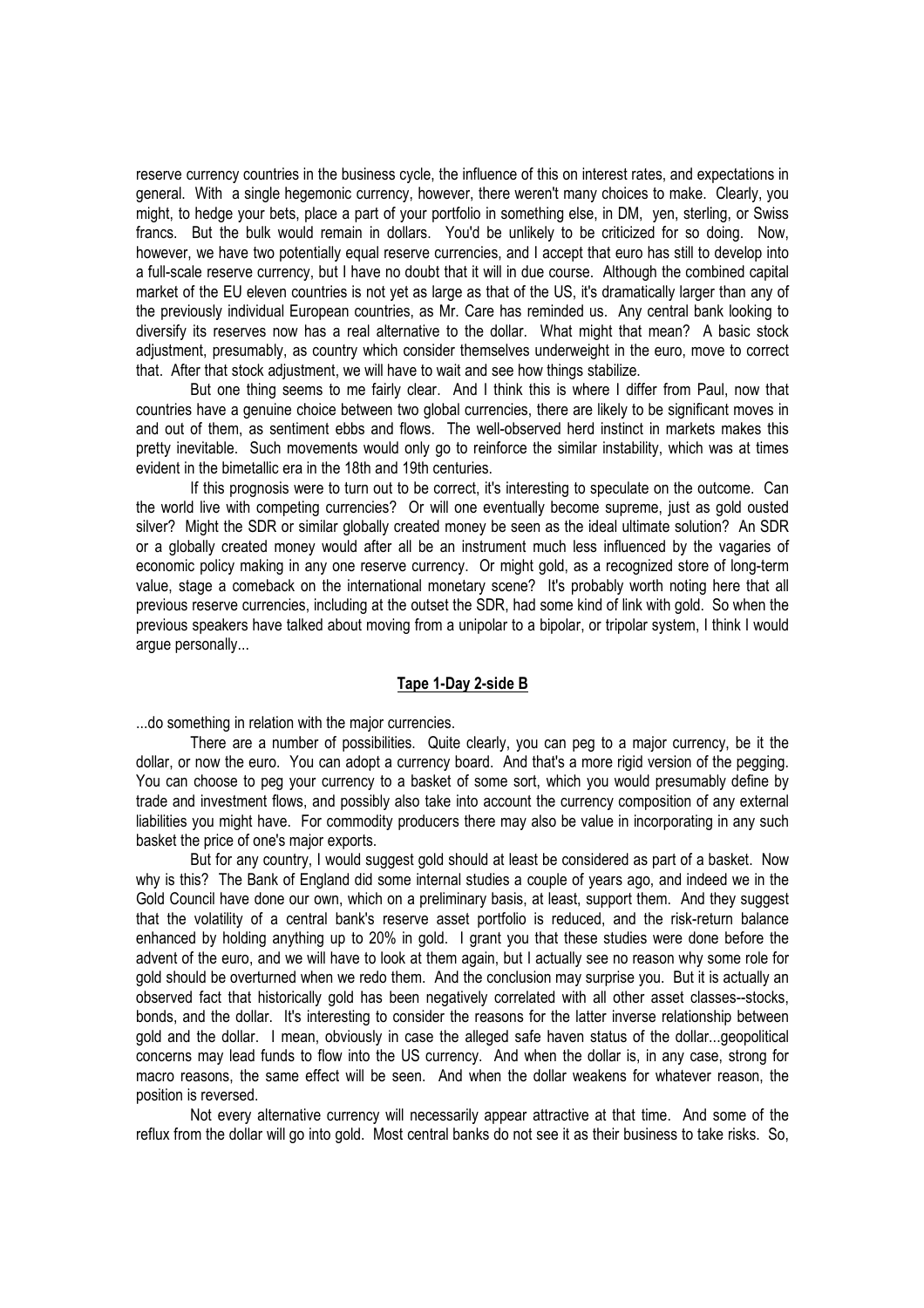by incorporating gold both into a currency basket, used for exchange rate management purposes, and a reserve asset portfolio, volatility is reduced, and the risk-reward picture, as I said, improved.

 Which brings me back, to conclude, to the IMF, and, as I would contend, its no longer justified prohibitions on various potentially useful roles for gold, which I mentioned earlier. Perhaps I might just say a few words at the end on the IMF's own gold holdings, which at 103, 000, 000 oz. make the world's third single largest holder of gold, behind the US and Germany. In 1,995, as I'm sure a number of you know, the executive board at the Fund held a long and thoughtful discussion on the subject, and came to some important conclusions. These included the view that gold provided a fundamental strength to the Fund's balance sheet, giving it operational maneuverability, and adding credibility to the level of its precautionary balances. Thus, the board said, any mobilization of gold should be carefully thought out to avoid any weakening of the Fund's overall financial position. In addition, and they said this explicitly, the board felt that the Fund should continue to hold a relatively large amount of gold among its assets, not only for prudential reasons, i.e., to prop up its balance sheet, but also to meet unforeseen contingencies. And I would suggest, with the current state of flux in international monetary arrangements, the debate that's going on, which I attempted to summarize, and others have done so too...who knows what eventually will result in the next year, two years, three years, on the international monetary system. The presence of gold in anyone's balance sheet is a very precautionary asset for unforeseen contingencies.

 So that debate took place in 1,995, and I don't think that anything's happened in the outside world in the last four years to invalidate those judgments, very positive judgments which were made by the Fund's EDs. And indeed, given the systemic uncertainties caused by the arrival of the euro, there are surely all the more reasons for the official sector to preserve its gold holdings, and actively consider ways in which its real value can be utilized in this brave new monetary world. Thank you.

UZAN: Thank you, Dick. We are going to Mr. Heins Juergen Scheid, Senior Officer at the European Central Bank.

SCHEID: Thank you. Let me start by saying that as yesterday's discussion mainly focused on financial and possible ways to resolve these, I feel myself in a much more comfortable situation today. I'm providing you with some good news. Some might say the single European currency, the euro, has brought back good old Europe on stage. I'm very much convinced that the euro will be a stabilizing factor in the international monetary system and in the world economy. This conviction is based on the fact that we have a very sound institutional monetary policy framework ensuring that this European currency will be a stable one.

 Maybe I should now provide you also with some bad news. Although working for the European Central Bank, as the institution responsible for the supply of euros, even if you find this morning's session so convincing so that you might now immediately go to your bank and try to exchange your greenbacks for euro bank notes, this unfortunately will take some years to come. So you have to wait a little bit more to get the euro bank notes and coins.

 Well, now more seriously, before turning to the international side of the euro, please allow me a few words on the general aspects of this advent of a new currency. The introduction of the euro certainly can be considered as a quantum leap in the economic, financial, and institutional integration of the European Union. Looking at the history of the international monetary system, it's probably the most important event since the end, or one may even say, since the start of the Bretton Woods system. Please have in mind that eleven sovereign states decided to replace their national currencies with a common monetary unit. And it's now only a few weeks ago that this third and financial stage of European monetary union started, following a period of intense preparatory work, and considerable progress in macroeconomic convergence. The eleven participating member states have now transferred their monetary policy sovereignty to the European Central Bank and the European system of central banks. Now, this euro system is responsible for determining monetary policy for the entire euro area. As has already been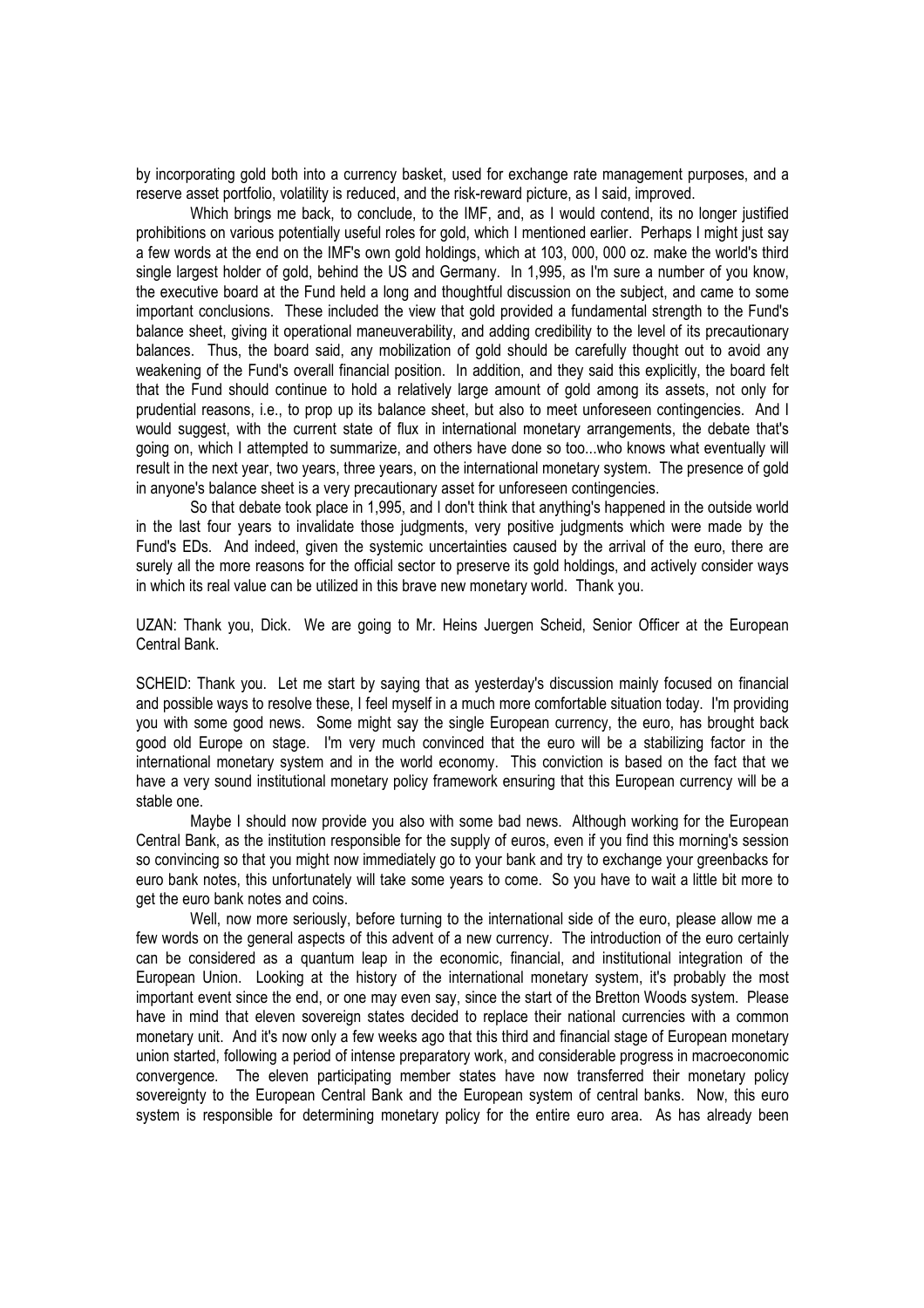pointed out by previous speakers, that means for a population of almost 300 million and a GDP roughly equal to that of the US.

 Now, I think almost at the end of January 1999, it's fair to say that the start of European Monetary Union was a tremendous success. Such a smooth launching of a new currency was not widely expected until the very end of last year. To some extent, this relates to the so-called changeover weekend, that means the time between December 31st of last year, when the Council of the European Union adopted the final conversion rates of the euro against the participating currencies, and the opening of financial markets on January 4th, 1999. Although I spoke to Paul Kimball before, and he said that there are still some problems in the banking community related to the payment systems, I think it's worth keeping in mind that under very severe time constraints the banking and financial community in the euro area and beyond, had to carry out the task of converting billions of electronic records with the implications that there were a variety of logistical challenges.

 This smooth start is certainly reflected in the fact that the euro has been well received in the international financial markets. So the exchange rate of the euro vis-a-vis the US dollar has been quite stable during the last weeks. Furthermore, the introduction of the euro has already led to a very effective integration of European money markets and short-term capital markets. With a common overnight trade and very similar short-term interest rates for comparable instruments. This provides for attractive financing opportunities for the global banking community. Regarding the longer end of the maturities spectrum, the trend toward market integration over the past few months has been evidenced by a convergence of longterm interest rates. And this process has been accelerated through the redenomination of outstanding government debt into euro on January 1st.

 My view is that it can be expected that uniform market standards will develop over the medium term, creating a large and liquid market for investors outside the euro area also. This successful launching of the euro was certainly facilitated by a favorable economic environment. In particular, the euro area currently registers a very high degree of price stability. Most recent figures show an inflation rate for the euro area of 0.9% with neither up side nor down side risks at hand. Certainly growth prospects have deteriorated over the last months, mainly due to financial turbulence in the emerging markets, and the following slowdown in the world economy. Nonetheless, a growth rate of around 2.5% for the euro area in 1999 still seems feasible, since we can expect the current slowdown to be of a temporary nature.

 I should say that, with such a high degree of price stability and continued economic growth, the euro area serves as a stabilizing factor in the world economy. The underlying philosophy of the euro system's institutional framework is to ensure domestic price stability, thereby fulfilling one major precondition for sustainable economic growth within the euro area. It also contributes beneficially to the world economy, and to more stable exchange rates between the major currencies. From that perspective, maintaining price stability as a primary objective of the European Central Bank, has beneficial effects both from a domestic and an international point of view.

 Let me know turn more specifically to the international side of the European monetary union. Clearly, the newly designed monetary setting in Europe will have far-reaching implications, not only for Europe, but also for the world economy and international community. The introduction of the euro represents a major institutional change in the architecture of the international monetary system. However, it does not in itself imply a regime shift from the present manage floating exchange rate system. A number of observers consider that one important motivation behind EMU is a creation of a major international role for the euro. Some previous speakers have pointed that out as well. But, I should say, this assessment is not correct. The European Central Bank takes a neutral stance with respect to the international role of the euro. First of all, the euro represents a major contribution to the completion of a fully integrated single European market, encouraging competition and innovation at the euro area wide level in an environment of stable prices.

 The international role of a currency implies different aspects. It can be used as an anchor, and as a reserve currency on the official side, and on the private side, as [U/I] currency for international trade, as well as a currency of denomination for financial assets. In addition, there are very different groups of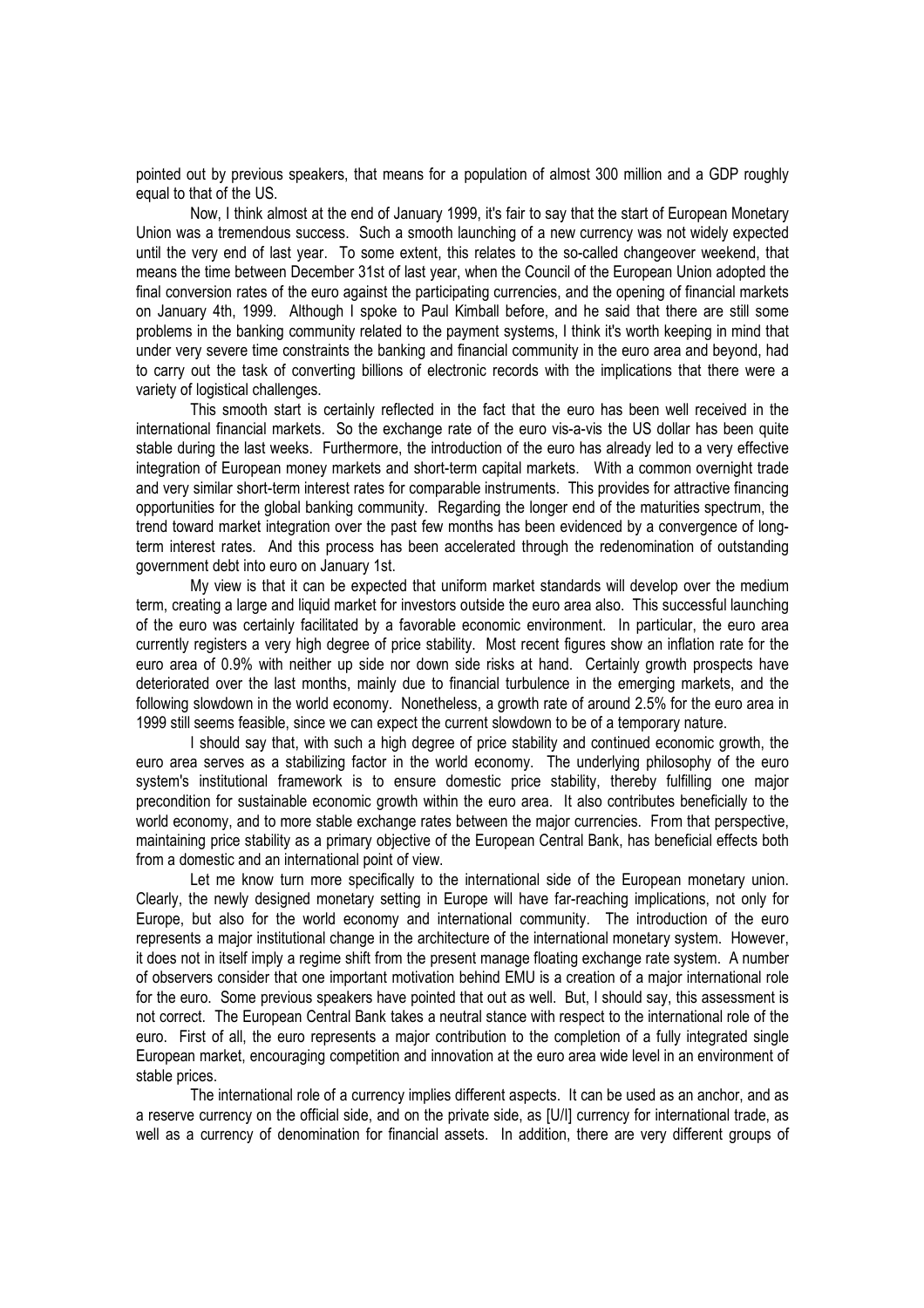economic agents which decide on the use of the currency, including governments, central banks, institutional and private investors, corporations, and traders.

 At any rate, it will time for the euro to develop its role as an international currency in its various functions. In this context, it should be recalled that it took decades for the US dollar to replace the pound sterling as the major international currency.

In principle, two basic factors will determine the future international dimension of the euro: risk and size. Economic agents may use the euro to hedge their risks through portfolio diversification. If international investors and borrowers consider that the euro will become a stable currency, they will hold euro assets to minimize risk in their internationally diversified portfolios. With regard to the size factor, a broad and liquid euro financial market may lead to a widespread use of the euro, which in turn would facilitate its development as vehicle currency for trade and commodity pricing. The euro is likely to develop over time as a such an international currency used by the private sector, although the pace of internationalization may vary on the function.

 As far as the future share of the euro in overall official reserves is concerned, it may be expected that central banks of non-euro area countries will also reassess their reserve management strategy, in light of improved global diversification opportunities offered by the new currency. Moreover, the euro might also assume a greater role as an anchor currency for other European countries, which formally or informally intend to peg their exchange rate to the euro or to trade weighted baskets of currencies, which might include the euro as a large component. In this context, the euro may increasingly become part of foreign currency reserves held by central banks for diversification or pegging purposes.

 Let me now turn to some institutional aspects. The euro area is a new counterpart in the context of international policy cooperation. By reducing the number of key players, the euro will simplify the process of international policy cooperation between the major economies. In particular, it should make the process more efficient by facilitating the exchange of views and formulation of common understandings on economic and financial issues at the global level. Each of the main partners, the United States, the euro area, and Japan is in a position to speak for a comparatively large economic area, similarly vulnerable to adverse shocks to the international financial system. A more balanced relationship between the major players might help to induce each of them to take on responsibility for contributing to a stable global environment. In many ways the European Central Bank, as part of the euro system, is already represented in international institutions and fora. Although some decisions are still under consideration formal and informal agreements have already been reached with the International Monetary Fund, the OECD, the Bank for International Settlements, and in the G-7 and G-10 context. I should particularly mention that in December 1,998 the IMF has granted observer status to the European Central Bank. The IMF, as the cornerstone of the international financial system, plays a key role in the process of multilateral surveillance of economic policies. Therefore, it is important for the ECB to be represented at the IMF right from the outset of start three of European monetary union.

 Let me now finally make a few remarks on the renewed interest about the concept of target zones for exchange rates among the main currency blocs, namely, the United States, the euro area, and Japan. In a world characterized by highly integrated and sophisticated international financial markets there are serious doubts whether target zones for exchange rates are feasible. Apart from the obvious risks of undermining price stability, such exchange rate targets would in essence imply that domestic policy objectives would have to be subordinated to external requirements. I should add that it is difficult to imagine that two relatively close economies such as the US and the euro area would be willing to follow that road. This is the reason why exchange rates are not an explicit objective of the euro system's monetary policy. This stance is based on the conviction that the exchange rate of the euro is primarily the outcome, and not an objective in itself, both of the economic, monetary, and other policies pursued in the euro area, and, of course, of cyclical developments in the euro area and abroad.

 Of course, this does not mean that the euro system will neglect the exchange rate of the euro. In this context, I think it's important to note that the monetary policy framework of the European Central Bank is based on two pillars, one pillars being the monetary growth--since coming to the basic economic truth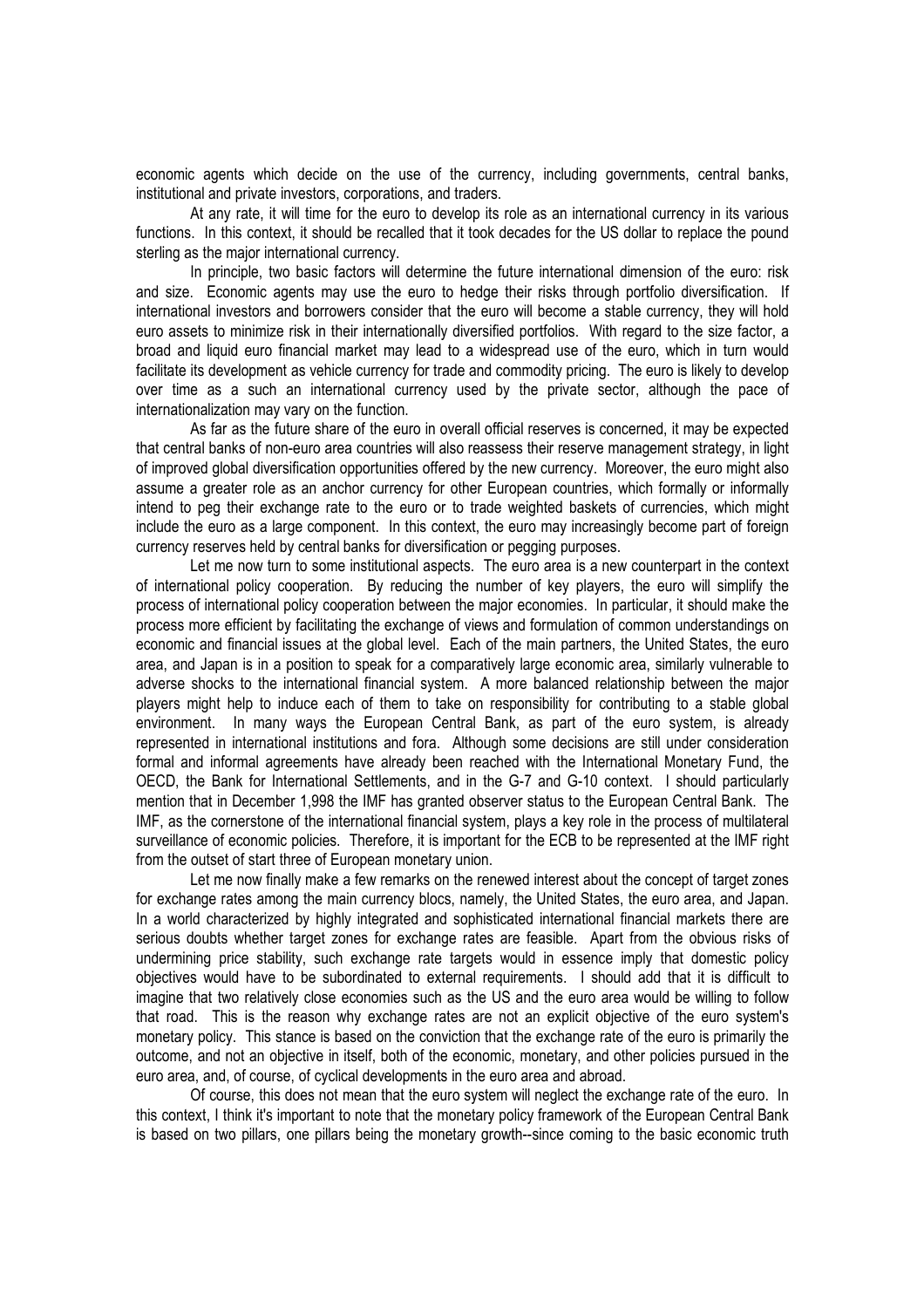that money matters for inflation--and the other pillar is a broadly based assessment of future price developments, and in this context, the exchange rate is one major element which is very closely monitored. That means, if exchange rate developments jeopardize price stability, corrective actions might be needed.

 In line with this euro system's approach to the exchange of the euro, the European ministers of finance, who are ultimately responsible for the exchange rate policy of the euro, agreed in December 1,997 to issue general orientations for exchange rate policy only in exceptional circumstances, such as in the case of clear and persistent misalignments of the euro. As I've pointed out before, it might not come as a surprise to you that the ECB takes the view that we have not reached that stage. Thank you very much.

UZAN: Thank you. Mr. Yoshimura, Executive Director from Japan.

YOSHIMURA: Thank you, Marc. As the last speaker, I'm tempted pretty much to comment on what the previous speakers said, especially Dick's comment on the IMF policy on gold, but at this stage I think I better concentrate on my own statement. I already had the privilege of commenting about the euro and international monetary stability, when I was invited by this committee to speak in October of last year. My general views have not changed since then. What I emphasized then was that the success of the euro would strengthen the stability of the international monetary system, but that the current turbulence in the international financial markets would make management of the euro a very delicate balancing act. The successful introduction of the euro and the stable developments so far, as previous speakers explained, has dispelled many of the doubts, which the so-called "euro skeptics" had. However, as the international financial environment continues to be uncertain, and the volatility of the market has increased because of various development, including the Brazilian devaluation and others, further careful management of the euro is necessary both for the euro area and the global financial markets.

 The committee has kindly given me another opportunity to talk about the euro and the international monetary system, and I would like to comment today on the impact of the development of the euro on the Asian currencies, especially those suffering from the recent crisis. I would like to give the Asian perspective to our discussion. In this context, I will later touch on the redefined role of the IMF in the changing status of currencies. This is, of course, closely related to yesterday's discussion, and since I didn't speak yesterday on this subject, I'd like to provide some views on this matter. In my view, this year will see a clearer trend toward the, in my tongue, the oligopolization of currencies in the world. The successful launching of the euro is, of course, a major development in this direction. In addition, as many speakers in this conference pointed out, dollarization is a growing trend in the developing and transitional economies, because of the instability of their own currencies. A recent conspicuous example of this is the proposal made by Argentina to make the US dollar its own currency, and to develop a dollar zone among Latin American countries. After seeing the collapse of the pegged currency system, first in Asia, and then in Russia and Brazil, it seems some countries are daring to sacrifice their own currencies and accompanying sovereignty, in order to avoid the devastating economic consequence of a currency crisis.

 We have to wait and see whether this radical proposal will be considered seriously by the parties concerned, especially the United States. But I do believe the oligopolization of currencies is becoming a definite global trend. The influential European countries left behind when the euro was launched, such as the United Kingdom and Sweden, are now under strong pressure to join. Other European currencies, including those in Central and Eastern Europe, that are successfully transforming their economies, will strengthen their relationship with the euro by means of the new ERM mechanism and others. On the other hand, the development of dollarization is a fact of life in many parts of the world, regardless of whether the dollar is strong or weak.

 This oligopolization of currencies is a challenge for every country, but especially so for the Asian countries, many of which have suffered from the recent currency crisis, and which are having to exert their maximum effort to recover their economies, and stabilize their currencies under floating exchange rates. Many of them, however, are looking forward to a more solid currency arrangement in the future, and they are observing the development of the euro and dollarization in other parts of the world with keen interest.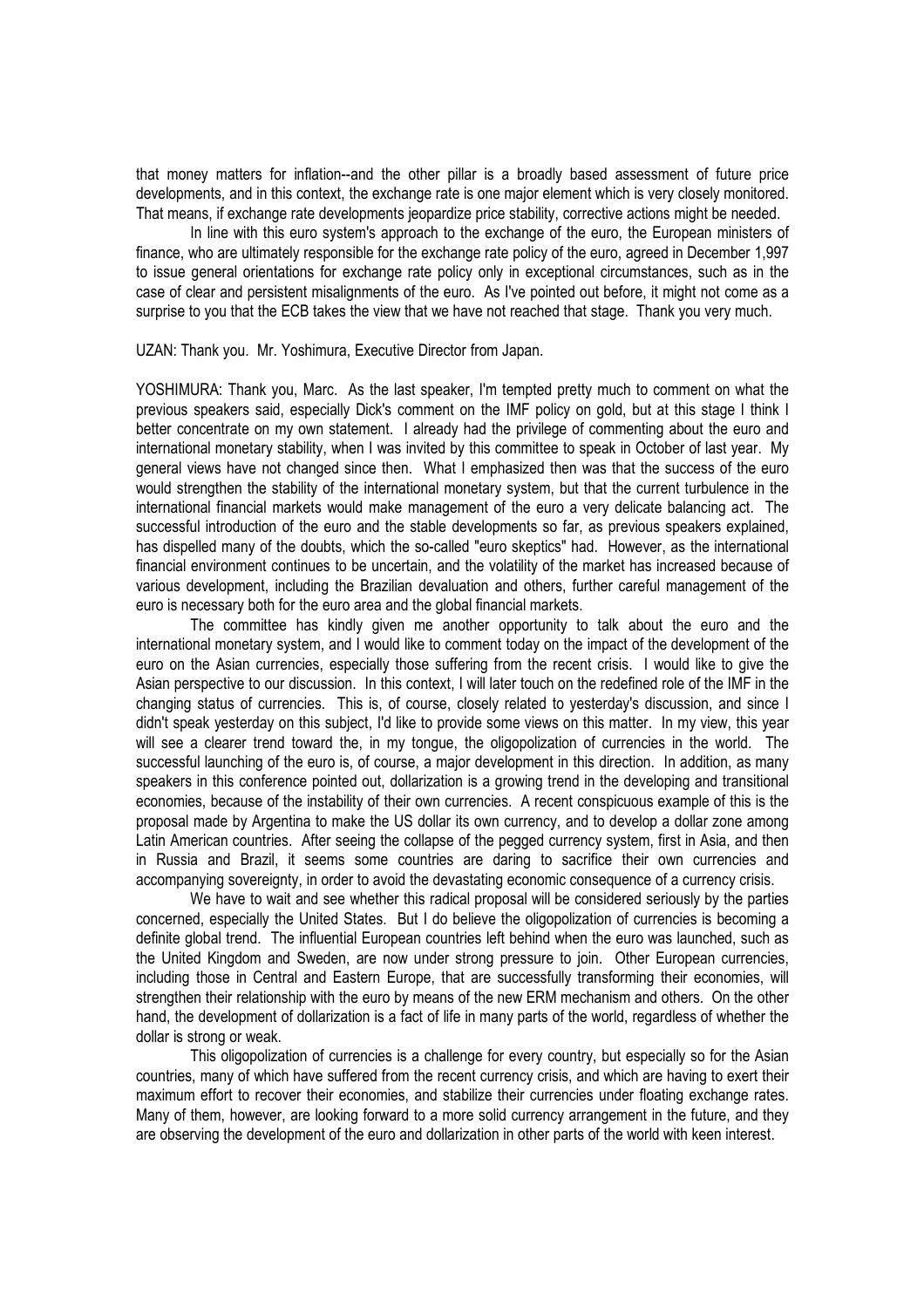Another important player on the Asian currency scene is, of course, the Japanese yen. In this context, as Mr. [U/I] pointed out in his speech yesterday, the issue I have to address is whether the Japanese yen is a leading currency in Asia, or if not, will it become a leading currency or hegemonic currency in the region? In my view, unfortunately, the role of the yen in international transactions has not been particular significant so far. Its role in international transactions in Asia, for the moment, does not reflect the economic strengths, or the relative share in trade and so on. Partly, it is because the Japanese yen is not conveniently designed for the use of nonresidents, in particular, to invest their assets and keep their reserves and assets in Japanese yen.

 In retrospect it was wise for Japan to limit international use of the yen, as this facilitated the management of, especially, taxation, and monetary policy in Japan. In Japan taxing authorities have a very strong power and influence even in the Ministry of Finance. And their strict policy on taxing nonresidents for their interest payments, certainly adversely affected the use of the Japanese yen internationally. If Japan wishes to stick to narrowly defined domestic interests, it should not expand the role of the yen in the international market.

 In light of global currency developments, however, Japan will need to review the role of the yen. That is why Prime Minister Obuchi recently announced a new policy initiative to promote the internationalization of the yen. While the weight of the yen in international transactions is significantly greater in Asia than elsewhere, it will increase with the new policy measures Japan will take. The yen still will not become a dominant force in Asian financial transactions any time soon. The US dollar will continue to play a major role in Asia, and the euro will also play a proper role as an important international currency. Taking this reality into account, Professor Sunamura of Kyoto University, in an article in an upcoming Far Eastern economic review, proposed an adjustable currency basket system for the Asian currencies. His idea is for Asian countries to adopt a balance of currencies composed of the yen, the US dollar, and the euro. By doing so they could lessen the likelihood of the recurrence of the currency crisis, if their currencies were pegged solely to the US dollar. In addition, they would be able to maintain flexibility in coping with the development of currency oligopolization by adjusting the weights of the three currencies.

 In any event, most of the Asian currencies are not ready to sacrifice their own currency to the major ones, nor would they be comfortable with a freely floating currency. In reality, in practical terms it is difficult for a country to let its currency float freely in order to avoid having it attacked by the market, and not having to depreciate its exchange reserves. An exchange rate mechanism linked to a basket of the major currencies could, therefore, be a practical way for Asian countries to manage their economies with policy discipline.

 Even if the Asian countries were to adopt a currency basket system, it would not mean that they would be immune to currency crises or their contagion effects. On the contrary, large and swift capital movements, as we are now seeing in the market, could promote attacks on these countries currencies, even if policy discipline is maintained.

 The next question, therefore, that has to be answered is whether the present arrangement to defend their currencies is sufficient. Many people are unsure whether the present mechanism of the IMF is sufficiently well equipped and effective to prevent crises and their contagion effects. A fundamental question we have to address is, in my view, whether the IMF financing mechanism and decision making can keep abreast with today's very rapid massive international capital movements, encouraged by global deregulation and technological developments. My impression is that the IMF traditional methods of financing, using conditionalities, [U/I], and periodic reviews are not keeping up with very volatile capital movements, and the relevance of these methods, especially for emerging market countries, is decreasing rapidly. Timely decision making in connection with programs is becoming more difficult. Even if the IMF staff work day and night, and the IMF Board decides financing within forty-eight hours of receiving the staff's proposal, markets change much faster than IMF can process loans. And it will not be easy to prevent contagion.

 Therefore, I think a new approach, distinct from the traditional approach programs and financing, is worth exploring. The proposal President Clinton made in New York last fall for a contingent credit line at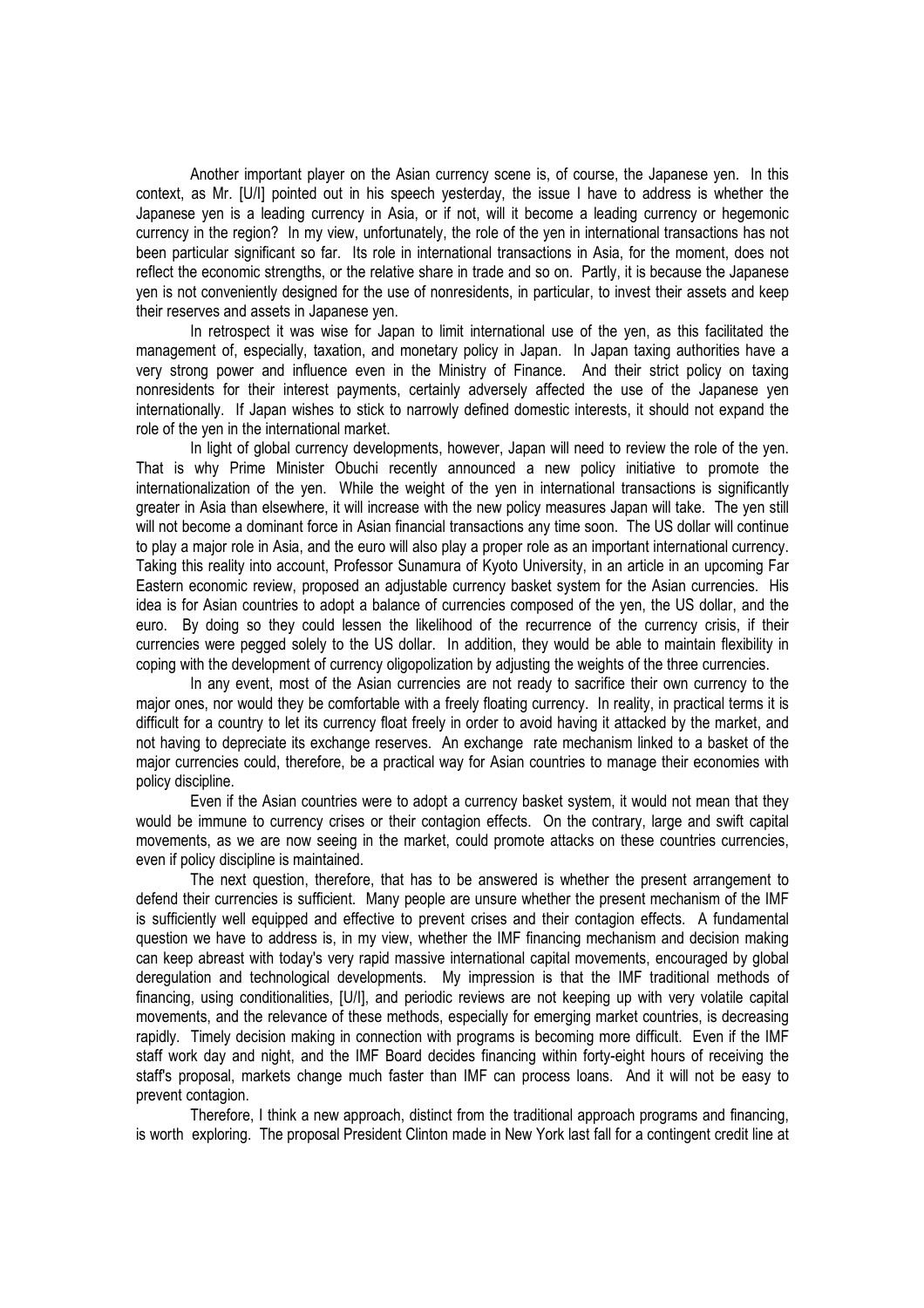the IMF, as well as the Japanese Finance Minister [U/I]'s proposal for a new facility for the IMF, based primarily on a country's good track record, as certified through regular IMF surveillance, are, I believe, leading us toward a new approach, which I have been discussing.

 Stanley Fisher, the IMF's first Deputy Managing Director, in personal remarks at the American Economic Association on January 3rd, in New York, examined these issues from the standpoint whether the function of international lender of last resort is needed to cope with currency crisis. I think Mr. Fisher provided the IMF with an urgent agenda for it maintain its central role in the international financial community. Finance Minister [U/I] has also proposed establishing regional currency support mechanisms that would complement the role and function of the IMF. I believe such regional mechanisms, which would be anchored by solidarity and mutual dialogue among countries in a region, could be very beneficial, especially for Asia. As I have already mentioned, Asian countries are now facing challenges stemming from the oligopolization of currencies. The necessity for a regional currency support mechanism in Asia is, therefore, particularly strong, together with support from the IMF, which should continue to be at the center of the international monetary system. Thank you.

UZAN: Thank you, Mr. Yoshimura. We are going to take a couple of questions, and we will have a break for coffee, since we can reconvene for discussion afterwards if we have time.

## [PAUSE]

## [BACKGROUND VOICE--LAUGHTER]

YOSHIMURA: Well...[LAUGHS] Oh, yes...this is of course my personal comment. All my statements and comments are to be considered as mine, they do not represent the view of the IMF or of the Japanese authorities, but Dick provided us, I think, with the new important point of the role of gold in the international monetary system. This aspect was neglected in our discussion of the new architecture. I see his point, but at the same time, because of the declining trend of gold prices, from the practical point of view, I can not ask other colleagues to discuss this matter in a lively mode. But what is Dick's view on gold prices and the future?...that would help us [U/I] to have a stimulating discussion [U/I] informally [U/I]. Thank you.

WARE: I'm quite unable to forecast the gold price, indeed I'm not allowed to, I'd get sacked if I attempted to...[LAUGHTER]...forecast the gold price. Then only thing I would say, Yukio, is that if you held in 1,971, when it was worth \$35/oz., and you hold it now when it's worth, let's say, \$290-- that's not a bad return. And I think people tend to think in terms of the gold price, looking at the spike in the early '80s, when it got, for one day, as high as \$850. And they look at it now at \$290, and they say...well, dramatic decrease.

 But I don't think I'd want to make the case for gold on a price basis alone. As we all know, [U/I] central banks, that the individual return to gold is only in terms of the price. But of course, central banks, large institutional holds of gold, can get a return in the form of lending out their gold, getting the least rate for it. And indeed, this is probably an unkind remark, but until Japanese bond yields went up a few weeks ago, the lease rate was higher than the yield on JGBs. But forget I said that.

 So there is some return to gold, but the point I was trying to make in my talk, I think, was that an element of gold in a portfolio provides some stability. You don't have it there, because you're going to earn lots of money on it, [U/I]. And you have to take into account the likely price movements, either up or down. But the point it's there, is to reduce the volatility of your portfolio. If you just have currencies...I mean, you can say today, "I can earn, you know, 5% in dollars," or whatever it is.

 But, of course, if you are not a domestic US resident, you're taking a currency risk. You're not actually taking a currency risk with gold, you're maybe taking other risks, but not currency risks. And I think people, you know, tend to forget that when they look at 5% versus, perhaps, 1% on the gold lease rate. And therefore, it's obvious you have to go into dollars. US economic policy is very good at the moment, the performance of the economy is very good. But, you know, as we all know, it hasn't always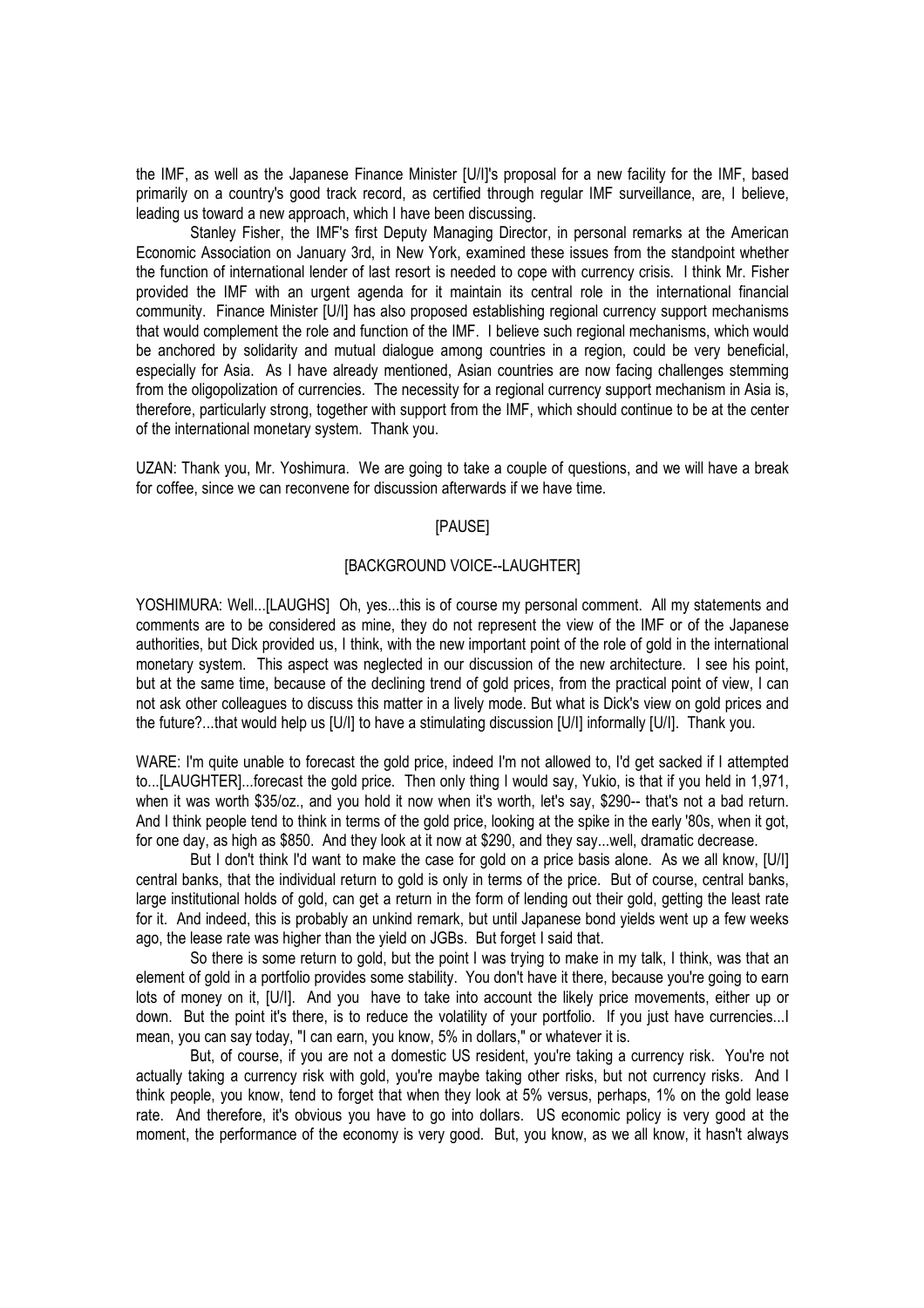been thus. And inflation can affect values of currencies, and can offset whatever interest rate you happen to be earning.

 UM: Yes, thanks. I have actually two questions, one for Mr. Ware, and anyone else who would like to comment. Is there some way that a bigger role for gold in the case of Russia could help stabilize its situation and its international monetary relations? And secondly, I would like to ask Mr. Carre to comment on Mr. Kimball's remarks on some of the vulnerabilities in the European banking system regarding their exposure to emerging market debt.

## Tape 2-Day 2-side A

WARE:...as I'm sure you're aware, been discussing among themselves various ways in which they might use their gold. You know, clearly, in the state that the Russian economy is, gold is one of the few real assets they have. So, they are still a major gold producer, although gold production is been falling in recent years, primarily because they don't have the funds to invest in the mines. But that could change.

 So there have been proposals for gold-backed bonds. So some of the country's gold reserves could be used to back bonds which would then be bought by the state, and the proceeds passed to the mines. So that they could finance next year's production, or indeed, increase investment. So that's one idea they have. Another idea they have is to produce gold coins. Now, they've got quite large reserves of gold, they could mint gold coins. And I'm quite sure that the population would swallow them up. They would rather have gold coins than rubles, at the moment. At the moment the only alternative is dollars, and of course, there are an awful lot of dollars circulating in Russia. The danger with that, and I'm all in favor, given my job, of gold being utilized by the man in the street, but the danger is [U/I], really. If the gold coin were available, then people would buy it, sell their rubles, buy the gold coin, stick it under the mattress. You know, it wouldn't actually circulate or anything. So I'm not quite sure how that would benefit the Russian economy. Well, it wouldn't be a dollarization, it would be a goldization, wouldn't it? It would be recognizing the ruble was very unstable, very weak, and gold was better. So that would have to be a good thing for gold, but I don't think it would actually act as a coin which would circulate very much, as I say, I think it would be hoarded.

 The other thing the Russians have discussed is a currency board arrangement. I don't think that's live on the agenda at the moment, but they discussed it a few months ago. A currency board perhaps not backed by dollars, as it is in Hong Kong and Argentina, but perhaps backed, in whole or in part, by gold. As I say, I think that's on the back burner at the moment, but that's another way in which they are thinking.

 So to summarize, yes, the Russians have gold, they can potentially produce a lot more. And so they're actively thinking about ways in which it can be mobilized. And from my point of view, that only goes to demonstrate that gold is not a dead asset at all. For some countries in some circumstances it can liquid, it can be very useful.

SCHEID: If I may, I would just like to add one point on this. I mean, one has to see, certainly, that in the case of Russia the pegging to the US dollar of the ruble in the past did at least some good for a certain period of time in terms of macroeconomic stabilization, or bringing down the inflation rate. But, as was pointed out yesterday, I think very impressively, what is primarily needed now is really progress in the structural reforms. So whatever currency arrangement you might think of, even going to the extreme of a currency board, with all the implications that such a currency would mean in terms letting interest rates skyrocket in Russia, we certainly have seen a period of macroeconomic stabilization, but this was not used for really giving impetus to the microeconomic reforms. If we don't see a very strong commitment by the Russian authorities to step forward on this, I mean, the tax collecting problem is just one aspect of it, but there are many others--the legal framework and all these things that have to be developed--then any currency arrangement whatsoever can't work, and it will end up again with a ruble crisis, as we have seen last year, when they had to give up [U/I] to the US dollar.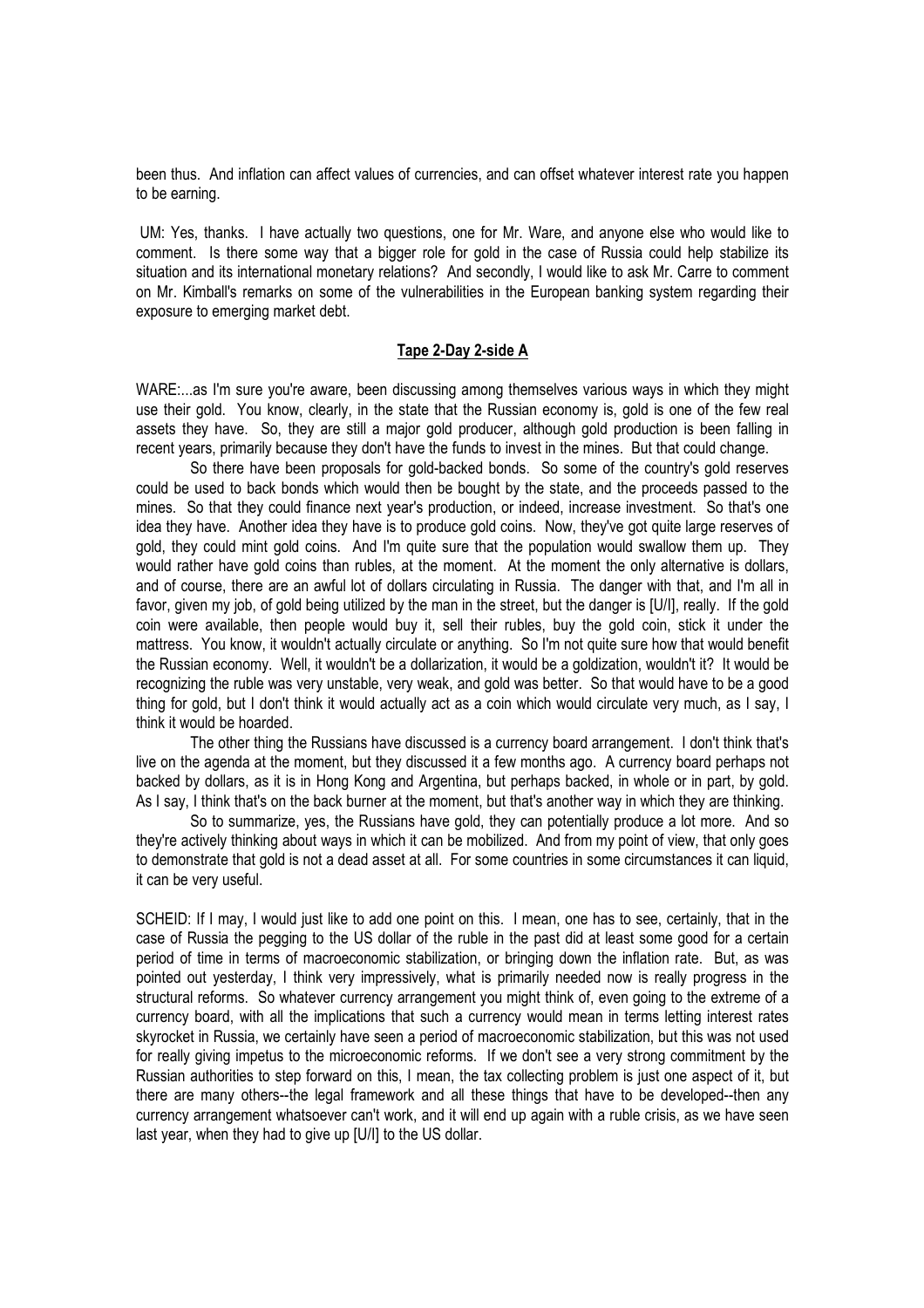CARRE: Well, turning to the European Bank's exposure to emerging countries, Paul showed us, and he showed me now quite interesting figures: 68% for the European banking system, versus 17% vis-a-vis all emerging countries. It's clear that the European banking system is largely exposed. You have to disassociate...according to the breakdown, I'm quoting from memory, it's a very high exposure vis-a-vis Russia, for example. And it's specifically the case for the German banking system, it is very exposed. But all these debts are government guaranteed. The German Federal Government guarantees. And the Austrian banking sector also is federally guaranteed by the Austrian government. Vis-a-vis Asia, the bulk of the exposure is vis-a-vis Hong Kong, which is not the worst risk in all the area. Vis-a-vis Latin America, there is also quite a huge exposure from the Spanish banking system vis-a-vis this region.

 I share the view which was put forward by Paul. It is a potential negative for the euro. There are also many potential positives. And, I'm quoting myself, but attempts at quantifying the future demand for the euro are by nature speculative. We can only list the potential negatives and the potential positives, and the outcome will given by the market.

UM: I have a question for Mr. Kimball about his investment strategy. What you said about the current account deficit and interest differentials was very interesting, but I'm interested in the time dimension of this strategy, because, as you have shown, this relationship holds in the long-run. I assume that this can be so while you have a large volatility in the short period. And I think that currency trading is something where you decide on basically a daily basis. And also the current account deficit data [U/I], so I assume you must be using some forecast as well to make a judgment. Can you comment on that?

KIMBALL: Absolutely. One element to help you with the current account forecasting is obviously the differential and growth rates. And those numbers are a little harder than the current account numbers. Not to mention the notorious problem the US current account number has, in that it's probably overstating the deficit and understating the surplus we have on services. But aside from that, if you work with and focus on the interest differential component, I found that the market has trouble figuring out where the current accounts are going. It's very, very difficult. But the market's judgment usually comes first on the interest differential, and then works its way back to the exchange rate. In the work I've done over the years, I have always used the interest differential as the leading indicator of where the currency will go, and it's served me very well. I mean, obviously, in my business if you're wrong seven out of ten times, you're doing a great job. So you just have to manage how much you lose on the seven times you're wrong to compensate for the three times you're right. But I found that the interest rate markets, because they're dominated by capital flows, obviously--investor flows--are the most prescient aspect of the markets. I think the foreign exchange markets can have a lot of short- term noise in them. So, I've used that as the leading indicator for the currencies. And particularly, in dollar-Europe relationship, that has borne a lot of fruit for me over the years. And then to work on some supposition on current account, again, the differential and growth rates. I'll tell you, the economists have gotten a lot better at predicting the actual, nominal, and real growth rates in local economies, and particularly the US and Europe. So hopefully that gives you some sense of how I attack it.

 By the way, the Japanese situation is very interesting because we have a current account that has risen, obviously, versus the US, and we've had an interest rate differential that's narrowed. And that poses one of those special opportunities that market players get, because you've got both items going, from a central banker's point of view, in the wrong direction. You've got one reinforcing the other, as opposed to one counteracting the other. And I think the market has taken great notice of the reported activities of the Bank of Japan a couple of weeks ago. It was reported--it wasn't confirmed--but the market is sensing this year, because you have a situation in the relationship between the dollar and the yen which is potentially very unstable, in that there could be a greater demand for yen than the supply thereof, that they may adopt a policy this year of counteracting that by supplying yen to the marketplace via the foreign exchange mechanism. And so that is a new element in the equation this year.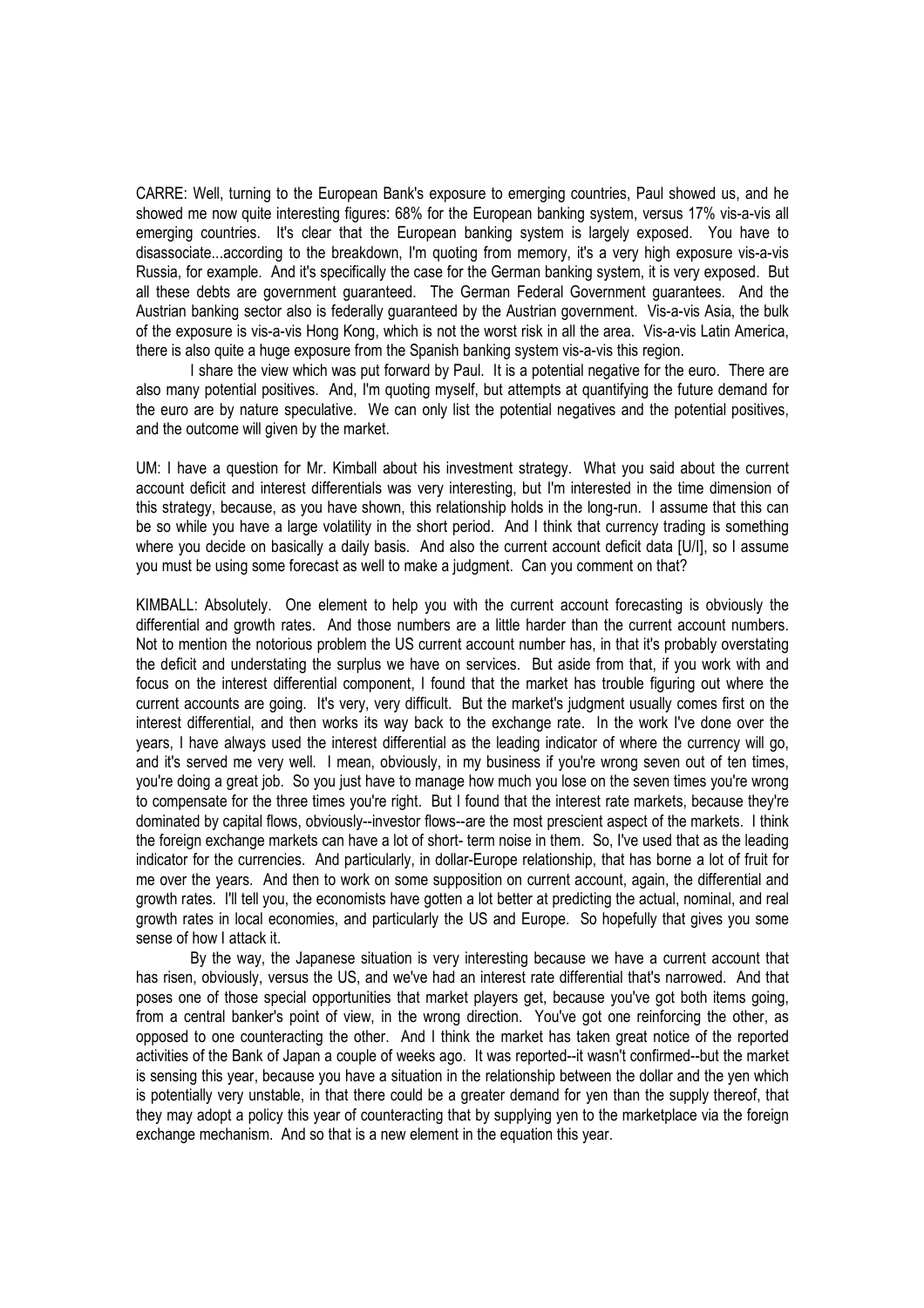UM: But aren't you afraid to speak publicly about your methods, fearing that you may lose them, and that some others may start doing the same?

KIMBALL: I'm sorry...I just didn't catch the last half of that question...

UM: Aren't you afraid to speak publicly about what method you are using in currency trading, and that some others will start to copy this method?

KIMBALL: Well, given than any method, if it even works decently, you'll wrong seven out of ten times, let anyone copy what they want. It's actually managing the process which is so important. I can tell you, I know more people who went bankrupt in this business with the right idea. [LAUGHTER] Because they simply didn't manage their inevitable losses along the way to their ultimately right trade. So managing your risk is really as important as getting the market right ultimately.

UF: The question is for Mr. Scheid of the European Central Bank. The president of your institution, [U/I], recently said, also as you alluded in your speech today, that the ECB would not pursuing a policy of benign neglect, and in the event of, what he called a strong and abrupt appreciation of the euro, the ECB would act. I'm wondering if you could give us an idea of what the ECB would define as a "strong and abrupt appreciation of the euro."

SCHEID: You want me to tell now when the ECB is going to intervene in the [U/I] market... To be quiet frank, you have to see it in a broader context of the monetary policy framework. So, there are two pillars, as I said. And, I mean, we are simply obliged by the treaty to our primary objective of price stability. So, I would say that the one pillar, as I said, is monetary growth, and the other one is an overall assessment of price developments. And within this second pillar the exchange rate plays a role. That means, the Governing Council, which meets regularly closely monitors these price developments, and within this context, the exchange rate as a major indicator. And if there is an exchange development that might endanger price stability, from the upside or the downside. We are also symmetric in our approach to inflation, as well as deflation risks. By then the Governing Council has come to a conclusion.

 But you can't say that in terms of having a clear idea that a certain appreciation of the euro, or a certain depreciation, would immediately lead to an automatic monetary policy response...that's not the case. So it has to really be looked at in a much broader context, and not mechanistically... that we use certain figures for the exchange rate that might immediately lead to interest rate policy action... This is not the case. It's just one very important economic indicator. So looking at it from that perspective, it's not a policy of neglect.

UZAN: I have a question for Paul. You say that the euro will be less volatile than the deutschmark. But if the euro is going to be a reserve currency, that will mean it will have more responsibility in the international financial system. So does it mean that we will have more volatility from the fact that it will gain that stature?

KIMBALL: Outside the euro-dollar relationship?

UZAN: Yeah.

KIMBALL: Well, volatility is in direct proportion to the discontinuity, or the lack of convergence in policy between two countries. And I just think that the scene from where I observe it...between the US and Europe there's a growing level of transparency, both in policy and in the economic functioning of these two economies. These are very mature, becoming very integrated economies, and I see a tremendous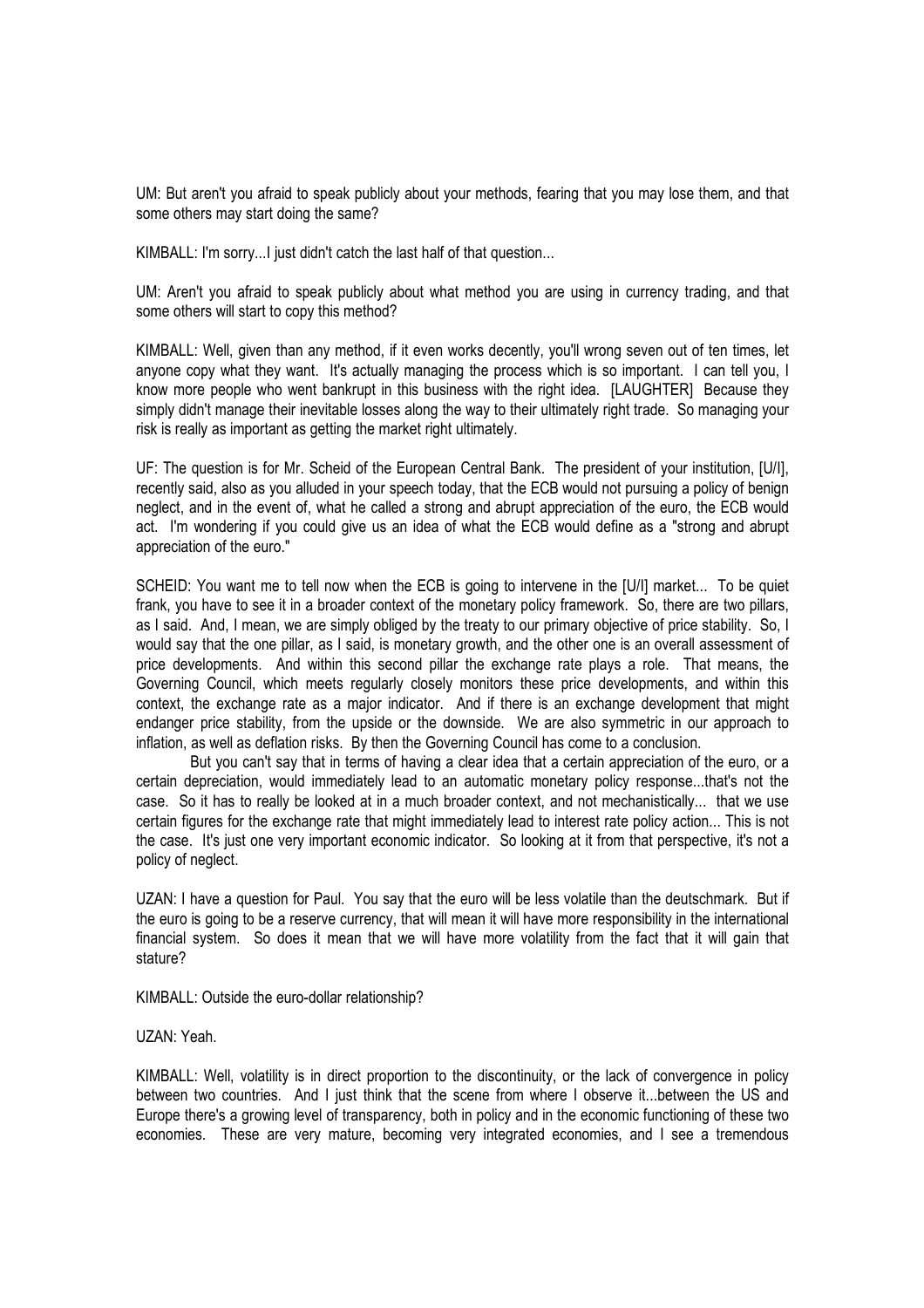similarity in policy at the monetary level between the US and Europe. And that's translated into very similar inflation results. There is still a difference in fiscal policy between Europe and America. But it's not an enormous difference. But the rest of the world is still up for grabs. And there are still many countries that are having a hard time dealing with the high standards that have been set by, quite frankly, the euro area and the US area in terms of monetary policy and fiscal policy discipline. And I think we're just going trough this right now with Brazil. Brazil is simply being [U/I] for having a combination of a fiscal and monetary policy, that's translated also into a current account structural problem, that's simply out of the boundaries of what other countries, and specifically these two have established. And so there's volatility there, and there's uncertainty. And we'll continue to have both until they clarify, and modify, and make closer to the policy regimes that are in the G-7 world, make what they've got more convergent with that.

 So, volatility outside the euro-dollar area is going to be very contingent on countries' ability to converge their policies towards this oligopolistic core of countries that is rapidly developing, and rapidly becoming very transparent.

KLEINMAN: Gary Kleinman, with a question for the Japanese representative. In the early days of the Asia crisis there had been an agreement, an informal one, between central banks in the region to provide overnight facilities in support of the currency. And it had had some success initially in defending the [U/I] before it was overwhelmed by the scope of the onslaught. And I'm wondering, though Miazawa plan and the purported IMF are still being defined, is there any thought or any provision considered for direct currency intervention in the region, particularly with the rupee and some of the weaker currencies?

YOSHIMURA: Well, yes, you are right. The central banks had and still have an arrangement of the kind of currency swaps. And also, at the beginning of the crisis in Indonesia, Central Bank accounts managed by the Foreign Ministry, together with the Singaporian authorities, jointly coordinated the intervention we made, in order to support the Indonesian rupiah. At some stage, such an intervention was successful. But as you know, because of the lack of policy implementation by the Indonesian side, this intervention was not able to sustain a certain level of the exchange rate. But still, this is an agenda for us to consider if necessary. So that is why when Finance Minister Miazawa proposed the so-called Miazawa plan to support the other Asian countries, he pledged 30 billion, as a total, and of which 15 billion is from the shortterm financing window from Japan. And the possibility that such short-term financing would be used for currency stabilization is not excluded. Thank you.

UZAN: We're going to break for coffee, and we'll reconvene for 50 minutes, thanks.

# [NOISE]

# [BACKGROUND VOICES]

## [PAUSE]

UZAN: Okay, so we are going to continue our discussion. Let's leave the floor open.

## [PAUSE]

UM: Hi. Regarding the international role of the euro, maybe a question for Mr. Carre: there seems to have been one factor for the international role of the dollar, which is the current account deficit of the US, the EU or the euro zone will have a current account surplus, it seems, will that hamper the potential for the international role of the euro?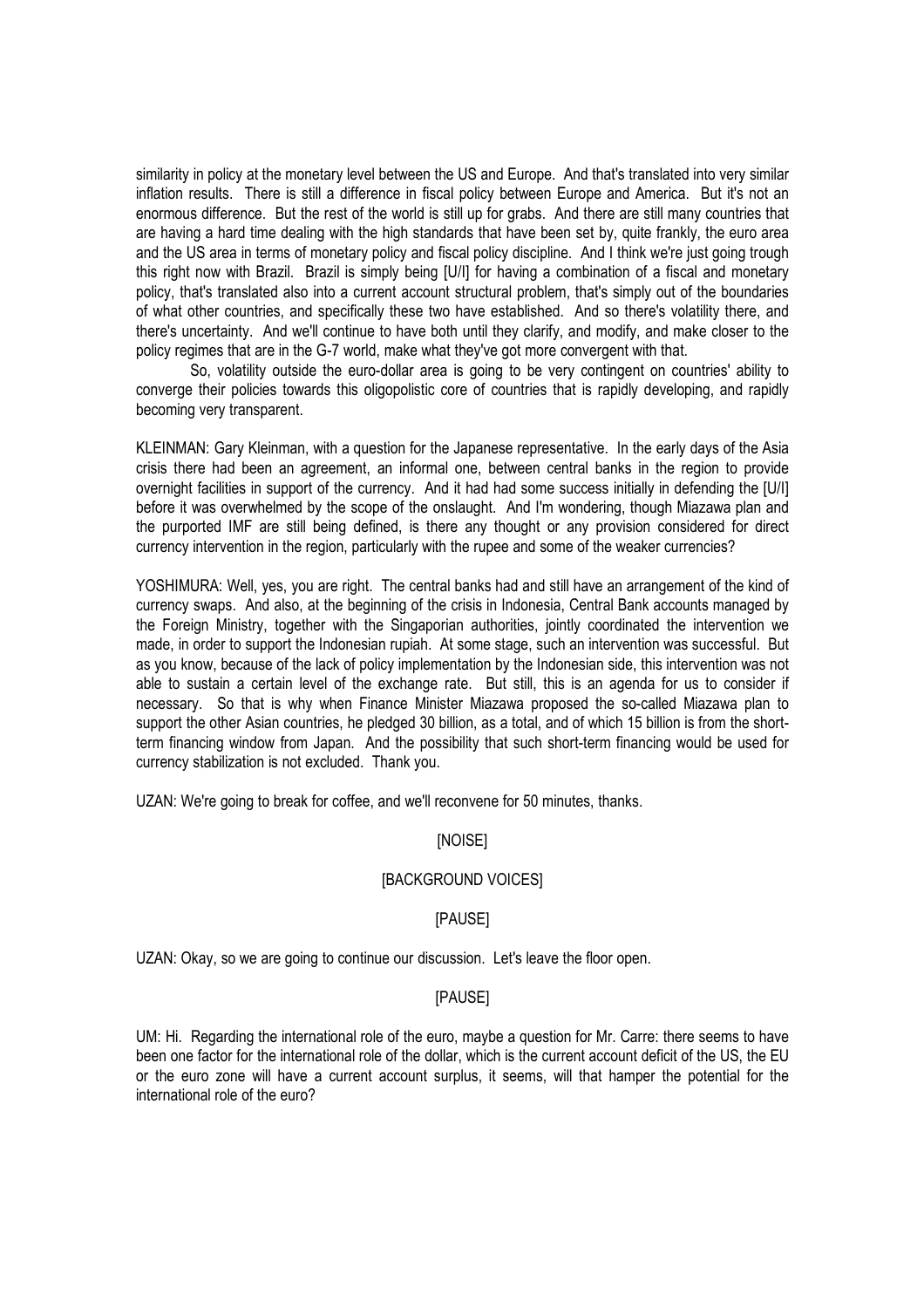CARRE: Well, clearly, this was an important element in the past. I don't think it's an important element for the present and for the future, because financial markets are so developed that they can build on the euro, and offer any type of security which is needed. But of course, the mere existence of a deficit helps for the development of this kind of financial assets. It's not a major element. When you say that the current account balance of Europe is in surplus, we are wondering if we are in surplus, right? [LAUGHS] You know that with the internal market, [U/I], all customs declarations have been abolished for goods which are traded within the single market. And the single market is larger than the euro area, and as a result we do not know exactly what are the figures. But there are estimates, according to which the errors could be up to 1% of GDP in the current account balance. If you consider that our figures for the official current account are between 1.5 and 2%, this gives you an order of magnitude of the phenomenon. We live in an uncertain world. In order to have good statistics you have to regulations. It's unfortunate.

SCHEID: Maybe I would just like to add one point on that. Certainly, this is really a problem in terms of statistics. What we know at least is that if we have a current account surplus at all, it's much lower than the figures that have been published, based on adding up the national current account figures. So I would say, there is not really that much of a surplus in the euro zone after all.

 But I would also like to make one more general comment, by pointing out that maybe we should not focus so much on the current account, but on the capital flows. If you have a current account deficit, as the US does, you have a net capital inflow at the same time. So, these are two sides of the same coin. And it's rather clear, as Mr. Carre has already pointed out, that with these developments of capital flows in capital markets, the capital flows might dominate the current account developments. And, after all, one has to look at the savings-investment balance in the US, and it's rather clear that from a macroeconomic perspective the US is attracting capital. So, obviously, investment opportunities in the US are not that bad. And this has been certainly reinforced by the crisis in the emerging markets, a lot of capital has been distracted from these emerging markets, and has been invested in the US. So, I would rather focus a bit more on the capital flows than on the current account.

UZAN: I have a question for Mr. Yoshimura. What are the prospects for an Asian currency unit that you mentioned a couple of months ago?

YOSHIMURA: Yes, that idea is still there. Some Japanese politicians especially support the idea of an Asian currency unit. But I think it takes time for us to implement this plan. That is why today I suggested the possible link of Asian currencies to those major currencies, as a form of basket currency. If such a basket currency system works well, then we can consider the Asian currency unit as a next step, as a base for future Asian currency union or arrangement. I think that is a step the Europeans took when they started the process of currency unification.

UM: This is a question for Mr. Carre. If I understand it correctly, the responsibility of being a lender of last resort will be at the national level, if that's the case, do you think that's possible?

CARRE: Certainly not for the time being, but what to do? This is part of the agenda of the Reinventing Bretton Woods Committee, but I'm afraid I will not provide the answer today.

UM: I was thinking more like if it was a European bank that had a problem.

CARRE: Are you mentioning the fact that the European banking system is heavily exposed vis-a-vis emerging market countries?

UM: Not so much, but you could think of, for example, some of your smaller countries...the monetary policy of Europe at large may not be ideally suited to them, that could lead to a credit boom, and at some point,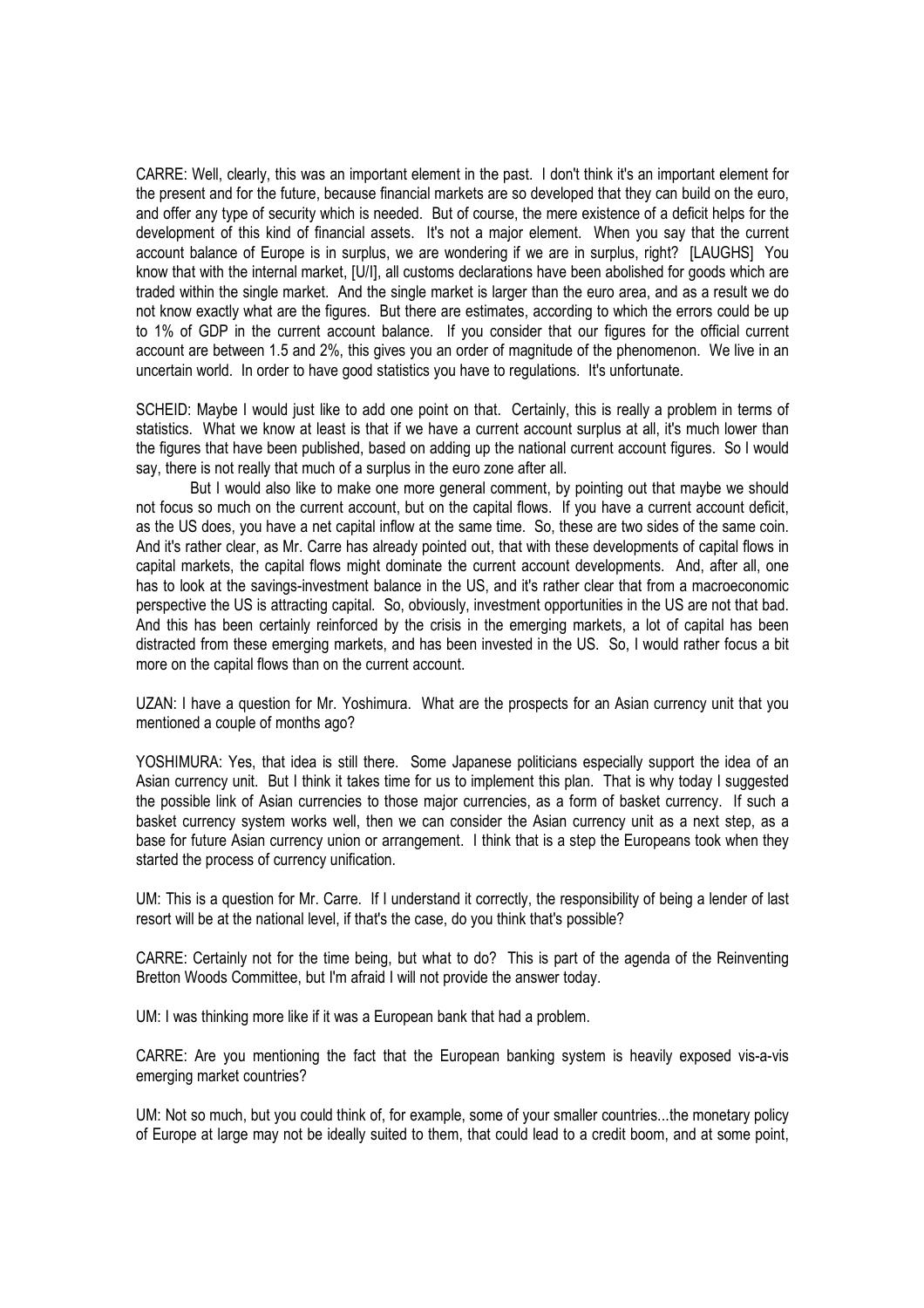maybe not in the too distant future, credit problems that would be specific to the country itself. And that assistance that might be coming from the domestic central bank would be inconsistent with the broader monetary policy of [U/I].

CARRE: You are referring to the lender of last resort function within the euro area.

UM: Yeah.

CARRE: Clearly, my colleague from the ECB...[LAUGHTER]...try to answer.

SCHEID: I should say the ECB is not functioning as a lender of last resort for the European banking system. Of course, the proper functioning of the financial system within the euro area is one of the important tasks to be fulfilled by the euro system. So from that perspective, of course, the European Central Bank and the national central banks are concerned about what's happening with individual banking systems.

 But I should say that this is in the first place a question of proper functioning of the banking supervision, in all the euro area member states, or more in general. And for the time being this supervision in the euro zone seems to work rather properly, so we didn't see any systemic problems. And if individual banks would face a problem of solvency, then it's more to the national governments to jump in, and not to the central banks...to see what's to happen. And I think one of the major lessons to be drawn from the Asian crisis is that certainly a sound banking system is really one of the major preconditions for sustainable economic development. From that perspective, the European banking system is soundly based, and I don't see that we would face systemic problems in a specific smaller country. So banking supervisors should develop early warning systems, and corrective actions should be taken to avoid such situations, and not allow a situation to develop where would need to put in official money for the private sector.

UM: So your view is that if corrective actions were needed, this would be on the regulatory front as opposed to a change in monetary policy.

SCHEID: Yeah. It's much more a requirement related to the banking supervision side than the requlatory authorities. And if a need arises to deal with solvency problems, then national governments would have to put in money if at all. But it's not up to the Central Bank.

YOSHIMURA: May I comment on this matter?, because we had the same discussion in the IMF. So far as I understand, from what European representatives are saying, he's right, if the lender of last resort function becomes necessary, in that case a national government, a national central bank would step in. That is what I heard from my European colleagues. And they added at that time that a certain ambiguity is desirable, in the case of the lender of last resort function. They considered it as a constructive ambiguity of the role of the lender of last resort. I am just explaining their position, which I do not share. Because, as Mr. Stanley Fisher commented when he discussed the lender of last resort function on January the 3rd, which I referred to, he supported the idea of a more clear, explicit explanation [U/I] of the role of lender of last resort as being helpful to prevent a crisis.

 But there are two different views. One supports the idea of constructive ambiguity, and the other is [U/I], explicit explanation to the public about the role and function of lender of last resort. Thank you.

SCHEID: Could I add one point? I must say, this issue of lender of last resort needs to be discussed very thoroughly. A lot more discussion is needed on this, because you can even imagine situations where the lender of last resort function would provoke a crisis situation. You can certainly imagine such situations. And if you look at Europe, the track record or soundness of the European banking system is not that bad. So, from that perspective, mainly basing itself on a sound supervisory framework, and if necessary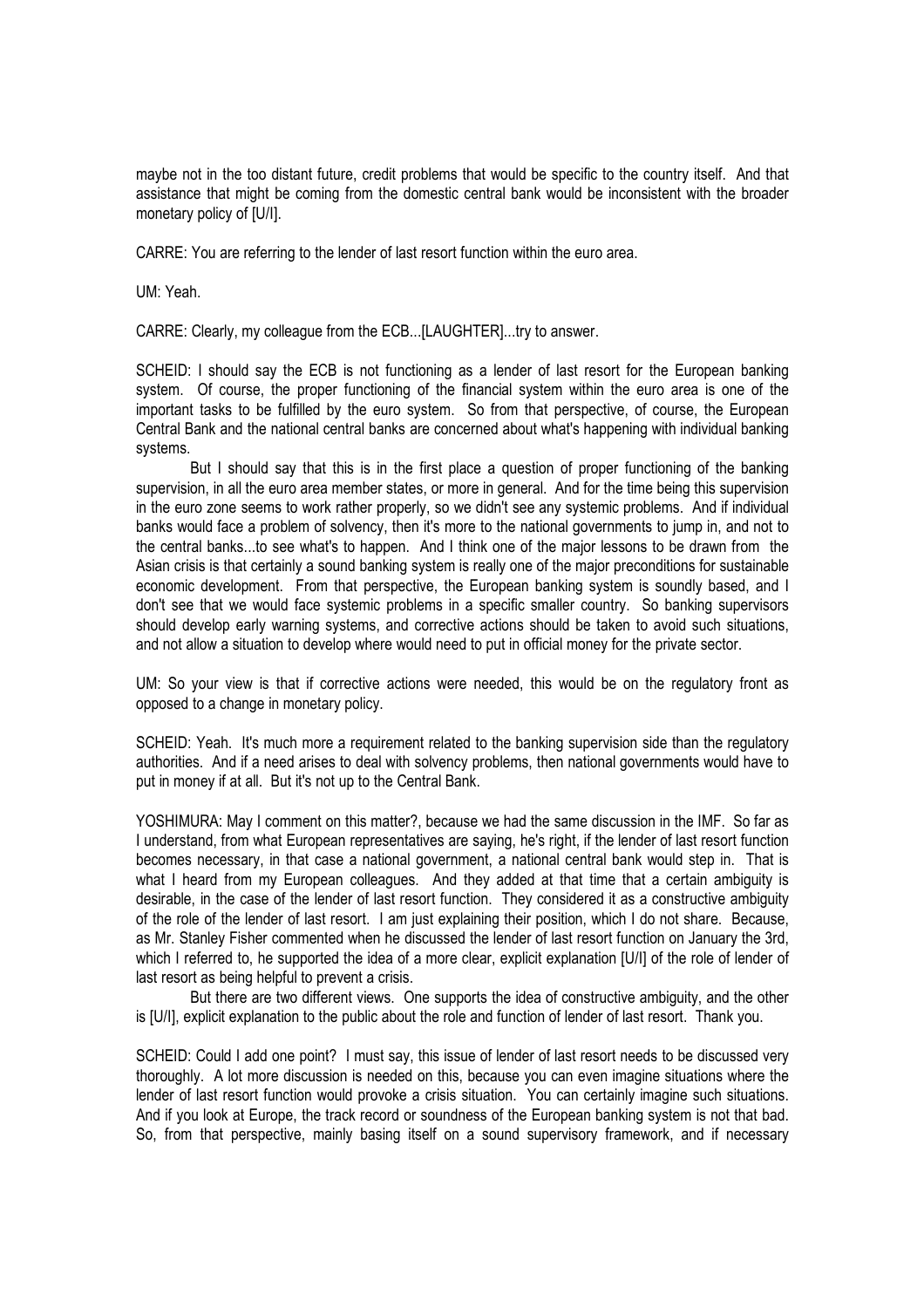resorting to national governments, worked out pretty well. And to some extent, that's a lesson learned from the hedge fund problems or discussions, that private are private risks. And so to some extent, private investors, if they make a misjudgment at the end they have to pay for it. They can earn from it, but it's a two-way street, there are also situations where losses should be possible, individual losses.

UM: There has been considerable speculation that bank consolidation will continue, if not accelerate in Europe. Can I ask Mr. Carre and Mr. Scheid if they agree with this speculation?, and if so, does it pose any risk the economic and monetary system in Europe, if we continue to consolidate banks, both nationally and on a cross-border basis?

CARRE: Certainly...[ASIDE: May I begin?]...I don't know what is the viewpoint of the European Central Bank, but I'll speak first. Consolidation, restructuring are under way right now, because a single market in the financial area is just being achieved. Some directives, such as the ISD, Investment [U/I] Directives, are not implemented all over the European Union. So we are at this particular juncture, where the single currency appears when the single market is becoming effective. Plus the technological change, the technical developments, I think these are the three elements which are shaping the banking structure in Europe of the future. There is not yet any

 European pan-European bank. We can see in Belgium that the banking sector has changed considerably these last two years, but not in Germany, not in France. And we do expect some major changes. Don't ask me what they will be. I do not know. And this could raise in the future some problems as far as supervision is concerned. That's clear. But this is a problem for the future for us. The supervisory framework right now seems to us adequate. The set of commonly agreed rules which have been defined by the Council, upon the proposal of the Commission, is adequate. But...[TAPE STOPS]...

## Tape 2-Day 2-side B

CARRE:...will be adequate, this is another question. We are thinking about the subject right now. There are several committees assisting the Commission. There is a committee within the European Central Bank. Everybody is trying to think ahead. But it's difficult to foresee right now what will be the banking industry in Europe. I've read everything and the contrary of everything on the subject.

SCHEID: I think can I very much agree with what Mr. Carre just said. Certainly, the reshaping of the banking industry is fully under way, and it will pose challenges to the supervisory agencies. And we need more cooperation at the European level of the banking supervisors. But I should say, it's not only a European problem. You have to see it from a more international point of view, global competition will reshape the banking system worldwide, not only within Europe. So this is a matter of increased competition, which offers new opportunities, and certainly a lot of advantages for economies. But it also poses new challenges to the supervisory agencies. And there is a lot going on in this respect, in strengthening cooperation between national and supervisory agencies. And I think the President of the Bundesbank is going to publish a report later this month, or beginning of next month, on finding ways to improve cooperation. That's another lesson to be drawn from this hedge fund case, that you really need worldwide cooperation in this respect. So, we will certainly see a fundamental reshaping of the banking industries, not only in Europe, but worldwide. And it's also due to technological changes, to be sure. But where it will go exactly depends on the markets.

## [PAUSE]

UM: A question for Mr. Yoshimura. As you take a look at the prospect for an international lender of last resort, what type of changes would you foresee in bank regulation that would set the preconditions for that?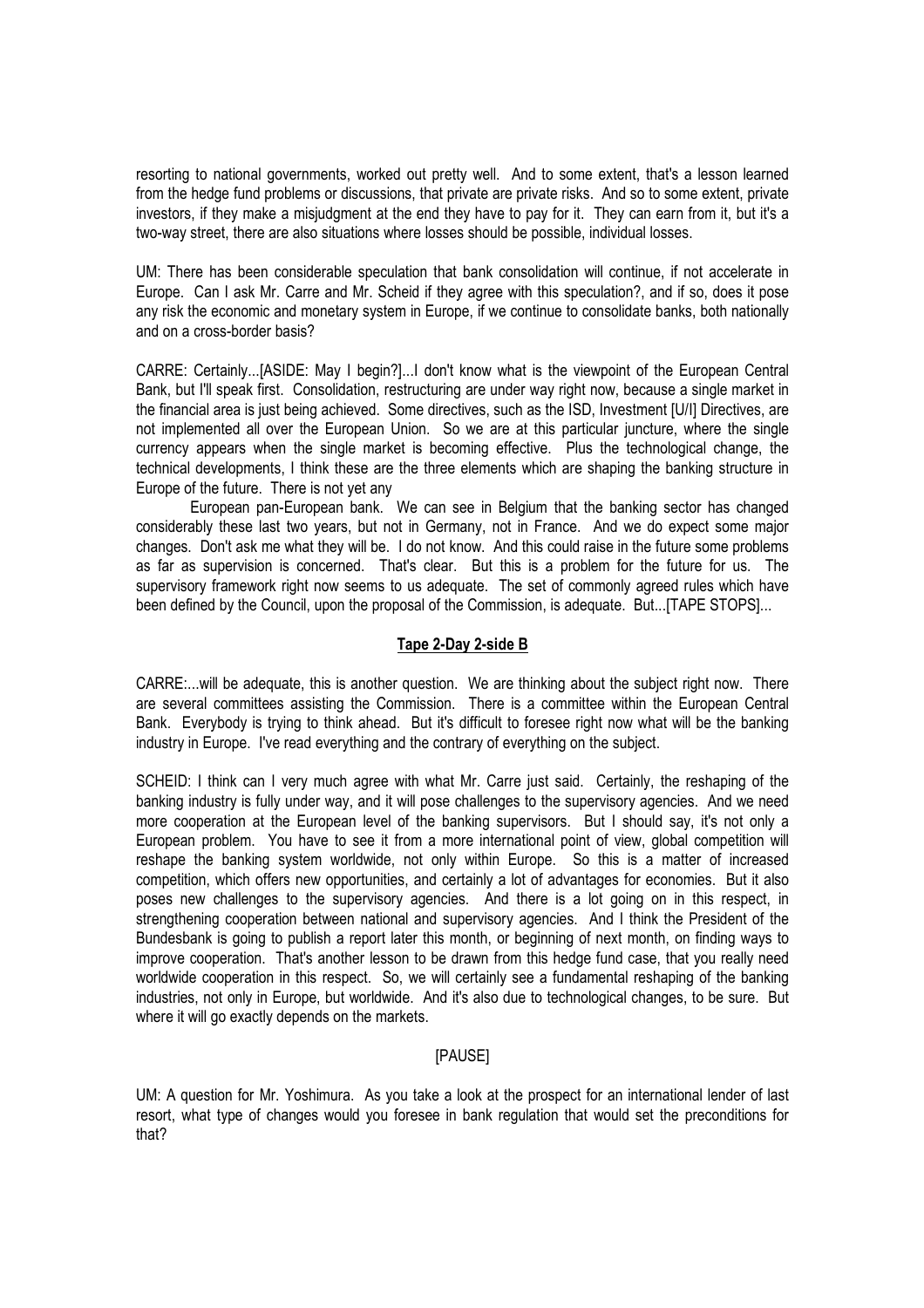YOSHIMURA: Yes, internationally agreed bank regulations are, of course, a necessary component, or having a global lender of last resort. For that purpose, some commonly used benchmark to judge the soundness of the banking system is needed. And actually, there is an agreed so-called core principle designed by the Banking Supervisor's Committee, which is now used by the Fund, IMF. When they have their so-called Article for Annual Consultation, they check, according to this list, the soundness of the banking supervision and banking sector, when they have their annual consultation with member countries. Thank you.

UM: Perhaps a follow-up to the last question, having the right regulatory environment in place is one thing, but, of course, I think having the right framework in place is not going to supply [U/I]. The simple fact of the matter is, how can the IMF ensure that the regulatory [I/A] are actually enforced? And if it can't, [U/I] it can't, unless it replicates the role of domestic regulators, what do you do to minimize the moral hazard problem?

YOSHIMURA: Well, it takes, of course, considerable time to implement the universal regulations. And of course, this is the first step. I mentioned the core principles agreed to by the Bank Committee. Further strengthening of the standard is necessary. We are talking about standards of not only the banking supervision, but also of the other areas, including accounting, and monetary and fiscal policy areas. So how much we can do is a matter of discussion and consideration, but we like to do our best to strengthen and unify those standards. Of course this is the work not only of the IMF, but also of the other financial and international institutions should be involved. And they should be more active than the IMF in some other areas. The role of the IMF is to coordinate all those processes, and the use the results of the discussion in our annual consultation process. And we would like to strengthen this process. But how much we can do is a matter we have to see.

 And as to the moral hazard issue, yes, there is a risk of moral hazard. And that is why we emphasize the importance of the involvement of the private sector, which we discussed yesterday. And if we introduce the idea of a contingent credit line, that is to some extent the idea of lender of last resort, in that case the active involvement of the private sector is necessary in tandem with this kind of discussion. Thank you.

UZAN: Question for Paul: how are the market going to judge the credibility of the European Central Bank?

KIMBALL: Well, first and foremost, it will look at its performance on inflation and monetary policy discipline. That would be the first order of review. And the second will be that the stability pact holds. And that is an issue, that if Europe has a cyclical economic downturn, will it maintain credibility in the stability pact process as its currently laid out, to keep markets satisfied with the overall level of convergence on that issue. Even though, it's still at a deficit level...that if the fact that there aren't any exceptions made that are outside the scope of the stability pact. First order on the monetary policy side, second order on the stability pact.

 And the third issue for Europe, and it's not a front burner, but it's a back burner issue, is the issue of structural reforms. Europe seems to the outside world to have too much talent and too much of an innately positive economic environment for the returns that it gets out of that environment. And I think that, if I relate back to the question from that gentleman on the banking side, I mean, Europe looks to me like an awful lot like America on the banking side in 1,990--tremendous over capacity, tremendous low return on capital. And that's just that sector, there are many sectors in Europe where there should be a higher return on capital, given the talent of the people, the education level, the internal market, and the contingencies of the other markets that it has. And so that's the longer-term issue for Europe. Will it get its return on capital and its businesses to a level that's consistent with its underlying assets? And that will affect the long-long-term strength of the euro, because it's had an immensely positive impact on the US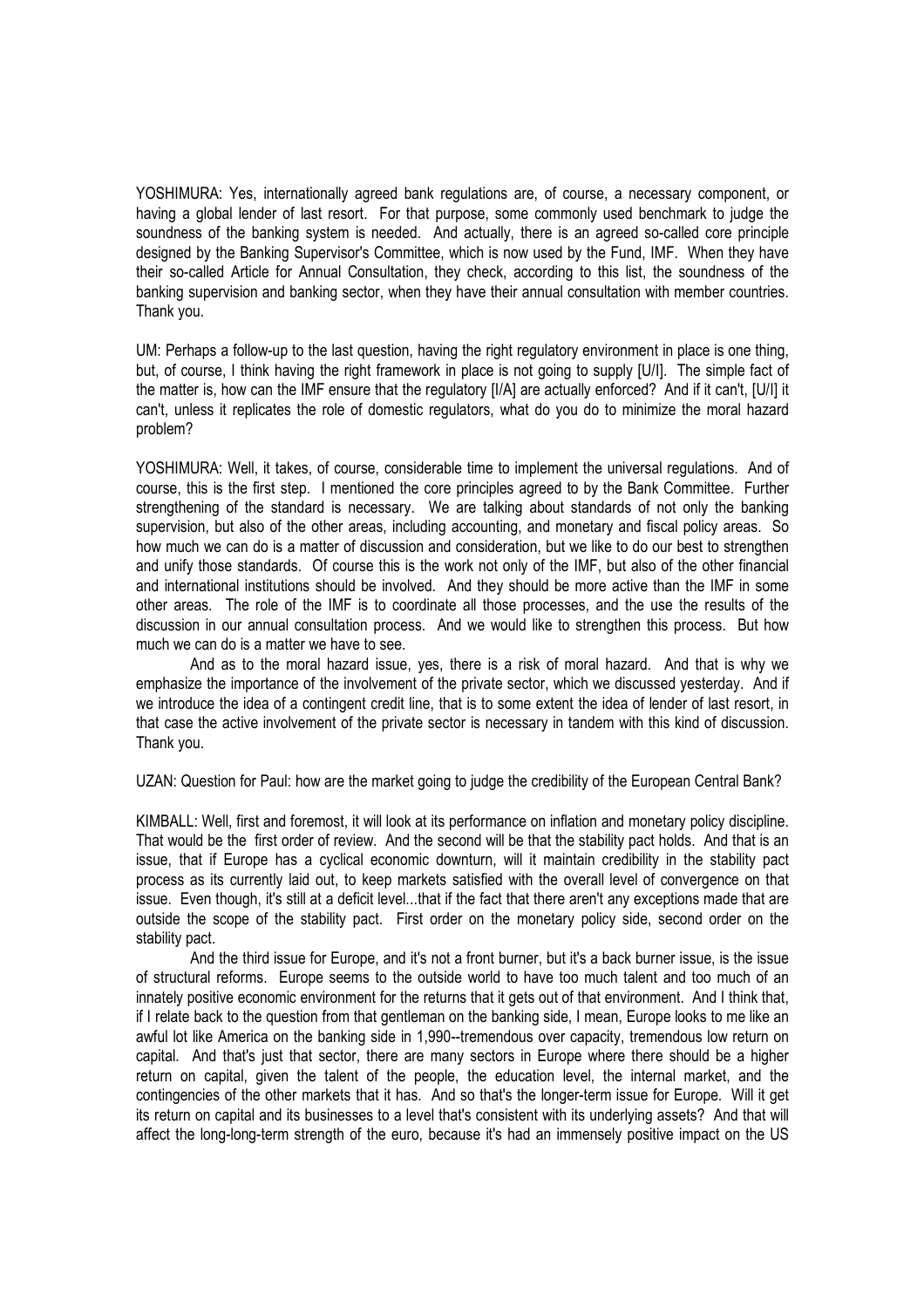dollar. I mean, here's a country that's just gone through a very long period of structural current account deficits, and yet our capital markets are strong, and the dollar is steady. So, that's an issue for Europe long-term.

UM: I would like to ask Mr. Scheid: when the European Central Bank increases the monetary supply, what's the channel?, what would be the main channel? For instance, open market operations, or the discount window, or any buying foreign exchange?

SCHEID: The main channel is certainly open market operations. This is the main instrument for providing liquidity to the market.

UM: [I/A] securities?

SCHEID: Sorry?

UM: Securities or [I/A]?

SCHEID: Yeah. You mean...?

UM: Securities.

SCHEID: Yeah, collateral.

UM: [I/A].

SCHEID: Yeah, there are certain, how should I say?, preconditions for institutes for using this instrument in the banking sector.

UM: [I/A] you have to sell, or when you buy.

SCHEID: Yeah, but they have to provide some collateral for using this open market transaction window.

UM: That means lending [I/A]. Open market operations.

SCHEID: No, they are security based.

UM: This question for Mr. Yoshimura: so far as I know, it's Mr. Miazawa's initiative that the setting up of an Asian monetary fund should be considered. I'd like to know first, if this fund were set up, how would the easier moral hazard be handled? Second, how would the relations between this fund and the International Monetary Fund be handled? Thank you.

YOSHIMURA: Well, I do not think that Finance Minister Miazawa explicitly mentioned an Asian monetary fund. But what he proposed is the regional financing mechanism, which is a complement to the International Monetary Fund. This regional financing mechanism is based on solidarity of the regional countries, which the Europeans, for example, already have. And other regions can consider such a kind of regional financing mechanism. So there will be no conflict with the IMF. The IMF, I think, still maintains the central role in international financial system.

 As to the moral hazard issue, this is a difficult issue to consider. Again, I have to emphasize the importance of private sector involvement. In any kind of scheme...for example, if we consider the contingence, the credit line idea, using not only the IMF but also the regional financing mechanism, then at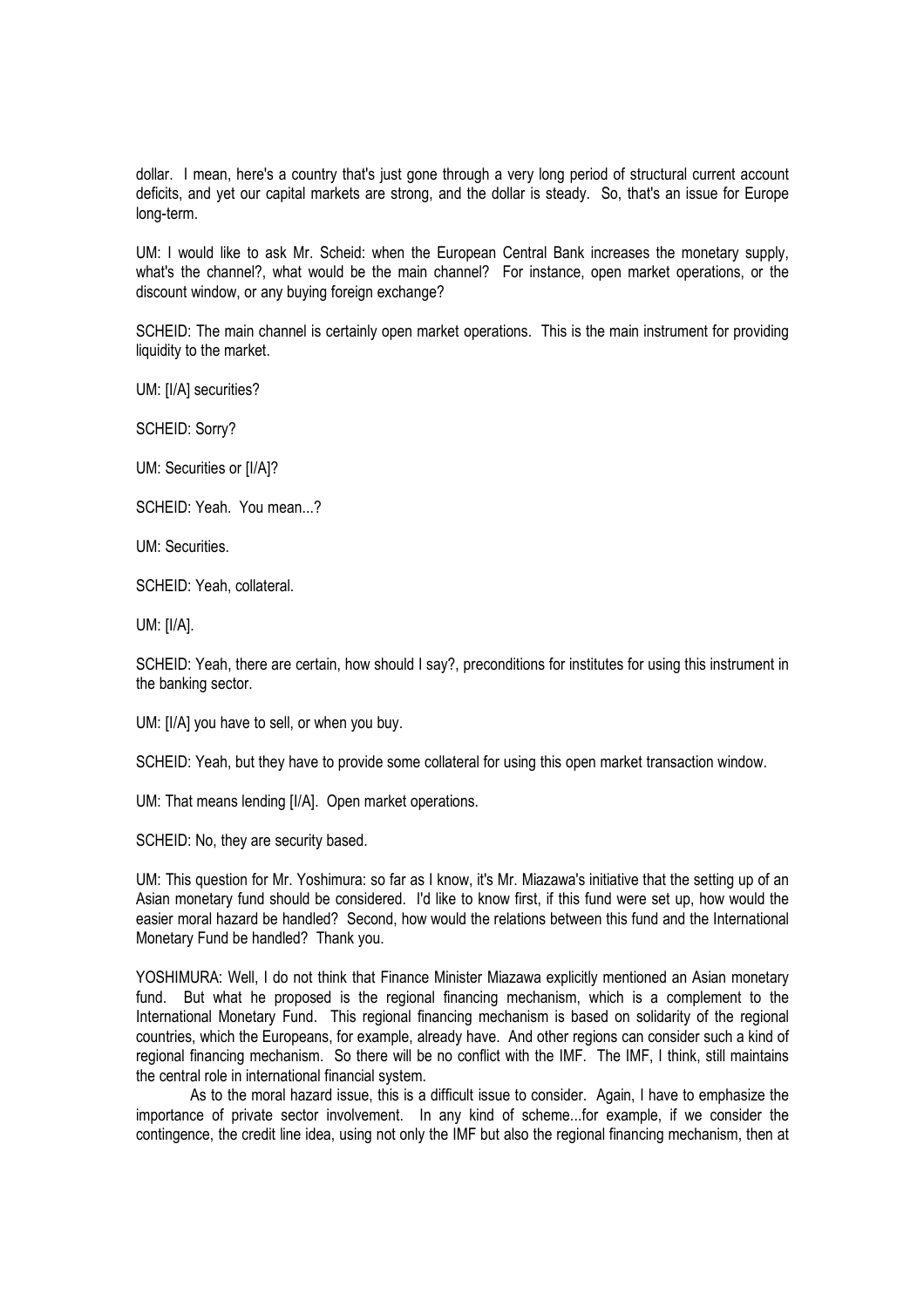that time the proper involvement of the private sector in the form of credit lines from private sector banks, or other types of involvement...we have had a discussion about this matter for a long time, but this is certainly not an easy issue, but we have some ideas we can implement...and we consider these as just measures to promote the involvement of the private sector more positively I think. Thank you.

UM: This is another question for Mr. Scheid. France [U/I], is this purely a French affair, or does the ECB have a role in keeping an eye on this?

SCHEID: We are certainly keeping an eye on it, so it was formally considered with the Governing Council's issue. But of course, more in general, this point of pegging exchange rate regimes vis-a-vis the euro is basically a unilateral decision to be made by the respective countries. So this is the general approach we take on these arrangements...because other countries, let's say the accession countries in Middle and Eastern Europe, might also consider some form of unilateral pegging toward the euro. So basically this is a unilateral decision. In general terms, such arrangements can be helpful in certain situations to put in place sound domestic financial, fiscal, and other policies. But it always depends on the specific conditions in each case.

UM: Has the ECB thought about the connection [I/A] lines of credit [I/A]?

SCHEID: [ASIDE: No...you want...? No, no, please. No, please, go ahead.]

CARRE: You must avoid any misunderstanding. The Council has adopted a regulation on the 23rd of November allowing France to maintain the present arrangements with 14 African states. These arrangements are not of a monetary nature, they are budgetary. In fact, it's the French Treasury which is involved, and not the Bank de France, which is part of the European Central Bank. So that's why the Council decided, after, of course, having consulted the European Central Bank...but France is allowed now to maintain the present arrangements, and only changes in the nature of the scope of these arrangements would have to be signaled and endorsed by the Council, after, again, having consulted the European Central Bank.

 But you see, basically, although it's an exchange rate arrangement between fourteen African states and a European one, the burden, if any, lies on the French budget, and not on the Central Bank. As long as the French budgetary authorities are ready to provide an exchange rate guarantee to all European Union exporters, it's up to them. This is exactly what the thrust of these arrangements is. A German exporter, for example, may benefit from an exchange rate guarantee given by the French tax payers. It's great...for the German exporter. [CHUCKLES]

UZAN: Okay, we are going to conclude our session. I would like to thank all of our panelists today. And Paul Kimball and Morgan Stanley and Dean Witter for sponsoring our conference for the last two days. Thank you. [APPLAUSE]

## [BACKGROUND DISCUSSION]

EYZAGUIRRE: Good afternoon, thank you very much. We have a very distinguished panel today to discuss this very interesting and fashionable issue of what exchange rate regimes would be appropriate for different emerging markets. As a way of warming things up, and before presenting the members of the panel, I'll take this opportunity to say a few things. [PAUSE]

Well, most of what I'm going to say are just trivial things, but trivial things that authorities often forget. A fact of life is that the domestic rate, unless you want to fool investors all the time, which we know is not possible, has to be approximately R\*, meaning the average interest rate of a composite of currencies of the rest of the world, Rho, meaning your country risk, and this term what the market expects will be the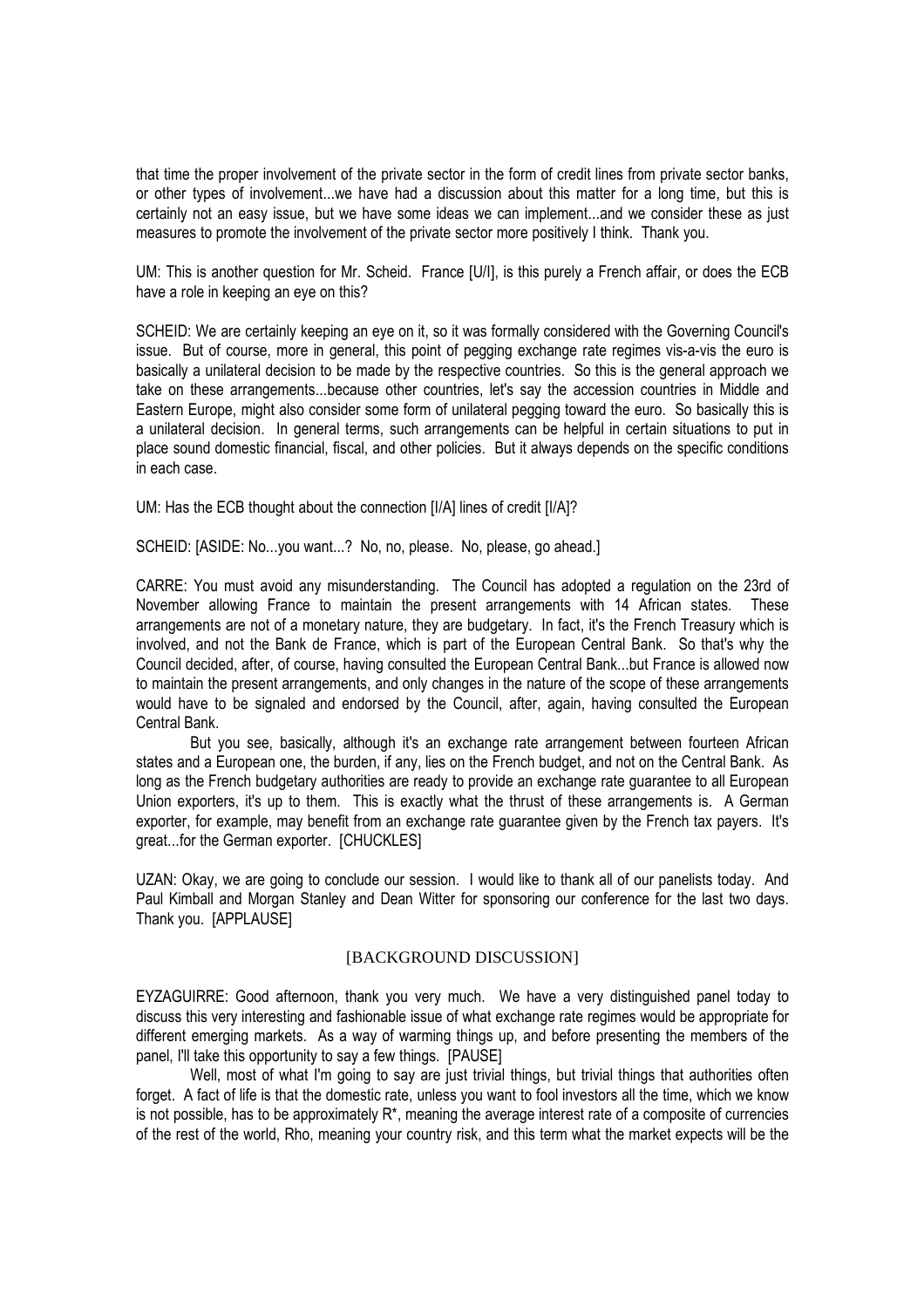future changes of your own exchange rate--that is the relationship between your currency and the composite good made out of the other currencies.

 Why do countries peg? Well, they try to get rid of the last term. Therefore, since for most currencies that peg that term is likely to be positive...if you peg to a, let's say quote, unquote, better currency, your likely to enjoy lower domestic rates. [PAUSE]

 But if you peg, for a given level of the interest rates abroad, you can not move your domestic rate without affecting the country risk. Authorities usually forget this. For instance, in East Asia, when capitalists where throwing in and demand pressures built up, authorities attempted to raise interest rates, so they encouraged more capital inflows. The other way around, like Brazil trying to cut interest rates at the beginning of the new program within a [U/I], a small bank, without improving the country risk. That's impossible to hold. And the way to affect Rho, is through different measures, say a better fiscal stance, enhanced structural programs, and the like. But what you can not do if you want to [U/I]...you want [NOISE] R unless you change Rho. [PAUSE]

 If there's a float you enjoy the possibility of moving R. But if you want to move R, you have to accept that E, that is the exchange rate between your currency and the rest of the composite good, has to change in order to compensate through the last term the change you have made in the first one. Normally, if you raise interest rates, the level of you exchange rate is going to appreciate, and the other way around. Countries also keep forgetting that this relationship holds. And for instance, after floating Brazil was trying to hold the value of the real and to cut interest rates at the same time. That's not possible. [PAUSE]

 Well, within, let's say, well managed exchange rate regimes, what are the options? If your domestic currency lacks reputation, that's typically what happens in countries that have suffered a period of hyper inflation, there's no way you're going to convince people that you really have changed, and your currency is going to be as stable as the deutschmark...so if that's the case, and your domestic currency lacks reputation, this term is going to be quite big. And that's going to produce a high [U/I] to domestic rates. That's what Argentina is trying to do. The peg tries to diminish this. But to dollarize puts this in zero. So for a given R, you're going to enjoy the lowest possible domestic rate.

 However...and I'm finishing with this, if you can enjoy the luxury of having a credible currency, you can float. And if you can float, you can have both flexible domestic rates, in order to compensate for differences in the cyclical pattern between your economy and the rest of the world, and you can also have a moderate R, because the last term of the equation is not going to be that big.

 But I think the crucial question is: can emerging markets have a credible currency? Some of us do--sorry--when we commit ourselves to inflation targets and fulfill them for a number of years. Now I'm going to...Mr. Bernard Delbecque, an Adviser to the Minister of Finance of Belgium. Please, Mr. Delbecque.

DELBECQUE: Thank you, chairman. I am indeed advising the Minister of Finance of Belgium on international affairs, and in this capacity I have been following closely with him the evolution of the crisis in Asia, in '97 and '98, especially when the Minister, [U/I], was the Chairman of the Interim Committee of the IMF. At that time, I must say, the issue of exchange rate regime was not really at the center of the discussion. And in some respects it's quite interesting that the program of this conference has highlighted the importance of this issue. And I believe that our discussion yesterday has also fueled a number of questions.

 The collapse of the Russian ruble, and more recently the difficulty of the real, have fueled a new debate. The fact that Argentina is now considered dollarization shows the extent to which the globalization of financial markets has made it more and more difficult for countries to continue maintain a fixed peg. How to maintain even exchange rate stability under floating rates? So the question which arises then is the following: what countries like Brazil, Argentina, Hungary, or Poland choose to protect their exchange rate against international market volatility?

 Our chairman has made an interesting introduction to the panel discussion. And in some respects, my talk today will extend what he just said. I've done some research in the field, and I would like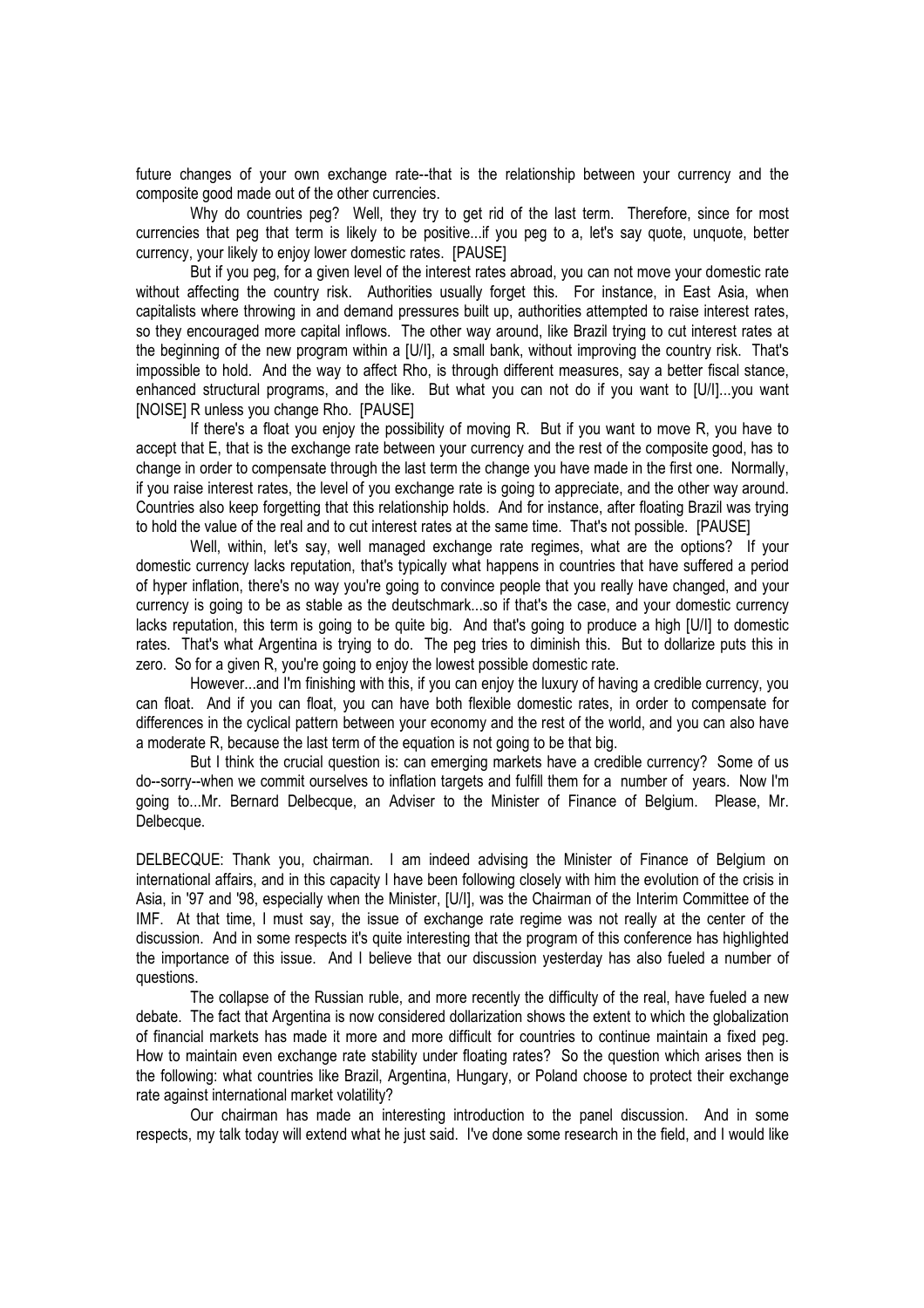to share with you an idea, which is the following: I think that countries that value a high degree of stability for the exchange rate could adopt what I call a target exchange rate regime. What do I mean by that? The authorities who would adopt a target exchange rate regime would make a clear choice in favor of keeping the exchange rate close to a declared target. But at the same time, they would recognize that a successful defense of the target may be too costly, is indeed often too costly. So they would exchange the fact that the exchange rate would depreciate during periods of currency turmoil, but they would accompany the depreciation with some monetary tightening in order to give the markets a signal about their willingness to eventually bring the exchange rate, with the help of the markets, back to its targeted level.

 To highlight further, what I see as the characteristic of this regime...let me say first that this regime, targeted rates, differs from target zones, which have been mentioned often in the literature and still morning, in the sense that the behavior of the exchange rate would not be constrained by fluctuation bands. And as you know, if you have fluctuation bands, you leave open the possibility of speculative attacks against the bands. That is one aspect.

 The second thing is that targeted rates differ from a managed float, because the authorities declare the target they would like to maintain, which is not the case in the managed float. And in my view, the central rate is there to help markets to form their expectations, and at the same time, because the authorities allow some degree of fluctuation, they would not be constrained, as they are in a fixed exchange rate regime.

 Let me try to explain how this system could work. My first remark is that of course the operation of such a regime would depend on the credibility of the declared target. So let us assume for the time being that the target is credible, and that means that market participants believe that the exchange rate could indeed converge and stay at this level. Then under this assumption it can be anticipated that market participants would set the exchange rate equal to the target, almost by definition, as long as the central bank keeps an appropriate level of interest rate in relation to foreign interest rate levels, in relation to the R\* that was presented by the chairman. This is the easy case, the credible case.

 What about the situation when the markets believe that there could be some change in the declared target? Then you can imagine that there would be some speculation that would give rise to the depreciation of the exchange rate. The authorities would allow this depreciation happen, but they would react by announcing to the market the value they still give to the target, and they would use an active interest rate policy rule, that is, they would increase somewhat the domestic interest rate to show their commitment to the stability of the exchange rate. And some point markets would have to reassess the situation in view of the authorities' apparent commitment to the target, taking into account the fact that a positive interest rate differential favorable to the national currency would create pressure for appreciation. Also following prudent macroeconomic policies, possibly in the context of a stabilization program supported by the IMF, would help boosting confidence, reduce market pressure, and push the exchange rate back towards its target.

 In order to get a better view or better understanding of how targeted rates could function in reality, I would suggest that you think of the experience of the wide margin European monetary system, after the widening of the margin in August '93. Following this decision, participating countries continued to give great importance to maintaining exchange rate stability around the parity vis-a-vis the deutschmark. But they allowed exchange rate fluctuation in periods of tension. And a review of this experience...

#### Tape 3-Day 2-side A

DELBECQUE: ...behavior of exchange rates vis-a-vis the deutschmark, and the behavior of short term interest rate differentials vis-a-vis the deutschmark. These graphs show the role of the parity as an anchor for the exchange rate. This is a key role. If you look at a country like Italy, after having left the ERM rejoined it in '96, and the lira managed just to go back to the level of the parity. The same for Finland. Of course there has been a period of severe tension, especially in the summer and the autumn of '93, and at that time most commentators in the press, and most people in the markets believed that the ERM was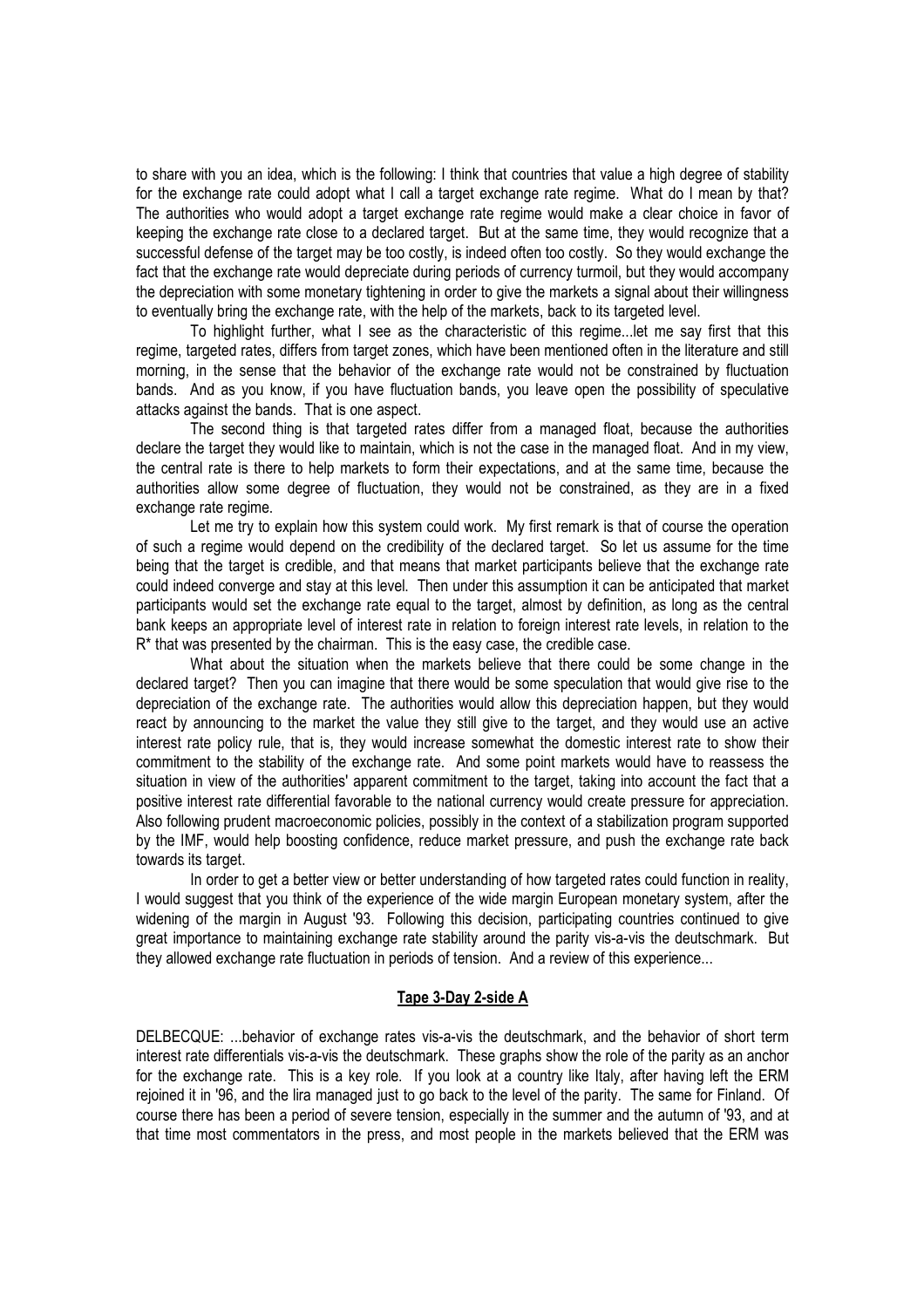dead. We know that was not the case. But a new exchange rate regime, in my view, was born this way a little bit by chance. And what was very important was the fact that ministers in '93 accepted to maintain the parity, and valued a return rate of the exchange rate toward the parity. The crisis was short-lived in Belgium. In France it took a longer time to restore the credibility, but the exchange rate finally reverted to its central parity, as you can see in the graph. So my point it the importance of the parity of the target visa-vis the fluctuation bands. I am convinced that the system in Europe would have worked the same way without fluctuation bands, or infinite bands. The key point was that we maintained parities.

 My second point is in regard to interest rates. Short-term interest rate differentials move parallel to the exchange rates, reflecting the use of this active interest rate policy that I mentioned, and that has been used effectively by central banks in Europe between '93 and the end of last year.

 I don't have time to extend this analysis, but I believe that for countries committed to stabilizing their exchange rate at a specific level, and to use monetary policy to this end, to some extent, a targeted exchange rate regime could offer an interesting alternative to pegged exchange rates.

Let me conclude with a final list of advantages of this system compared to fixed rates. First, speculative attacks against the exchange target would discredit less the authorities concerned, since they could claim that the depreciation of their currency is temporary, and possibly not inconsistent with the [U/I] maintenance of the target.

 Second, the defense of the currency on the targeted rates does not [U/I] to increase interest rates as high as on the fixed rates. That's an important point. I think that we mentioned globalization and the fact that it was difficult because of large capital flows to maintain pegged rates. The difficulty also is that the authorities are not willing to maintain for a long time the interest rate at the level necessary to keep the exchange rate [U/I]. So in the case of speculative attacks targeted rates help the government to solve the tradeoff between the cost of abandoning the target and the cost of raising the nominal interest rate to defend the currency.

 Three, on the fixed pegs the country's exchange rate reserves are tied down to defend the peg. And therefore the speculators are left with a one-way option, this is well-known. On the targeted rate the reserves will be protected.

 And finally, targeted rates would tend to reduce speculative tension in the foreign exchange markets. Indeed, if the central bank lets the currency depreciate in a period of tension, the potential for capital gains is diminishing, and the more the exchange has depreciated, the lower the potential for further depreciation, and the higher the potential for appreciation. So the one-way [U/I] becomes a two-way [U/I].

 Of course, we would all agree that there is nothing magical, and I certainly don't think that there is anything magical about this proposal. As I said, the success of the operation a such a regime would depend ultimately on the credibility of the target, because it allows fluctuation. And at the end of the day a country that adopted this regime would like to see the same pattern as that observed in Europe. Okay, in terms of tension, one can accept some fluctuation, but we should also demonstrate the possibility of going back to the target. And one should also choose the right level the target. So this means that the authorities willing to adopt such a regime might find it useful to seek external support. Depending on the circumstances this support could come from different sources, the anchor country, and of course, an institution like the IMF, which could play an important role in confirming that the preconditions for targeting a specific level of exchange rate are satisfied. And that the level of the target is appropriate.

 So in the case of Brazil, for instance, at this stage it might be wise to wait until the necessary measure have been taken to restore confidence in the government's ability to reduce the fiscal deficit. But once confidence is restored, in my view--this just a personal suggestion--it might be worth considering adopting a regime like this one fixing a target, helping the markets to form their expectations, and supporting this new policy by an active monetary policy role. Thank you.

EYZAGUIRRE: Thank you very much, Mr. Delbecque--I hope I got the pronunciation right this time: Delbecque--for your very thought-provoking remarks, which should be of no surprise to us, given your very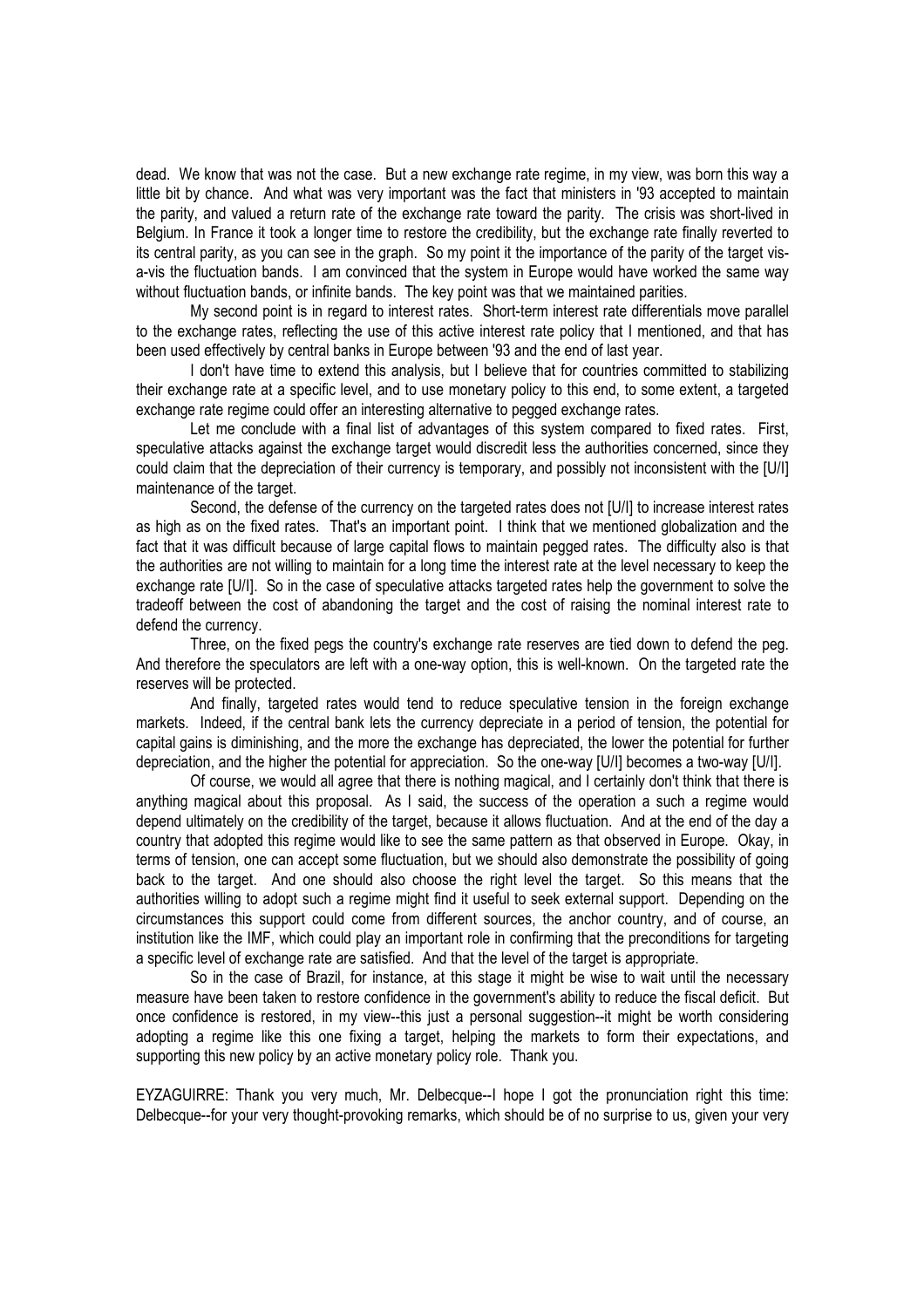strong educational background, including the University of [U/I], which I happen to know, and the University of Pennsylvania, and the fact that Mr. Delbecque worked for the Fund for some years.

 Now I have the pleasure to introduce to you Mr. Rogelio Ramirez, who is a citizen of Mexico. Mr. Ramirez also holds a Ph.D. from Cambridge University and is a regular speaker at international conferences, and publishes heavily on developments in Mexico and in the international economy. Mr. Ramirez, please.

RAMIREZ: Thank you very much. I am going to try and simplify my presentation by focusing more strictly on the Mexican experience, which is a short experience with a floating exchange rate since 1,995, and to tell you a bit of the observed performance of this exchange rate and of Mexico's economy. And I'm saying this is the first experience with floating rates, because although Mexico had officially a floating rate, more or less since 1,977, in fact it was not really letting it float. So that when we talk about the experience of Mexico with the floating exchange rate regime, we're really talking more about a verti-floating, or a managed-floating, or a floating regime officially, but in fact a disguised one, being in reality the pursuit of some kind of notional fixed exchange rate or band exchange rate.

 And what has happened in Mexico, and the most reason why Mexico is now pursuing a floating exchange rate is the very bad experience that it had with the previous regimes, and the fact that the inauguration of President Zedillo almost coincided with the collapse of what was viewed before as a very strong peso, as you well recall. In fact the most important first statement of the already inaugurated President Zedillo was precisely to qualify the mistakes of the Bank of Mexico and of the previous Minister of Finance, as having committed a great mistake. That was his wording for allowing not only the accumulation of very large current account deficits, but also an overvaluation of the exchange rate.

 And this, I think, compelled the president to follow-up a much more freely floating exchange rate. And it wasn't really much of a choice, because Mexico didn't have reserves, and the few reserves that Mexico had, as you can recall, could not be committed to the defense of the exchange rate, according to the agreement with the IMF. So Mexico inaugurated a new floating exchange rate in 1,995. And what we have seen since 1,995 is that the economy shows a much stronger condition in structural terms.

 I am digressing a little bit, and I am not focusing on what are the conditions for the financial sector, because I think in these discussions we usually tend to forget that there are also structural conditions that an exchange rate regime has to deliver, namely, growth in output and in jobs. And a country that has these needs, as Mexico does, to produce a million jobs a year just can not forget that a good exchange rate regime has to deliver growth in jobs and in output.

 And therefore, since 1,995...and you can see in one of those charts that I presented, GDP has shown very good performance: 5.5% per year in the last 3 years, and I hear that today the Bank of Mexico announced the rate of growth for 1,998 having been 4.8%, which is very good for a difficult year in the international markets. Not only that, but manufacturing output, which had consistently been below the average rate of GDP growth for a long period of time, including since the late '70s, has shown 9.2% annual growth over this last three years, '96-'98. And manufacturing employment, which even in the years of the Salinas administration, when Mexico recorded huge capital inflows, and manufacturing growth was stagnant or even negative, has increased with the floating exchange rate by 4.1% per year. So I think there are very good reasons for Mexico to be relatively satisfied with the floating exchange rate, viewing the performance in the structure of the economy.

 Okay, in the background we have a few special considerations to make, one of them is that probably this performance would not have been possible without NAFTA. So NAFTA is a special consideration, and an important one for the aforesaid.

 Second, there has been, as you know, reconversion of the Mexican economy since the late 1980s, which precisely created some preconditions for investment in manufacturing industries. And of course, there were some structural reforms that were carried out by the Salinas administration, whose results were evident in the Zedillo administration. But I think the merits of a floating in Mexico...and when we see the Mexican peso overshooting even in the short-term, and even now, with the background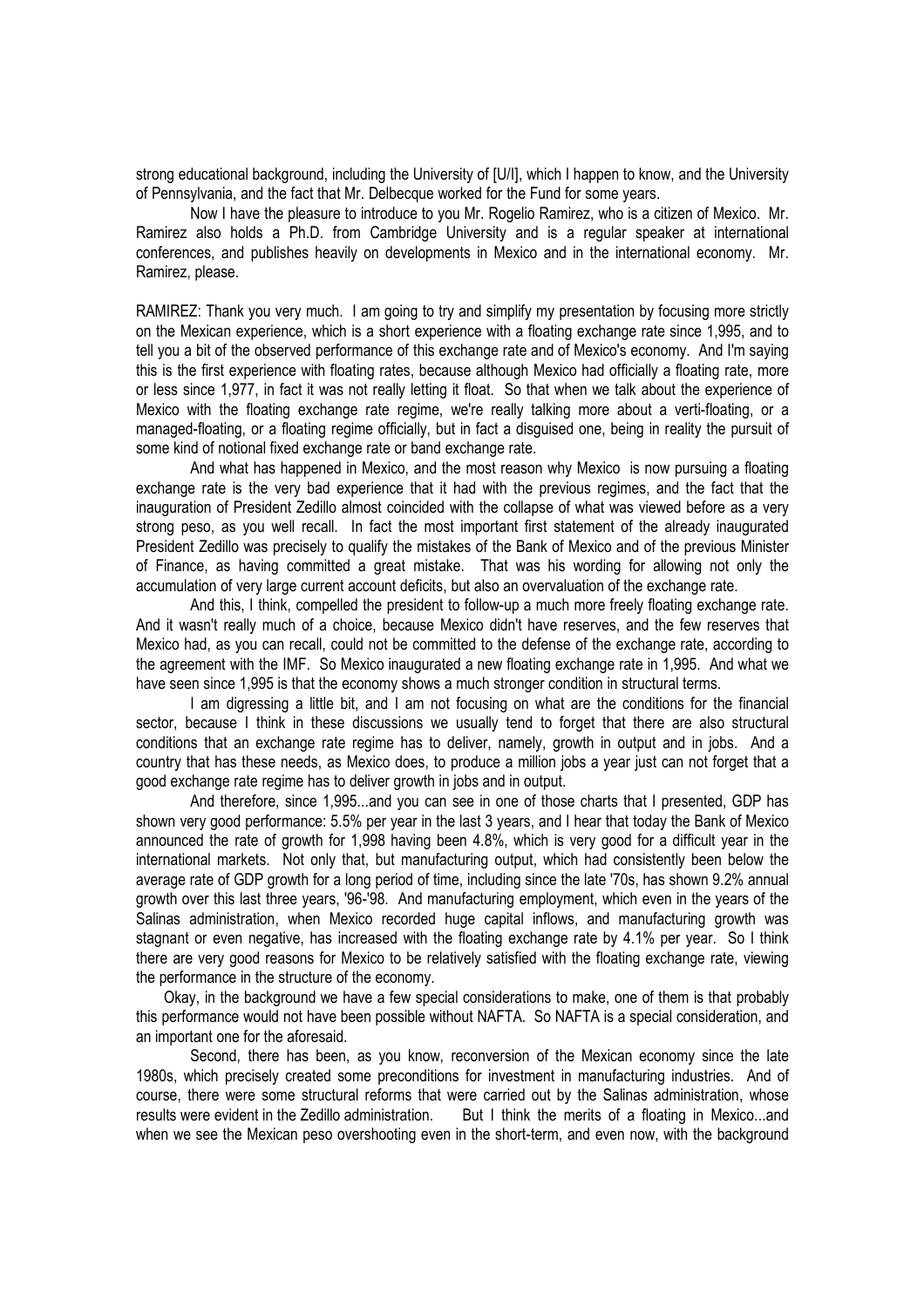of this very good experience, we have to recognize that the Bank of Mexico is under a new regime allowing the peso to overshoot in the short-term. We have seen the peso overshooting in the autumn of 1,998, in the autumn of 1,995, during several episodes the peso has overshot, and the Bank of Mexico has allowed it to overshoot. In the last experience of very heavy turmoil in the markets, you can see that the Bank of Mexico has not lost reserves. In fact, it has made a small gain in international reserves, despite the fact that we have accommodated a very heavy international shock through falling oil prices, and through the effects from the Asian crisis in Mexico's manufacturing activity.

 Now, looking into the background, I think Mexico now has a very large size for a manufacturing economy that hardly would allow it to make mistakes with the exchange rate. Mexico's manufacturing is, in terms of exports of medium and high-tech manufacturing, only 4th in the emerging economies group, following China. And it's well, well, well above Brazil in terms of exports of manufactures. For example, in 1,996 Mexico was exporting 51 billion dollars of medium and high-tech products, compared to 13 billion of Brazil. So I think it's also fair to say, Mexico's trade structure is much more similar to the structure of Canadian trade, and Mexico's manufacturing being increasingly integrated with US., make it a lot more similar to Canada than to Brazil, or Argentina, or countries in South America.

 And for that reason I think Mexico has a lot to learn from the Canadian regime of floating exchange rates, and also trade policy. And I think that offers a very good scope for Mexico to follow up a pragmatic policy, where, of course, the floating exchange rate is not perfection, is not panacea, it has a lot of problems, as we were just reminded by this very good introduction by the chairman of this panel. But I think in the case of Mexico it's been a good compromise between the play of the market and the objectives of medium term sustainability and growth. Thank you very much.

EYZAGUIRRE: Thank you very much, Mr. Ramirez. I have the pleasure now to introduce Miss. Joyce Chang, former student of both Columbia University and the Woodrow Wilson in Princeton University. Miss. Chang has held a number of key positions in investment banks, including Solomon Brothers, and now in Merrill Lynch. Miss. Chang.

CHANG: Thank you very much. When Marc asked me to speak at this conference, he asked me to comment on what the experience has been in different emerging market regions, and which exchange rate regimes seem to have worked. And so I thought I would pick up on some of the comments made by both of our two previous speakers. It was interesting we hosted a meeting with the Mexican government officials a few days ago, and the policy makers started out the meeting saying, "Well, what the current crisis has taught us is that countries have no choice deciding between floating rate regimes and currency boards, or dollarization of their economies." And Mexico has made the choice of a floating rate regime. And I thought what I would do is revisit that, and see if that's really been the case, because over the past year on thing that has stood out is that if you look at the experience of the convergence economies in the emerging markets currencies, they really have been spared from the volatility. If you look at Poland, Hungary, Greece, and check, they have had a very different experience from the Asian and Latin American countries. And one of the questions that came up as I looked at this, and why they've been able to sustain managed currencies...they've had more success with some of the aspects that our first speakers talked about, widening the band, [U/I] targets, and why has that been the case? And I think it's been a number of different factor. The exchange rate regime should be used as a tool for managing a country's fundamental outlook. I think in the case of Latin America, what has become much more and more used as the anchor...and this has sort of worked in the convergence economies because it is one tool, but you also have some very strong underlying policies, whereas in Latin America I think that you hear time and time again, "The exchange rate will be used in the interim as a tool, until we can get other things put into place on the fiscal side," as far as bringing in other policies. And then in Latin America the political environment is a far greater constraint than in some of the other regions.

 So I think one thing that has stood out is...one conclusion that we have come to...when you look at what's happening in Brazil right now, more flexible exchange rate regimes are generally what have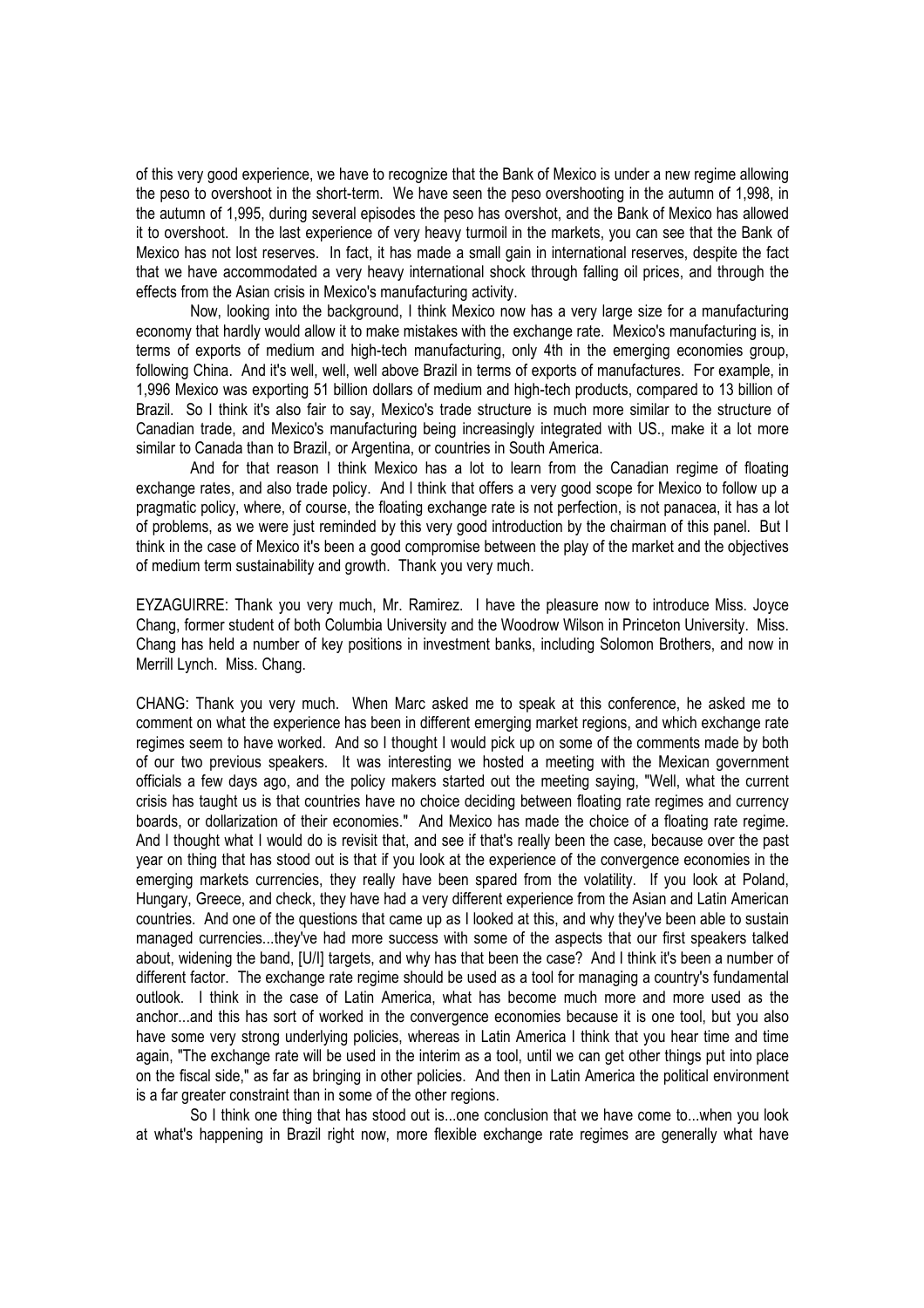worked, but also the whole debate on capital controls is going to need to be revisited, because it does seem, if you go through the experience that Brazil is now having with a free floating rate, that that's something that is going to come up more as an issue...and that we think that that's something they may be pushed towards over the very near term.

So what I thought I would do is just talk about Latin America, picking up on some Rogelio's comments about some of the differences we see between Brazil and Mexico, why the convergence economies have been different, and some of the experiences that the Asian countries went through, and the market response. We end up hearing from investors what they find as credible in the marketplace right now.

 But I think that in the case of Brazil, as you look at many of the Latin economies, they face a number key constraints. They are net commodities exporters, and so any time there's any type of terms of trade shock, even for a country like Mexico which has diversified its economy, they're hit very strongly with this. And you can make the argument that they should try to use these instruments to hedge out volatility, but you find that in many of these countries there are key constraints to selling forward oil, to taking any of these measures. So I think that in Latin America it's hard to generalize based on any of these countries, but what you've seen is that the fixed exchange rates have not been that effective, in part because governments have used that as the anchor. And I think that also the structure of these economies has made it much harder for those exchange rate regimes to be effective.

 In the case of Brazil specifically, what are we most concerned about right now? I would be very concerned about what they can do to bring down interest rates. And I think that in a country where for the last three and a half years the average interest rate has been 22.6%, when you haven't had the inflationary risk, the concerns that people have about domestic debt refinancing risk...and you haven't also had the concerns that you're basically going on about these risks, you've still had 22.6% inflation. We don't see a situation where they probably can bring down rates very well. And I think that even if you talk about targeting and other options, in practice in Brazil this is not going to happen. And I think that the capital controls and the whole debate over this will probably need to be revisited. And that you will see is that in those countries which have used some forms of controls on inflows, whether it's Chile or even Poland, in letting inflows in the country, the country's experience has actually been relatively positive. And I think that that's one thing that the official creditors will have to revisit very much, the whole debate on whether a country should ever resort to capital controls or other forms of controls. And I think the market tends to sort of jump to conclusions on what this means, but the controls on inflows are ones which we would say have not necessarily been that bad for countries, if you look at the experience of countries when they have tried to open their local currency market to foreign investors.

 I think that the other option of going to a currency board or dollarization, if you run out of other choices...if you look at the number of currency boards that have existed, they have declined over the years. In 1,960, for example, there were 38 countries that had currency boards, in 1,970 there were about 20, and then by the late '80s there were only 9. And these have been effective in mostly smaller countries, whereas I think many people in the market tend to view this as a panacea right now for what countries ought to do. What should Argentina and Brazil do in this kind of crisis?, what should Mexico do? One can see that these examples have really been only effective in smaller economies, like a Bulgaria, or a Lithuania, or an Estonia, and that it really has not had much of a success record in a country that is of a much larger size. And I think that in Mexico many people were asking themselves, in the marketplace last year, what have been the benefits of a free floating exchange rate regime. And I think that this year the benefits will be more obvious, for example, Argentina will shrink, Mexico will not, this year. And last year I think that was being debated very much.

 So it seems to me that, at least when you look at Latin America, some of the issues that come up very much...the structure of the economies, the dependency on commodities...in political systems that have made it difficult to put in other reforms it's been very convenient to use the exchange rate, first as a mechanism for stability...and basically what can countries do in this kind of environment? The managed rates have really worked in those countries, such as the convergence economies, where they have very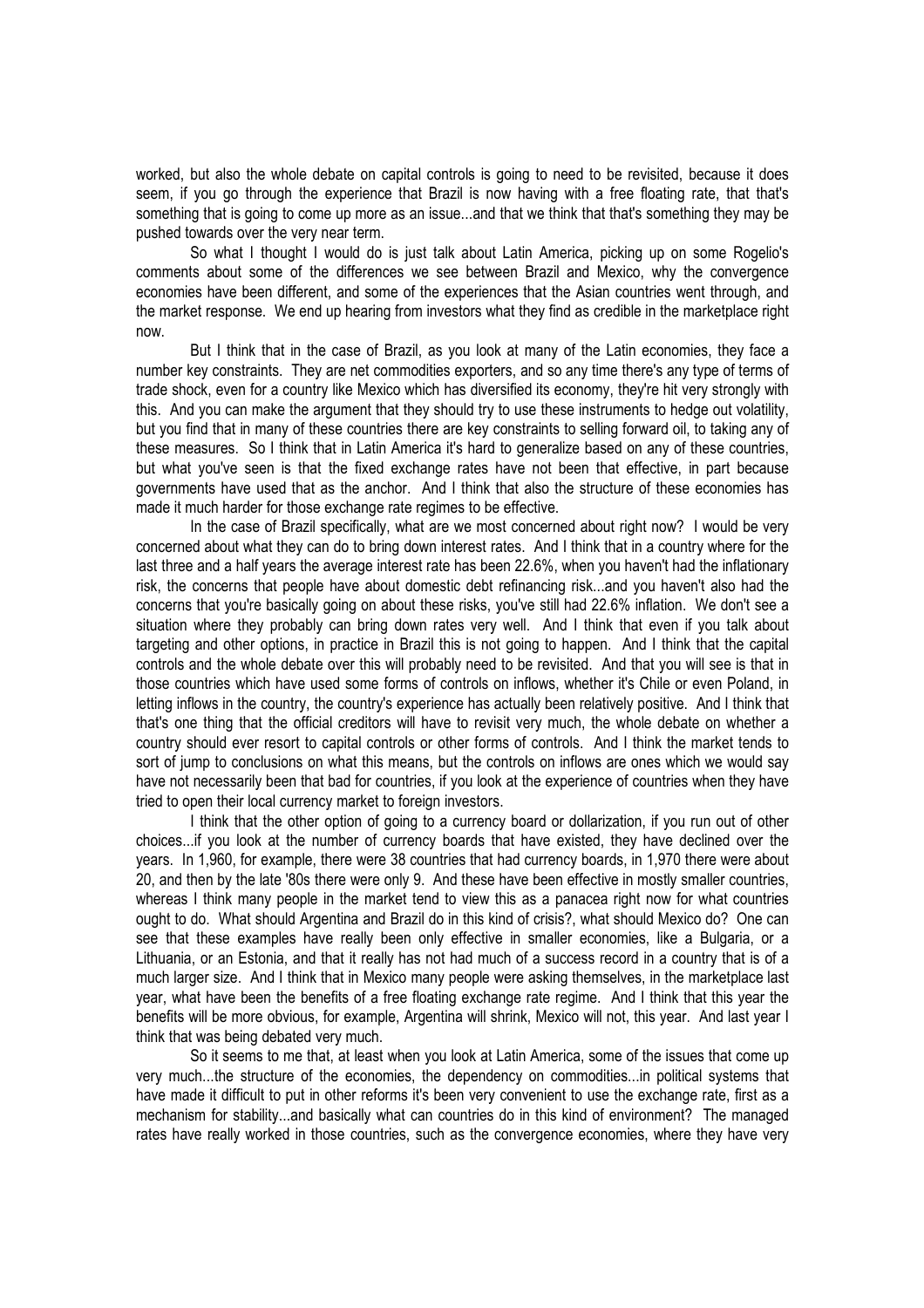strong linkages to the introduction of the euro and to continued [U/I] and headline inflations. And they can work in those kinds of situations, but I would say that in Latin America the practice that has been...something that should be used as one tool for policies has been subsumed into kind of taking over and becoming the anchor. And that's been something that's been proven unsustainable in the case of Brazil, and also in the case of Mexico. And I would say that that's what happened in Russia as well.

 Just to go to the Asian examples of what ended up being some of the fatal flaws, and what can be used to address them, I would say that in the Asian countries that really experienced crisis, and there were certainly innocent bystanders like the Philippines, what happened time and time again was that an open capital account, combined with having a weak banking system, really was disastrous. And it seems to me that you come back to the whole issue of what kinds of capital controls can be used effectively, and should some of the arguments that were used against capital controls and against opening the capital account really be revisited in the Asian example.

 So it seems to me that there have been examples in emerging markets countries where you can find a compromise in between the two extremes that most emerging markets countries think they're faced with. That's basically worked in some of the convergence economies, but if you look at them from a market perspective, these have been markets that, generally speaking, have not opened up to investors, and have been very careful about just how much they will allow in foreign flows compared to other countries. And it seems to me that much of that framework will need to be revisited, as one looks at what kinds of policies will be advocated for countries to manage their capital inflows.

 As we look at some of the dilemmas that are facing the official creditors right now, one of the key issues that seems to be coming up is that some of the risk that banks took on...do we continue to lend to these countries because we want them to be able to pay us back, and to continue to be in the dialogue, seems to be transferred more and more to the official creditors. And I think that we are at a point right now where there are no easy solutions, but more discussion about capital controls and how they might effectively be used, with Brazil being a key country to focus on, is going to be critical in the year going forward.

EYZAGUIRRE: Well, thank you very much, Miss. Chang, I think you have given us a lot of food for thought. I'm looking forward to questions about your remarks. To finish this first round, I have the pleasure to introduce Mr. Carlos Asilis, who has such a long curriculum that it's hard to choose...which aspects to highlight... Mr. Asilis was formerly in academia, he was a brilliant scholar, including in the very stupendous research department of [U/I]. And then he moved to private business where he has been a key player in a number of positions. Now he is a Senior Advisor at Vector Investment Advisors. Mr. Asilis.

ASILIS: Thank you. The subject matter clearly is key. Not just at present, but it's always been essential in macroeconomic management for emerging markets. So, the first issue is, of course, to recognize that to talk about an optimal exchange rate regime in emerging markets presupposes a set of tradeoffs, that were extremely well articulated by the chairman at the beginning of the session. Generally, these tradeoffs are expressed in terms of inflation, and GDP growth or unemployment. I'll talk about this at length in a few minutes. So that's the first issue to recognize.

 I'll talk first about the facts in terms of the empirical regularities, so to speak, if one can talk about empirical regularities across various exchange rate regimes. I'll be looking at several regimes, essentially floating [U/I] regimes, pegged, which can be of various types, and currency board regimes. A fourth regime which I will not be talking about is joining a currency union, e.g., the Argentine proposal of fully dollarizing the economy, the euro in the case of Europe, and a dollar zone in the Western Hemisphere. So, broadly speaking there are four types.

 Clearly, of these four types of [U/I] regimes the pegged regime has various incarnations. I find the Chilean case to be the most efficient and credible, because it targets a basket of currencies. It is very well implemented, it has a very sound financial system, and it has very favorable initial conditions on the fiscal front. But I mention the Chilean case because I think that one should be somewhat cautious in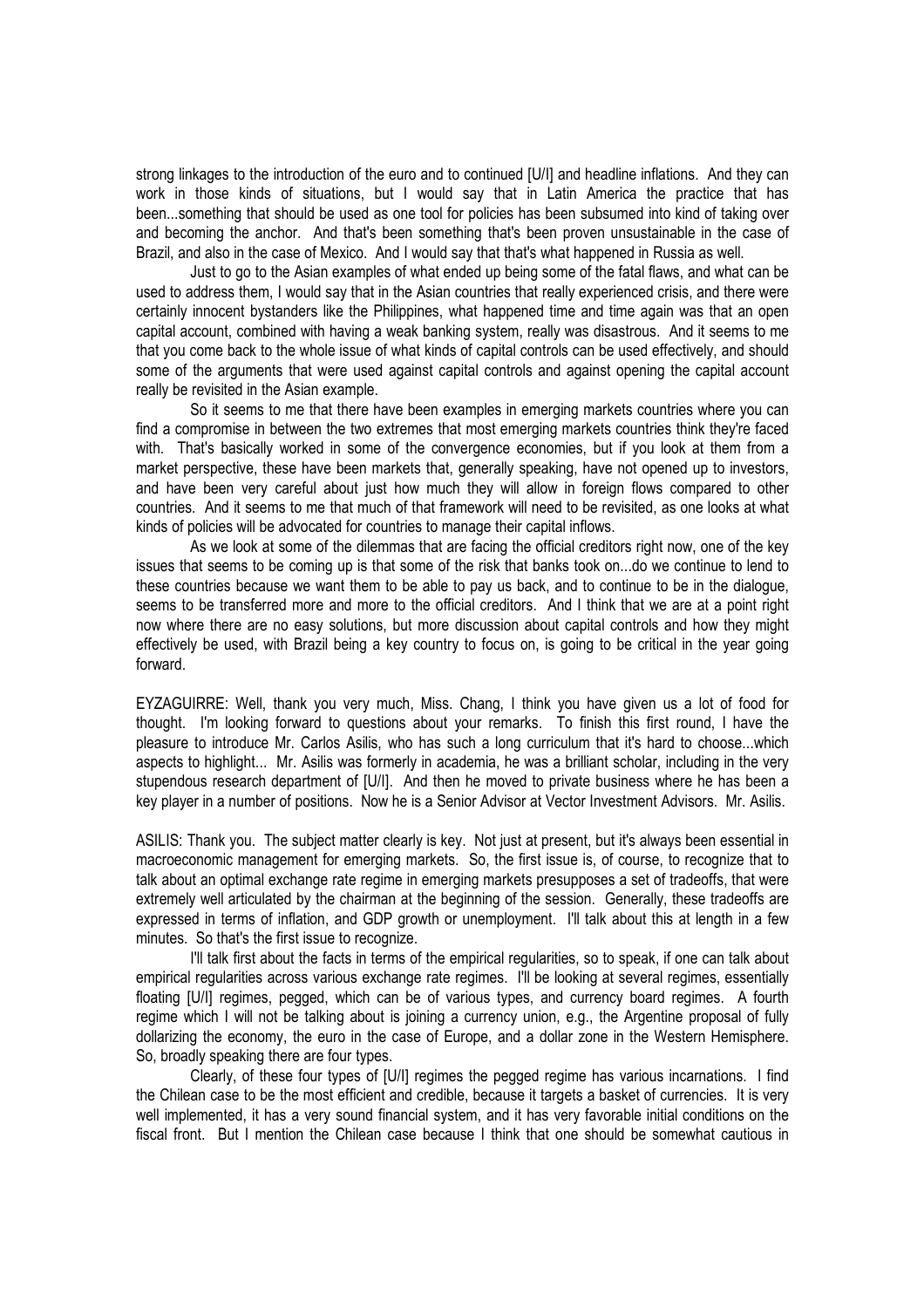extrapolating from the Chilean example to other emerging market countries. Because Chile is an [U/I] in terms of the degree of institutional development. Its history of economic performance, the vary sad experiences that it went through in the early '80s, which essentially planted the seed for the creation of a group of very talented economists, and a consensus that ensued in Chilean society at the political, not just at the technical level, has produced the results that we are all witnessing.

So these are the four types of regimes that I'll be talking about. First let's look at the facts. I will draw on an empirical work that a former co-author of mine at the IMF did about a year ago. He's [U/I], an Indian economist who was on the faculty at Princeton prior to joining the IMF. And in this report, this is working paper number 8, written in 1,998, he essentially compiles key macroeconomic performance indicators across various exchange rate regimes. And what does he find? To focus the discussion I'll be looking exclusively at two indicators, no second moments here, just the mean inflation and the GDP rate of growth. If we think of a welfare function, the final target should be to minimize the inflation rate, and to maximize the GDP growth rate. So, is we look at three types of regimes, currency board regimes, pegged regimes, and floating regimes, what does the data show?

 The data over the last 20 years, I won't get into the details as to what the sample consists of, I refer you to the report itself...first before I give you the numbers, what it shows is that the currency board system is the superior regime. That's the first result. There are a lot of qualifications I will address, but it is superior to both pegged and floating. Moreover, between pegged and floating the most optimal of the two is unclear. In other words, as far as the inflation rate goes the pegged regime dominates over the floating regime, 23.8% versus 73.9% for the sample period in question. But as far as the GDP growth rate is concerned, the floating regime dominates over the pegged regime. And the numbers there are 1.1% GDP growth rate for the floating regime versus 1% for pegged regimes, excluding a currency board regime obviously.

 The report also looks at a subsample of countries that, for the sample period in question, have not applied capital controls. And there the ranking becomes more interesting, because no single regime dominates over the others. And so the discussion turns back to theory once again, as well as to specific country characteristics such as institutional development, the nature of international trade, structural economic features, etc.

 Now, before I outline some of the arguments that I want to present, I'll tell you what my recommendation would be. My strong opinion is that fewer pegged regimes, except for countries with very strong institutional development, or with very favorable initial conditions--fiscal variables particularly--and a sound banking system...and there are very few out there, Chile in my book is the strongest economy of the emerging markets in so far as those indicators are concerned, so we can not use the Chilean example as a prototype in applying the model to other emerging countries... So I think the floating regime or a currency board regime, or joining a currency union, but that would have to be qualified in a major way, are the only sustainable regimes in the long term. Pure pegged regimes are not.

 Moreover, if I draw on my experience in the private capital markets, this conclusion is reaffirmed. In other words, fixed exchange rate regimes essentially amount to just putting out a target that market participants, particularly large hedge funds, aim at. So they're easy targets more often than not. This is sad, but it is the truth. So I think floating regimes and extreme forms of pegged regimes, currency boards, or joining currency unions, are the regimes that we should be focusing on. With very few examples, I mentioned Chile...I think they're doing exactly what they should be doing, no criticisms there.

 Well, the question then becomes, floating versus currency board, or joining a currency union. For starters, joining a currency union or fully dollarizing the economy, as the Argentines are trying to do, I think is a good idea. There clearly is not much of precedent, because you have to sort out the issue of lender of last resort, and this brings us into the realm of legal matters. The Argentines have to relinquish sovereignty in certain areas, particularly with regard to the supervision over the financial system. They absolutely would have to do that for a fully dollarized regime to be sustainable. So there really is no precedent, and there really is no real case of a medium size economy that is fully dollarized in the way in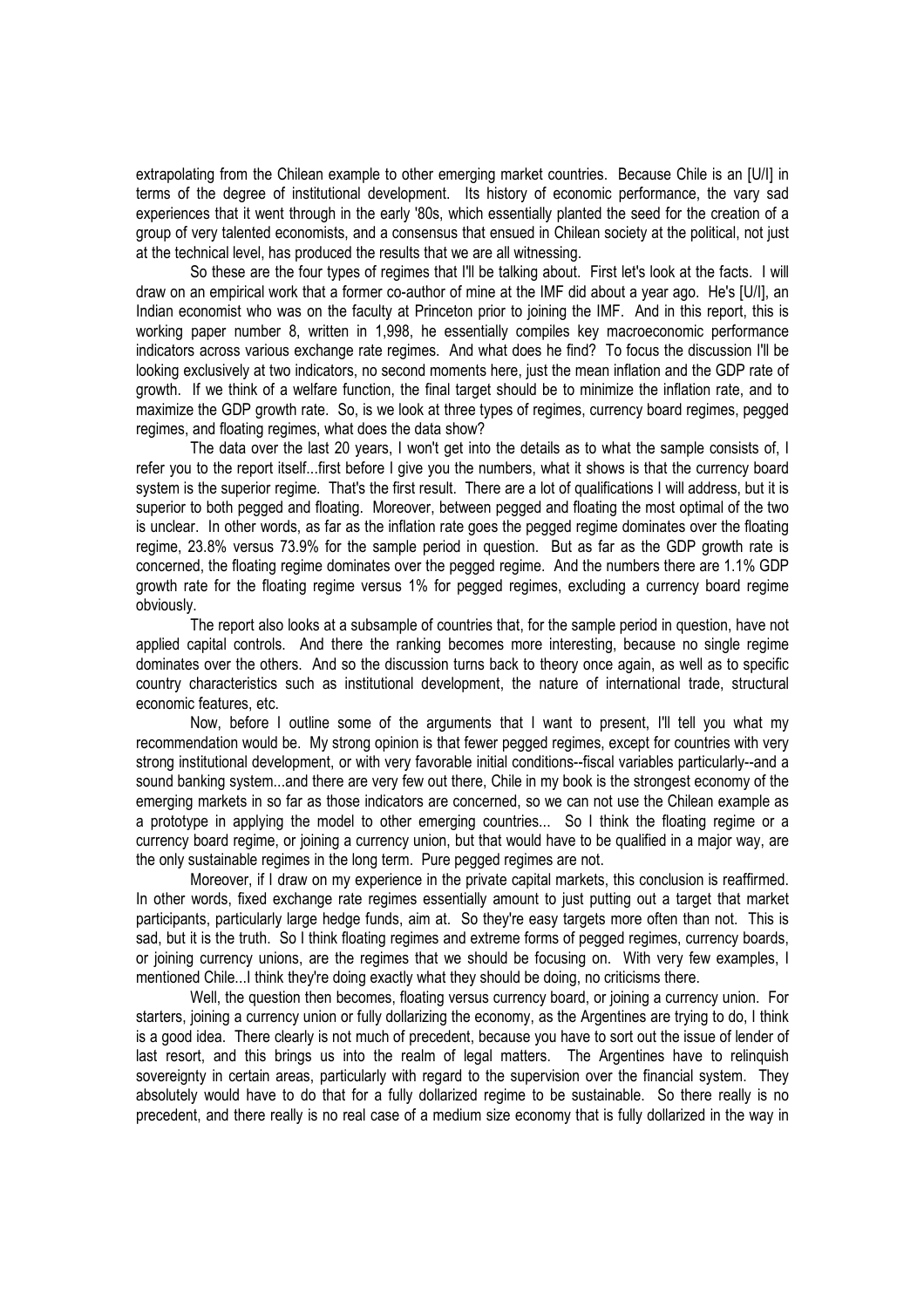which the Argentines are talking about, the euro of course being an example, but we know how long it took the Europeans, going through two world wars, to talk about having their own currency.

 So I really would be discarding at this point, clearly it wouldn't apply to Brazil, joining a currency union. So the issue is currency board. Introducing a currency board is also extremely difficult. And again, I think it would apply to a very limited set of countries. So you can see what my recommendation is taking us to, I think floating is the only solution, really. But there are countries out there for which a currency board is a good idea. They have to a very strong and broad political support for relinquishing sovereignty. The issue here is rules versus discretion. One of the attractive features of a currency board system is that it addresses the timing consistency problem, the issue of credibility, in a very extreme way. Fixed exchange rate regimes, you could argue, do address this issue, but in not as convincing a manner as a currency board regime. So that's the first issue that a currency board regime addresses.

 The second issue that a currency board system addresses is that it helps deter the onset of selffulfilling runs on the currency--multiple equilibria, as professional economists call it. So these are some of the advantages of a currency board regime. The payoff is of course what Nicolas Eyzaguirre mentioned, that if sustained the application of a credible currency board system would lead to lower interest rates.

 What are the costs of a currency board system? Here I'm going to defer the discussion of the introduction of a currency board system for two more minutes. I think there's just no chance that the Brazilians can introduce a currency board system. Joyce Chang talked about Brazil to help this discussion somewhat current. I think that one of the costs is, of course, that it can be abandoned just as easily as a fixed exchange rate regime. And Stanley Fisher had a paper in the QJE, Quarterly Journal of Economics, precisely on the issue of dollarization, and the issue that ultimately, since you're dealing with a sovereign entity, even if you fully dollarize your economy, there's always the incentive and the ability and technology to introduce your own currency.

 So a currency board is no panacea, that's the first point. The second point is that the size of an economy does matter, if one considering the introduction of a currency board system. And here I think that the increasingly globalized nature of the world economy leads us to a conclusion which is completely antithetical, the opposite of what the professional economists were talking about ten years ago, even five years ago, which is that the more natural candidates for the introduction of a currency board system are larger economies. So in other words, the larger an economy the better the candidate for a currency board system, other things held equal. But then again, I don't think this applies to Brazil. And the reason of course is that if you're a small country, take the case of a Central American country, these countries were afflicted by hurricane Mitch, for instance...very severe macroeconomic consequences in these economies. You would need a realignment of the exchange rate, in so far as you need to account for the wealth effects of a shock of the magnitude that afflicted those countries...and not just the geographical size of those countries, but also the diversification of their economies. So that's the other issue.

 The other one, is of course, the issue of lender of last resort, which brings into the realm of legal matters, and since I'm not a lawyer, I won't spend any time on it. The other issue which is obvious but critical is that the credible introduction of a currency board system requires very broad political support for the removal of discretions from currency management. That's essential. The Argentines have it, the Germans have it, because they have gone through very extreme levels of inflation. The Brazilians do not, to the same degree. Yes, they've gone through periods of chronic inflation, I wouldn't call it hyper inflation, but chronic inflation certainly, but the political support is just not there. It was a very heavily indexed economy. They never got to liquefy the government liabilities, which is the problem that we have at hand. Almost 85% of public debt is essentially indexed, 20% to the dollar, and the rest to the overnight rate. So unless they hold interest rates below inflationary levels, which would lead to problems that were already discussed by Mr. Eyzaguirre, they won't be able to liquefy their public debt levels. And unless you do that you can not introduce a credible currency board system. The Argentines did it, of course, they got rid of the real burden of the debt prior to the introduction of the currency board.

It's somewhat disturbing, but before today Carlos Rodriguez, an academic at SEMA...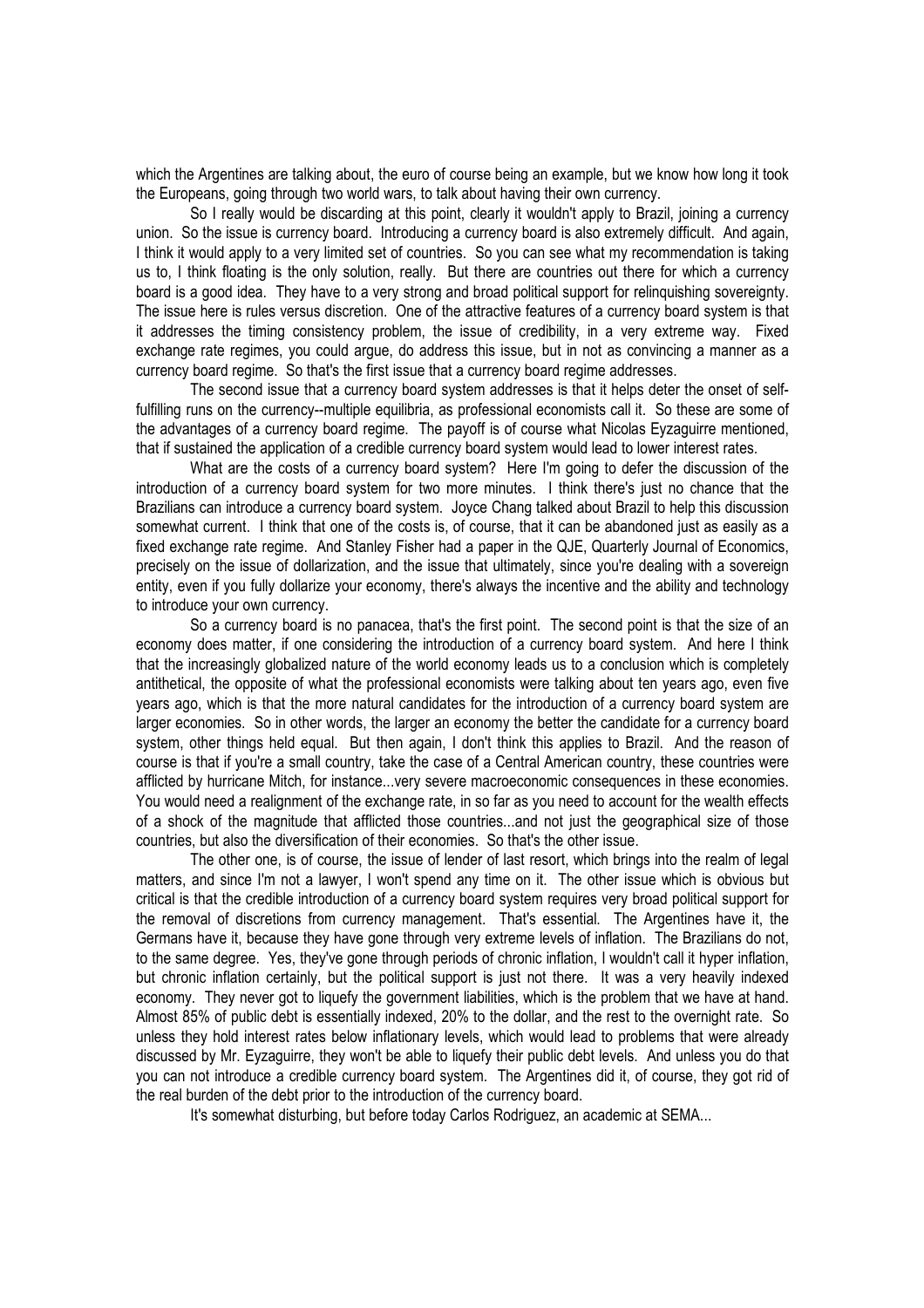# **Tape 3-Day 2, side B**

ASILIS: ...so I think Mr. Rodriguez just felt a little excited, but I don't think it's going to work.

 So I think that's essentially it. The conclusion is that as a general rule of thumb floating really is the only way to go. Of course, it's not panacea. You have to have a very strong and solid financial system, government authorities should aim to improve the quality and the integrity of their financial system, sound macro policies. And for those countries that have gone through periods of hyper inflation, which carries a lot of pain, then if they meet these other requirements, in so far as stock fiscal variables are concerned, not just flow variables, but stock variables, public debt in particular, then the introduction of a currency board regime can be a possibility. Thank you.

EYZAGUIRRE: Well thank you very much, Mr. Asislis, for your very brilliant analysis. I should point out at this stage that Mr. Asilis is not a national of Chile. Given that we are very much into the discussion, why don't we begin the Q & A now, and then we'll break for coffee. Please, the floor is open. Over there.

UM: ...[I/A], I have a question for you. [I/A] in '82 the capitalists argue in favor different capital controls. Chile used to have it, but it really no longer has it. What's your take on it?

EYZAGUIRRE: Well, here I'm supposed to be the chairperson, not somebody to give opinions, but...since I started already doing that... The reason is quite simple. You are not likely to unfold your umbrella when it's not raining. The prudentials regulations that were established in Chile, were established in a situation where the money was flowing into the country, not just into Chile, but into all emerging markets, to our best knowledge, some of it driven by fundamentals, and a good portion of it driven by heard behavior. So we try to hedge ourselves against contingencies, and the best way that I still can think of, in terms of bailing in the private sector, is having very little short-term debt. Now that the risk [U/I] spreads are high again, to a large extent unfairly, I would say, an innocent bystanders kind of consideration, the former restriction was no longer needed, but the authorities have set the rate at zero. They have not eliminated the rate. Does anyone else want to talk about capital controls?

CHANG: I think it's important to clarify too that controls on capital inflows versus currency controls and capital controls, as they're loosely thrown around, are things that should be distinguished. And if you look at a lot of the economies where they actually have been more insulated from the turbulence...in many countries which really do put restrictions on capital inflows. I think there are ways in which you can talk about capital controls that are not the full-fledged...you know, it doesn't have to be Malasia-like per se. But if you look at, for example, the Middle Eastern economies, or the African economies, or some of the smaller economies where they really have been outside of the flow of global turbulence, they have been less liquid markets, but many of them had some restrictions on capital inflows, which does not mean outright capital controls or currency controls...but it seems to me that if you look at what Brazils' options come down to right now, there will be more of a debate on the coming weeks if not days Because if you look at Brazil's options to let the exchange rate overshoot or reinflate...they've already gone through those two...so that does bring them to capital controls and looking at restructuring the domestic debt.

ASILIS: Just two comments to supplement what Joyce has mentioned, from a different angle completely. I think the issue of capital controls is a tricky one. Clearly, over the long-term, medium-term even, they only bring you bad results. There's a lot of work that has been done on the issue of capital controls. They're clearly bad in the medium-term. In the short-term, like the current juncture in Brazil, one has to be very cautious because they could provide an easy way out for the authorities, who may perceive the imposition of capital controls as a substitute for the improvement of the fiscal outlook for the country. And the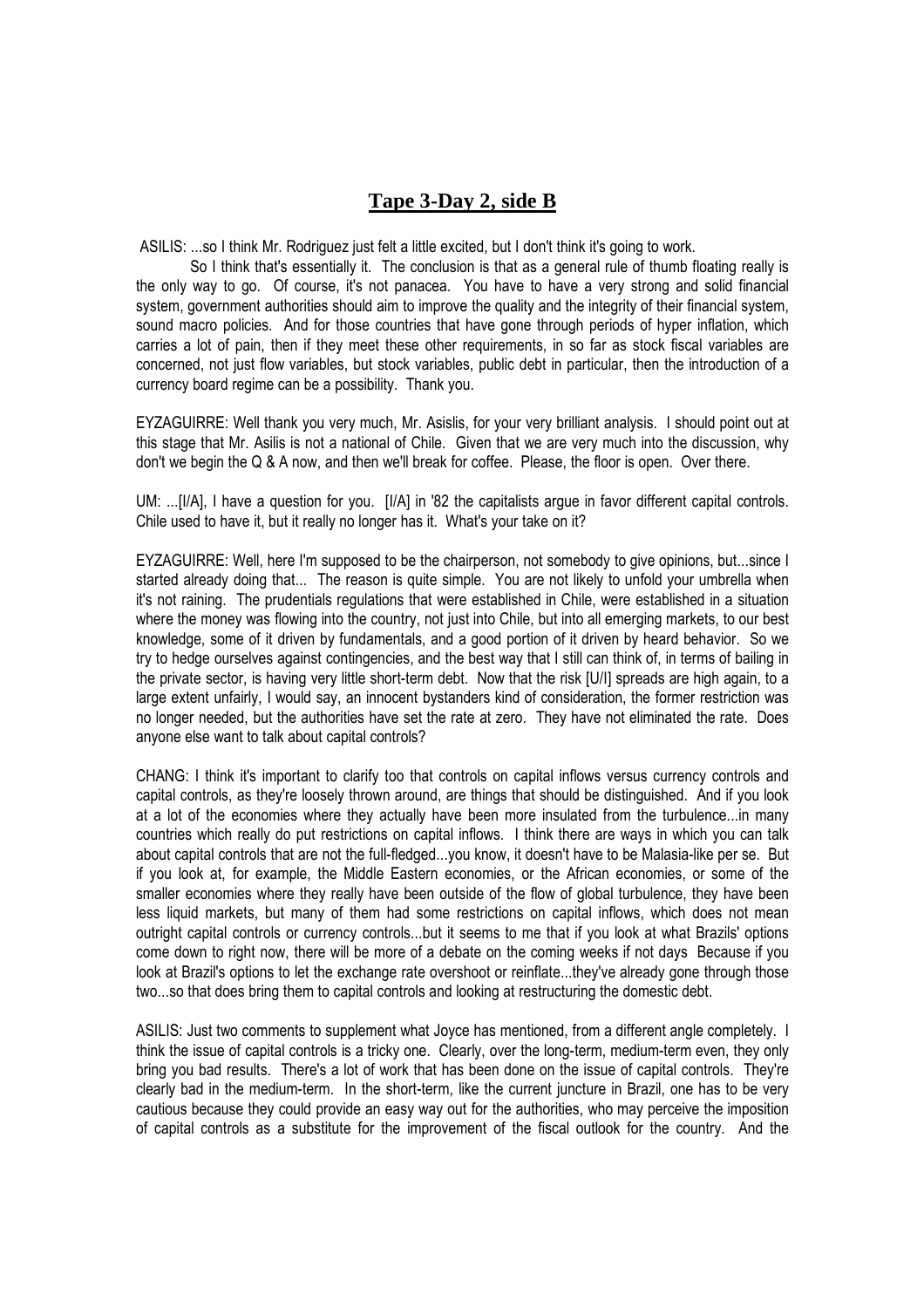adoption of capital controls could be construed by political forces...and one should never underestimate the power of politicians to do damage to an economy for their own self-interest. It could have very detrimental effects. So I think there are issues over the medium-term. If you are in very sound conditions, in a very stable external backdrop, the imposition of a certain type of capital controls, particularly as they affect the short-term capital, may be quite prudent. I think that makes sense, depending on the specific case in question. I wouldn't come up with a universal rule for these types of flows. But for a country that is undergoing a situation of distress, that can be detrimental for the political aspect. Second point, if you look at, and this is purely statistical, empirical studies, econometric studies of sovereign risk premia and their primary determinants, history matters, reputation matters. Default episodes during which capital controls were introduced matter in a highly significant fashion. Actually, default variables always enter with a very high confidence level, and the coefficients are extremely important. I do not recall the exact contribution to the sovereign risk premia, but they're significant and they have a long lasting effect. In other words, the markets have a long memory. So you have to be very careful, I would go on a case by case basis. And again, in the case of Brazil, essentially it's indexed. It's a very complicated situation. So they really have to address the flow problem. The stock problem is very difficult. I think the first line of attack should be to address the flow problem, and see how the markets respond. And perhaps they respond positively, which would make the current stock levels on public debt, for instance, sustainable. I wouldn't resort to capital controls at this point, but as a general rule of thumb.

EYZAGUIRRE: Well, I should say that the sole term capital controls in the case of Brazil terrifies me. We Chileans are very much against controls. Actually, the Heritage Foundation ranked Chile as one of the most liberal economies in the world. It's a very different thing to put a...friendly tax, not quota, but price based on short-term inflows from capital controls. Please do not confuse the two experiences. The floor is open. The gentleman over there...

UM: Thank you. I'm perhaps a bit confused about something, but I want to revisit this question of the dollarization option. The tendency is to see this as some kind of solution here, but the more I think about it, the more it seems to me it raises more problems than it may resolve. First of all, in the sense leaving the country that does this rather open to any and all domestic monetary events in the United States. And the United States has a history, ever since the '60s at least, of chronic balance of payments deficits. The fist Bretton Woods system essentially collapsed over the chronic balance of payments deficits of the United States. Secondly, what good would a dollarized system do to limit short-term capital flows. I mean, if a country goes over to a dollar system, wouldn't it be all the easier just to ship the capital out, when there are other problems in the economy? And thirdly, would it be so possible as you say if a country decided that, if for some reason its dollarized system wasn't working, it could so easily revert to a sovereign currency? It seems to me that that would be a horribly wrenching thing to do. Whoever wants to respond.

#### EYZAGUIRRE: Why don't we collect remarks a little bit?

UM: I have a couple questions for Mr. Delbecque. I was intrigued by your proposal. I guess I have a few questions though. Firstly, how would you select, presumably an equilibrium exchange rate, as a target exchange rate in the absence of any really generally accepted model of exchange rate determination. How would you choose your target? And presumably over time, in the face of policy shocks, real shocks, domestically or externally, the equilibrium exchange rate would change, and so how would you adjust your target over time, without compromising the credibility of that target? And thirdly, how is your proposal consistent with central banks aiming for price stability?

EYZAGUIRRE: Why don't we start with the questions for Mr. Delbecque? Keep in mind that he's in a bit of a hurry. And the whole panel will be able to intervene on both questions. Mr. Delbecque.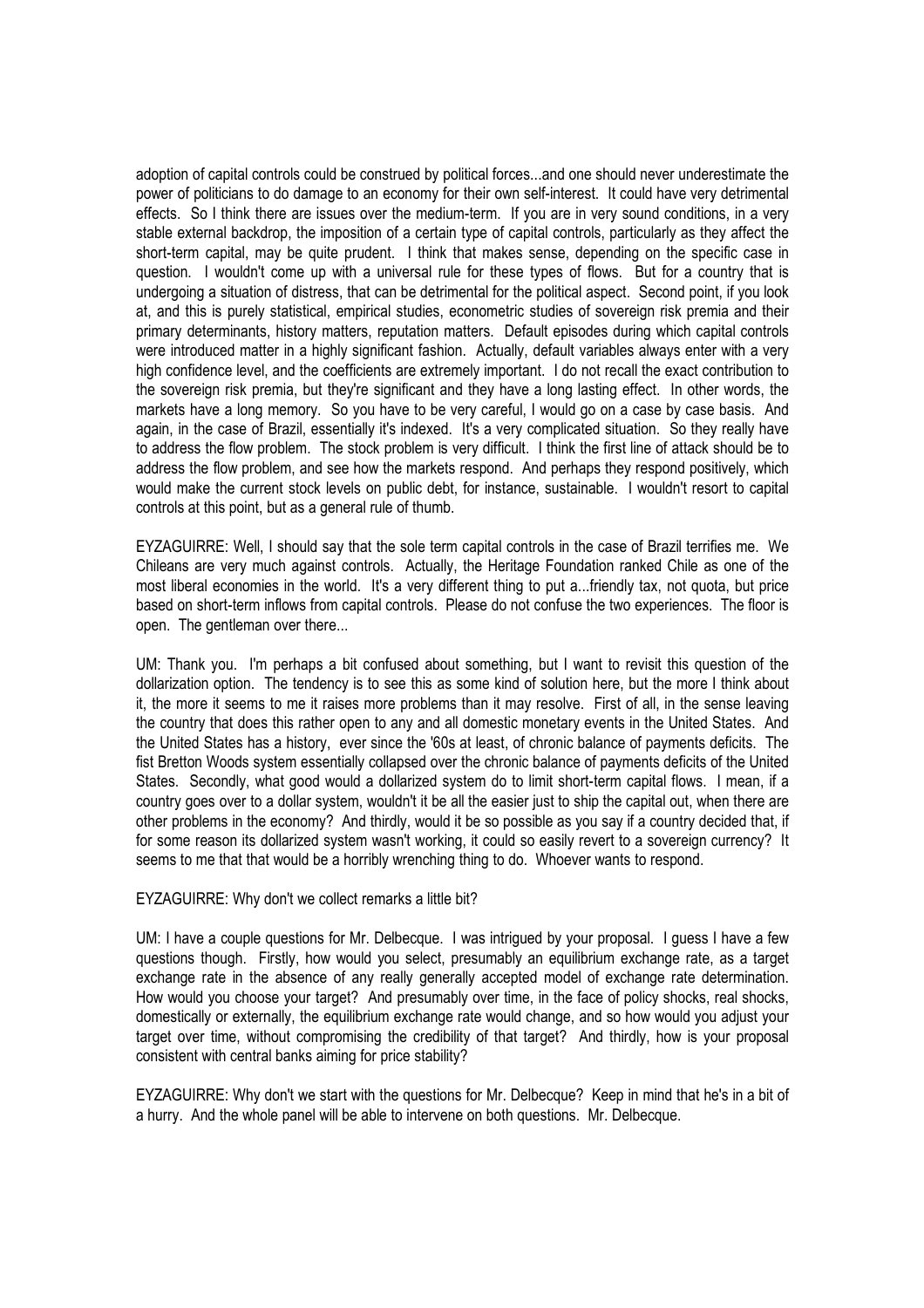DELBECQUE: The question you are raising is a question that should be raised also in regard to fixed exchange rates regimes. But still, there are countries which consider, for various reasons regarding, for instance, their trade relationships with neighboring countries, and so on, that it's better to have a pegged exchange rate. And then, indeed, you have to find a target, and to take into account a number of considerations like competitiveness, and so on. But the experience shows that this is possible. There exist some models that have been developed to try to find what can be a good exchange rate.

 And regarding the possibility of changing the rate or changing the target, I believe that the target rates would perhaps allow doing it more easily than on the fixed rate, because, in fact, fixed rates seem not to be possible any longer, because, as Mr. Asilis says, it's a target for hedge funds and speculators, so we exclude that. And seems that my colleagues here have said that, floating rates seem to be now the credible option for most countries. I can agree with most of the arguments that have been developed, but still some authorities value some sort of stability. And I think that market participants can also appreciate some signals from the authorities on the exchange rate policy, and on the level of the exchange rate. And if you look at the IMF and at the global economy, there is also a need to avoid excessive exchange rate fluctuation, and competitive depreciation. Does are arguments, I believe, to try to see whether there is no other option than floating, taking into account the difficulties that you mentioned. But, for instance, in Europe difficulties we could manage. We had to fix the rates vis-a-vis the euro. How where we able to lock the currency to the euro at the specific rate?, this was done. After all the exchange rate is an important variable, but you have a margin for error. You have other variables that can adjust in the economy, if indeed you miss the target, and you choose the wrong rate. This is possible.

 And to conclude, in times of turmoil it is a possibility for the authorities to choose another target. I mean, if it's obvious that there is a need for a devaluation. It happened in France a few times in the '80s. But even though markets have long memories, with the change in government, with the change in policy the authorities can regain credibility, sometimes more easily than one thinks. The point is to give the right signal. And for instance, to have the signal of the IMF for emerging economies might be one thing that authorities should consider, before changing the peg or adopting a target.

EYZAGUIRRE: Does any other member of the panel want to react to the questions?

RAMIREZ: I think that was a very pertinent question. And I think it shows how much economic thinking has evolved, to question things that look nice on paper, but in life they look different. And I think in the 1,990s we see a world with very large capital flows, raising tremendous question marks on very nicely worked out economic models.

 I think the exchange rate is one of those very weak anchors on which markets focus. And let's just recall some fundamentals. Mr. [U/I] said, "I've never seen a speculative attack on a currency of a country that has good economic fundamentals." And I think he's right. So we see the world of exchange rates and of economic models starting to break down, precisely where some of the rules of economic fundamentals are not fulfilled. And I think each country has a different degree of fulfillment, each country has its own special conditions, and each country has to find its own way to the exchange rate. I think as a general rule, Milton Friedman was quite right that floating exchange rates were the order of the day, at a particular situation in the world economy. I don't see this particular situation as having changed. I think, in fact, it has very much become accentuated. I remember the meeting we had in the Reinventing Bretton Woods Committee in September 1,994, in which David Malpas was saying Latin America is moving in the direction of fixed exchange rates. And of course, it was not. It was moving in the direction of floating exchange rates, precisely as a result of the large capital flows. So I quess the floating exchange rate is one of the measurements of how imperfect the world, our domestic policies, and our economic thinking all are. The latter can not ever simulate perfectly the functioning of the markets.

CHANG: Some of the issues you brought up with dollarization...you're right, over the longer term what is the exit strategy for some of these countries? That's why I would agree with some of the points that were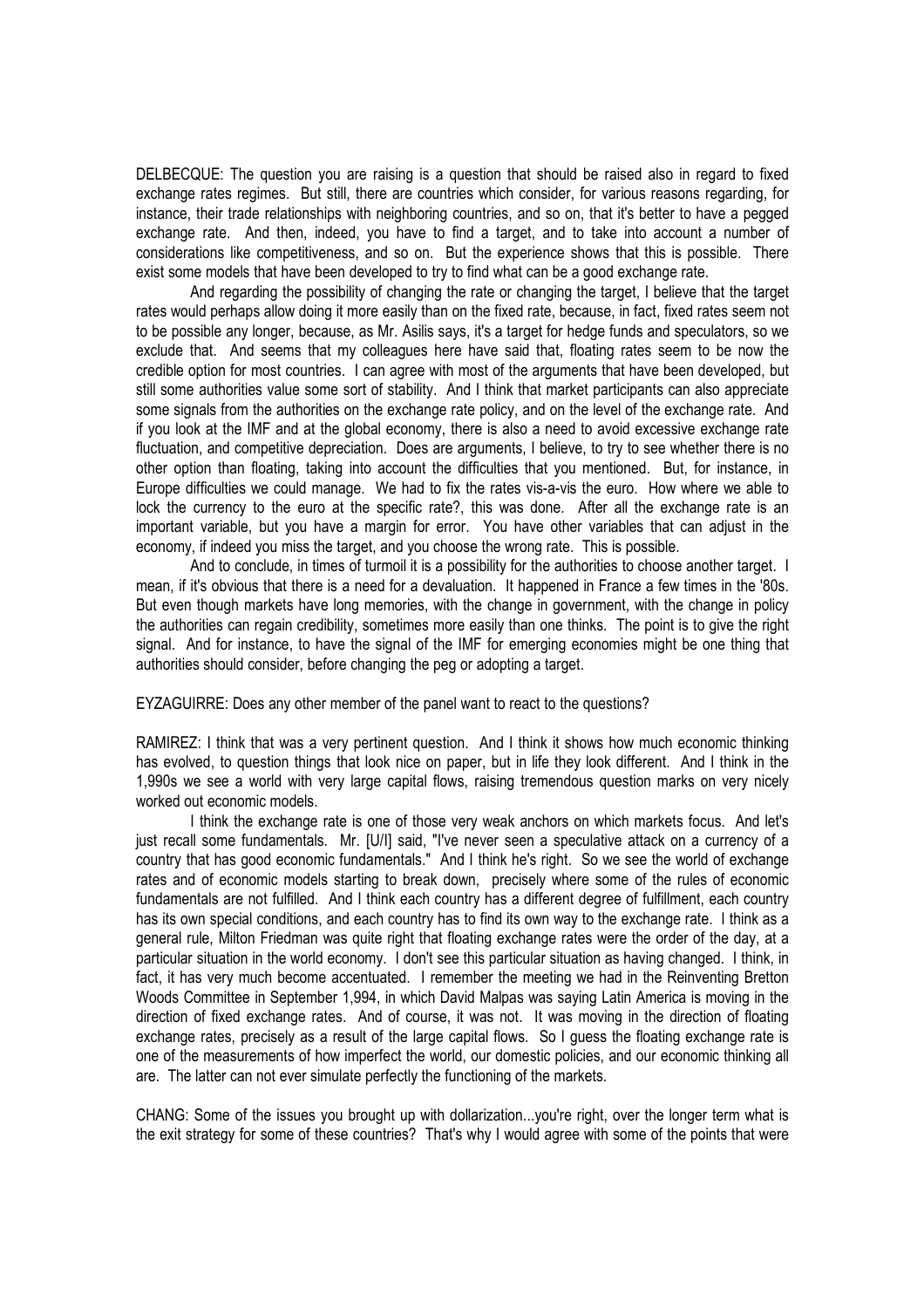brought up by Carlos and some of the other speakers. In Argentina, many people when they talk about dollarization think that does mean access to fed discount window, that this is something that would have to go through both congresses, of the US. and Argentina. So I think you do have a lot of buzzwords that are being thrown around very loosely right now. And whether this actually is feasible form a political point of view is a very good question. And the same goes for currency boards right now. Currency boards are options that should be tried when all other options have failed. And that's why there are fewer currency boards now than was the case in the 1,960s, although everybody is throwing it around as a possible solution to the current problems. When a country has completely run out of other options, and has to abandon the government having control over its ability to set policies, you go to a currency board.

 And if you ask me in which countries it would make sense to see more of a discussion about a currency board, it would more of what we might classify as the Wild East economies, Russia and the C.I.S. region, where they really have run out of all other options. I don't think that for a number of other countries that should necessarily be considered as the first option. But I think that your points on dollarization, namely, can this really occur politically?, and what does dollarization actually mean as far as some people are assuming it means?

 And I think it brings up a number of legal questions as well. You may be able to take the arguments about how you cover the monetary base, but there are then all the legal obligations and contracts, and other things that then need to be taken into consideration, as far as how those are handled, and as far as the legal framework. So I think there has been a lot of oversimplification of both how you would solve problems by dollarizing the economy and by adopting currency boards, because even though currency boards have been extremely effective, what we have seen is a steady decline in the number of countries that actually use them. They have been effective, but they should be adopted really when a country has no other options left.

EYZAGUIRRE: It seems to me that the discussion sometimes switches from, let's say the point of view that would be summarized as: "what matters are fundamentals"--if you're fundamentals are right, whatever your exchange rate regime, you're going to be fine--to the other extreme where the focus of the discussion is: "What is the appropriate exchange rate regime?"

 Two comments in this regard. If you have a peg, it's not going to be for free. Okay, you may have good fundamentals, but the fact of life is that you're exposed to shocks, and your fundamentals change. And when your fundamentals change, you have to adapt your economy to a different real exchange rate or slash, level of activity or unemployment. So where you're going to be is a matter of social preference function.

 Now, on the other extreme, if you're going to go for a float, do not think for a moment that you can have a float without an anchor. You have to have a strong anchor, like an inflation target. And that means that you are going to have to make painful decisions, whenever you are faced by a shock. And you can not rely upon the movement of the nominal rate to solve your problems, because, as I guess, it was somewhat imbedded in the

reasoning of Mr. Delbecque that if you have a float, and you have a shock, you are faced with a problem of how to avoid an overshooting. And that's not an easy question. Mr. Asilis.

ASILIS: I couldn't agree more with what has just been said. I think that the issue of dollarization and the difficulties of implementing a credible insertion into a currency union are clearly key. At the end of the day, they boil down to the issue of sovereignty. Which brings us to a broader way of looking at why we're holding this session, which is that in this age of globalization, economics is well ahead of politics, which of course was the same case at the beginning of the century. And I think this is a hurdle which is very difficult to overcome. And I don't think it will be overcome in our lifetime. And that's why I think we go back to the issue of floating exchange rates, and we go back to the issue of sound fundamentals.

EYZAGUIRRE: The floor is open. Please, gentlemen.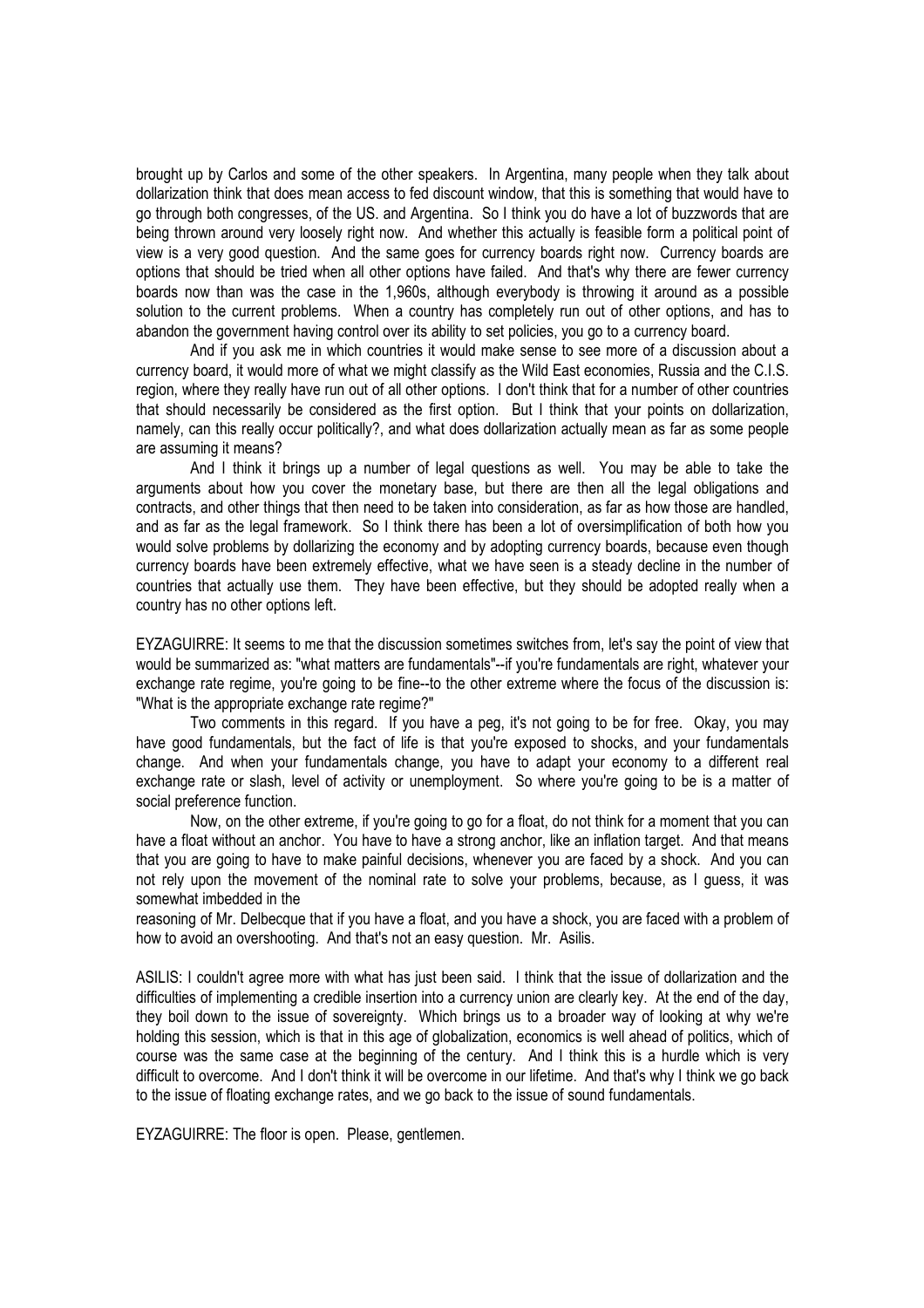UM: [I/A] you mentioned a study at the I.M.F [I/A]. How did he isolate the impact of the currency regime on the tradeoff between growth and inflation?, for which I assume you have some kind of utility function, from all other factors that could conceivably have produced those outcomes in each case. That's my first question. And if he didn't in some way try to do it, how would you try to do that?, because I can't imagine a way. And second of all, there are a lot of conferences now about a new financial architecture, I'm just wondering, could you describe to me what a 100% success looks like? I mean, exactly how would exchange rates behave, how would capital and trade flows behave? And if the answer is stability, then give me some notion about what you mean by stability, because I presume it could be quantified, even within ranges of some sort. Please.

ASILIS: Could you please rephrase the second question, I don't quite follow it.

UM: What is a 100% success rate? Describe it to me, characterize how you would know you had achieved it--a new international monetary architecture.

ASILIS: Okay. All right.

UM: What's the goal?

ASILIS: Tough question. Okay. When we're talking about international, we're talking about public goods, and the role of the public sector, right? Because we're talking about the role of international financial institutions, the multilateral's governments, G-7, so we're talking about the public sector role, and a presumably the motivations, externalities, marketing completeness, or market failures essentially.

 So which market is failing? The political market is failing. Essentially the world at the micro level has to pay the bill for different collections of populations wanting to be sovereign. So I think this is the primary stepping point. Maybe this is really very general, but this is the way I look at it.

 So there is a public role. That's the first point. I think there has to be a political discussion as to how to reform the international monetary system, or whether reform is warranted. Reform is warranted because, clearly, we are repeatedly running into all these walls in these last 36 months.

 So what are the issues that may have aggravated these crises? I think the issue of moral hazard is certainly one of them. So before I essentially tell you what the new scheme would look like, one issue that comes up is the issue of moral hazard--the role of the international financial institutions in the bailout of Mexico, for instance. Being in the market at this time, I can tell you that a lot of investors feel that the Russian G.K.O. blowup may not have been as severe had the [U/I] bailout scheme not been there. I'm pretty agnostic looking at [U/I]. But I'm just letting that be. So the issue of moral hazard of the international financial systems in the international economy is one key issue.

 The second issue deals with crisis prevention--crisis prevention, and crisis resolution, which brings us to the organization of this conference. So the reform of the international system should be focused on the two issues that we discussed in this conference. As I mentioned yesterday in the session that I participated in, you can not have a foolproof regime. There is no regime that is viable and easily implemented that can eliminate the possibility of crisis, because crisis pervade not only the emerging markets, but also the developed countries, Sweden, Norway, the US., Japan, etc. The issue is to mitigate the probability of crisis. So sound macro policies are clearly key.

 The other issue is crisis resolution, which we also talked about yesterday. Having worked at the I.M.F....when you're in the middle of the storm, and when you're stuck with a case like Brazil or Russia, it is not a time to philosophize, or to come up with reforms for financial institutions. Director [U/I] from the US. I think presented a very eloquent discussion of this. You have to calm down the markets at this present juncture. One or two years from now we can talk about reform of the international system. I wouldn't raise this issue or talk about major reforms at this juncture. I think that first you have to stabilize the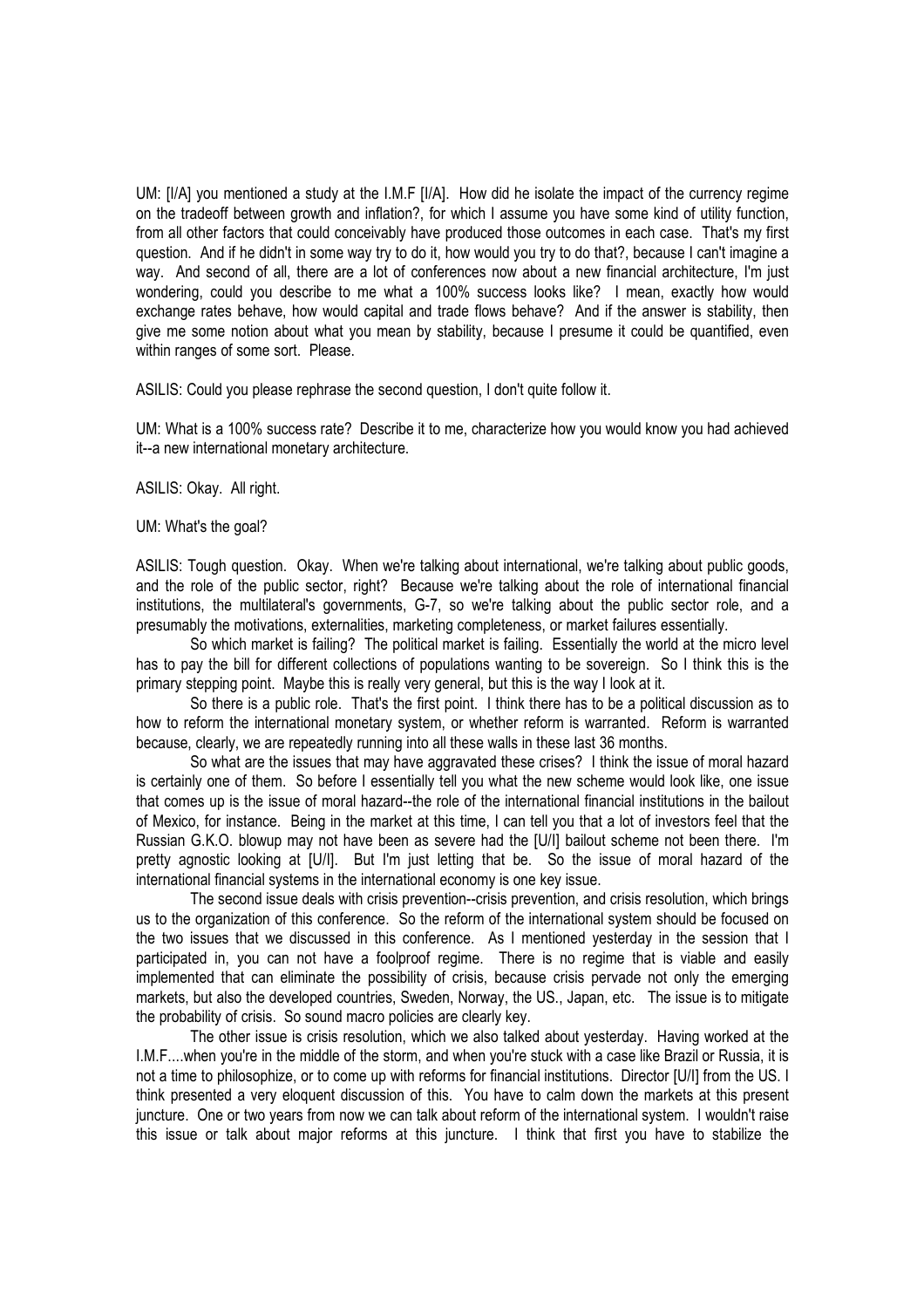international financial system, and then we can talk about moral hazard issues, and coming up with new rules of the game. Once the global economy is stabilized, then the [U/I], the G-7 should come up with rules, bailing in the private sector, for instance. We can talk about that also, which addresses the moral hazard issue. We can talk about B.I.S. requirements on credit extension to hedge funds, for example, which we discussed yesterday. So I think a lot can and is being done by the Fed, by the B.I.S., by the G-7, by the I.M.F., but I think the priority at this juncture is bringing about a rapid stabilization of the global economy.

 And on the first question, which was on the studies...it was just an empirical tabulation of, essentially, G.D.P. growth and inflation rates under various regimes, across a sample of countries over the last 20 years. They don't really enter into the discussion of fixed versus floating, as far as which is the optimal one from a normative standpoint.

#### EYZAGUIRRE: Mr. Delbecque.

DELBECQUE: I fully agree with what was just said. Just to put it in a different way, because I think your question is interesting, I think the priority is we would like to avoid a crisis such as the one that occurred in Thailand, a rather small country, in the summer of '97, from occurring again and managing to threaten the world financial system, as it almost did. And the second thing is that we should try avoid the currency crisis from leading to depreciation of 70%. In the literature on balance of payment crisis that Paul Krugman started many years ago, the issue was never that a currency crisis would lead to such a high level of depreciation. The issue was that a peg was vulnerable, and that countries should try to avoid a crisis.

 But now there is another issue, namely, the magnitude of the depreciation following a crisis, that threatened, as Mr. Flassbeck said yesterday, the whole institutional economy. And the social price of the crisis has become to huge to be addressed. So the crisis has shown that our system has become quite vulnerable, and that one is to reduce this vulnerability through better prevention of a crisis, and also, I think, to improve the way the I.M.F. handles the resolution of crisis, because it took a while for the I.M.F. during the last two years to come to grasp with the crisis, and to come up with a credible path of recovery for the economies concerned. So the question arises: does the I.M.F. need some other instruments, and that's the issue, for instance, of the lender of last resort. The crisis has really fueled many questions that remain to be addressed. The fact that Stanley Fisher, and this is to his full credit, in January '99 fully addressed the question of lender of last resort, shows that one needs to look at everything having to do with the architecture, in order to prevent such a crisis form happening again in the next century.

UM: [I/A], in Russia, I'm told that a lot of people lost a lot of money, because they believed the I.M.F. on questions like [I/A]. So I ask you, is it not potentially much more dangerous in the interest of seeking confidence, to promote ideas that seem to be contrary to economic fundamentals, as a strategy?

#### ASILIS: Such as?

UM: Such as [I/A] confidence in this country. We believe that this is an attractive place to invest. We don't believe [I/A]. Then [I/A] investors [I/A] losing trillions of dollars [I/A].

EYZAGUIRRE: This is going to be a never ending discussion. But first, you don't have [U/I]. That is, what would have happened in the world without I.M.F. intervention?

 Second, what people deducted from the statements of the I.M.F. in terms of the extent that it was backing Russia, is something I can find no basis for in the actual statements by the I.M.F. Any formal backing like saying, "Put your money there, because there is no risk."

UM: I'm thinking of [I/A].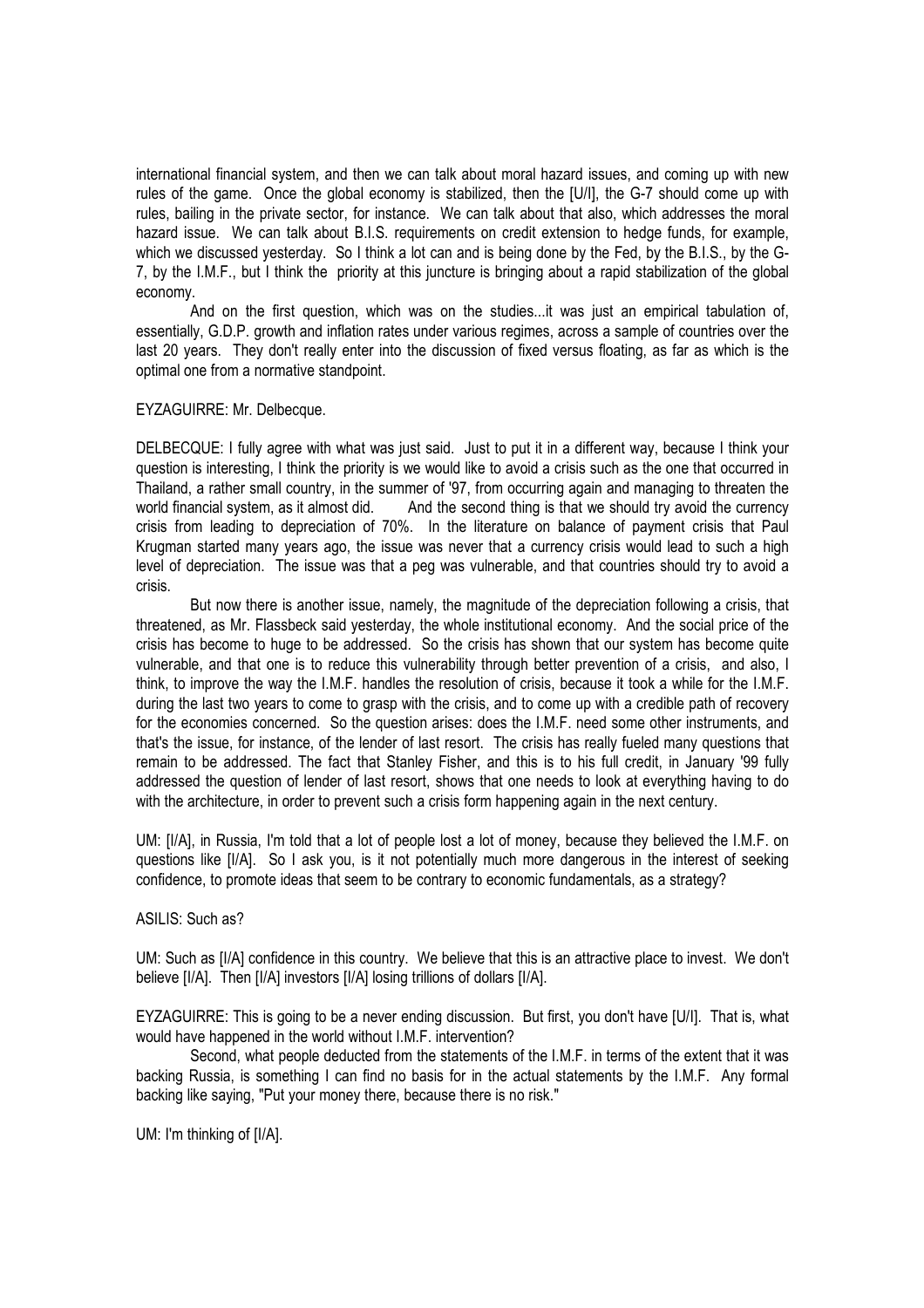EYZAGUIRRE: Moral hazard is without doubt a serious problem. But so are overshooting and market failure.

UM: [I/A].

ASILIS: Overshooting or moral hazard?

UM: Yes.

ASILIS: Well, the thing is that overshooting is for the short-term, right? It's today. And moral hazard is systemic. It's maybe today, but also the future. And here we go back to the issue of time consistency. If you don't address the now, the present, there may be nothing to build for the future. It's a tough one, but you have to be pragmatic. You're stuck with economies that are devastated, and you need something upon which to build for the future. It's a very tough issue, I fully agree. But I agree with the approach that is being taken, broadly speaking.

 To be balanced on the issue of the I.M.F., my only criticism of the I.M.F. record through these crises in Russia, Brazil, Korea, Thailand, etc.... Two comments only. On Russia, it came out in the press that the staff, particularly Mr. Musa, and I think Mr. Borman, were not all that enthusiastic with the packet that was put together. So I think it would have been constructive...and perhaps as a post-mortem, but what criticisms were raised, and how the process worked, or failed to work should be addressed by the I.M.F. This is my only concern about the I.M.F.--the politicization of how the I.M.F. operates.

EYZAGUIRRE: Sorry, we have three more questions, so let's allow everyone to speak. Why don't we listen to all the questions first.

UM: I just wanted to comment on the gentleman's question. I think he hit the nail absolutely on the head, and that shows in the answers. If we knew what this ideal system would look like, we wouldn't be trying to discuss in so many different fora, and be having such difficulty in moving ahead on the different issues. And from that point of view I think it is totally clear we don't know what the ideal system is. We know where there are some weaknesses, and we're trying to slowly move ahead on these different points. That's the only comment, thanks.

UM: One point is how to assess what is the main role of the I.M.F on this issue. The I.M.F. is not a rating [U/I]. It doesn't send signals to the market. It's an operational institution. With the very notion of conditionality, the goal of the I.M.F. is to implement policy reforms in developing countries. Now, it may succeed, or it many not succeed, but it's not about signaling to the market. So it's a completely different story. So if investors decided that, well, the Russian government might implement policy recommendations from the I.M.F., that's a private sector evaluation. The purpose of the I.M.F. is to try as much as it can for Russia to go on track.

UM: How much conditionality did they demand of Brazil?

EYZAGUIRRE: Please. You may go afterwards. The gentleman over there.

UM: My question is this: it appears throughout this conversation that there seems to be a general agreement that ethics regulation, whether it's a board, or a peg, or a calling peg, or controls of some kind, particularly when instituted under duress, are an attempt to compensate for other policies inadequacies, whether they're political or economic. And in the last most recent set of examples we've had over the last 36 months or so, they haven't been successful, except in the instance where you began to get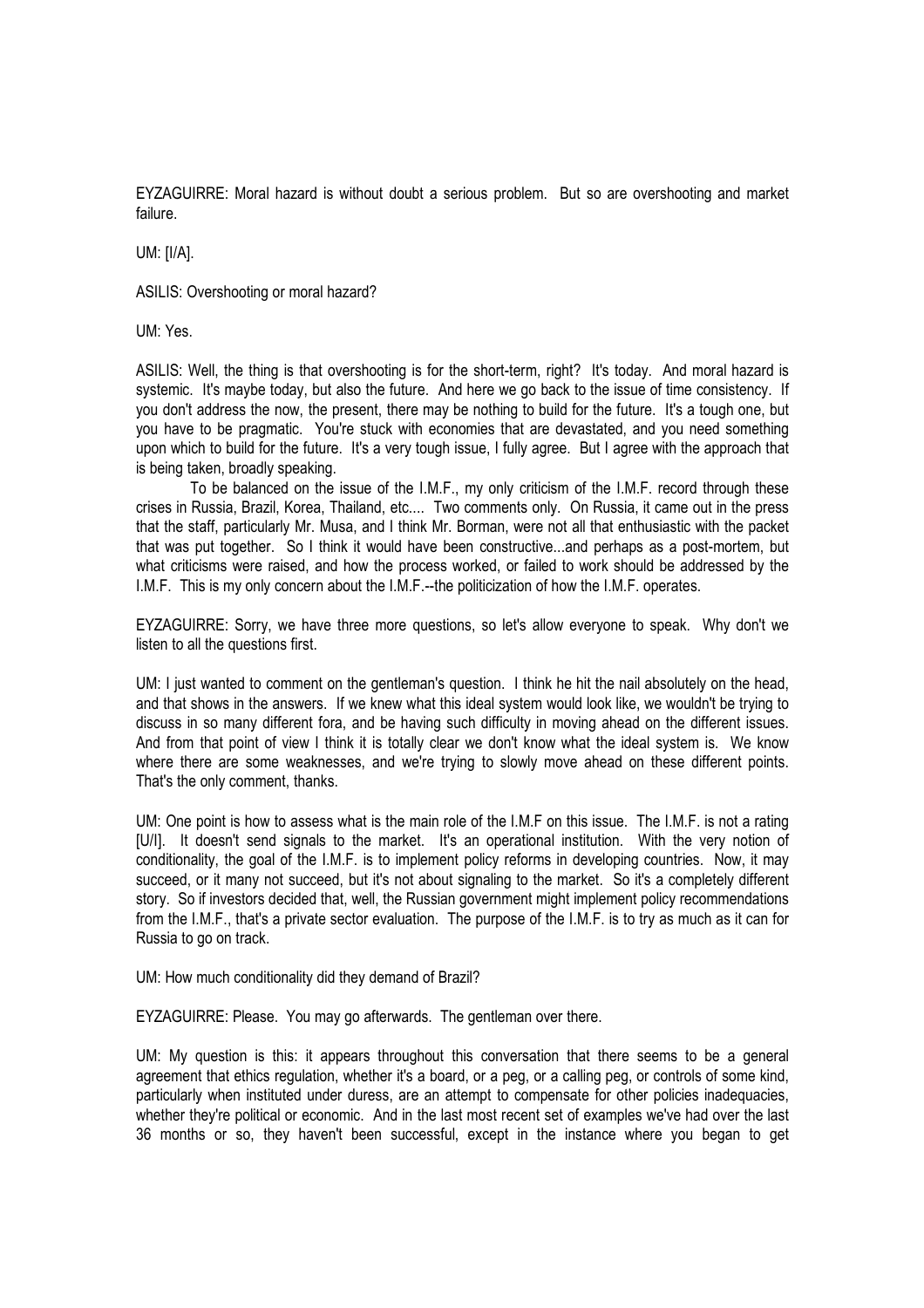fundamental underlying change. Obviously this is an attempt to control the overshoot, which is perceived as the greater of the two evils. My question is touches on something Joyce had mention, which is what's the exit strategy? There's a number of people who have commented that Brazil had a window 18 months ago, where it could have declared the Real Plan a victory, gone to a more flexible regime, and escaped before these excessive pressures began. What about this exit strategy? What about recognizing this as a temporizing measure to control the overshoot and to move to an exit strategy? And then does that suggest something to us as policy path for China and Hong Kong, which have positive external accounts? And are they missing a window right now that they should be recognizing as a window that Brazil had 18 months ago?

EYZAGUIRRE: Mr. Ramirez was asking to be heard a moment ago, but after that if any of you want to speak...

RAMIREZ: I wanted to provide some feedback for your question about looking at exchange rate regimes, growth, and inflation. I agree with your skepticism, because it's very difficult to do cross-section analysis with those three variables, particularly when there could be some kind of mutual causation between the exchange rate and growth. But also when we look at growth, let's not forget there is a whole body of growth theory supposedly explaining economic growth. So I would be very skeptical on that issue as well. I totally agree with the timely exit. I think it really belongs more to the political situation of each country...

## Tape 4, Day 2-side A

ASILIS: ...in Asia that the UN. was perhaps overvalued versus some sort of equilibrium real exchange rate level that one comes up with.

UM: [I/A].

ASILIS: Oh, I see.

UM: [I/A]...

ASILIS: ...they should do it now. I see.

UM: [I/A].

ASILIS: They don't need the shock absorber right now. I mean, the issue is the timing. I agree with you...

UM: [I/A].

ASILIS: ...for various reasons. One reason is the banking system. The other reason is structural reform- the dual nature of the Chinese economy. I think it's the degree of overvaluation, or overvaluation of the currency, particularly in light of the fast appreciation of some of the regional currencies, including the Japanese yen. It's just not as compelling. And if to that we add on capital market considerations--how capital markets would respond to a devaluation of the [U/I]--I think the conclusion would be an unambiguous no, that they shouldn't do anything right now. So the status quo is the optimal response at this point. We saw what happened on Monday, Europe opened, of course, before the US., European markets sold off tremendously on the back of this very indirect mention in a Chinese newspaper that perhaps the Chinese should envision a change in the exchange rate. So I think on a macro basis it's just not there. The Chinese case is one in which I would apply the targeting principle--you target distortions directly, and, i.e., the banking system. I think the Chinese are moving in a desirable direction, through the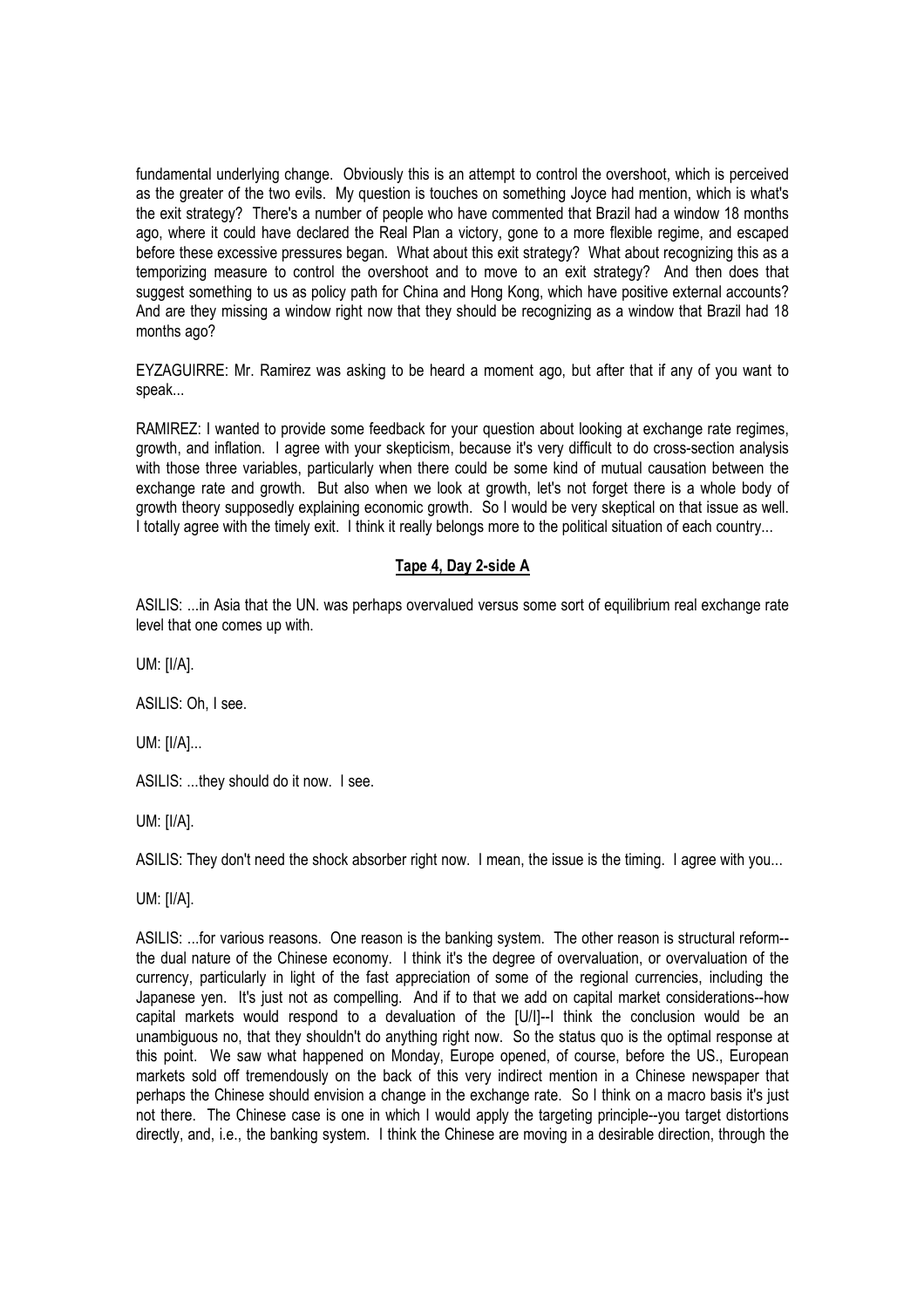creation of this sort of asset management initiatives. And they need to liberalize the economy as well. So I think status quo is the optimal.

 The Hong Kong case is a little more complicated, because of the pervasiveness of the endogeneity issue. It's a service based economy. The property market is so key at a macro level, you know, fiscal revenues associated with property market auctions, which have been discontinued in the last six months. And regional currencies which should enter in a major way in any sort of multi[I/A] real effective real exchange rate indicator for Hong Kong. It's a more complicated case. I wouldn't want to discuss it in any major way. I think that their response so far is good. It may not be the optimal one, but I think it's good in terms of putting a stop to the auctions...[STUTTERS]...state property. And just take it from there. See how much deflation and downward flexibility there is in terms of output and factor prices. And there has been some. Property prices have dropped significantly, 70% in some cases. So...

#### UM: [I/A].

ASILIS: No, I think that just reaffirms the point. Two issues that you mentioned. I'll be very brief. The second issue just proves my point, my only criticism of the I.M.F., which really has nothing to do with the staff. I think it's the politicization of the I.M.F. which is really compromising...not the board, you guys respond to higher entities. [LAUGHTER] So I wouldn't do anything differently, if I were in your shoes. I couldn't. [LAUGHTER] So, no comment on your part. But I think it's the politicization. There's harm being done to the institution. The whole world is paying for it.

 On the first issue in terms of China, again I don't want to expand too much on this, but even talking about an exchange rate adjustment, given the currency convertibility restrictions...[U/I] somewhat of a misnomer. So I think I would just stay the course, address micro and structural reform issues.

EYZAGUIRRE: It's a close call, as usual. That's what makes this so difficult. But I very much share Carlos' view. I think this is still a time for the fire brigade rather than for the architects. If that's true in general, it is also true for China and Hong Kong.

CHANG: May I just say, very briefly, that when one talks about China, that one can't look at it on a fundamental basis. You really have to follow all of the previous currency crises, and what the impact would be. Would it just restart everything in Asia? And I would agree that one is at the point where one has to look at the Brazil package as...when you look at the response in the markets from Brazil versus Russia, what the package from the I.M.F. gave...the market was [U/I] to deleverage, so it wouldn't be nearly as devastating as if Brazil had gone through this several months ago. It certainly didn't prevent a crisis. Very few people who heard about the package being announced at the end of November, early December, would have thought that it would be January 13th when the timing would occur. They thought you'd have time to put more of a fiscal program into place. I remember the Brazilians giving their presentation, saying, "We want this to be front loaded because we're going to rebuild reserves back up to 60 billion." And look at where they are today.

 But I think that you can very much make the argument that in the case of Brazil that what the package did was give the market time to deleverage. So technicals weren't as bad. So it wasn't as devastating as the Russian crisis had been. And if you look at the whole timing for what China has to do, many people are looking at it in the market place as, "Well, that's the last thing left to go." They're looking at it more like that, than like the fundamental arguments for the timing of when the devaluation should take place. So, that backdrop is almost like the policy makers and official creditors working with them, can't make a decision in isolation about China, and the exit strategy, and the fundamental economic issues, as much as that they have to look at it in the context of this domino effect crises that have occurred, and what impact that's going to have on all players in the market.

UM: [I/A]?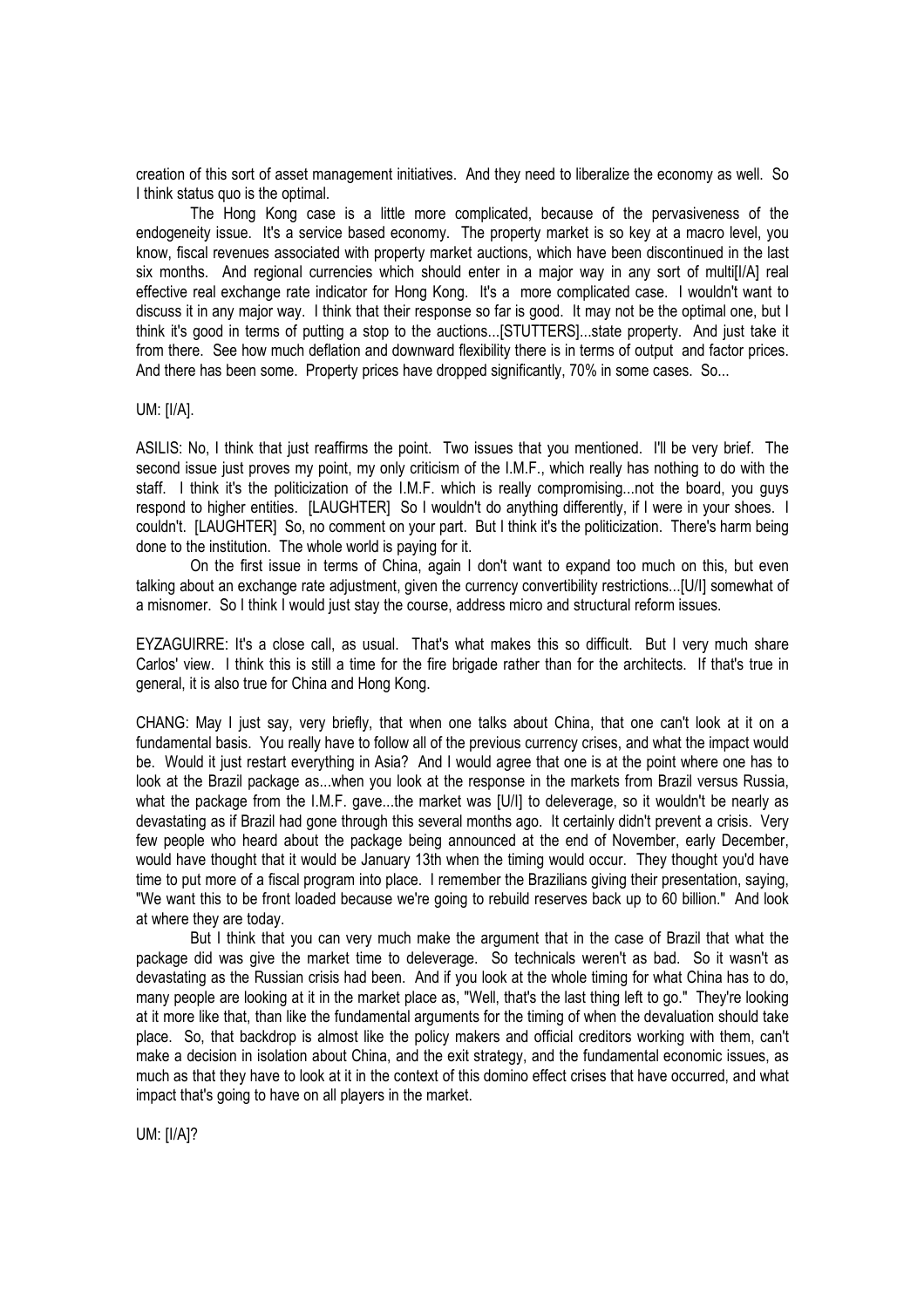CHANG: No, I think that what it means is that if you look at something like how much involvement there is by foreigners in the domestic debt market in Brazil, I would say it's probably less than 1%, compared to a much higher number last year. And that in the case of Russia, where you had many foreign players that had been leveraged in the market, that was one of the reasons why the effects were so devastating. I think everybody has seen the statements coming out of a lot of the major banks. Most banks are saying they really haven't been hurt that much by the crisis in Brazil, compared to some of the losses that occurred in the third quarter of the year that coincided with the timing of long-term capital. And I think that in Brazil the fundamental problems are still very severe, but the market reaction that occurred last year hasn't been as bad, in part, because you've had a process of deleveraging. I think that what many people can say is that they're surprised by the timing of what is occurred, but not that it occurred. And so if you look at the point that was raised, you can't look at what would have happened if you didn't have the I.M.F. coming up with a package. What you can say is that it did the market time to get positions down, to deleverage, and to not have the technical issues that were in play last August, last September.

UM: That sounds to me like a 41 million dollar prescription for [I/A]. [LAUGHTER]...as a taxpayer I object strenuously. And also that [I/A].

CHANG: Absolutely. The I.M.F. is part of it, that you have had the rate cuts. Where interest rates are at now compared to anyone's forecast a year ago...the number of industrialized countries, and other countries that had successive rate cuts... I don't know, I don't think there's one simple answer to it.

EYZAGUIRRE: Mr. Ramirez.

RAMIREZ: Yes, thank you. With all due respect to our colleague from the Bank of China, I think China merits a much closer look. And you're right in raising this issue, because it has to be effective. China just can not be isolated, it's too large an economy. And of the emerging economies exporting in excess of 50 billion dollars a year, it's the only today that has a fixed exchange rate.

 Now, what we have seen from the Chinese indicators is negative growth in electricity... I don't care what G.D.P. growth is, because it really